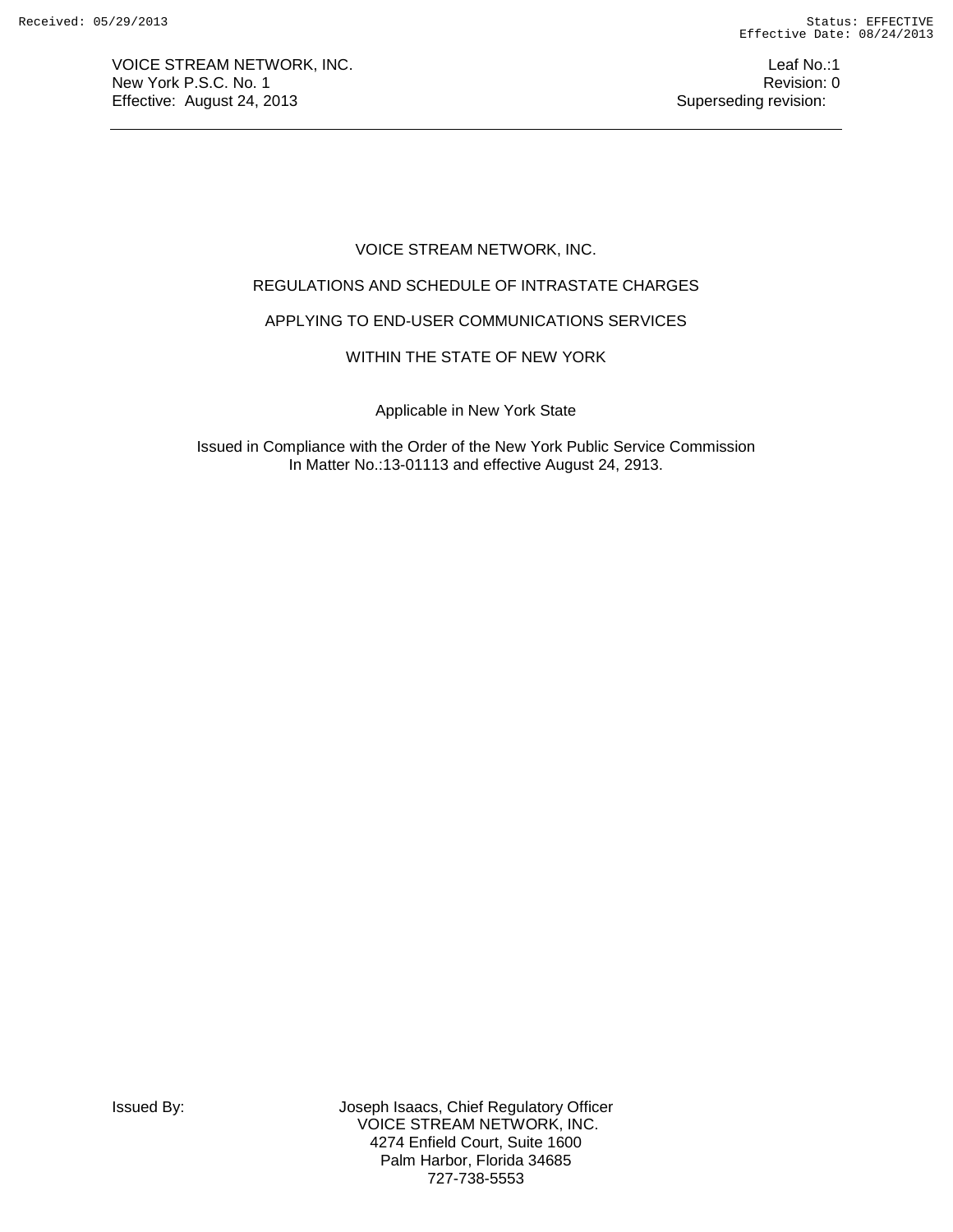# CHECK SHEET

The pages of this tariff are effective as of the date shown. The original and revised sheets named below contain all changes from the original tariff and are in effect on the date shown.

| PAGE | <b>Revision</b> | <b>PAGE</b> | <b>Revision</b> | <b>PAGE</b> | <b>Revision</b> | <b>PAGE</b> | <b>Revision</b> |
|------|-----------------|-------------|-----------------|-------------|-----------------|-------------|-----------------|
| 1    | Original        | 31          | Original        | 61          | Original        | 91          | Original        |
| 2    | Original        | 32          | Original        | 62          | Original        | 92          | Original        |
| 3    | Original        | 33          | Original        | 63          | Original        | 93          | Original        |
| 4    | Original        | 34          | Original        | 64          | Original        | 94          | Original        |
| 5    | Original        | 35          | Original        | 65          | Original        | 95          | Original        |
| 6    | Original        | 36          | Original        | 66          | Original        | 96          | Original        |
| 7    | Original        | 37          | Original        | 67          | Original        | 97          | Original        |
| 8    | Original        | 38          | Original        | 68          | Original        | 98          | Original        |
| 9    | Original        | 39          | Original        | 69          | Original        | 99          | Original        |
| 10   | Original        | 40          | Original        | 70          | Original        | 100         | Original        |
| 11   | Original        | 41          | Original        | 71          | Original        | 101         | Original        |
| 12   | Original        | 42          | Original        | 72          | Original        | 102         | Original        |
| 13   | Original        | 43          | Original        | 73          | Original        | 103         | Original        |
| 14   | Original        | 44          | Original        | 74          | Original        | 104         | Original        |
| 15   | Original        | 45          | Original        | 75          | Original        | 105         | Original        |
| 16   | Original        | 46          | Original        | 76          | Original        | 106         | Original        |
| 17   | Original        | 47          | Original        | 77          | Original        | 107         | Original        |
| 18   | Original        | 48          | Original        | 78          | Original        | 108         | Original        |
| 19   | Original        | 49          | Original        | 79          | Original        | 109         | Original        |
| 20   | Original        | 50          | Original        | 80          | Original        | 110         | Original        |
| 21   | Original        | 51          | Original        | 81          | Original        | 111         | Original        |
| 22   | Original        | 52          | Original        | 82          | Original        | 112         | Original        |
| 23   | Original        | 53          | Original        | 83          | Original        | 113         | Original        |
| 24   | Original        | 54          | Original        | 84          | Original        | 114         | Original        |
| 25   | Original        | 55          | Original        | 85          | Original        | 115         | Original        |
| 26   | Original        | 56          | Original        | 86          | Original        | 116         | Original        |
| 27   | Original        | 57          | Original        | 87          | Original        | 117         | Original        |
| 28   | Original        | 58          | Original        | 88          | Original        | 118         | Original        |
| 29   | Original        | 59          | Original        | 89          | Original        | 119         | Original        |
| 30   | Original        | 60          | Original        | 90          | Original        |             |                 |
|      |                 |             |                 |             |                 |             |                 |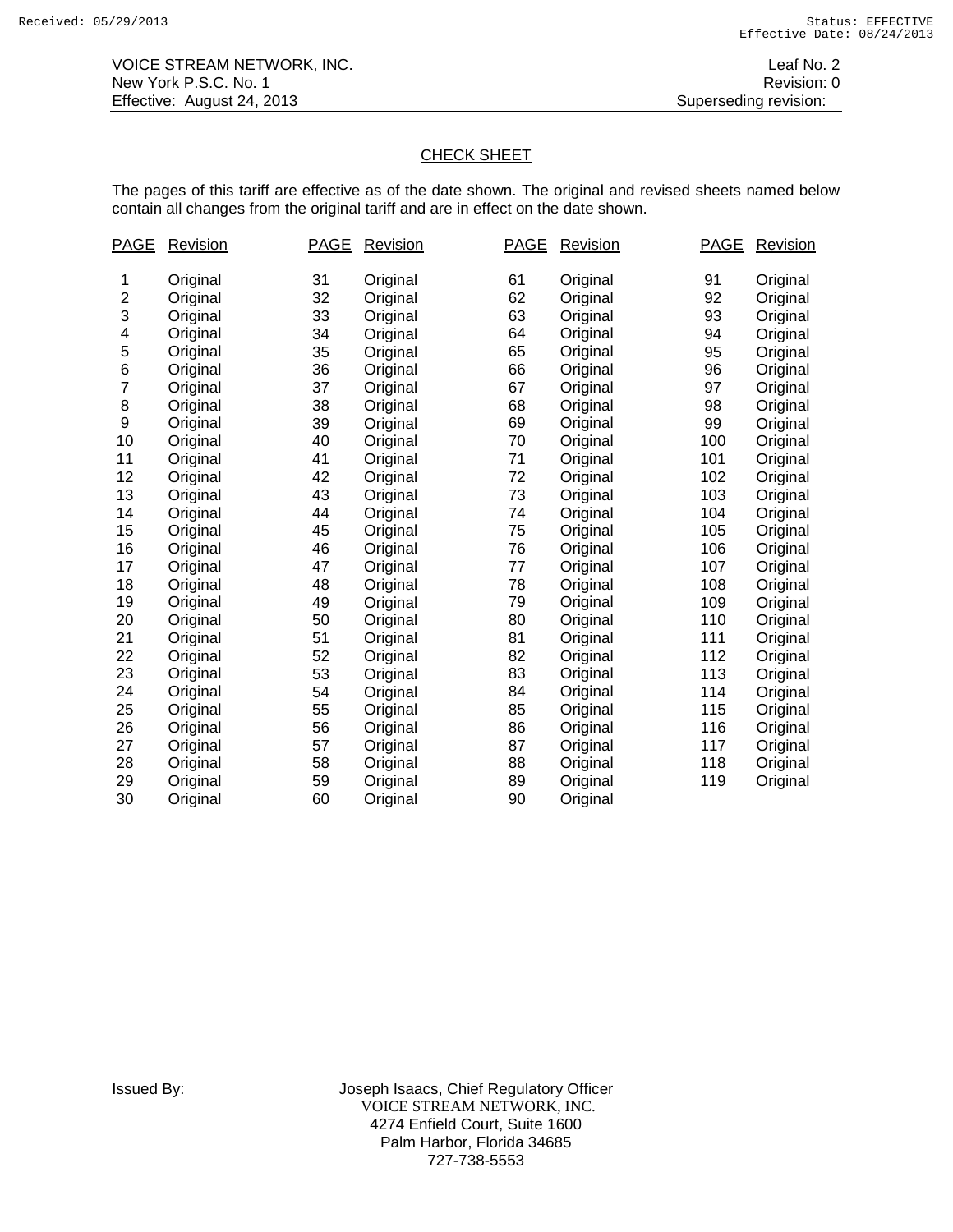VOICE STREAM NETWORK, INC.

Leaf No. 3

| New York P.S.C. No. 1<br>Effective: August 24, 2013                                                 |                                                                                                                       | Revision: 0<br>Superseding revision: |
|-----------------------------------------------------------------------------------------------------|-----------------------------------------------------------------------------------------------------------------------|--------------------------------------|
| TABLE OF CONTENTS                                                                                   | <u> 1980 - Johann Stoff, deutscher Stoffen und der Stoffen und der Stoffen und der Stoffen und der Stoffen und de</u> | Page                                 |
|                                                                                                     |                                                                                                                       |                                      |
|                                                                                                     |                                                                                                                       |                                      |
|                                                                                                     |                                                                                                                       |                                      |
|                                                                                                     |                                                                                                                       |                                      |
|                                                                                                     |                                                                                                                       |                                      |
| 1.1                                                                                                 |                                                                                                                       |                                      |
|                                                                                                     |                                                                                                                       |                                      |
| 2.1<br>2.2<br>2.3<br>2.4<br>2.5<br>2.6<br>2.7<br>2.8<br>2.9<br>2.10<br>2.11<br>2.12<br>2.13<br>2.14 |                                                                                                                       |                                      |
| 3.1<br>3.2<br>3.3.<br>3.4<br>3.5<br>3.6                                                             |                                                                                                                       |                                      |
| 4.1.<br>4.2<br>4.3<br>4.4<br>4.5                                                                    |                                                                                                                       |                                      |

Issued By: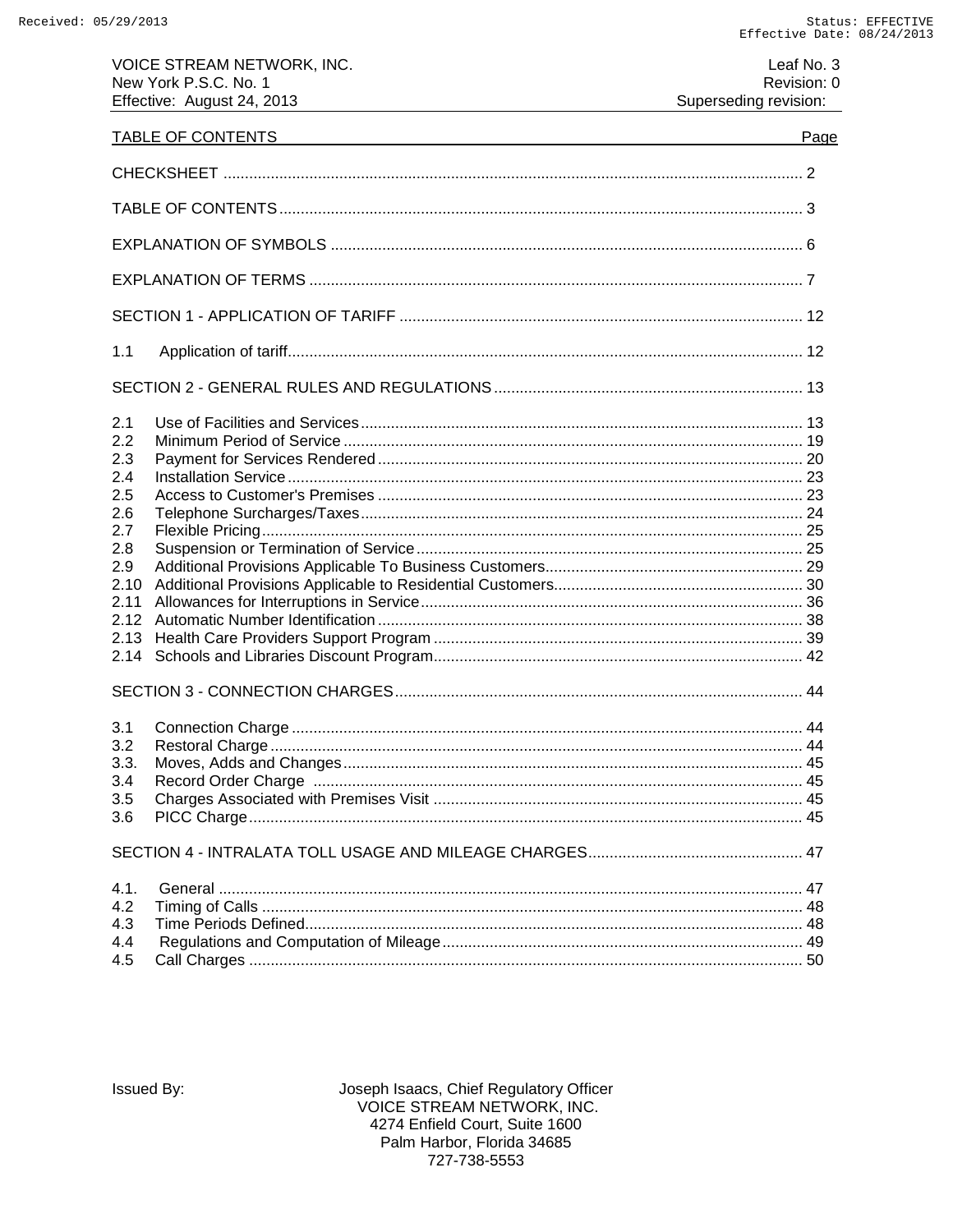| Leaf No. 4            |  |
|-----------------------|--|
| Revision: 0           |  |
| Superseding revision: |  |

# TABLE OF CONTENTS (Cont'd)

| 5.1.<br>5.2<br>5.3<br>5.4<br>5.5<br>5.6<br>5.7<br>5.8<br>5.9<br>5.10<br>5.11<br>5.12<br>5.13 |  |  |
|----------------------------------------------------------------------------------------------|--|--|
|                                                                                              |  |  |
| 6.1<br>6.2<br>6.2.1                                                                          |  |  |
|                                                                                              |  |  |
| 7.1<br>7.2                                                                                   |  |  |
|                                                                                              |  |  |
| 8.1<br>8.2<br>8.3<br>8.4<br>8.5<br>8.6<br>8.7                                                |  |  |
|                                                                                              |  |  |
| 9.1<br>9.2<br>9.3                                                                            |  |  |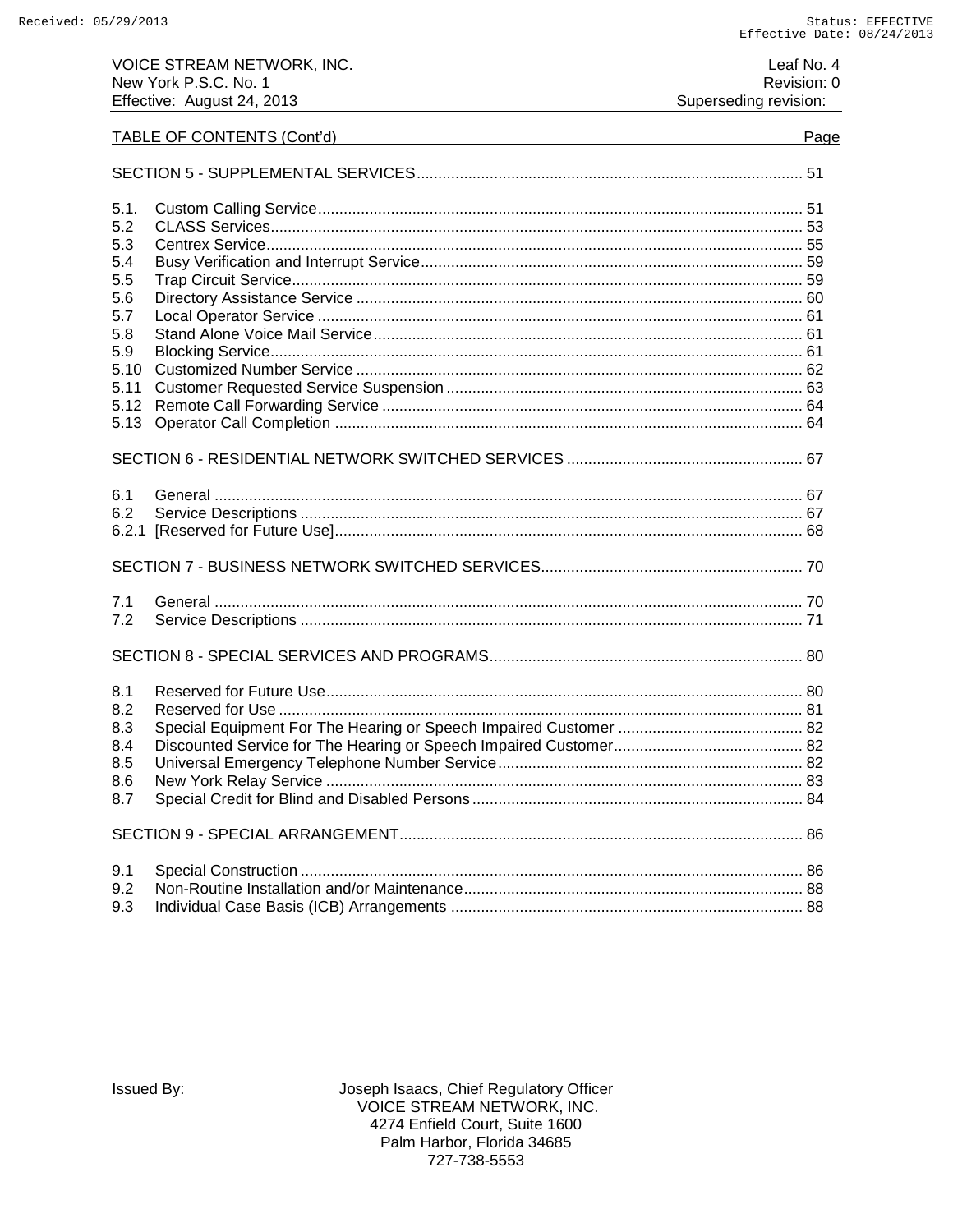| VOICE STREAM NETWORK, INC.<br>New York P.S.C. No. 1 | Leaf No. 5<br>Revision: 0 |
|-----------------------------------------------------|---------------------------|
| Effective: August 24, 2013                          | Superseding revision:     |
|                                                     | Page                      |
|                                                     |                           |
| 10.1                                                |                           |
| 10.2                                                |                           |
| 10.3                                                |                           |
| 10.4                                                |                           |
|                                                     |                           |
|                                                     |                           |
|                                                     |                           |
|                                                     |                           |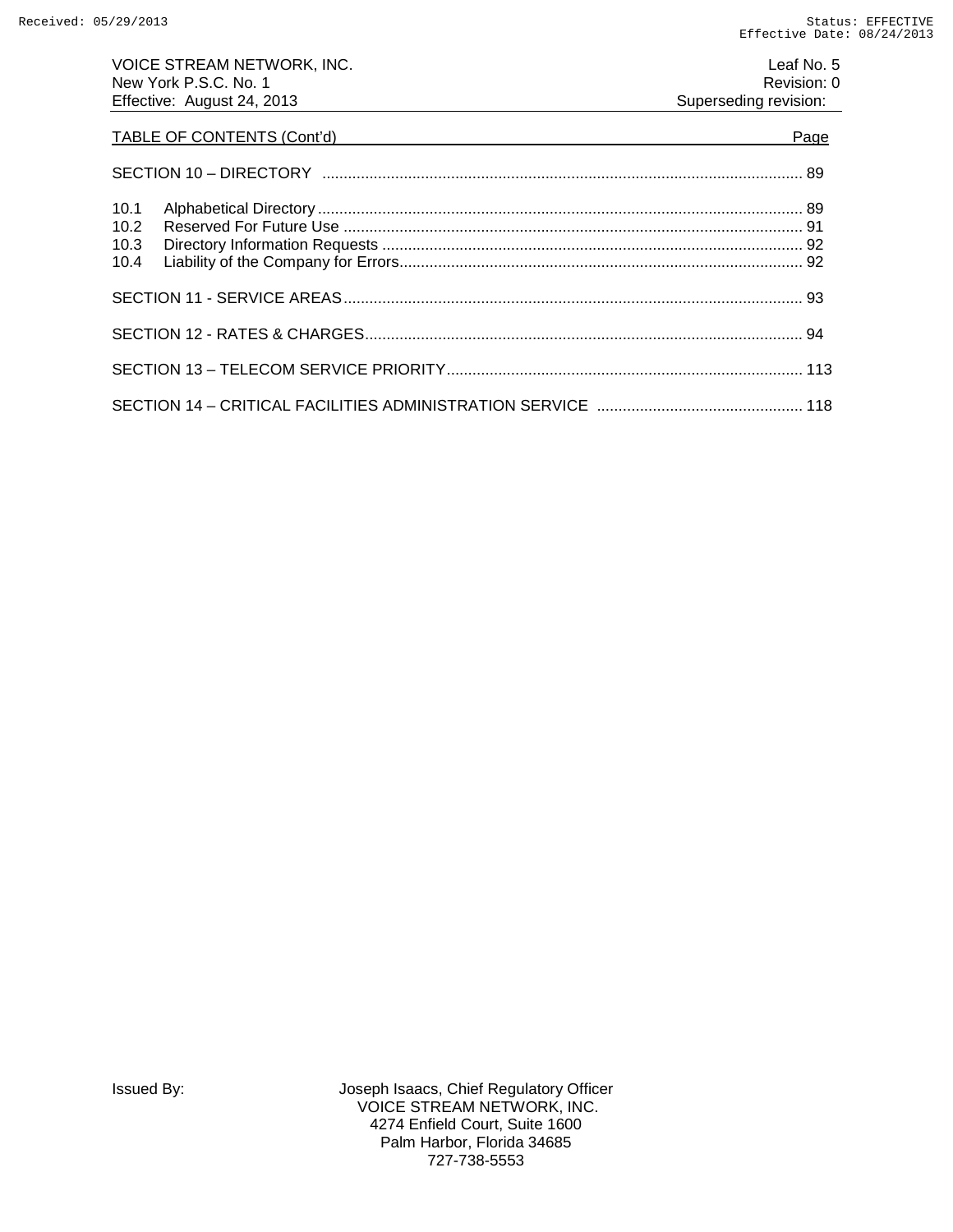VOICE STREAM NETWORK, INC. The contract of the contract of the contract of the contract of the contract of the contract of the contract of the contract of the contract of the contract of the contract of the contract of the New York P.S.C. No. 1 **Review According to the U.S. Contract Contract Contract Contract Contract Contract Contract Contract Contract Contract Contract Contract Contract Contract Contract Contract Contract Contract Contract** Effective: August 24, 2013 **Superseding revision:** Superseding revision:

# EXPLANATION OF SYMBOLS

A revision of a Tariff page is coded to designate the type of change from the previous revision. These symbols, which appear in the right-hand margin of the page, are used to signify:

- C Change in Regulation
- D Discontinued rate or regulation
- I Increased rate
- M Moved from another tariff location
- N New rate or regulation
- R Reduction in a rate or charge
- T Changed in text but no change in rate or regulation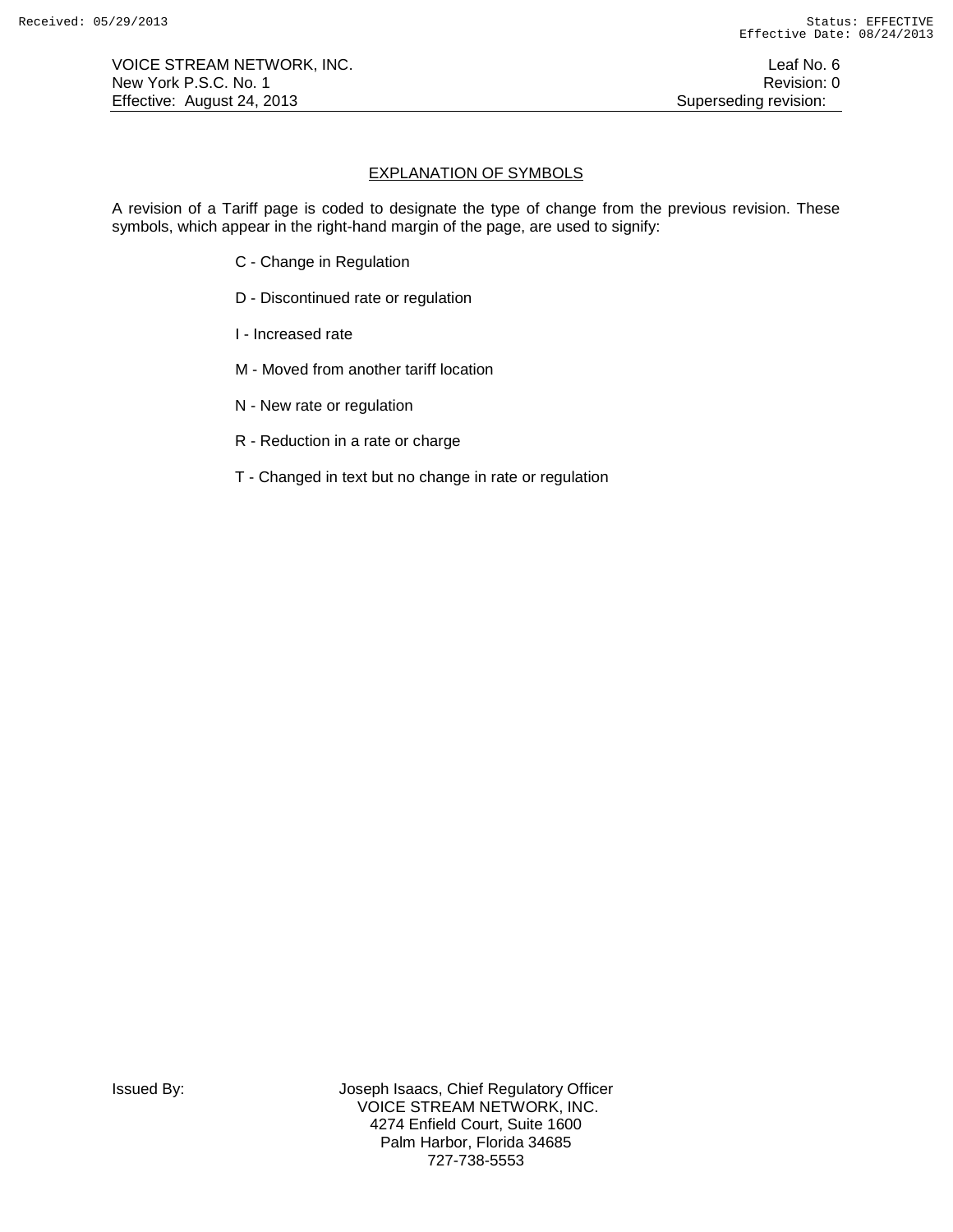# EXPLANATION OF TERMS

### ADSL

The terms "ADSL" is Asymmetrical Digital Subscriber Line (ADSL) Service. ADSL is a technology that allows high speed data to be sent over existing copper facilities. ADSL supports data rates of from 256 Kbps to 1.5 Mbps when receiving data (downstream rate) and from 64 Kbps to 768 Kbps when sending data (upstream rate).

# **AGENCY**

For 911 or E911 service, the government agency(ies) designated as having responsibility for the control and staffing of the emergency report center.

## ALTERNATE ROUTING ("AR")

Allows E911 calls to be routed to a designated alternate location if (1) all E911 exchange lines to the primary PSAP (see definition of PSAP below) are busy, or (2) the primary PSAP closes for a period (night service).

## ATTENDANT

An operator of a PBX console or telephone switchboard.

## AUTHORIZED USER

A person, corporation or other entity who is authorized by the Company's customer to utilize service provided by the Company to the customer. The customer is responsible for all charges incurred by an Authorized User.

## AUTOMATIC LOCATION IDENTIFICATION ("ALI")

The name and address associated with the calling party's telephone number (identified by ANI as defined below) is forwarded to the PSAP for display. Additional telephones with the same number as the calling party's (secondary locations, off premises, etc.) will be identified with the address of the telephone number at the main location.

### AUTOMATIC NUMBER IDENTIFICATION ("ANI")

A system whereby the calling party's telephone number is identified and sent forward with the call record for routing and billing purposes. E911 Service makes use of this system.

### CALL TERMINATION

The point in time when the exchange network facility allocated to a specific call is released for reuse by the network.

### CENTRAL OFFICE

An operating office of the Company where connections are made between telephone exchange lines.

### CENTRAL OFFICE LINE

A line providing direct or indirect access from a telephone or switchboard to a central office. Central office lines subject to PBX rate treatment are referred to as central office trunks.

### **CHANNEL**

A point-to-point bi-directional path for digital transmission. A channel may be furnished in such a manner as the Company may elect, whether by wire, fiber optics, radio or a combination thereof and whether or not by means of single physical facility or route. One 1.544 Mbps Service is equivalent to 24 channels.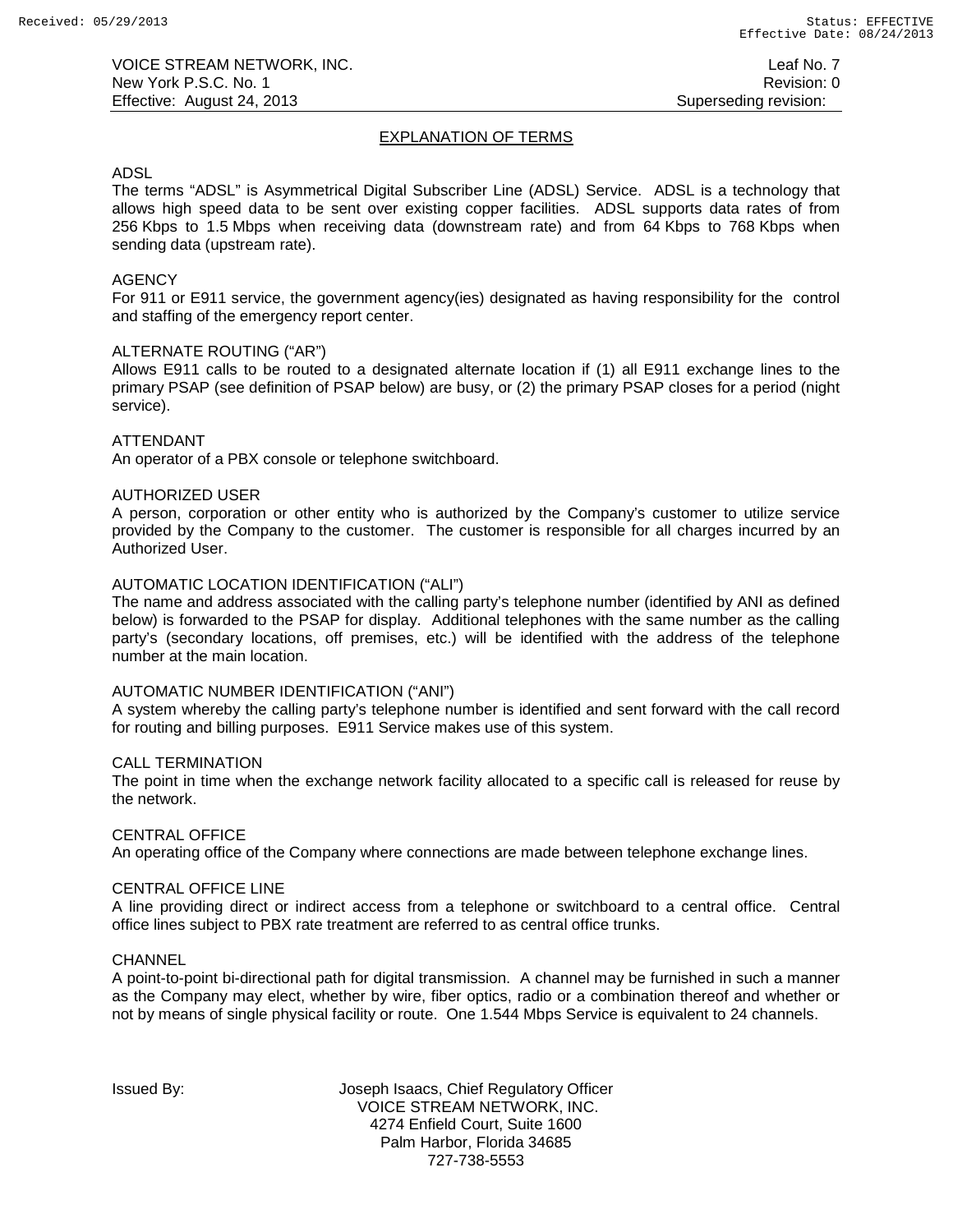VOICE STREAM NETWORK, INC. The state of the state of the state of the state of the state of the state of the state of the state of the state of the state of the state of the state of the state of the state of the state of New York P.S.C. No. 1 **New York P.S.C.** No. 1 Effective: August 24, 2013 **Superseding revision:** Superseding revision:

# EXPLANATION OF TERMS (Cont'd)

**COMMISSION** New York Public Service Commission

COMPANY

VOICE STREAM NETWORK, INC. unless otherwise clearly indicated from the context.

### **CUSTOMER**

The person, firm, corporation, or other entity which orders service pursuant to this Tariff and utilizes service provided under Tariff by the Company. A customer is responsible for the payment of charges and for compliance with all terms of the Company's Tariff.

## CUSTOMER PREMISES EQUIPMENT ("CPE")

Equipment provided by the customer for use with the Company's services. CPE can include a station set, facsimile machine, key system, PBX, or other communication system.

### DEFAULT ROUTING ("DR")

When an incoming E911 call cannot be selectively routed due to an ANI failure, garbled digits or other causes, such incoming calls are routed from the E911 Control Office to a default PSAP. Each incoming E911 facility group to the Control Office is assigned to a designated default PSAP.

DIAL PULSE ("DP")

The pulse type employed by a rotary dial station set.

### DIGITAL SUBSCRIBER LINE ("DSL")

A generic term for any local network loop that is digital in nature; technically, DSL equates to ISDN, but this is decreasingly enforced terminology.

DIRECT INWARD DIAL ("DID")

A service attribute that routes incoming calls directly to stations, by-passing a central answer point.

### DIRECT OUTWARD DIAL ("DOD")

A service attribute that allows individual station users to access and dial outside numbers directly.

DUAL TONE MULTI-FREQUENCY ("DTMF")

The pulse type employed by tone dial station sets. (Touch tone)

### E911 SERVICE AREA

The geographic area in which the government agency will respond to all E911 calls and dispatch appropriate emergency assistance.

# E911 CUSTOMER

A governmental agency that is the customer of record and is responsible for all negotiations, operations and payment of bills in connection with the provision of E911 service.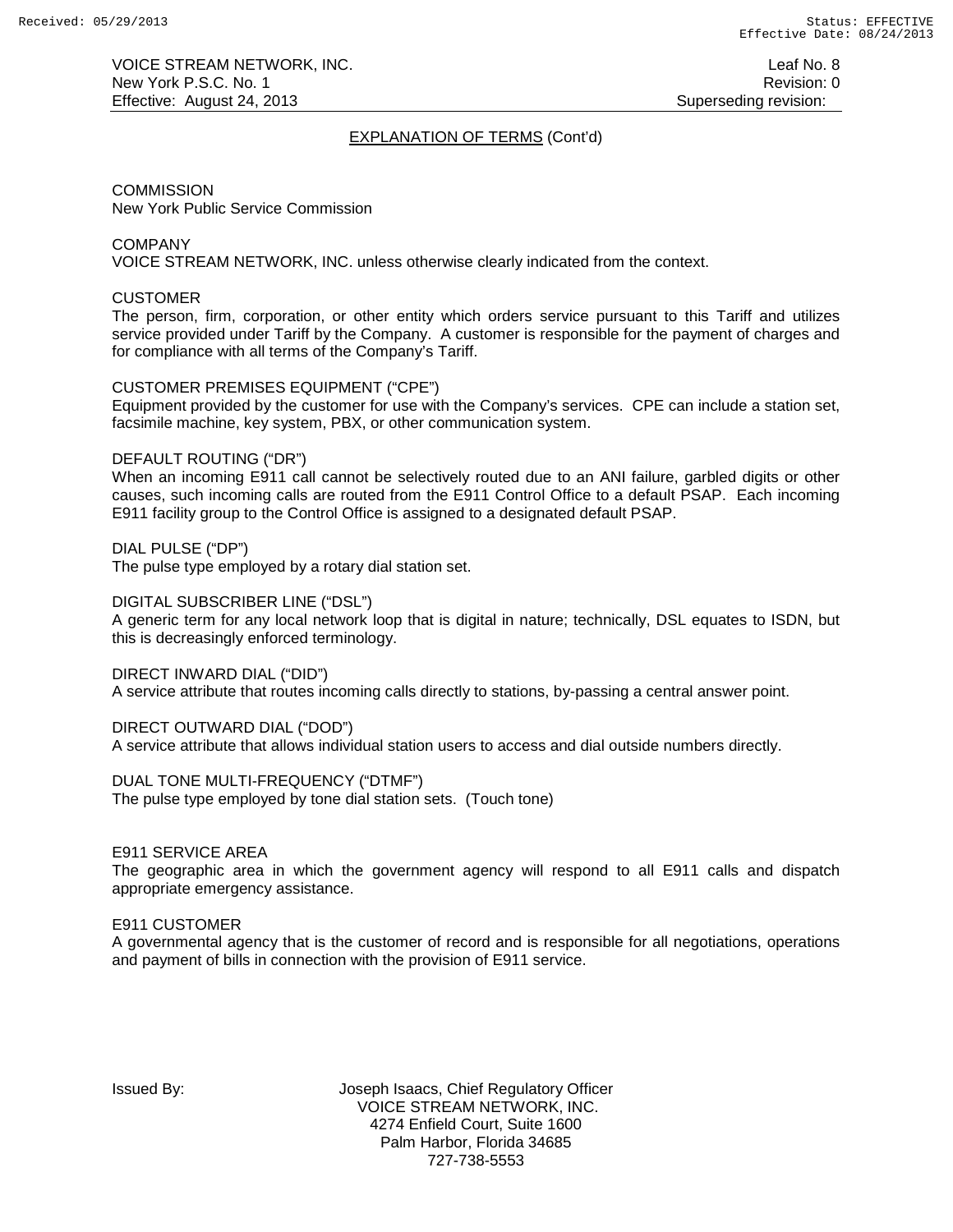# EXPLANATION OF TERMS (Cont'd)

### EXCHANGE

An area, consisting of one or more central office districts, within which a call between any two points is a local call.

### EXCHANGE ACCESS LINE

A central office line furnished for direct or indirect access to the exchange system.

#### EXCHANGE SERVICE

The provision to the subscriber of access to the exchange system for the purpose of sending and receiving calls. This access is achieved through the provision of a central office line (exchange access line) between the central office and the subscriber's premises.

#### FINAL ACCOUNT

A customer whose service has been disconnected who has outstanding charges still owed to the Company.

#### FLAT RATE SERVICE

The type of exchange service provided at a monthly rate with an unlimited number of calls within a specified primary calling area.

### HANDICAPPED PERSON

A person who is legally blind, visually handicapped or physically handicapped, under the following definitions from the Federal Register (Vol. 35 #126 dated June 30, 1970).

Legally Blind - a person whose visual acuity is 20/200 or less in the better eye with correcting glasses, or whose widest diameter of visual field subtends an angular distance no greater than 20 degrees.

Visually Handicapped - a person whose visual disability, with correction and regardless of optical measurement with respect to legal blindness, are certified as unable to read normal printed material.

Physically Handicapped - a person who is certified by competent authority as unable to read or use ordinary printed materials as a result of physical limitation, or a person whose disabling condition causes difficulty with hand and finger coordination and use of a coin telephone.

The term "Handicapped Person", when used in connection with a person having a speech or hearing impairment which requires that they communicate over telephone facilities by means other than voice is defined below:

Hearing - a person with binaural hearing impairment of 60% or higher on the basis of the procedure developed by the American Academy of Otolaryngology (A.A.O.) as set forth in "Guide for Conservation of Hearing in Noise" 38-43, A.A.O., 1973; "guides to the Evaluation of Permanent Impairment" 103-107, American Medical Association, 1971.

Speech - a person with 65% or higher of impairment on the basis of the procedure recommended by the American Medical Association's Committee on Rating of Mental and Physical Impairment to evaluate speech impairment as to three categories: audibility, intelligibility and functional efficiency, as set forth in "Guides to the Evaluation of Permanent Impairment" 109-III, American Medical Association, 1971.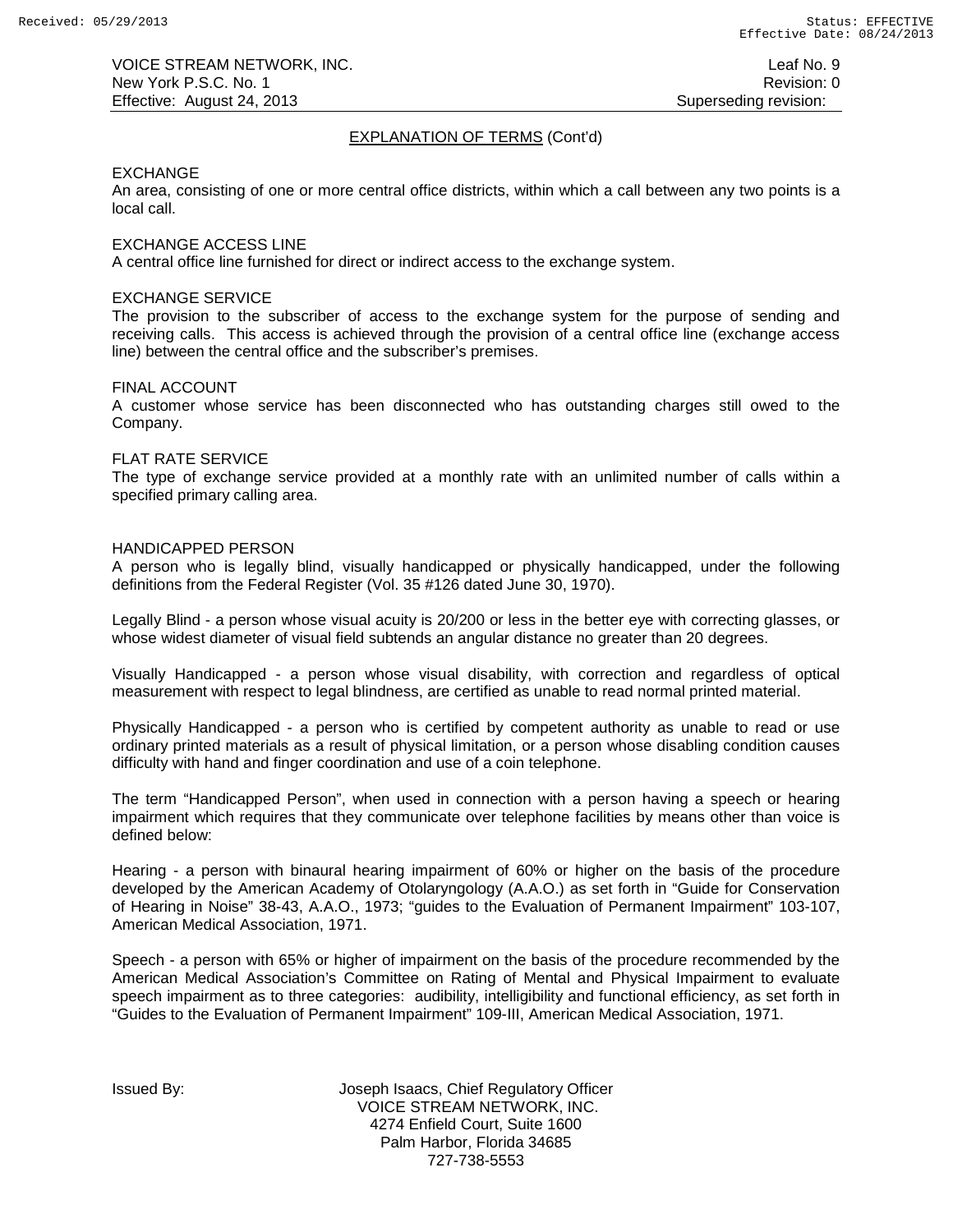# EXPLANATION OF TERMS (Cont'd)

### INTERFACE

That point on the premises of the subscriber at which provision is made for connection of facilities provided by someone other than the Company to facilities provided by the Company.

### INTERRUPTION

The inability to complete calls, either incoming or outgoing or both, due to Company facilities malfunction or human errors.

## LATA

Local Access and Transport Area. The area within which the Company provides local and long distance ("intraLATA") service. For call to numbers outside the area ("interLATA") service is provided by long distance companies.

### LINK

The physical facility from the network interface on an end-user's or carrier's premises to the point of interconnection on the main distribution frame of the Company's central office.

### LOCAL CALL

A call which, if placed by a customer over the facilities of the Company, is not rated as a toll call.

# LOCAL CALLING AREA

The area, consisting of one or more central office districts, within which a subscriber for exchange service may make telephone calls without a toll charge.

### LOCAL SERVICE

Telephone exchange service within a local calling area.

### LOOP START

Describes the signaling between the terminal equipment or PBX/key system interface and the Company's switch. It is the signal requesting service.

### LOOPS

Segments of a line which extend from the serving central office to the originating and to the terminating point.

### MESSAGE RATE SERVICE

A type of exchange service provided at a monthly rate with an additional charge for local calling based on the usage of the local network. One completed call is equal to one message.

### **MOVE**

The disconnection of existing equipment at one location and reconnection of the same equipment at a new location in the same building or in a different building on the same premises.

### MULTILINE HUNT

A method of call signaling by which a call placed to one number is subsequently routed to one or more alternative numbers when the called number is busy.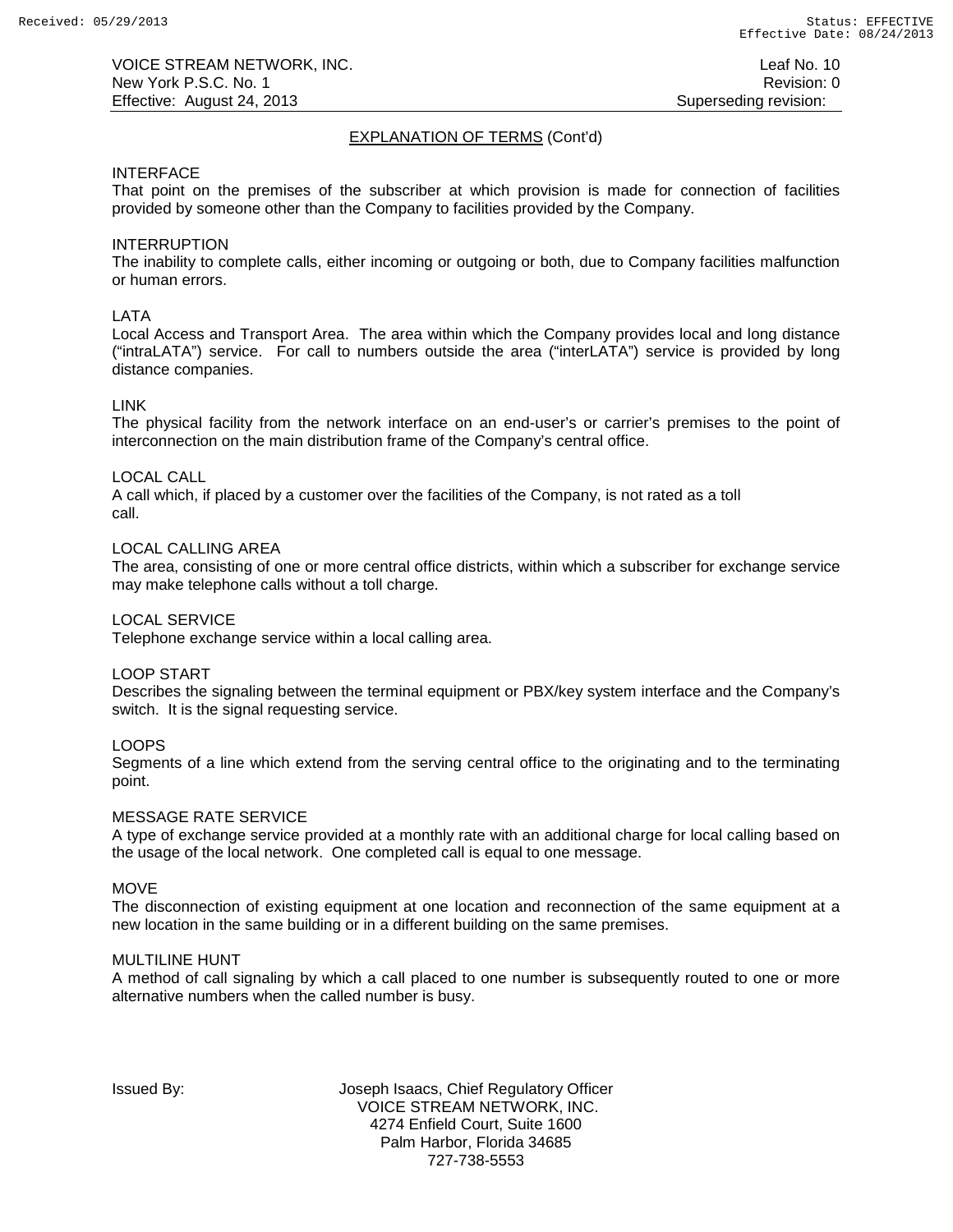# EXPLANATION OF TERMS (Cont'd)

### ON-NET

Telecommunications services which are transported exclusively over facilities installed by the Company rather than the facilities of another carrier.

# PORT

A connection to the switching network with one or more voice grade communications channels, each with a unique network address (telephone number) dedicated to the customer. A port connects a link to the public switched network.

# PRIVATE BRANCH EXCHANGE SERVICE ("PBX")

Service providing facilities for connecting central office trunks and tie lines to PBX stations, and for interconnecting PBX station lines by means of a switchboard or dial apparatus.

## RATE CENTER

A geographic reference point with specific coordinates on a map used for determining mileage when calculating changes.

### REFERRAL PERIOD

The time frame during which calls to a number which has been changed will be sent to a recording which will inform the caller of the new number.

# SELECTIVE ROUTING ("SR")

A feature that routes an E911 call from a Central Office to the designated primary PSAP based upon the identified number of the calling party.

# TOLL CALL

Any call extending beyond the local exchange of the originating caller which is rated on a toll schedule by the Company.

### xDSL

A generic term for the suite of DSL services, where the "x" can be replaced with any of a number of letters, including "A", "H", "M", "RA", "S", and "V". (See Digital Subscriber Line)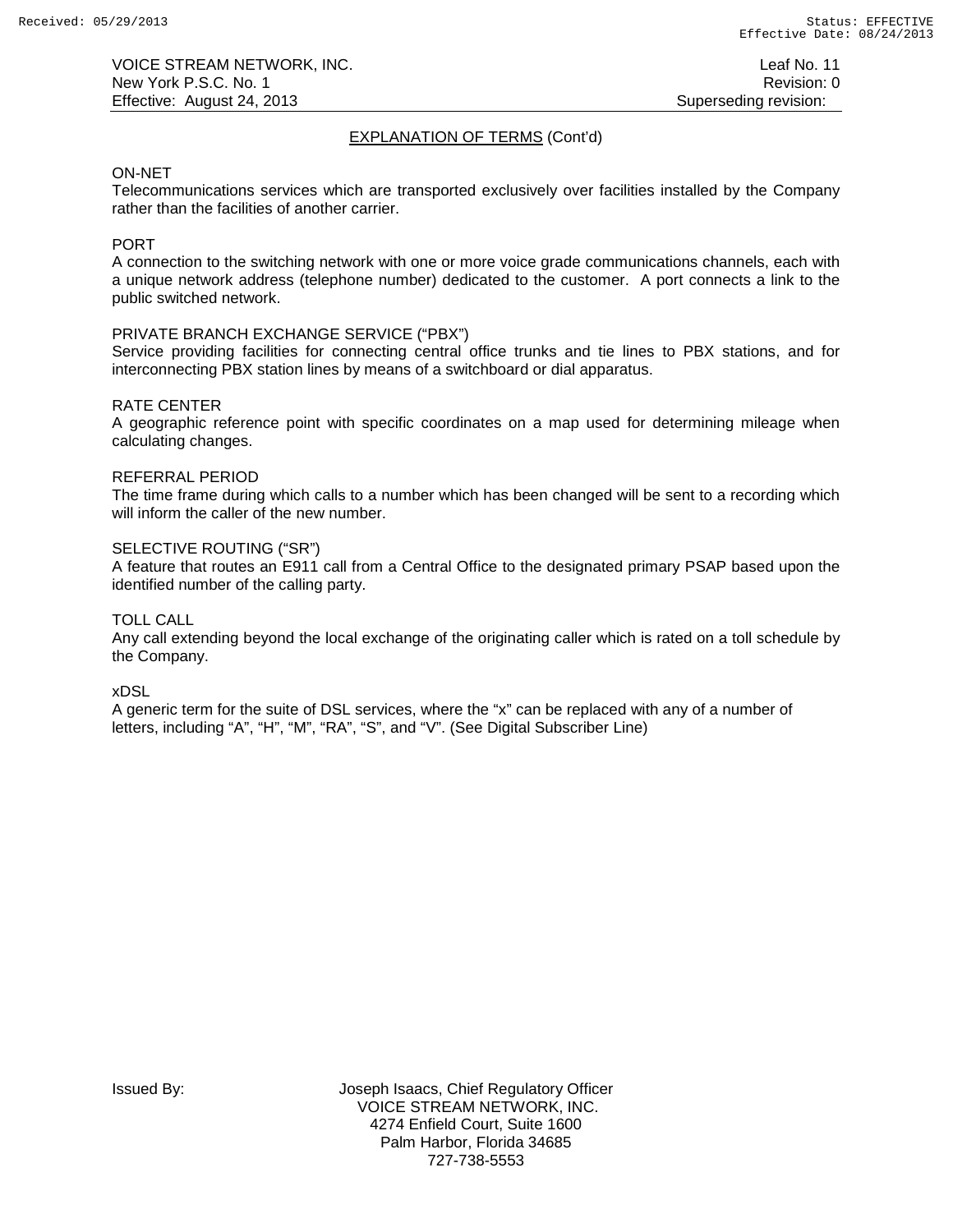# Section 1 - APPLICATION OF TARIFF

## 1.1 Application of Tariff

This Tariff sets forth the service offerings, rates, terms and conditions applicable to switched services provided by VOICE STREAM NETWORK, INC. as follows:

The furnishing of intrastate end-user communications services to customers within the State of New York.

1.1.1 Service Territory

VOICE STREAM NETWORK, INC. will provide service within New York.

1.1.2 Availability

Service is available where facilities permit. Only those services for which rates are provided are currently available.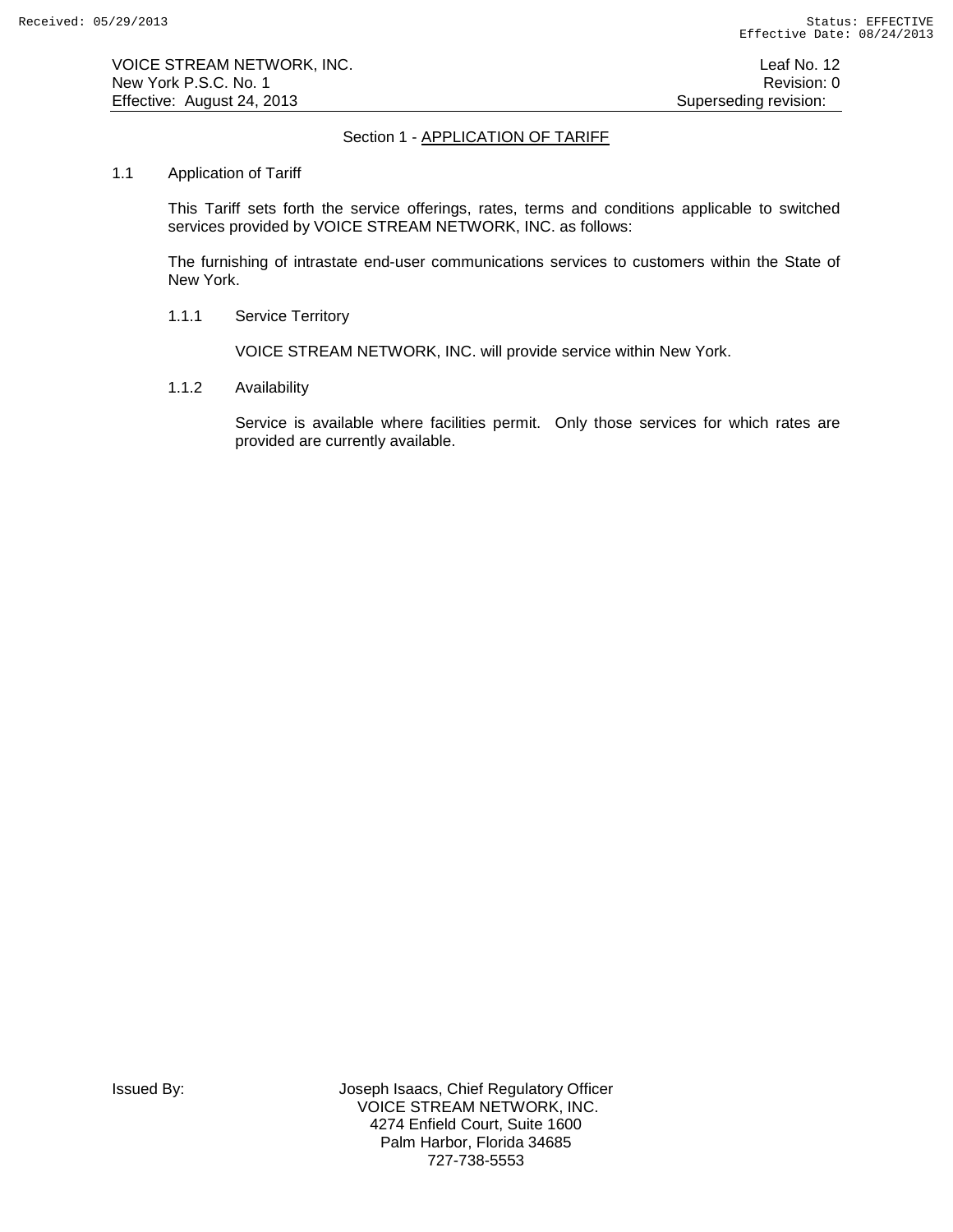### 2.1 USE OF FACILITIES AND SERVICE

2.1.1 Obligation of the Company

In furnishing facilities and service, the Company does not undertake to transmit messages, but furnishes the use of its facilities to its customers for communications. The Company undertakes to furnish communications service pursuant to the terms of this tariff in connection with one-way and/or two-way information transmission between points within the State of New York.

- A. The Company reserves the right to limit or to allocate the use of existing facilities, or of additional facilities offered by the Company, when necessary because of lack of facilities, or due to some other cause beyond the Company's control.
- B. The furnishing of service under this tariff is subject to the availability on a continuing basis of all the necessary facilities and is limited to the capacity of the Company's facilities as well as facilities the Company may obtain from other carriers to furnish service from time to time as required at the sole discretion of the Company.

The Company's obligation to furnish facilities and service is dependent upon its ability (a) to secure and retain, without unreasonable expense, suitable facilities and rights for the construction and maintenance of the necessary circuits and equipment; (b) to secure and retain, without unreasonable expense, suitable space for its plant and facilities in the building where service is or will be provided to the customer; or (c) to secure reimbursement of all costs where the owner or operator of a building demands relocation or rearrangement of plant and facilities used in providing service therein.

The Company shall not be required to furnish, or continue to furnish, facilities or service where the circumstances are such that the proposed use of the facilities or service would tend to adversely affect the Company's plant, property or service.

The Company reserves the right to refuse an application for service made by a present or former customer who is indebted to the Company for service previously rendered pursuant to this Tariff until the indebtedness is satisfied.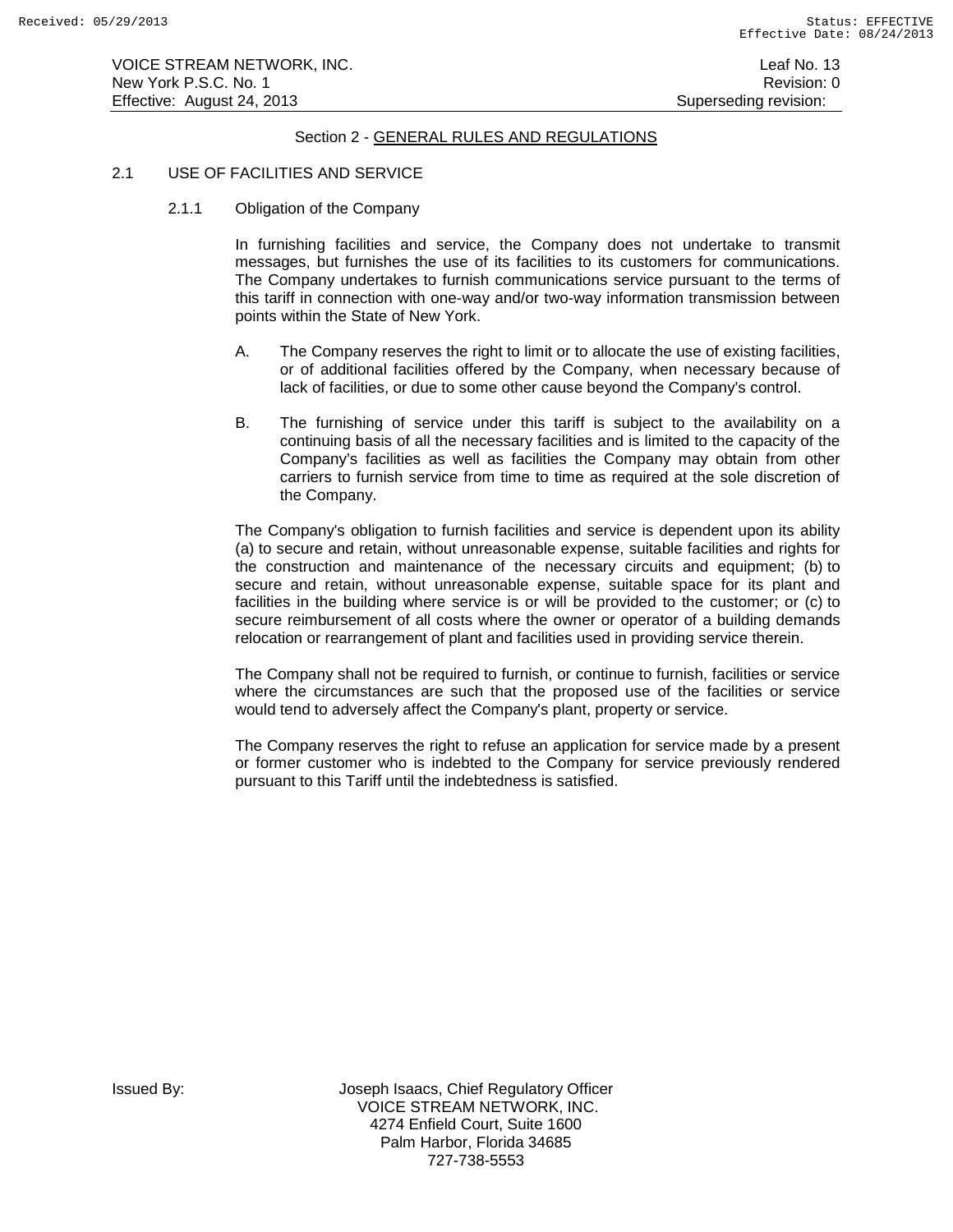## 2.1 USE OF FACILITIES AND SERVICE (Cont'd)

- 2.1.2 Limitations on Liability
	- A. The liability of the Company for damages arising out of the furnishing of its services, including but not limited to mistakes, omissions, interruptions, delays, or errors, or other defects, representations, or use of these services or arising out of the failure to furnish the service, whether caused by acts or omission, shall be limited to the extension of allowances for interruption as set forth in this tariff. The extension of such allowances for interruption shall be the sole remedy of the Customer and the sole liability of the Company. The Company will not be liable for any direct, indirect, incidental, special, consequential, exemplary or punitive damages to Customer as a result of any Company service, equipment or facilities, or the acts or omissions or negligence of the Company's employees or agents.
	- B. The Company shall not be liable for any delay or failure of performance or equipment due to causes beyond its control, including but not limited to: acts of God, fire, flood, explosion or other catastrophes; any law, order, regulation, direction, action, or request of the United States Government, or of any other government, including state and local governments having or claiming jurisdiction over the Company, or of any department, agency, Commission, bureau, corporation, or other instrumentality of any one or more of these federal, state, or local governments, or of any civil or military authority; national emergencies; insurrections; riots; wars; unavailability of rights-of-way or materials; or strikes, lock-outs, work stoppages, or other labor difficulties.
	- C. The Company shall not be liable for any act or omission of any entity furnishing to the Company or to the Company's Customers facilities or equipment used for or with the services the Company offers.
	- D. The Company shall not be liable for any damages or losses due to the fault or negligence of the Customer or due to the failure or malfunction of Customerprovided equipment or facilities.
	- E. The Company does not guarantee nor make any warranty with respect to installations it provides for use in an explosive atmosphere. The Customer indemnifies and holds the Company harmless from any and all loss, claims, demands, suits, or other action, or any liability whatsoever, whether suffered, made, instituted, or asserted by any other party or person(s), and for any loss, damage, or destruction of any property, whether owned by the Customer or others, caused or claimed to have been caused directly or indirectly by the installation, operation, failure to operate, maintenance, removal presence, condition, location, or use of any installation so provided. The Company reserves the right to require each Customer to sign an agreement acknowledging acceptance of the provisions of this section as a condition precedent to such installations.
	- F. The Company is not liable for any defacement of or damage to Customer premises resulting from the furnishing of services or equipment on such premises or the installation or removal thereof, unless such defacement or damage is caused by negligence or willful misconduct of the Company's agents or employees.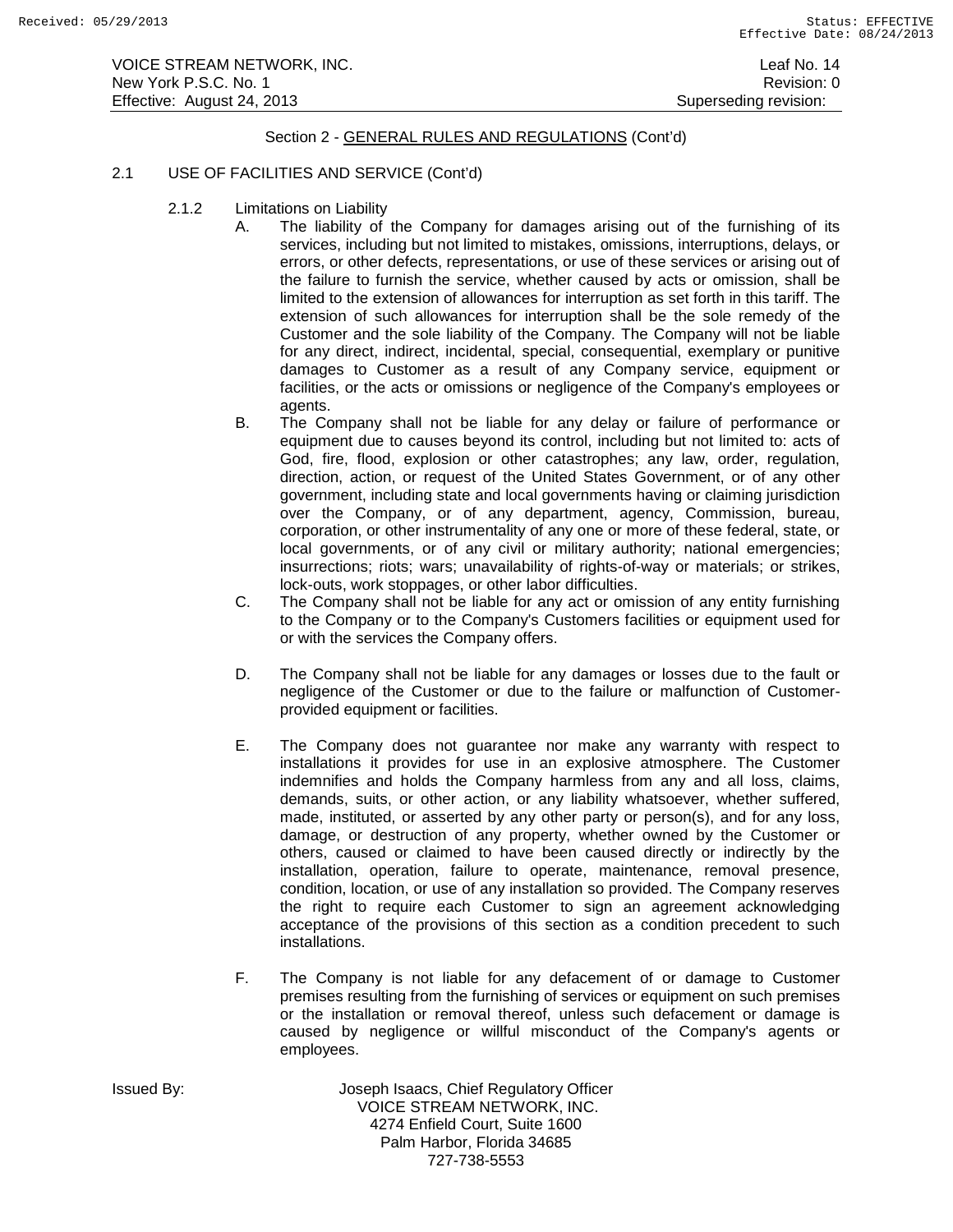VOICE STREAM NETWORK, INC. Leaf No. 15 New York P.S.C. No. 1 **Review Accounts** 2012 12:00 12:00 12:00 12:00 12:00 12:00 12:00 12:00 12:00 12:00 12:00 12:00 12:00 12:00 12:00 12:00 12:00 12:00 12:00 12:00 12:00 12:00 12:00 12:00 12:00 12:00 12:00 12:00 12:00 12: Effective: August 24, 2013 **Superseding revision:** Superseding revision:

# Section 2 - GENERAL RULES AND REGULATIONS (Cont'd)

### 2.1 USE OF FACILITIES AND SERVICE (Cont'd)

- 2.1.2 Limitations on Liability (Cont'd)
	- G. The Company is not liable for any claims for loss or damages involving:
		- (1) Breach in the privacy or security of communications transmitted over the Company's facilities;
		- (2) Injury to property or injury or death to persons, including claims for payments made under Worker's Compensation law or under any plan for employee disability or death benefits arising out of, or caused by, any act or omission of the Customer, or the construction, installation, maintenance, presence, use or removal of the Customer's facilities or equipment connected or to be connected to the Company's facilities;
		- (3) Any representations made by Company employees that do not comport, or that are inconsistent, with the provisions of this tariff;
		- (4) Any act or omission in connection with the provision of 911, E911 or similar services;
		- (5) Any noncompletion of calls due to network busy conditions.
	- H. The Company shall be indemnified, defended and held harmless by the Customer against any claim, loss, or damage arising from Customer's use of services, involving claims for libel, slander, invasion of privacy, or infringement of copyright arising from the Customer's own communications.
		- 1) The Company shall be indemnified, defended and held harmless by the Customer or end user from and against any and all claims, loss, demands, suits, expense, or other action or any liability whatsoever, including attorney fees, whether suffered, made, instituted, or asserted by the Customer or by any other party, for any personal injury to or death of any person or persons, and for any loss, damage or destruction of any property, including environmental contamination, whether owned by the Customer or by any other party, caused or claimed to have been caused directly or indirectly by the installation, operation, failure to operate, maintenance, presence, condition, location, use or removal of any Company or Customer equipment or facilities or service provided by the Company.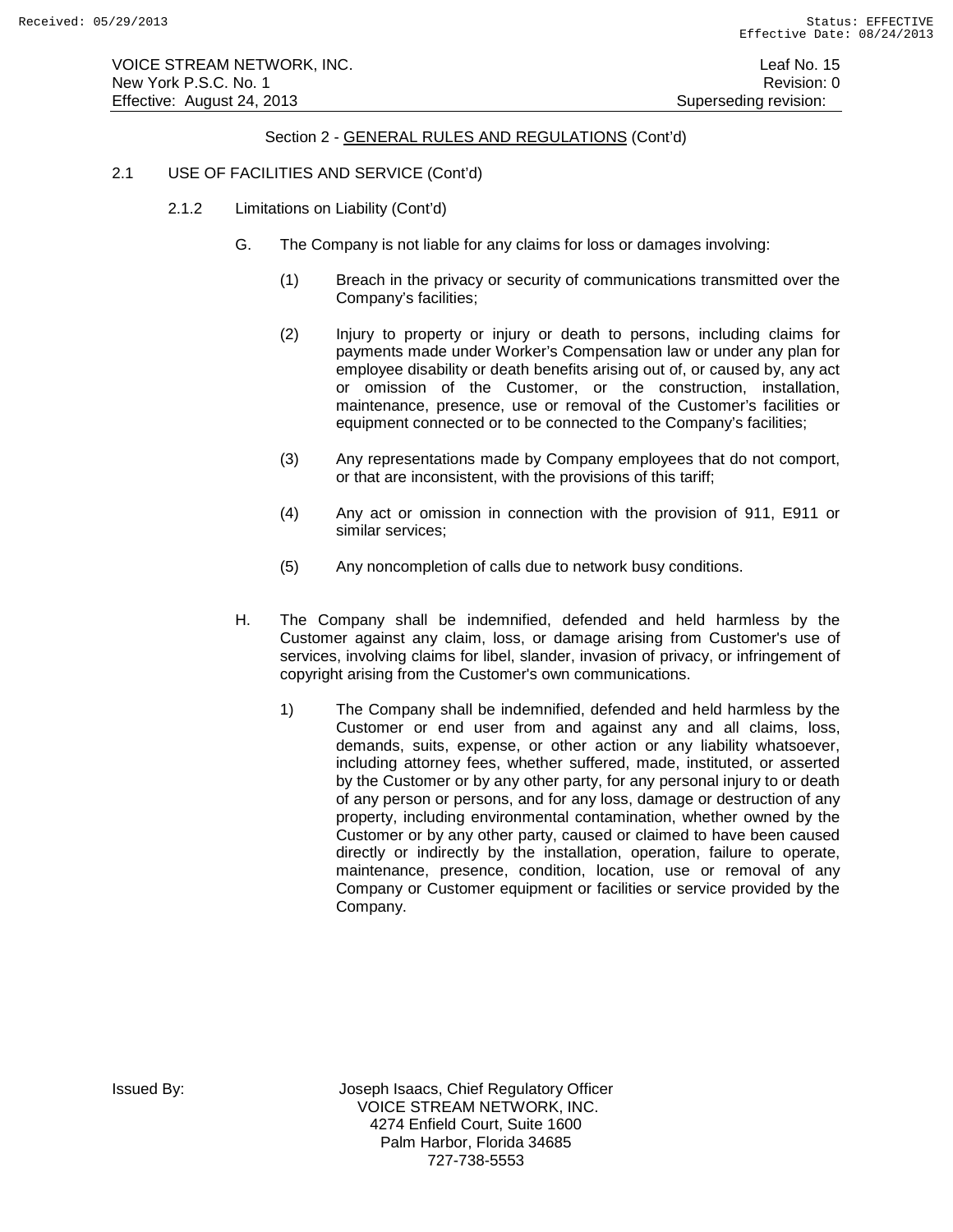VOICE STREAM NETWORK, INC. Leaf No. 16 New York P.S.C. No. 1 **New York P.S.C.** No. 1 Effective: August 24, 2013 **Superseding revision:** Superseding revision:

# Section 2 - GENERAL RULES AND REGULATIONS (Cont'd)

- 2.1 USE OF FACILITIES AND SERVICE (Cont'd)
	- 2.1.2 Limitations on Liability (Cont'd)
	- H. (Cont'd)
		- 2) The Company does not guarantee nor make any warranty with respect to installations provided by it for use in an explosive atmosphere. The Company shall be indemnified, defended and held harmless by the Customer from and against any and all claims, loss, demands, suits, or other action, or any liability whatsoever, including attorney fees, whether suffered, made, instituted or asserted by the Customer or by any other party, for any personal injury to or death of any person or persons, and for any loss, damage or destruction of any property, including environmental contamination, whether owned by the Customer or by any other party, caused or claimed to have been caused directly or indirectly by the installation, operation, failure to operate, maintenance, presence, condition, location, use or removal of any equipment or facilities or the service.
		- 3) The Company assumes no responsibility for the availability or performance of any cable or satellite systems or related facilities under the control of other entities, or for other facilities provided by other entities used for service to the Customer, even if the Company has acted as the Customer's agent in arranging for such facilities or services. Such facilities are provided subject to such degree of protection or nonpreemptibility as may be provided by the other entities.
		- 4) Any claim of whatever nature against the Company shall be deemed conclusively to have been waived unless presented in writing to the Company within thirty (30) days after the date of the occurrence that gave rise to the claim.
		- I. The liability of the Company for errors in billing that result in overpayment by the Customer shall be limited to credit equal to the dollar amount erroneously billed or, in the event that payment has been made and service has been discontinued, to a refund of the amount erroneously billed.
		- J. The entire liability for any claim, loss, damage or expense from any cause whatsoever shall in no event exceed sums actually paid Company by Customer for the specific services giving rise to the claim. No action or proceeding against the Company shall be commenced more than one year after the service is rendered.
		- K. THE COMPANY MAKES NO WARRANTIES OR REPRESENTATIONS, EXPRESS OR IMPLIED EITHER IN FACT OR BY OPERATION OF LAW,<br>STATUTORY OR OTHERWISE, INCLUDING WARRANTIES OF STATUTORY OR OTHERWISE. INCLUDING WARRANTIES MERCHANTABILITY OR FITNESS FOR A PARTICULAR USE, EXCEPT THOSE EXPRESSLY SET FORTH HEREIN.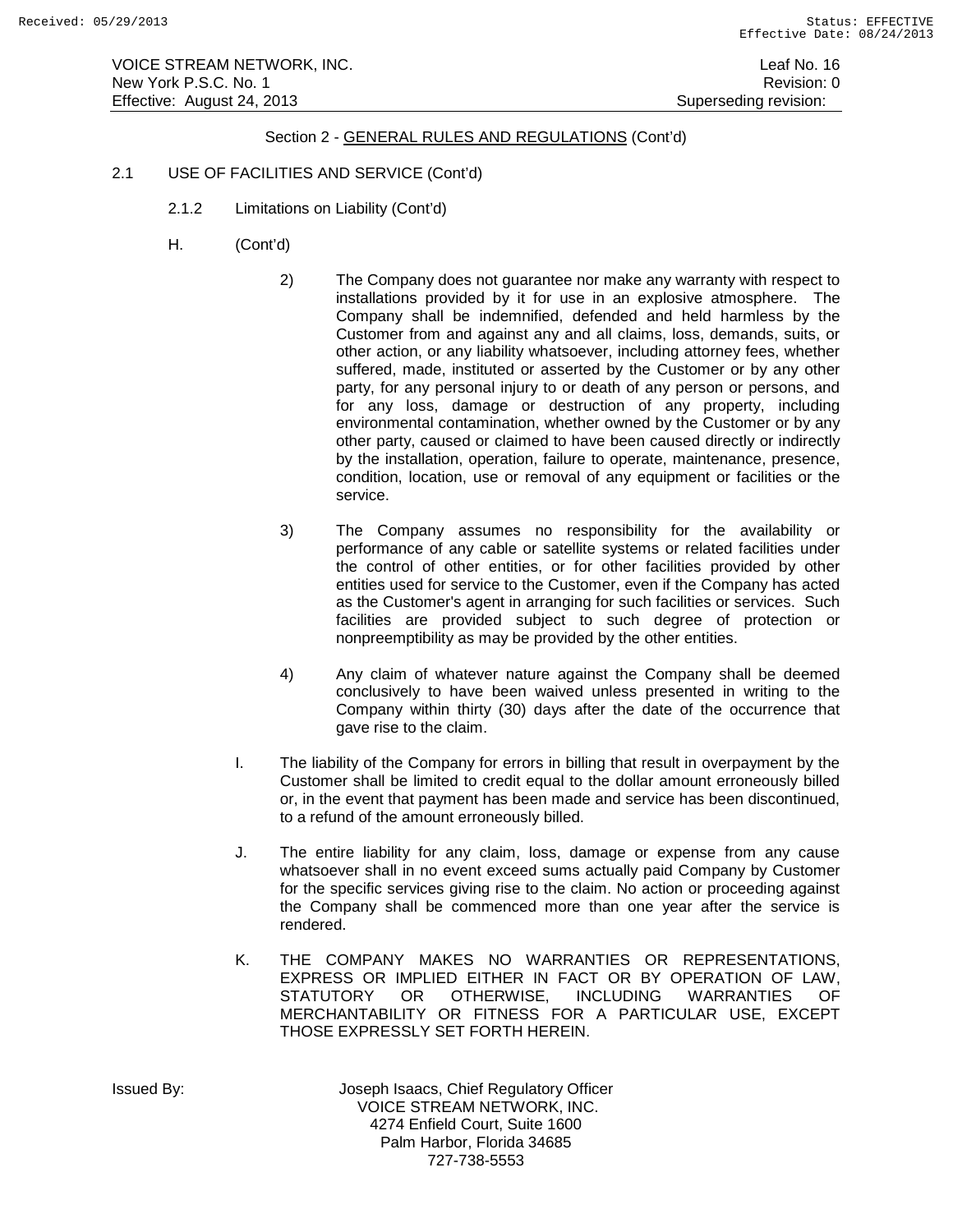# 2.1 USE OF FACILITIES AND SERVICE (Cont'd)

2.1.3 Use of Service

Any service provided under this Tariff may be resold to or shared (jointly used) with other persons at the customer's option. The customer remains solely responsible for all use of service ordered by it or billed to its telephone number(s) pursuant to this Tariff, for determining who is authorized to use its service, and for promptly notifying the Company of any unauthorized use. The customer may advise its customers that a portion of its service is provided by the Company, but the customer shall not represent that the Company jointly participates with the customer in the provision of the service.

2.1.4 Use and Ownership of Equipment

The Company's equipment, apparatus, channels and lines shall be carefully used. Equipment furnished by the Company shall remain its property and shall be returned to the Company whenever requested, within a reasonable period following the request, in good condition, reasonable wear and tear accepted. The customer is required to reimburse the Company for any loss of, or damage to, the facilities or equipment on the customer's premises, including loss or damage caused by agents, employees or independent contractors of the customer through any negligence.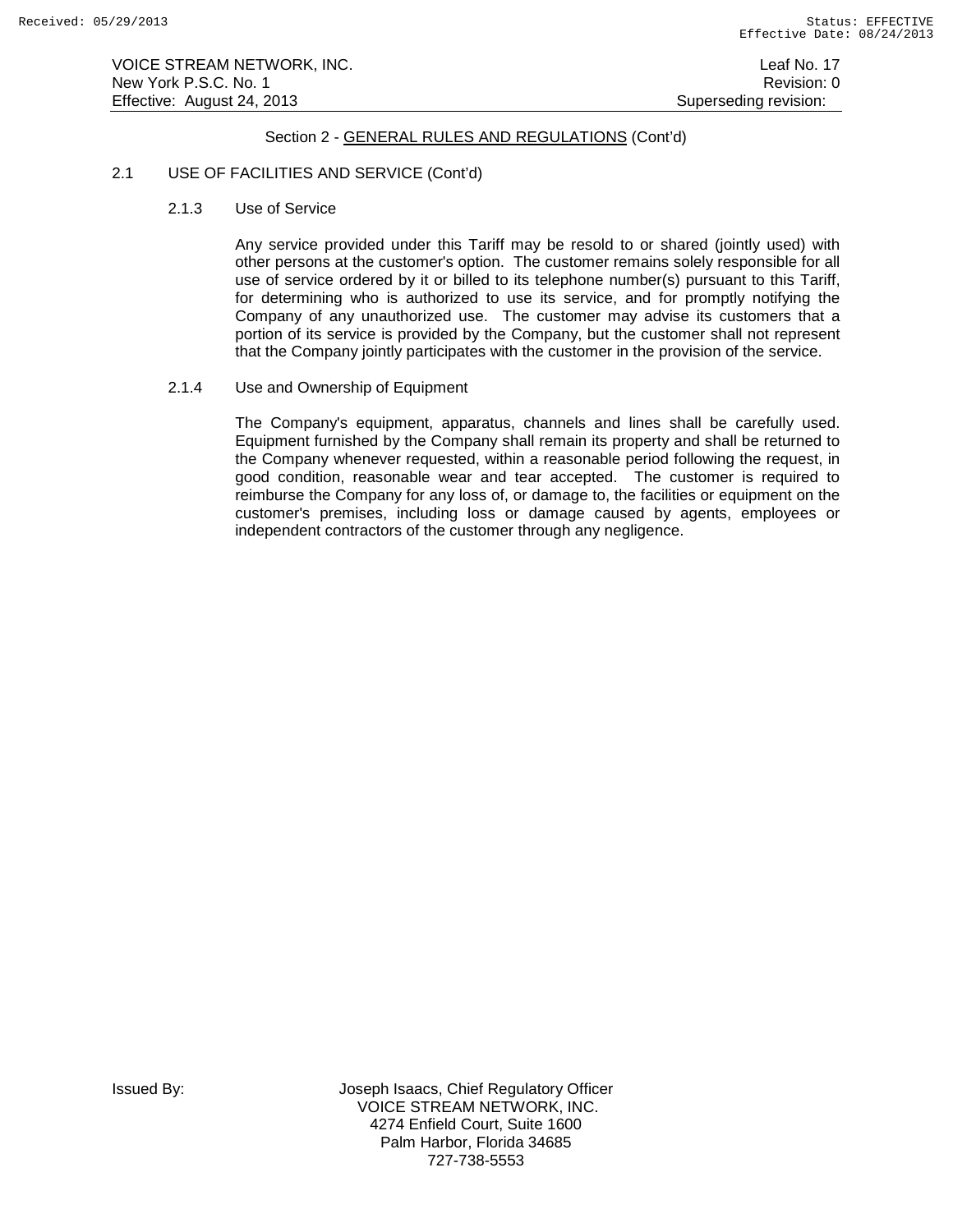## 2.1 USE OF FACILITIES AND SERVICE (Cont'd)

2.1.5 Directory Errors

In the absence of gross negligence or willful misconduct and except for the allowances stated below, no liability for damages arising from errors or mistakes in or omissions of directory listings, or errors or mistakes in or omissions of listings obtainable from the directory assistance operator, including errors in the reporting thereof, shall attach to the Company.

An allowance for errors or mistakes in or omissions of published directory listings or for errors or mistakes in or omissions of listings obtainable from the directory assistance operator shall be given as follows:

- 1. Free Listings: For free or no-charge published directory listings, credit shall be given at the rate of two times the monthly tariff rate for an additional or charge listing for each individual, auxiliary or party line, PBX trunk or Centrex attendant loop affected, for the life of the directory or the charge period during which the error, mistake or omission occurs.
- 2. Charge Listings: For additional or charge published directory listings, credit shall be given at the monthly tariff rate for each such listing for the life of the directory or the charge period during which the error, mistake or omission occurs.
- 3. Operator records: For free or charge listings obtainable from records used by the directory assistance operator, upon notification to the Company of the error, mistake or omission in such records by the subscriber, the Company shall be allowed a period of three business days to make a correction. If the correction is not made in that time, credit shall be given at the rate of 2/30ths of the basic monthly rate for the line or lines in question for each day thereafter that the records remain uncorrected. (Where Centrex attendant loops are involved, credit shall be given at the rate of 2/30ths of the basic monthly rate for PBX trunks.)
- 4. Credit limitation: The total amount of the credit provided for the preceding paragraphs 1, 2, and 3 shall not exceed, on a monthly basis, the total of the charges for each charge listing plus the basic monthly rate, as specified in paragraph 3, for the line or lines in question.
- 5. Definitions: As used in Paragraphs 1, 2, 3, and 4 above, the terms "error," "mistake" or "omission" shall refer to a discrepancy in the directory listing or directory assistance records which the Company has failed to correct and where the error affects the ability to locate a particular subscriber's correct telephone number. The terms shall refer to addresses only to the extent that an error, mistake or omission of an address places the subscriber on an incorrect street or in an incorrect community.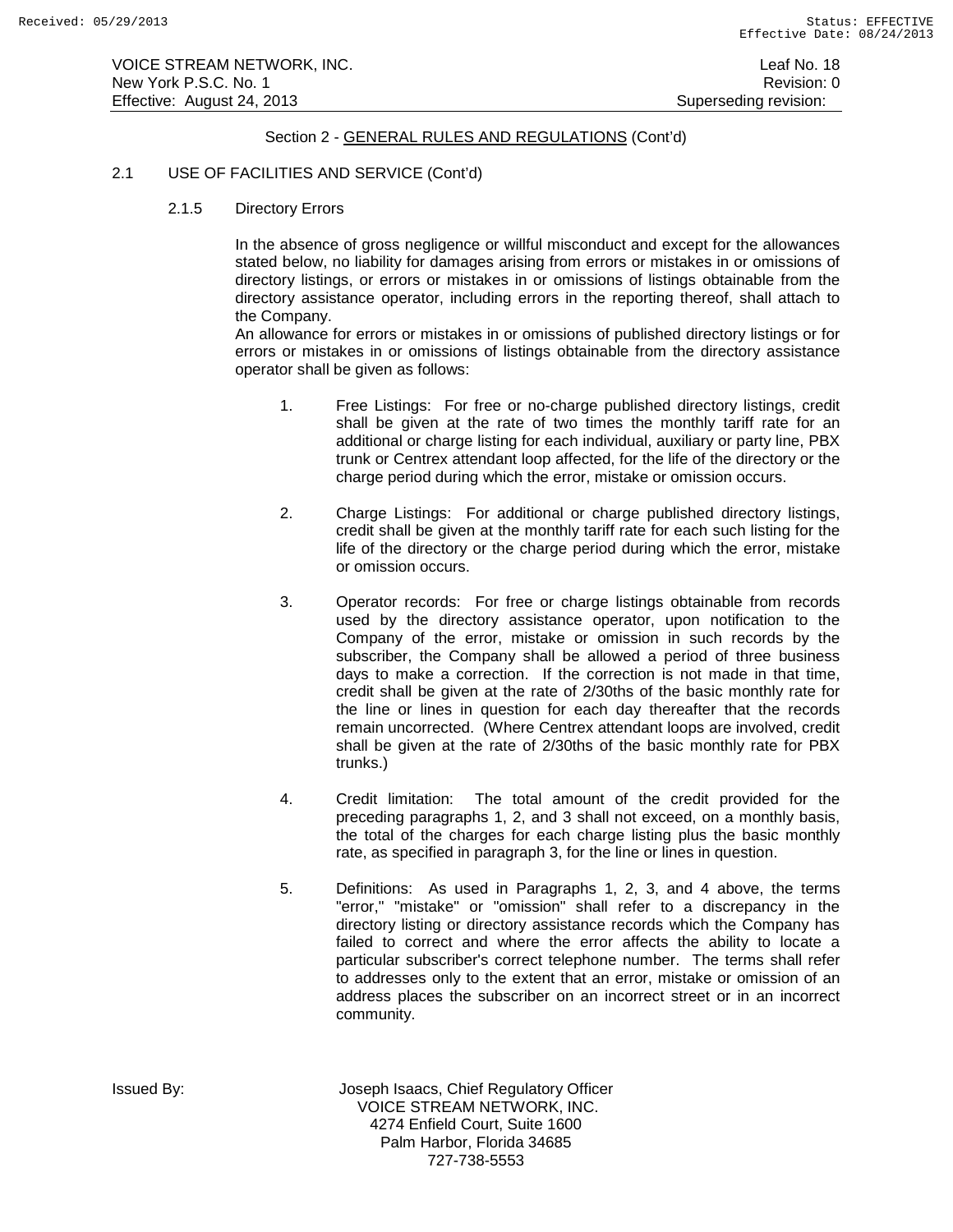VOICE STREAM NETWORK, INC. Leaf No. 19 New York P.S.C. No. 1 **New York P.S.C.** No. 1 Effective: August 24, 2013 **Superseding revision:** Superseding revision:

## Section 2 - GENERAL RULES AND REGULATIONS (Cont'd)

### 2.1.6 Blocking of Service

The Company's facilities cannot be used to originate calls to other telephone companies' or Information Providers' caller-paid information services.

# 2.2 MINIMUM PERIOD OF SERVICE

The minimum period of service is one month except as otherwise provided in this Tariff. The customer must pay the regular tariffed rate for the service they subscribe to for the minimum period of service. If a customer disconnects service before the end of the minimum service period, that customer is responsible for paying the regular rates for the remainder of the minimum service period. When the service is moved within the same building, to another building on the same premises, or to a different premises entirely, the period of service at each location is accumulated to calculate if the customer has met the minimum period of service obligation.

If service is terminated before the end of the minimum period of service as a result of condemnation of property, damage to property requiring the premises to be abandoned, or by the death of the customer, the customer is not obligated to pay for service for the remainder of the minimum period.

If service is switched over to a new customer at the same premises after the first month's service, the minimum period of service requirements are assigned to the new customer if the new customer agrees in writing to accept them. For facilities not taken over by the new customer, the original customer is responsible for the remaining payment for the minimum service period in accordance with the terms under which the service was originally furnished.

### 2.2.1 Responsibility for All Charges

Any applicant for facilities or service may be required to sign an application form requesting the Company to furnish the facilities or service in accordance with the rates, charges, rules and regulations from time to time in force and effect. The customer is responsible for all local and toll calls originating from the customer's premises and for all calls charged to the customer's line where any person answering the customer's line agrees to accept such charge.

### 2.2.2 Deposits

Subject to special provisions as may be set forth below and in Sections 2.09 and 2.10 of this Tariff, any applicant or customer whose financial responsibility is not established to the satisfaction of the Company may be required, as a condition of new service, restoration of discontinued service, or subsequent service, to pay a deposit a sum up to an amount equal to the total of the estimated local service and intraLATA toll charges for up to two months of for the facilities and service.

The fact that a deposit has been made shall in no way relieve the applicant or customer from complying with the Tariff regulations for the prompt payment of bills on presentation. Each applicant from whom a deposit is collected will be given a certificate of deposit and circular containing the terms and conditions applicable to deposits, in accordance with the Rules and Regulations of the Commission pertaining to customer deposits.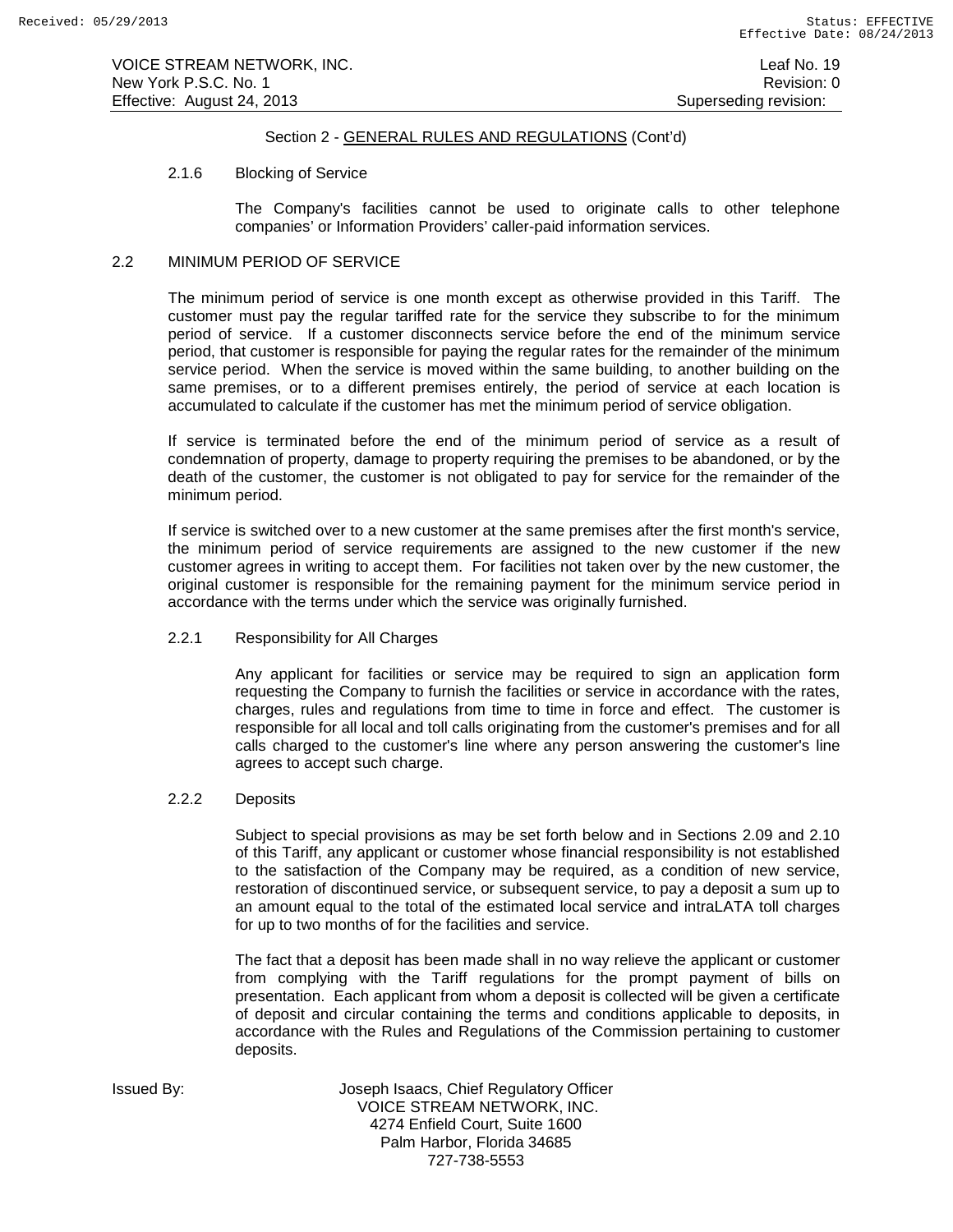VOICE STREAM NETWORK, INC. Leaf No. 20 and 20 and 20 and 20 and 20 and 20 and 20 and 20 and 20 and 20 and 20 and 20 and 20 and 20 and 20 and 20 and 20 and 20 and 20 and 20 and 20 and 20 and 20 and 20 and 20 and 20 and 20 a New York P.S.C. No. 1 **New York P.S.C.** No. 1 Effective: August 24, 2013 **Superseding revision:** Superseding revision:

# Section 2 - GENERAL RULES AND REGULATIONS (Cont'd)

# 2.3 PAYMENT FOR SERVICE RENDERED

A. Deposits for New Service

If a customer or applicant has an undisputed outstanding bill from previous telephone service, the company may require a deposit as a condition of providing new service. In such cases, the deposit amount shall not exceed \$50.00 or other such amount as the Commission may decide. Additionally, the company may require the customer to pay the outstanding bill or make satisfactory arrangements for payment before service will be provided.

B. Deposits for Restoration of Discontinued Service or Subsequent Service

The company may require a deposit as a condition of restoring discontinued service or providing subsequent service. In such cases, the deposit amount shall equal a sum up to two times the average bill during the preceding six-month period.

C. Interest on Deposits

Simple interest at the rate specified by the Commission shall be credited or paid to the customer while the Company holds the deposit.

D. Inadequate Deposit

If the amount of a deposit is proven to be less than required to meet the requirements specified above, the customer shall be required to pay an additional deposit upon request.

E. Return of Deposit

When a deposit is to be returned, the customer may request that the full amount of the deposit be issued by check. If the customer requests that the full amount be credited to amounts owed the Company, the Company will process the transaction on the billing date and apply the deposit to any amount currently owed to the Company, and return any remaining amount of the deposit to the customer by check.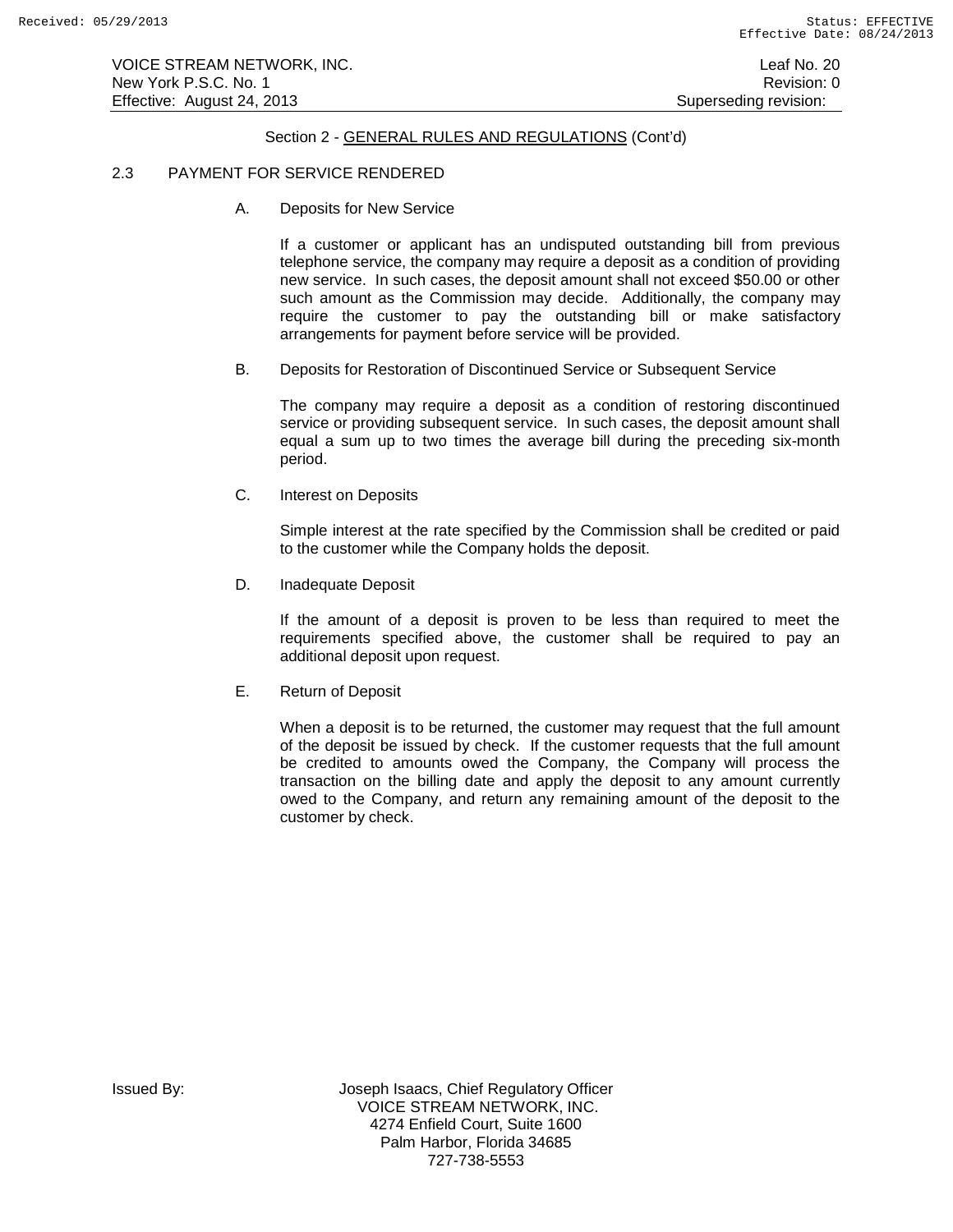# 2.3 PAYMENT FOR SERVICE RENDERED (Cont'd)

2.3.1 Payment of Charges

Charges for facilities and service, other than usage charges, are due monthly in advance. All other charges are payable upon request of the Company. Bills are due on the due date shown on the bill and are payable at any business office of the Company, by U.S. Mail, or at any location designated by the Company. If objection is not received by the Company within three months after the bill is rendered, the items and charges appearing thereon shall be determined to be correct and binding upon the customer. A bill will not be deemed correct and binding upon the customer if the Company has records on the basis of which an objection may be considered, or if the customer has in his or her possession such Company records. If objection results in a refund to the customer, such refund will be with interest at the greater of the unadjusted customer deposit rate or the applicable late payment rate, if any, for the service classification under which the customer was billed. Interest will be paid from the date when the customer overpayment was made, adjusted for any changes in the deposit rate or late payment rate, compounded monthly, until the overpayment is refunded. Notwithstanding the foregoing, no interest will be paid by the Company on customer overpayments that are refunded within 30 days after the overpayment is received by the Company.

Where an objection to the bill involves a superseded service order, the items and charges appearing on the bill shall be deemed to be correct and binding upon the customer if objection is not received by the Company within two months after the bill is rendered.

2.3.2 Return Check Charge

When a check which has been presented to the Company by a customer in payment for charges is returned by the bank, the customer shall be responsible for the payment of a Returned Check Charge of \$10.00.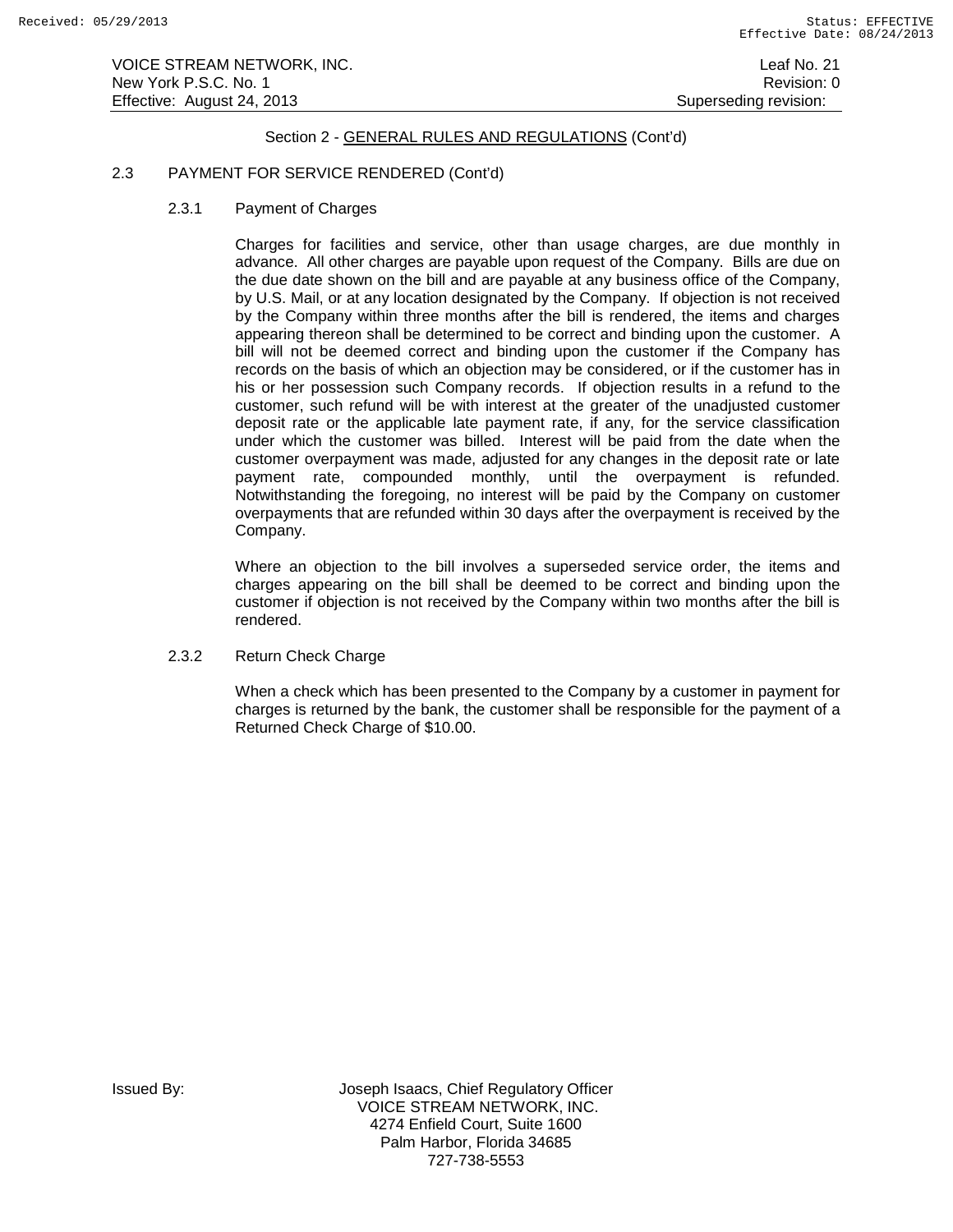# 2.3 PAYMENT FOR SERVICE RENDERED (Cont'd)

- 2.3.3 Late Payment Charges
	- A. Customer bills for telephone service are due on the due date specified on the bill. A customer is in default unless payment is made on or before the due date specified on the bill. If payment is not received by the customer's next billing date, a late payment charge of 1.5% will be applied to all amounts previously billed under this Tariff, excluding one month's local service charge, but including arrears and unpaid late payment charges.
	- B. Late payment charges do not apply to those portions (and only those portions) of unpaid balances that are associated with disputed amounts. Undisputed amounts on the same bill are subject to late payment charges if unpaid and carried forward to the next bill.
	- C. Late payment charges do not apply to final accounts.
	- D. Late payment charges do not apply to government agencies of the State of New York. These agencies are required to make payment in accordance with the provisions of Article XI-A of the State Finance Law (Chapter 153 of the Laws of 1984).
- 2.3.4 Customer Overpayments

The Company will provide interest on customer overpayments that are not refunded within 30 days of the date the Company receives the overpayment. An overpayment is considered to have occurred when payment in excess of the correct charges for service is made because of erroneous Company billing. The customer will be issued reimbursement for the overpayment, plus interest, or, if agreed to by the customer, credit for the amount will be provided on the next regular Company bill. The rate of interest shall be the greater of the customer deposit interest rate or the Company's applicable Late Payment Charge.

Interest shall be paid from the date when overpayment was made, adjusted for any changes in the deposit rate or late payment rate, and compounded monthly, until the date when the overpayment is refunded. The date when overpayment is considered to have been made will be the date on which the customer's overpayment was originally recorded to the customer's account by the Company.

2.3.5 Billing disputes should be addressed to Company's customer service organization via telephone at 888-509-1422. Customer service representatives are available from 8:00 A.M. to 5:00 p.m. Central Time . Messages may be left for Customer Services from 5:01 p.m. to 7:59 a.m. Central Time, which will be answered on the next business day. In the event of an emergency that threatens customer service, Customer Service Staff may be paged.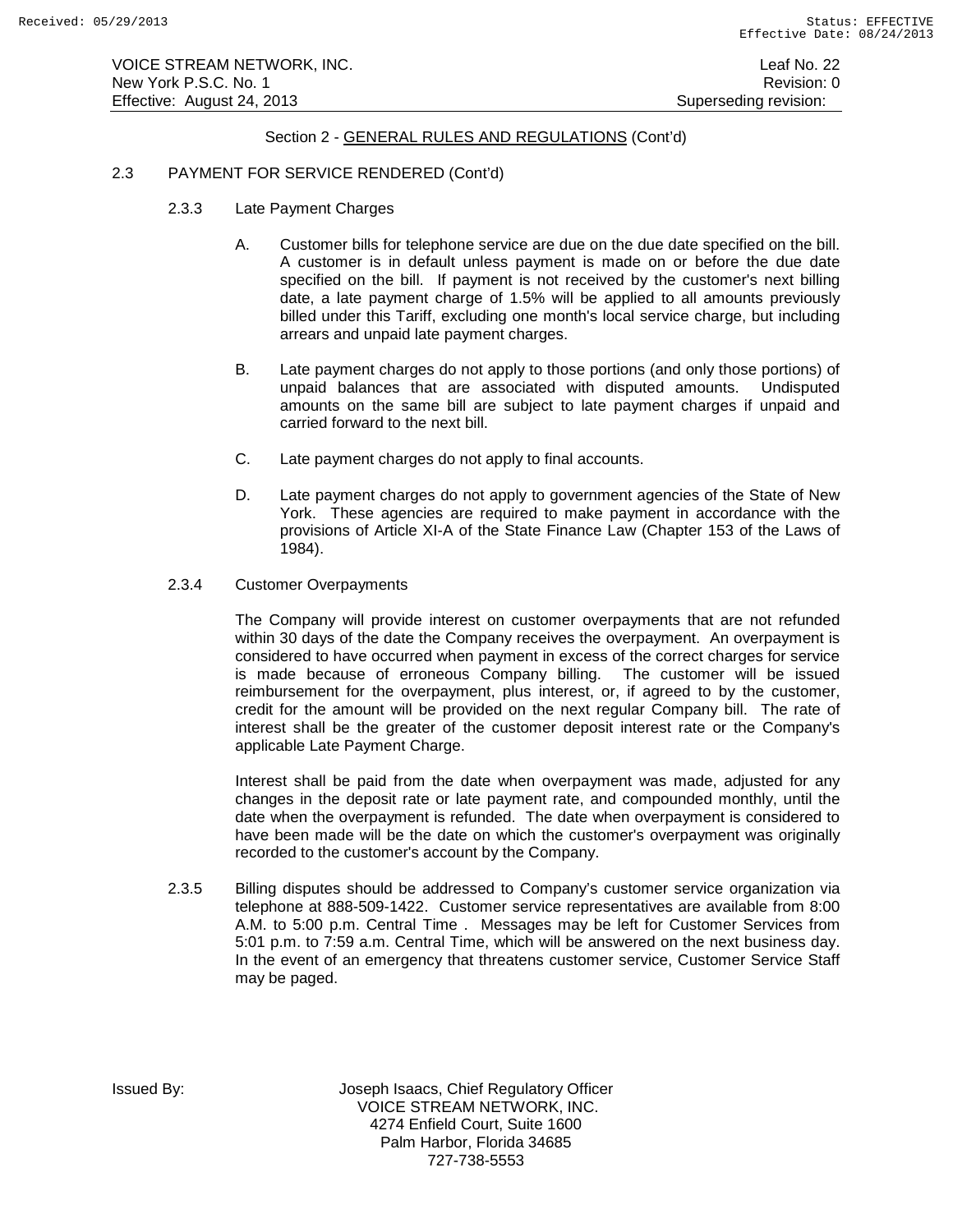VOICE STREAM NETWORK, INC. Leaf No. 23 New York P.S.C. No. 1 **Review Accounts** 2012 12:00 12:00 12:00 12:00 12:00 12:00 12:00 12:00 12:00 12:00 12:00 12:00 12:00 12:00 12:00 12:00 12:00 12:00 12:00 12:00 12:00 12:00 12:00 12:00 12:00 12:00 12:00 12:00 12:00 12: Effective: August 24, 2013 **Superseding revision:** Superseding revision:

# Section 2 - GENERAL RULES AND REGULATIONS (Cont'd)

- 2.3.6 In the case of a dispute between the Customer and the Company for service furnished to the Customer, which cannot be settled with mutual satisfaction, the Customer can take the following course of action:
	- A. First, the Customer may request, and the Company will perform, an in-depth review of the disputed amount. The undisputed portion and subsequent bills must be paid on a timely basis or the service may be subject to disconnection.
	- B. Second, if there is still disagreement over the disputed amount after the investigation and review by a manager of the Company, the Customer may appeal to the New York Public Service Commission for its investigation and decision.

The address and telephone number of the Commission are: Consumer Services Division New York Public Service Commission Three Empire State Plaza Albany, New York 12223 Telephone: 800.342.3377

# 2.4 INSTALLATION SERVICE

The Company provides a Half-Day Installation Plan, which offers customers half-day appointments (i.e., morning/afternoon or a rolling interval) for connection of Commission regulated service involving a customer premise visit. In the case of any inconsistency with the regulations in Part 609 of 16 NYCCR for installation service, the rules of the Commission shall prevail.

### 2.5 ACCESS TO CUSTOMER'S PREMISES

The customer shall be responsible for making arrangements or obtaining permission for safe and reasonable access for Company employees or agents of the Company to enter the premises of the customer or any joint user or customer of the customer at any reasonable hour for the purpose of inspecting, repairing, testing or removing any part of the Company's facilities.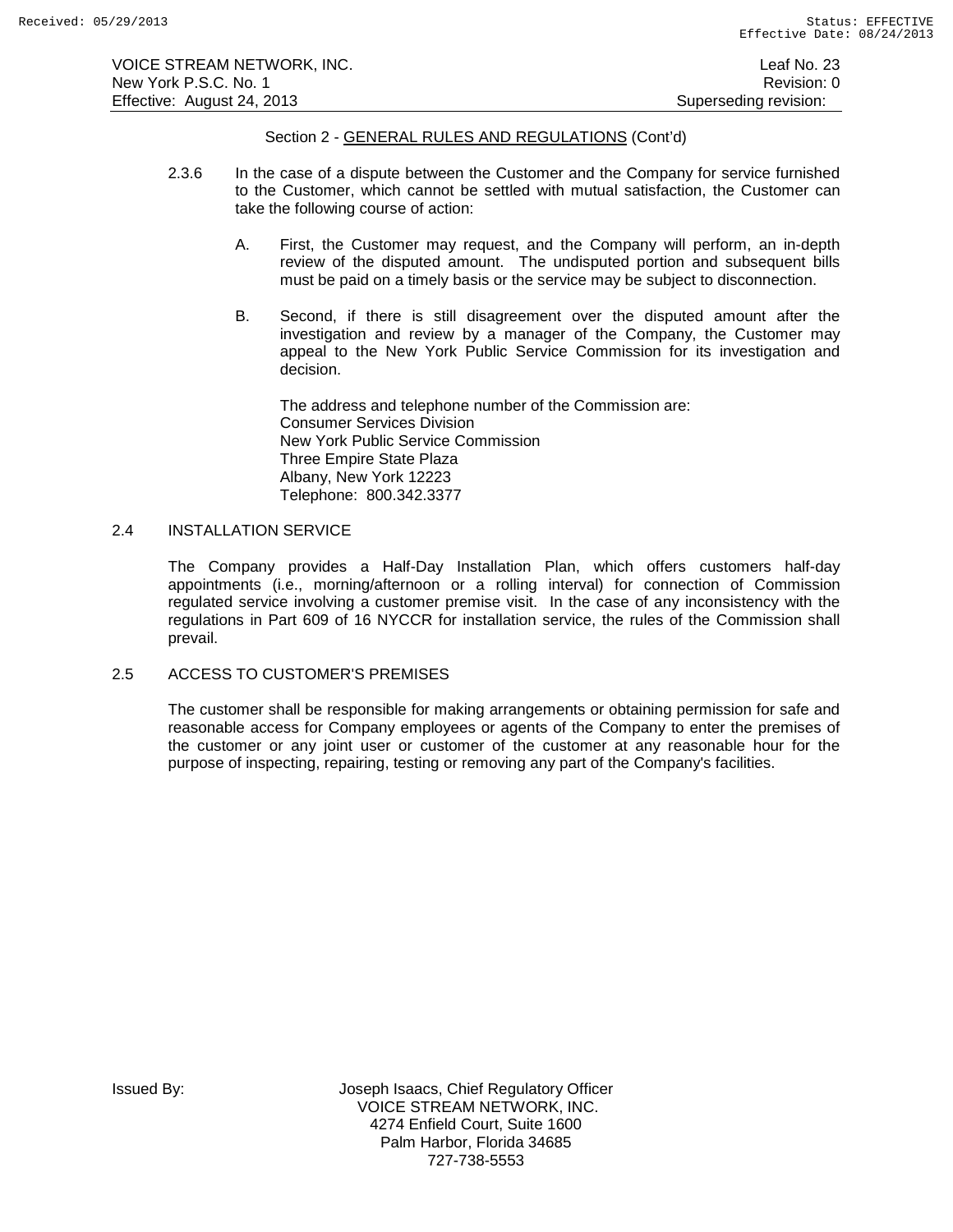VOICE STREAM NETWORK, INC. Leaf No. 24 New York P.S.C. No. 1 **New York P.S.C.** No. 1 Effective: August 24, 2013 **Superseding revision:** Superseding revision:

# Section 2 - GENERAL RULES AND REGULATIONS (Cont'd)

#### 2.6 TELEPHONE SURCHARGES/TAXES

2.6.1 General

In addition to the rates and charges applicable according to the rules and regulations of this Tariff, various surcharges apply to the customer's monthly billing statement as outlined below. If there are other surcharge rates applicable to a particular city, village, town or county tax district or other jurisdictional taxing entity, the rate will be listed on the Flexible Rate Schedule attached to this Tariff.

### 2.6.2. Surcharge for State Gross Income and Gross Earnings Taxes

A monthly surcharge to recover the additional expense related to the State Gross Income and Gross Earnings Taxes applies to the recurring and nonrecurring rates and charges for all intrastate service except returned check charges, late payment charges and rates for local coin calls. The applicable Gross Revenue Surcharge rates as included in the Flexible Rate Schedule attached to this Tariff. Any changes to these rates will be filed on 15 days' notice to customer and the commission, and as directed by the Commission. Whenever the state levies a new tax on the Company's gross revenues, repeals such a tax, or changes the rate of such a tax, the Commission may approve new surcharge factors, and the Company will file a revised schedule as directed or approved by the Commission.

#### 2.6.3. Village or Municipal Surcharge on Local Utility Gross Revenue Taxes

In certain cities and villages a municipal surcharge related to the Local Utility Gross Revenue Taxes applies to the recurring and nonrecurring rates and charges for all intrastate service except returned check charges, late payment charges and rates for local coin calls. The percentage rate of the surcharge in each locality where such a surcharge applies is listed in the Flexible Rate Schedule attached to this Tariff.

The surcharge statement shall be filed at least fifteen business days before the effective date. The effective date of the statement shall not be prior to the effective date of the surcharge and no sooner than the date when the tax enactment is filed with the Secretary of State. The surcharge shall be applicable to bills subject to the tax enactment that are rendered on or after the effective date of the statement. If the tax enactment either ceases to be effective or is modified so as to reduce the tax rate, the surcharge will be changed accordingly within 5 business days.

Introduction, cancellation, or modification of a surcharge will be effective on the date of the customer's first bill rendered after the effective date of the change.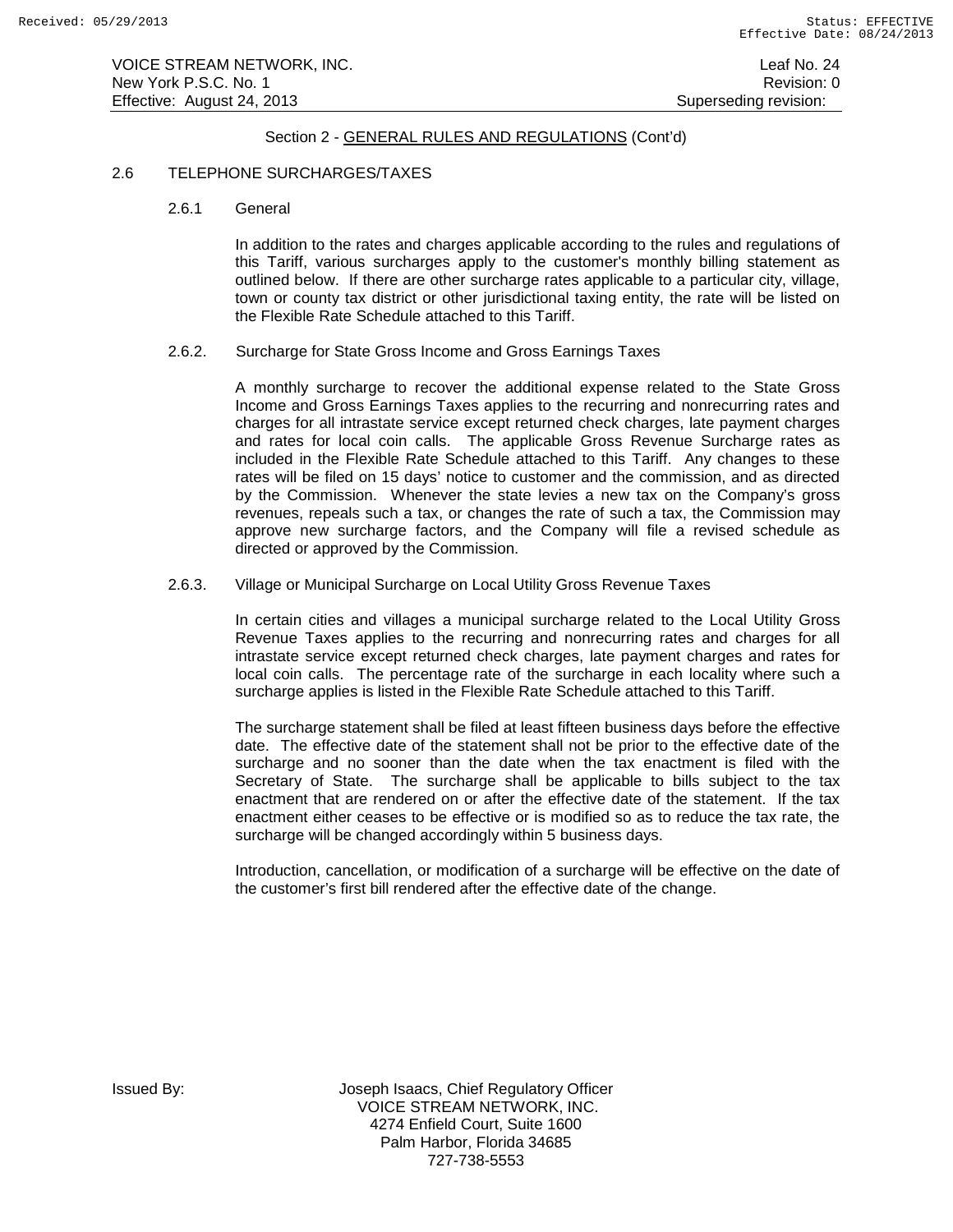VOICE STREAM NETWORK, INC. Leaf No. 25 New York P.S.C. No. 1 **Review Accounts** 2012 12:00 12:00 12:00 12:00 12:00 12:00 12:00 12:00 12:00 12:00 12:00 12:00 12:00 12:00 12:00 12:00 12:00 12:00 12:00 12:00 12:00 12:00 12:00 12:00 12:00 12:00 12:00 12:00 12:00 12: Effective: August 24, 2013 **Superseding revision:** Superseding revision:

# Section 2 - GENERAL RULES AND REGULATIONS (Cont'd)

### 2.7 FLEXIBLE PRICING

2.7.1 General

Flexible Pricing sets minimum and maximum rates that can be charged for telephone service. The Company may change a specific rate within the range of the established minimum and maximum rates on one day's notice to customers and the Commission of Public Utilities.

- 2.7.2 Conditions
	- A. The Company reserves the right to change prices at any time subject to regulatory requirements by filing a revised Rate Attachment with the Commission.
	- B. Individual written notice to Customers of rate changes shall be made in accordance with Commission regulations. Where there are not regulations, notification will be make in a manner appropriate to the circumstances involved.
	- C. A rate shall not be changed unless it has been in effect for at least thirty (30) days.
	- D. A customer can request that the Company disconnect service that is provided under the Flexible Pricing due to a price increase. The customer will be credited for the difference between the new price and the old price retroactive to the effective date of the price increase if the customer notifies the Company of its desire to disconnect service within 20 days of receiving notification of the price increase.

# 2.8 SUSPENSION OR TERMINATION OF SERVICE

2.8.1 Suspension or Termination for Nonpayment

In the event that any bill rendered or any deposit required is not paid, the Company may suspend service or terminate service until the bill or the required deposit has been paid. If service is suspended or terminated for nonpayment, the customer will be billed a Connection Charge as well as any payment due and any applicable deposits upon reconnection.

- A. Termination shall not be made until at least 20 days after written notification has been mailed to the billing address of the customer.
- B. Suspension will not be made until at least 8 days after written notification has been mailed to the customer and 20 days before the termination notice.

Telephone service shall only be suspended during the hours between 8:00 AM and 7:30 PM, Monday through Thursday. It shall not be suspended or terminated for nonpayment on weekends, public holidays, other federal and state holidays proclaimed by the President or the Governor, or on days when the main business office of the Company is not open for business, or during the periods from December 23rd through December 26th or December 30th through January 1st.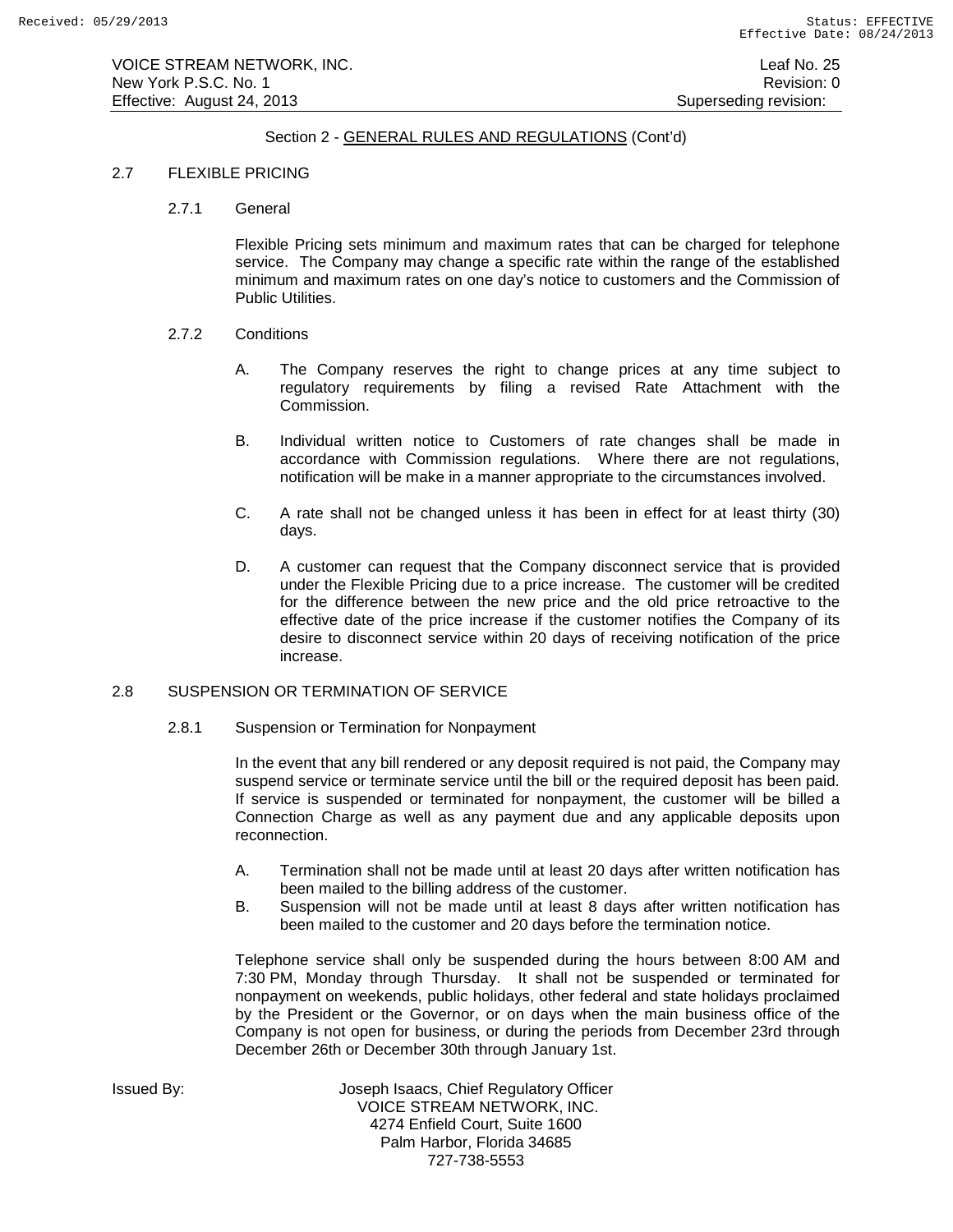### 2.8 SUSPENSION OR TERMINATION OF SERVICE (Cont'd)

2.8.2 Exceptions to Suspension and Termination

Telephone service shall not be suspended or terminated for:

- A. Nonpayment of bills rendered for charges other than telephone service or deposits requested in connection with telephone service;
- B. Nonpayment for service for which a bill has not been rendered;
- C. Nonpayment for services which have not been rendered;
- D. Nonpayment of any billed charge which is in dispute or for the nonpayment of a deposit which is in dispute during the period before a determination of the dispute is made by the Company in accordance with Company's complaint handling procedures. These procedures shall be in accordance with the Commission's Rules and Regulations contained in Part 609 of 16 NYCCR.

Telephone service may be suspended or terminated for nonpayment of the undisputed portion of a disputed bill or deposit if the customer does not pay the undisputed portion after being asked to do so.

- E. Nonpayment of back-billed amounts as outlined in 2.10.12.
- 2.8.3 Verification of Nonpayment

Telephone service shall not be suspended or terminated for nonpayment of a bill rendered or a required deposit unless:

- A. The Company has verified, in a manner approved by the Commission, that payment has not been received at any office of the Company or at any office of an authorized collection agent through the end of the period indicated in the notice, and
- B. The Company has checked the customer's account on the day that suspension or termination is to occur to determine whether payment has been posted to the customer's account as of the opening of business on that day.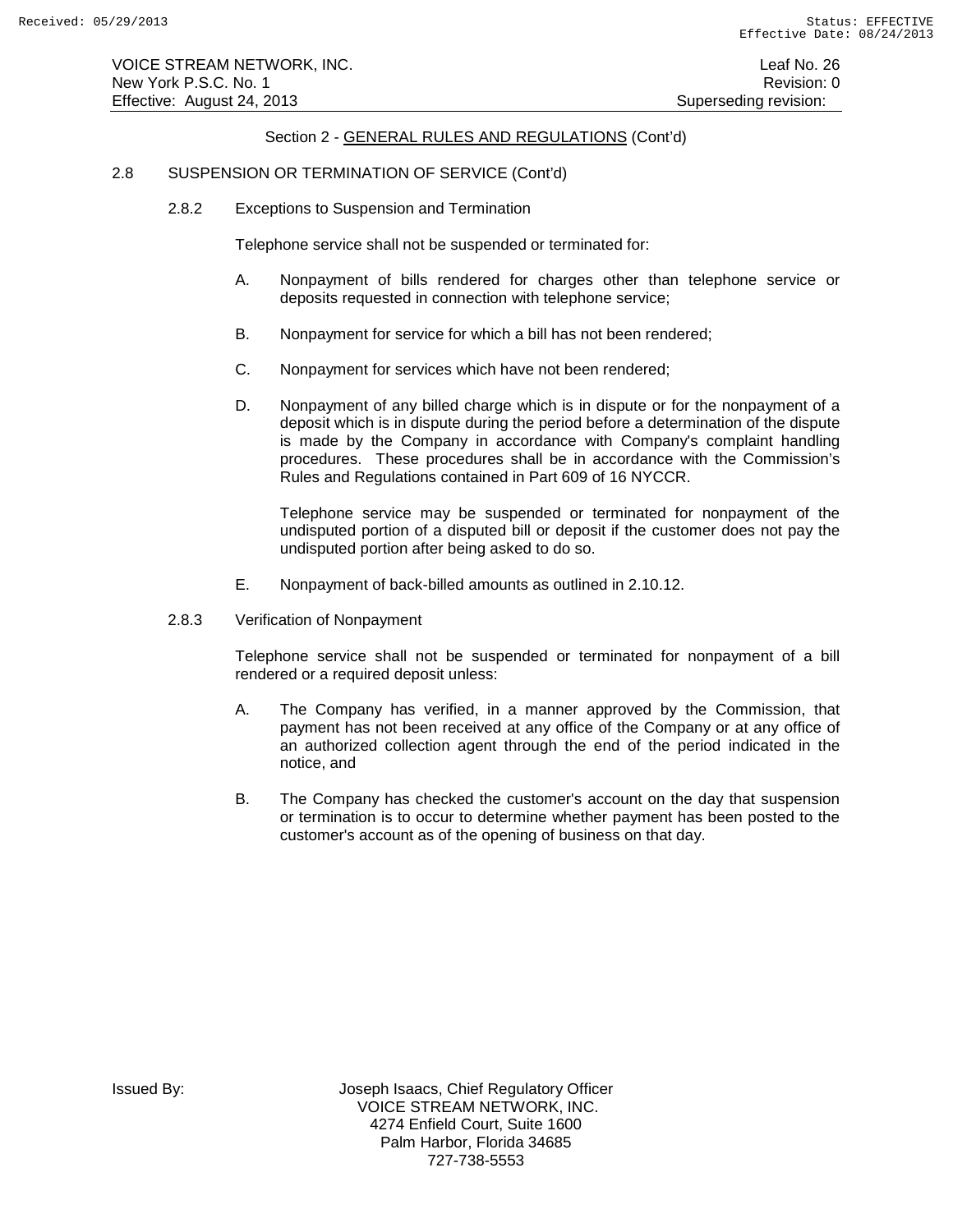VOICE STREAM NETWORK, INC. Leaf No. 27 New York P.S.C. No. 1 **Review Accounts** 2012 12:00 12:00 12:00 12:00 12:00 12:00 12:00 12:00 12:00 12:00 12:00 12:00 12:00 12:00 12:00 12:00 12:00 12:00 12:00 12:00 12:00 12:00 12:00 12:00 12:00 12:00 12:00 12:00 12:00 12: Effective: August 24, 2013 **Superseding revision:** Superseding revision:

# Section 2 - GENERAL RULES AND REGULATIONS (Cont'd)

### 2.8 SUSPENSION OR TERMINATION OF SERVICE (Cont'd)

- 2.8.4 Termination For Cause Other Than Nonpayment
	- A. General

The Company, after notice in writing to the customer and after having given the customer an appropriate opportunity to respond to such notice, may terminate service and sever the connection(s) from the customer's premises under the following conditions:

- 1) in the event of prohibited, unlawful or improper use of the facilities or service, or any other violation by the customer of the rules and regulations governing the facilities and service furnished, or
- 2) if, in the judgment of the Company, any use of the facilities or service by the customer may adversely affect the Company's personnel, plant, property or service. The Company shall have the right to take immediate action, including termination of the service and severing of the connection, without notice to the customer when injury or damage to telephone personnel, plant, property or service is occurring, or is likely to occur, or
- 3) in the event of unauthorized use, where the customer fails to take reasonable steps to prevent the unauthorized use of the facilities or service received from the Company, or
- 4) in the event that service is connected for a customer who is indebted to the Company for service or facilities previously furnished, that service may be terminated by the Company unless the customer satisfies the indebtedness within 20 days after written notification. See Section 2.10.7 regarding Deferred Payment Agreements.
- B. Prohibited, Unlawful or Improper Use of the Facilities or Service

Prohibited, unlawful or improper use of the facilities or service includes, but is not limited to:

- 1) The use of facilities or service of the Company without payment of tariff charges:
- 2) Calling or permitting others to call another person or persons so frequently or at such times of the day or in such manner as to harass, frighten, abuse or torment such other person or persons;
- 3) The use of profane or obscene language;
- 4) The use of the service in such a manner such that it interferes with the service of other customers or prevents them from making or receiving calls;
- 5) The use of a mechanical dialing device or recorded announcement equipment to seize a customer's line, thereby interfering with the customer's use of the service;
- 6) Permitting fraudulent use.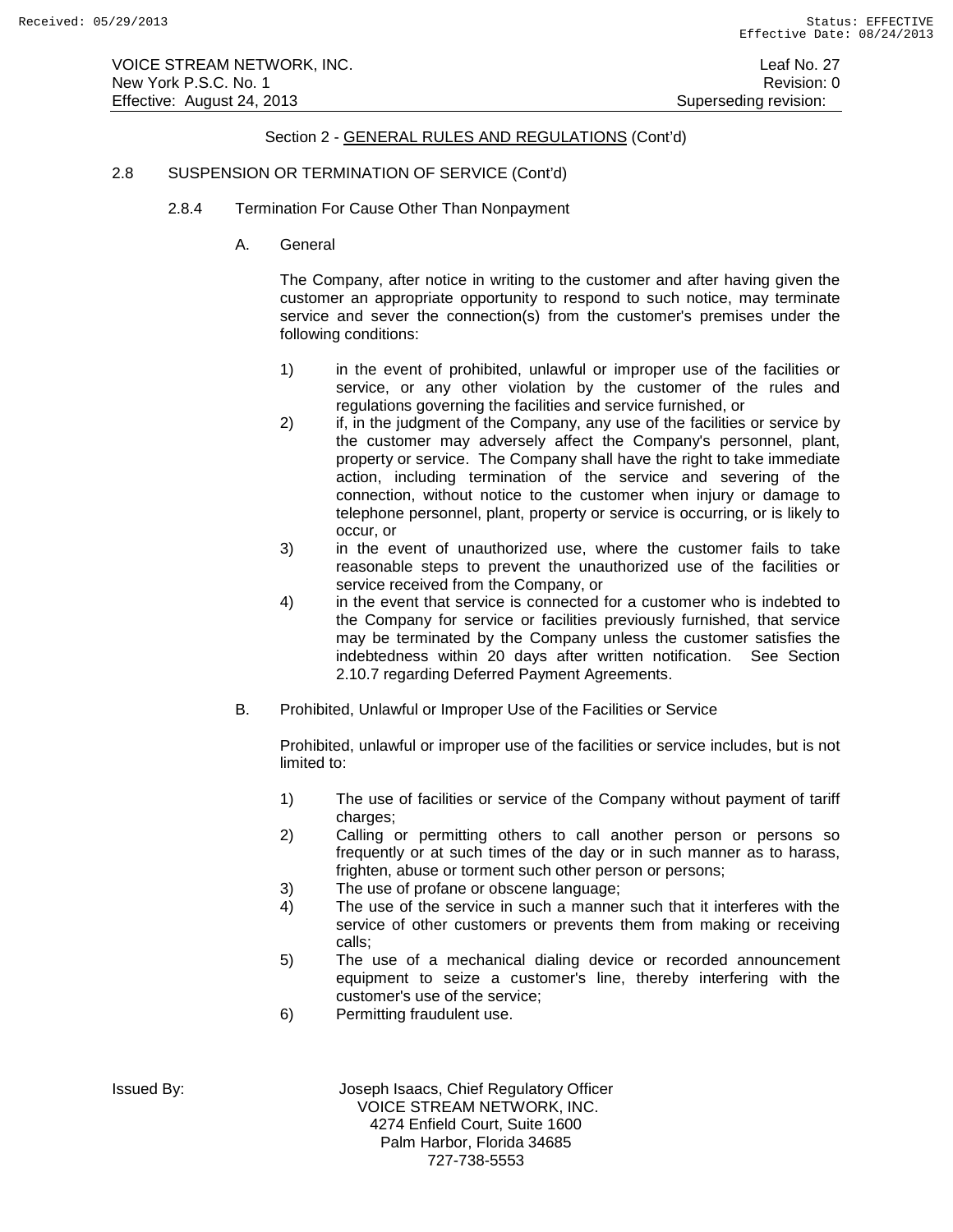# 2.8 SUSPENSION OR TERMINATION OF SERVICE (Cont'd)

- 2.8.4 Termination For Cause Other Than Nonpayment (Cont'd)
	- C. Abandonment or Unauthorized Use of Facilities
		- 1) If it is determined that facilities have been abandoned, or are being used by unauthorized persons, or that the customer has failed to take reasonable steps to prevent unauthorized use, the Company may terminate telephone service.
		- 2) In the event that telephone service is terminated for abandonment of facilities or unauthorized use and service is subsequently restored to the same customer at the same location:
			- a. No charge shall apply for the period during which service had been terminated, and
			- b. Reconnection charges will apply when service is restored. However, no charge shall be made for reconnection if the service was terminated due to an error on the part of the Company.
	- D. Change in the Company's Ability to Secure Access

Any change in the Company's ability (a) to secure and retain suitable facilities and rights for the construction and maintenance of the necessary circuits and equipment or (b) to secure and retain suitable space for its plant and facilities in the building where service is provided to the customer may require termination of a customer's service until such time as new arrangements can be made. No charges will be assessed the customer while service is terminated, and no connection charges will apply when the service is restored.

2.8.5 Emergency Termination of Service

The Company will immediately terminate the service of any customer, on request, when the customer has reasonable belief that the service is being used by an unauthorized person or persons. The Company may require that the request be submitted in writing as a follow-up to a request made by telephone.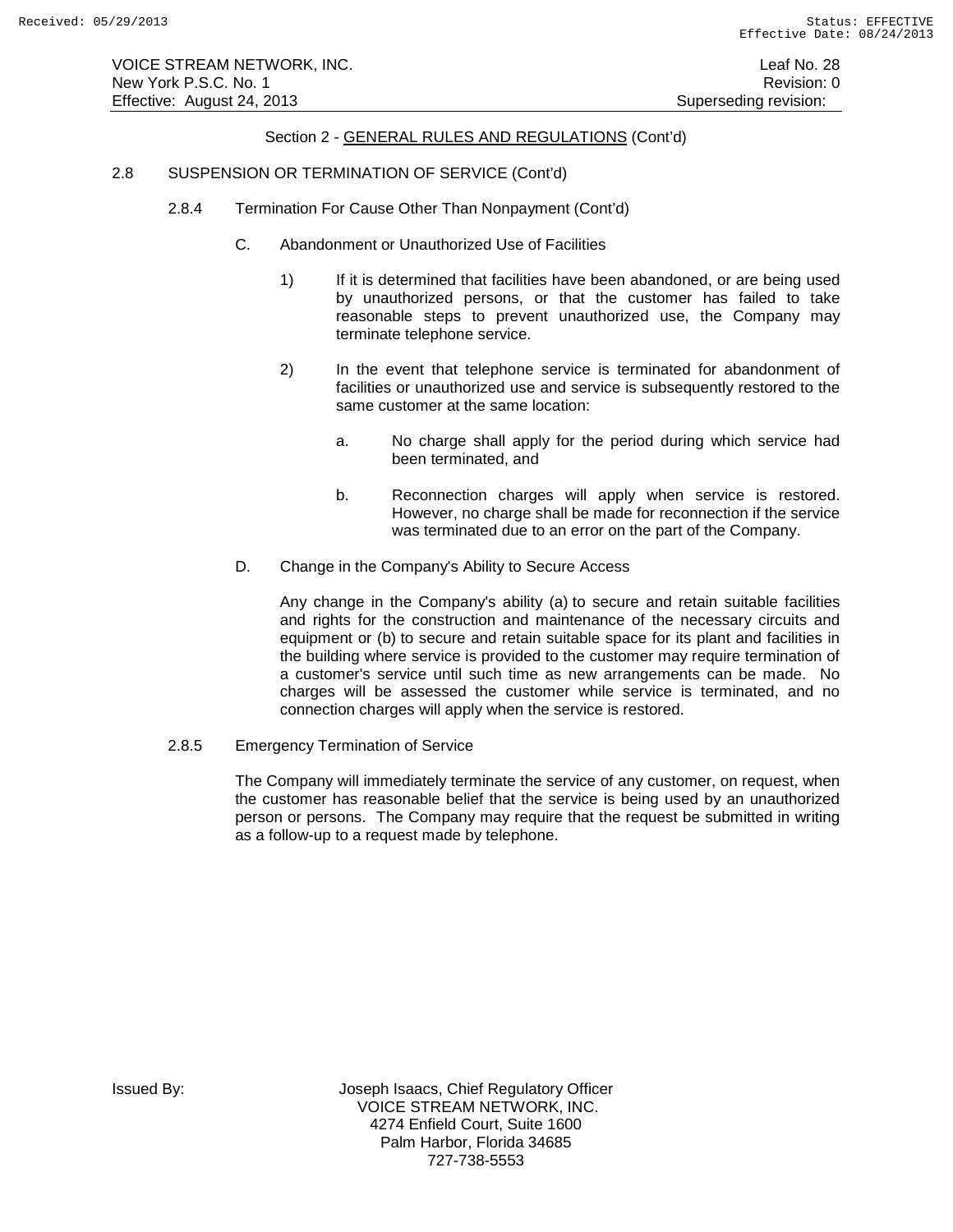## 2.9 ADDITIONAL PROVISIONS APPLICABLE TO BUSINESS CUSTOMERS

- 2.9.1 Application of Rates
	- A. Business rates as described in this Tariff apply to service furnished:
		- 1) In office buildings, stores, factories and all other places of a business nature;
		- 2) In hotels, apartment houses, clubs and boarding and rooming houses except when service is within the customer's domestic establishment and no business listings are provided; colleges, hospitals and other institutions; and in churches except when service is provided to an individual of the clergy for personal use only and business service is already established for the church at the same location;
		- 3) At any location when the listing or public advertising indicates a business or a profession;
		- 4) At any location where the service includes an extension which is at a location where business rates apply unless the extension is restricted to incoming calls;
		- 5) At any location where the customer resells or shares exchange service;
	- B. Public Access Line service is classified as business service regardless of the location.
	- C. The use of business facilities and service is restricted to the customer, customers, agents and representatives of the customer, and joint users.
- 2.9.2 Telephone Number Changes

When a business customer requests a telephone number change, the referral period for the disconnected number is 90 days.

The Company reserves all rights to the telephone numbers assigned to any customer. The customer may order a Customized Number where facilities permit for an additional charge as specified in Section 5.11 of this Tariff.

When service in an existing location is continued for a new customer, the existing telephone number may be retained by the new customer only if the former customer consents in writing, and if all charges against the account are paid or assumed by the new customer.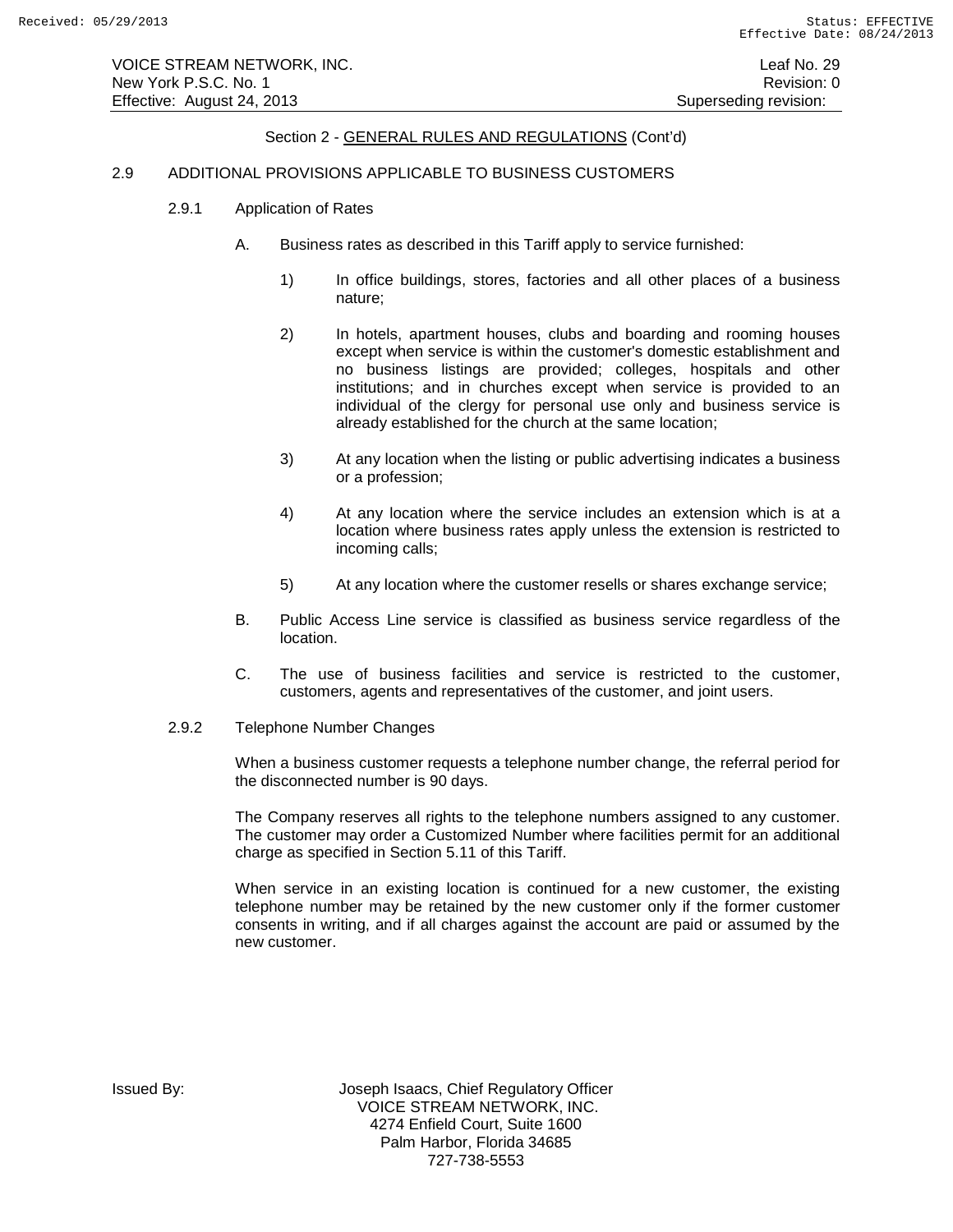### 2.9 ADDITIONAL PROVISIONS APPLICABLE TO BUSINESS CUSTOMERS (Cont'd)

2.9.3 Deposits

Deposits will be returned to a business customer upon cancellation of service or after one year, whichever event occurs first, unless the customer is delinquent in payment, in which case the Company will continue to retain the deposit until the delinquency is satisfied. If a service is involuntarily discontinued, the deposit is applied against the final bill, and any balance is returned to the customer.

## 2.9.4 Dishonored Checks

If a business customer who has received a notice of discontinuance pays the bill with a check that is subsequently dishonored, the account remains unpaid and the Company is not required to issue any additional notice before disconnecting service.

### 2.10 ADDITIONAL PROVISIONS APPLICABLE TO RESIDENTIAL CUSTOMERS

### 2.10.1 Application of Rates

Residential rates as described in this Tariff apply to service furnished in private homes or apartments (including all parts of the customer's domestic establishment) for domestic use. Residential rates also apply in college fraternity or sorority houses, convents and monasteries, and to the clergy for domestic use in residential quarters.

Residential rates do not apply to service in residential locations if the listing indicates a business or profession. Residential rates do not apply to service furnished in residential locations if there is an extension line from the residential location to a business location unless the extension line is limited to incoming calls.

The use of residential service and facilities is restricted to the customer, members of the customer's domestic establishment, and joint users.

#### 2.10.2 Telephone Number Changes

When a residential customer requests a telephone number change, the referral period for the disconnected number is 90 days.

The Company reserves all rights to any telephone number assigned to a customer for local service. The customer may order a Customized Number where facilities permit for an additional charge as specified in Section 5.11 of this Tariff.

When service in an existing location is continued for a new customer, the existing number may be retained by the new customer only if the former customer consents in writing, and if all charges against the account are paid or assumed by the new customer.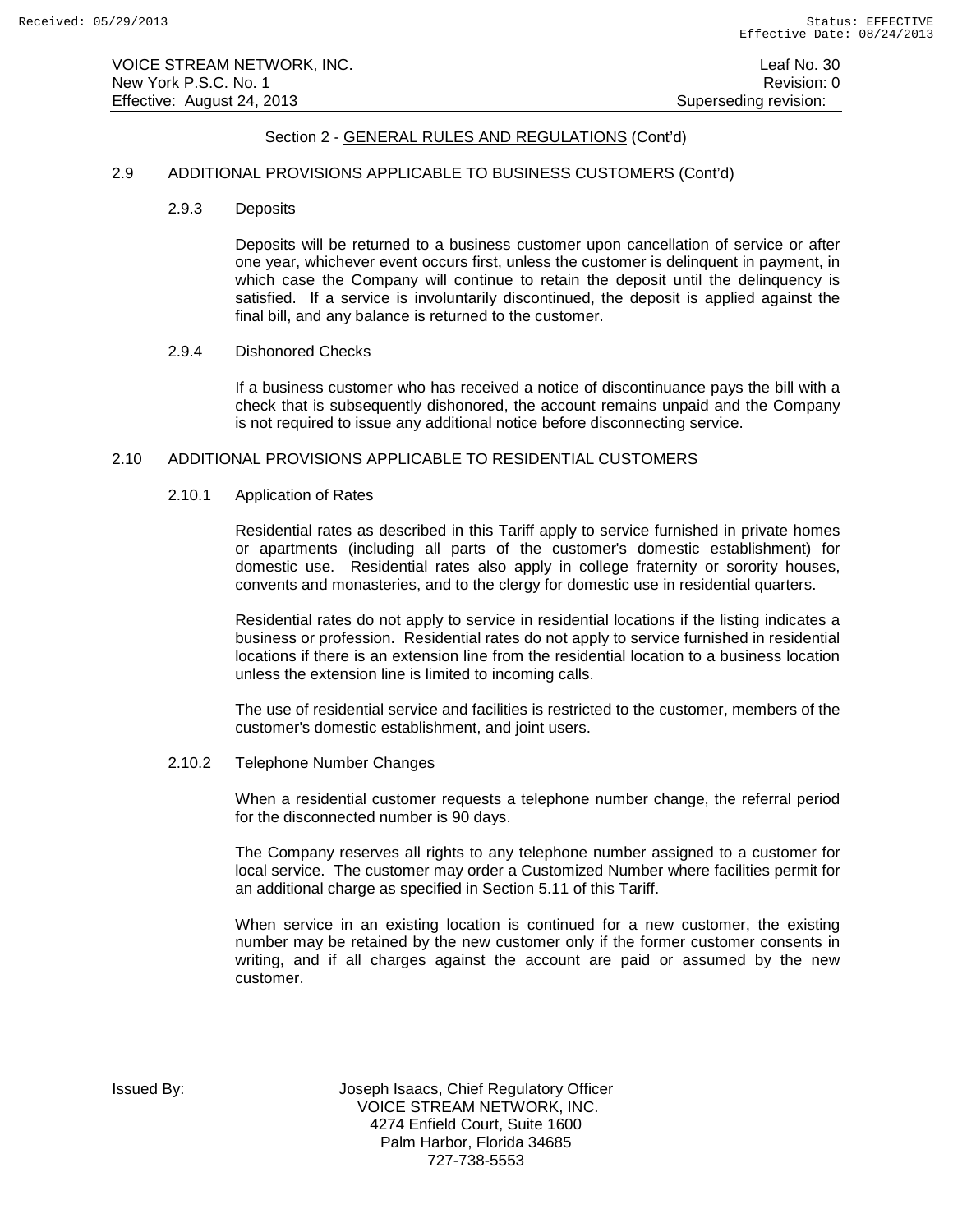## 2.10 ADDITIONAL PROVISIONS APPLICABLE TO RESIDENTIAL CUSTOMERS (Cont'd)

- 2.10.3 Deposits
	- A. General

Except as provided in (B) following, the Company may require a deposit, as described in Section 2.3.2 of this Tariff, from a residential customer who is applying for service if the customer: 1) has had service terminated for nonpayment once within the preceding six-month period, or 2) is delinquent in payment. A customer is delinquent in payment if that customer has received two consecutive telephone bills without making payment of at least one-half the total arrears due on the due date of the second bill. A customer is not considered delinquent, however, if an amount in dispute is not paid before the dispute is resolved.

An existing customer is an applicant for service who was a customer of the Company within twelve months of making the request, provided that prior service was not terminated for nonpayment, unless service is requested within 10 days of such termination for nonpayment. Applicants for residential service and existing residential customers are permitted to pay deposits in installments over a period not to exceed 6 months.

A new customer is an applicant for service who has not been a customer of the Company within twelve months of making the request for service. A new customer shall not be required to post a security deposit as a condition of receiving telephone service.

A seasonal customer is an individual who applies for and receives telephone service periodically each year, intermittently during the year or at other regular intervals scheduled at the time of application. A seasonal customer may be required to post a deposit.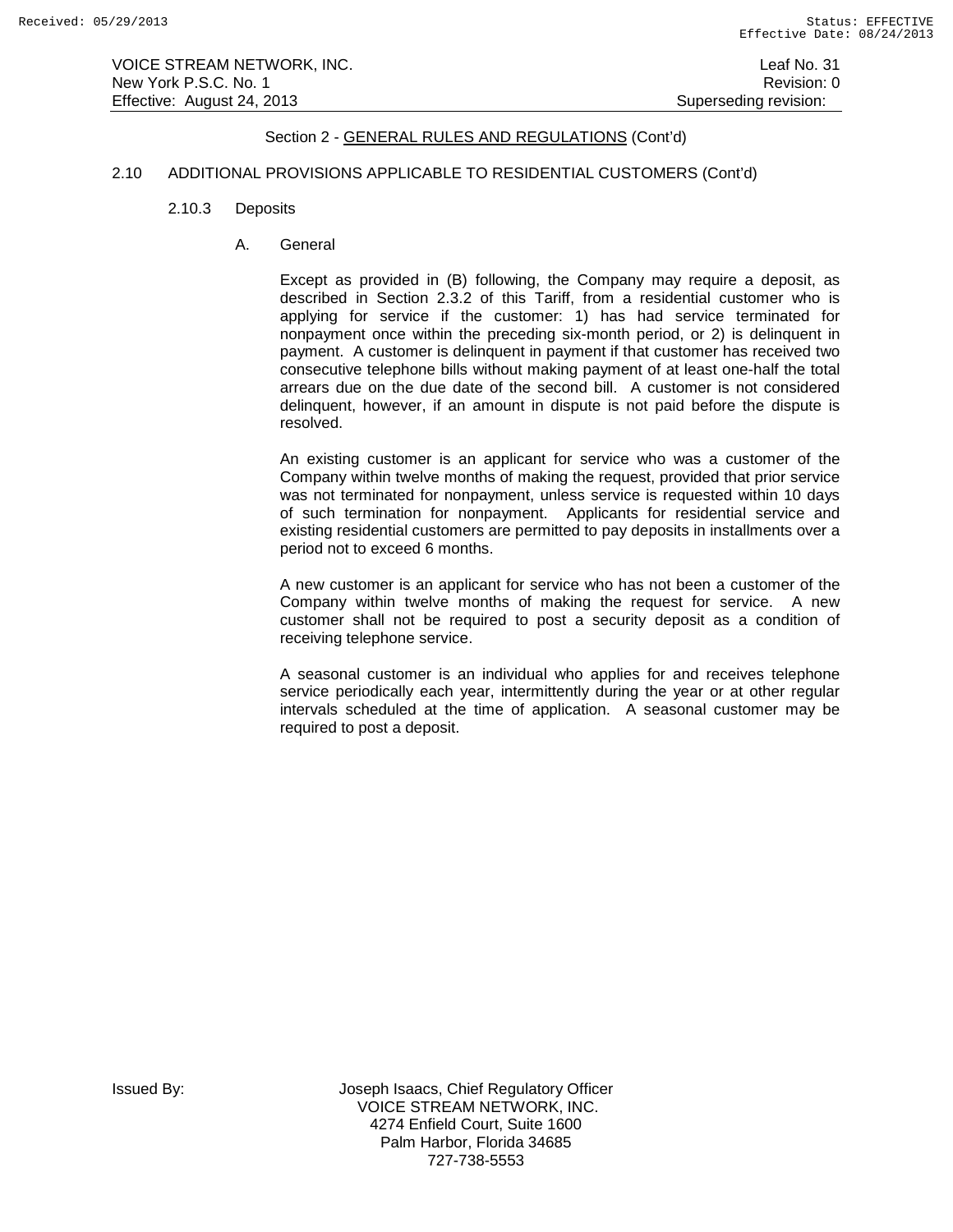### 2.10 ADDITIONAL PROVISIONS APPLICABLE TO RESIDENTIAL CUSTOMERS (Cont'd)

- 2.10.3 Deposits (Cont'd)
	- B. Customers Exempt from Deposits
		- 1) A new customer or existing customer who is 62 years of age or older shall be exempt from any deposit requirement unless such person's telephone service was terminated for nonpayment during the preceding six months. Proof of age will be required from any person claiming exemption from deposit requirements because of age. If the proof requested by the Company is not received within 30 days from the date service is connected, or 30 days from the date that verification of age is requested from an existing customer, the Company may suspend or terminate service unless the customer pays the required deposit. Any new customer or existing customer 62 years of age or older shall be permitted to pay a deposit in installments over a period not to exceed 12 months.
		- 2) The Company shall not require any person it knows to be a recipient of public assistance, supplemental security income or additional state payments to post a deposit.
	- C. Recent Payment History

A customer who has a recent payment history (within the preceding twelve months) with the Company are entitled to service without payment of a deposit unless their records indicate that they are delinquent in payment or have had service terminated for nonpayment. A customer who still owes money to the Company for residential service on a prior account shall be offered a deferred payment plan provided that the customer had service for three months and was not terminated for nonpayment during that period. (See Deferred Payment Agreements, 2.10.7 below.)

New deposits from a residential customer are reviewed after the first 3 monthly bills have been rendered; if too much has been taken, the excess is returned. The entire deposit is returned to a residential customer after 1 year, unless the customer is delinquent in payment, in which case the Company may continue to retain the deposit until the delinquency is satisfied. If the service is discontinued, the deposit is applied against the final bill, and any balance is returned to the customer.

2.10.4 Installment Billing For Nonrecurring Charges

A residential customer may elect to pay service connection and other nonrecurring charges associated with a service order in monthly installments for up to a 12-month period. When installment billing is requested, all nonrecurring charges associated with a given service order will be included in the calculation of the monthly installment.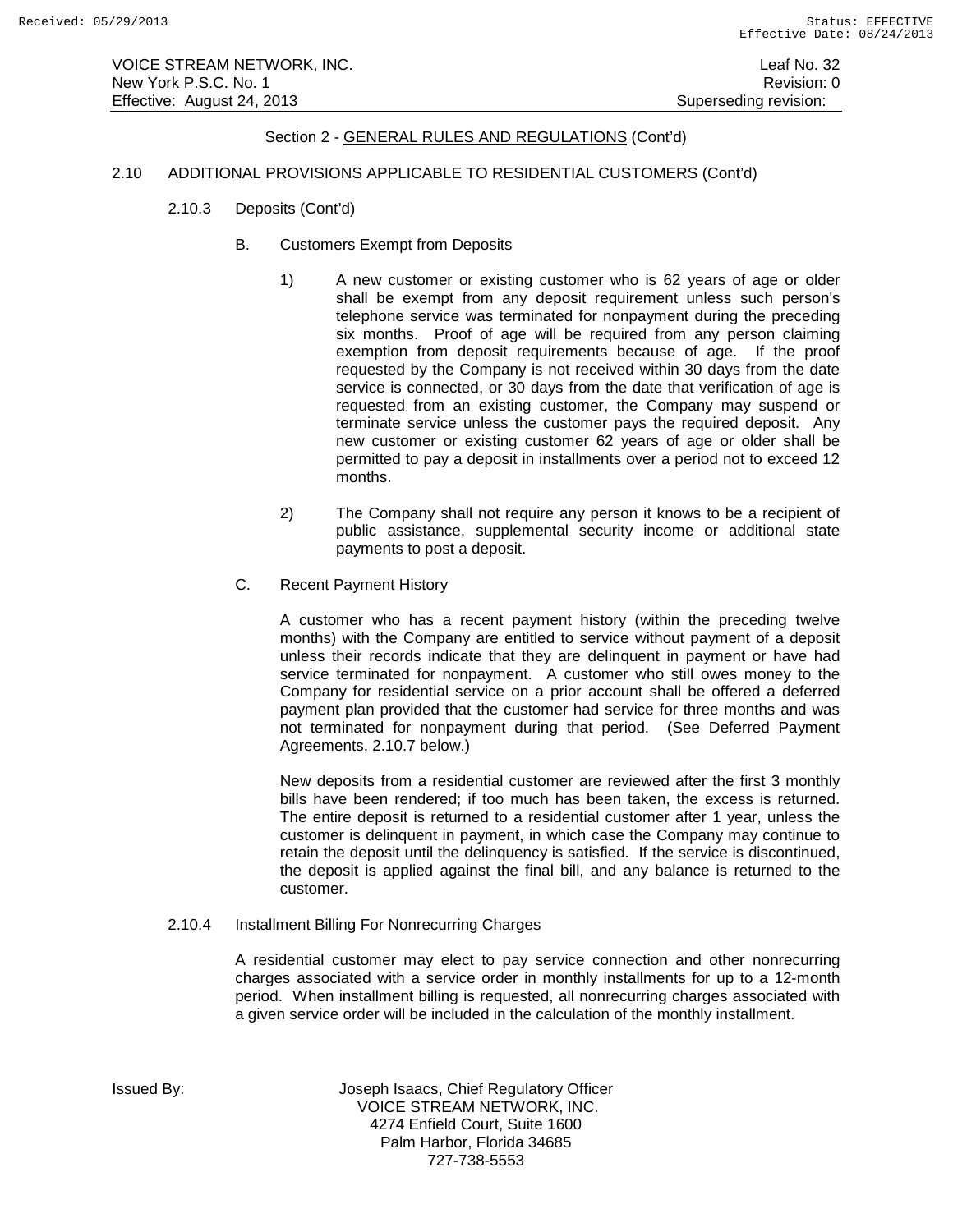VOICE STREAM NETWORK, INC. Leaf No. 33 New York P.S.C. No. 1 **Review Accounts** 2012 12:00 12:00 12:00 12:00 12:00 12:00 12:00 12:00 12:00 12:00 12:00 12:00 12:00 12:00 12:00 12:00 12:00 12:00 12:00 12:00 12:00 12:00 12:00 12:00 12:00 12:00 12:00 12:00 12:00 12: Effective: August 24, 2013 **Superseding revision:** Superseding revision:

## Section 2 - GENERAL RULES AND REGULATIONS (Cont'd)

### 2.10 ADDITIONAL PROVISIONS APPLICABLE TO RESIDENTIAL CUSTOMERS (Cont'd)

2.10.4 Installment Billing For Nonrecurring Charges (Cont'd)

Installment billing is subject to the following restrictions:

- A. Installment billing may be used only by residential customers;
- B. Charges will be billed in the number of installments of equal dollar amounts as requested by the customer up to a maximum of 12 installments over the course of 12 months;
- C. A customer may not pay a portion of the charges and then request installment billing for the remaining charges;
- D. More than one installment plan may be in effect for the same customer at the same time;
- E. If a customer disconnects service during the installment payment period, all unbilled charges will be included in the final bill rendered;
- F. A customer may elect to pay the unbilled charges before the expiration of the installment plan;
- G. Installment billing payments will continue even when an account is temporarily suspended;
- H. No interest or carrying charges will be applied to the outstanding balance during the installment period.
- 2.10.5 Adjusted Payment Schedule

A customer on a fixed income (e.g., pension and public assistance) shall be offered the opportunity to pay his or her bills on a reasonable schedule that is adjusted for periodic receipt of income.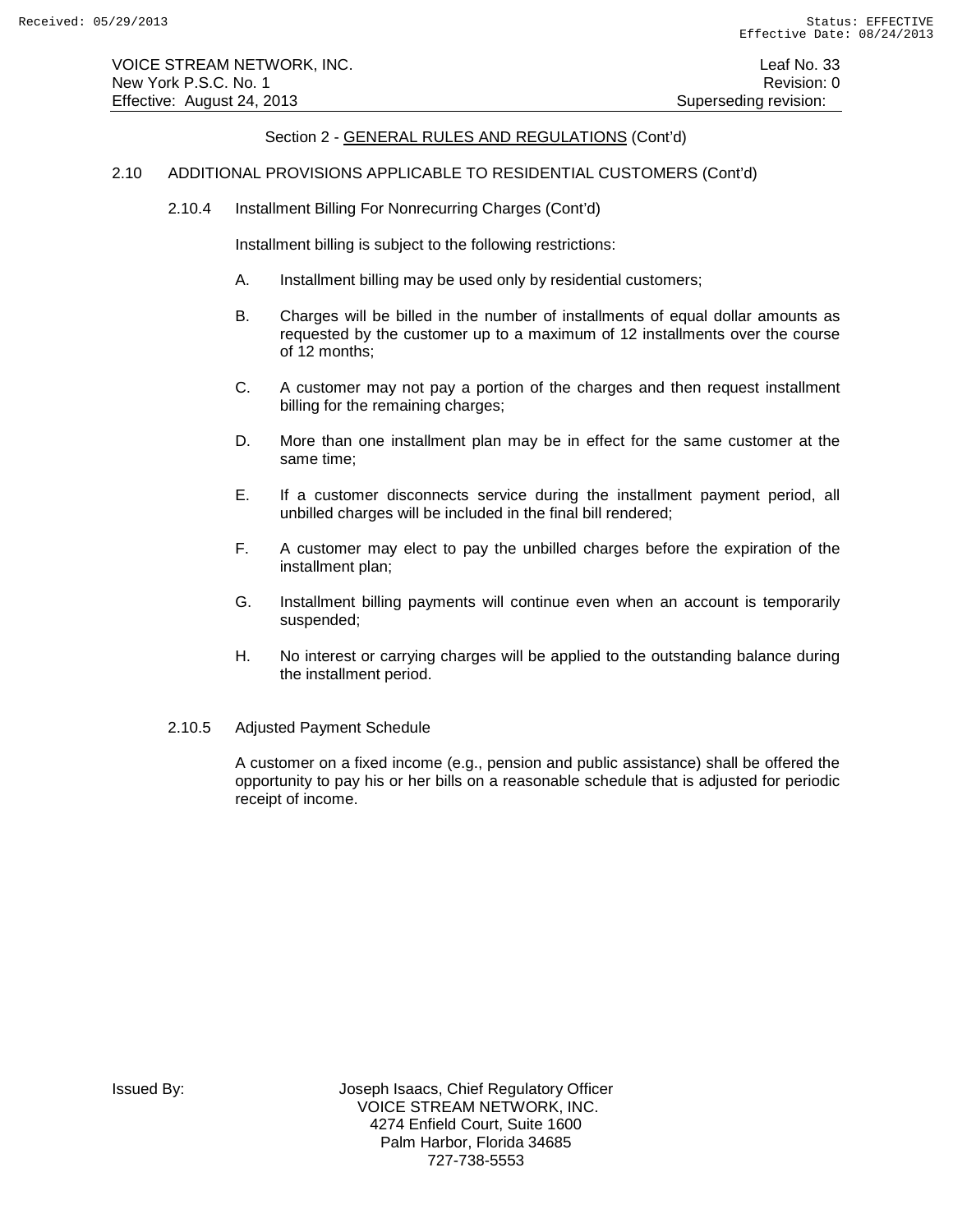### 2.10 ADDITIONAL PROVISIONS APPLICABLE TO RESIDENTIAL CUSTOMERS (Cont'd)

- 2.10.6 Suspension or Termination for Nonpayment
	- A. Suspension/termination notices may not be issued until at least 25 days after the date of the bill. Bills must be mailed to the customer no later than 6 business days after the date of the bill.
	- B. After issuing the written notification in accordance with the terms of this Tariff, at least one attempt shall be made during non-working hours to contact the residential customer by telephone before the scheduled date of suspension/termination.
	- C. Suspension/termination may occur only between the hours of 8 a.m. and 4 p.m. Monday through Thursday, provided that such day or the following day is not a public holiday or a day on which the main office is closed. In addition, service may not be disconnected during the periods of December 23 through the 26 and December 30 through January 2.
	- D. Telephone service may be suspended or terminated for nonpayment of the undisputed portion of a disputed bill or deposit if the customer does not pay the undisputed portion after being asked to do so. Suspended or terminated residential service shall be reconnected within 24 hours following payment or within 24 hours of the end of circumstances beyond the Company's control which delay the reconnection. The Commission may direct that service be reconnected in less than 24 hours.
- 2.10.7 Deferred Payment Agreements

Service will not be suspended or terminated unless the customer has been advised that a deferred payment plan can be arranged. An existing residential customer with three or more months service and for whom service has not been terminated for nonpayment is eligible for Deferred Payment Arrangements (DPA). Final notice of suspension/termination will advise the customer of deferred payment arrangements and will include, in bold print, a notice that assistance in reaching an agreement may be obtained from the Commission. The DPA notice will be mailed no less than six days before termination of total service.

A DPA will be for a period agreed to by both the customer and the Company.

If the Company believes that the customer has the resources to pay the bill, it shall notify both the customer and the Commission in writing of the reasons for its belief. The Commission shall make the final determination as to whether a DPA should be provided. A customer with medical emergencies and a customer who is elderly, blind or disabled shall be exempt from such eligibility criteria.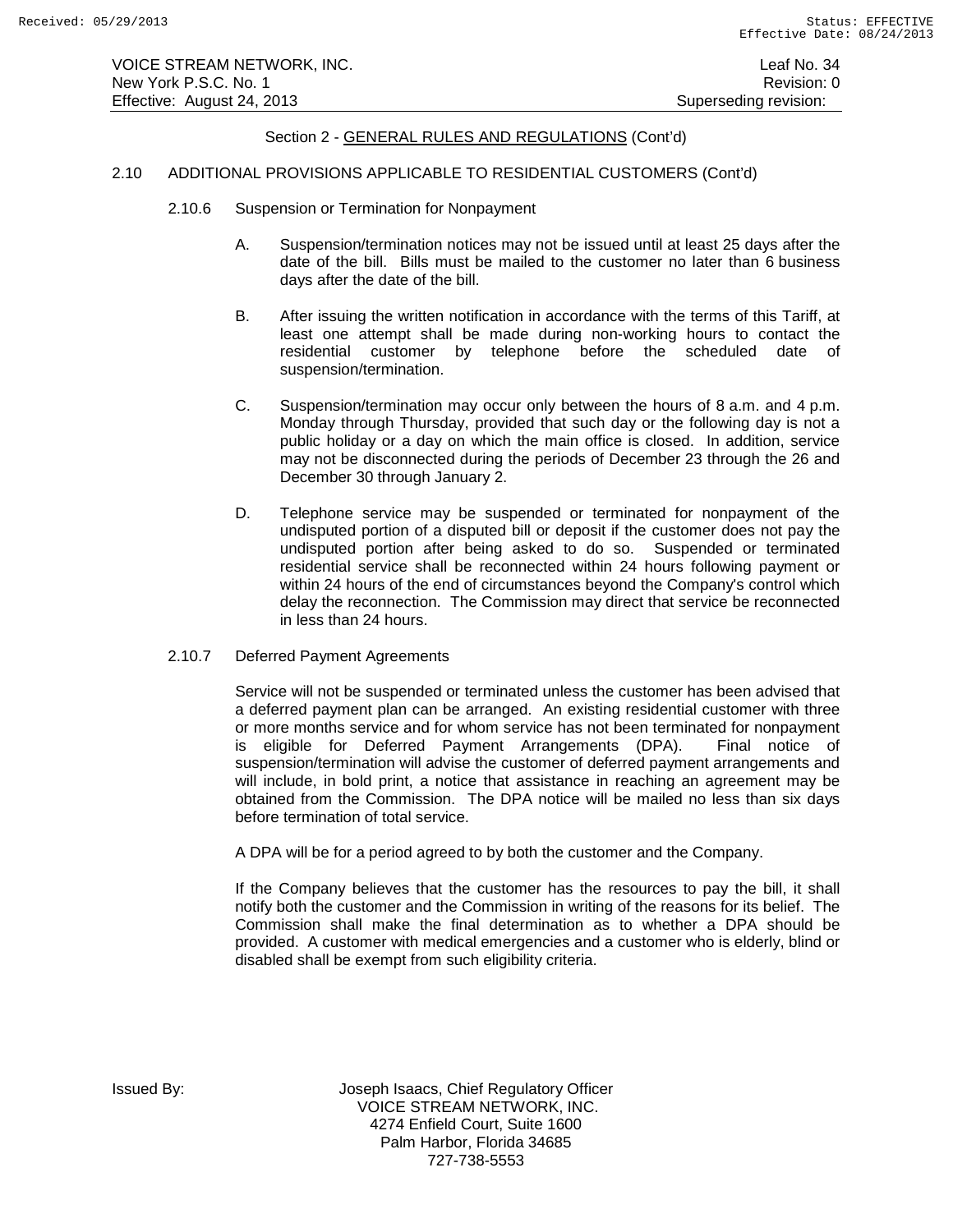### 2.10 ADDITIONAL PROVISIONS APPLICABLE TO RESIDENTIAL CUSTOMERS (Cont'd)

2.10.8 Dishonored Checks

When a check received from a residential customer is dishonored, the company shall make two attempts, one outside of normal business hours, to contact the customer within 24 hours. The customer shall be given an additional 24 hours to pay before suspension/termination. The additional notice will be given provided that the customer has not submitted a dishonored check within the past 12 months.

2.10.9 Suspension or Termination - Abandonment

Suspension/termination of residential service for abandonment or unauthorized use may occur only after the Company makes a reasonable attempt to determine occupancy or authorized use, or the customer takes reasonable steps to prevent unauthorized use. A notice must be sent to the customer five days before such suspension or termination. The notification requirement is waived when previous mailings are returned by the Post Office or the company is advised that a new customer has moved into the location.

2.10.10 Suspension or Termination - Medical Emergencies

In the event of a medical emergency, an additional 30 days will be allowed for a residential customer before suspension or termination. A medical certificate must be supplied. The medical emergency status may be extended beyond 30 days upon submission of specified documentation. During the emergency, the customer will be able to defer payment of monthly charges up to an amount specified by the Commission until the emergency ceases or it is determined that the customer has the ability to pay the charges. Charges in any month in excess of the amount specified are due by the due date of the bill.

2.10.11 Suspension or Termination - Elderly, Blind or Disabled

An additional 20 days will be allowed before suspension or termination may occur when:

- A. the customer is known to or identified to the Company as being blind or disabled;
- B. the customer is 62 years of age or older, and all other residents of the customer's household are: under 18 years of age, over 62 years of age, blind or disabled.

In cases where service has been suspended or terminated and the Company subsequently learns that the customer is entitled to the protection established herein, the Company shall within 24 hours of such notification restore service for an additional 20 days and make a diligent effort to contact in person an adult resident at the customer's premises for the purpose of devising a payment plan.

2.10.12 Backbilling for Residential Customers

The Company shall not charge a residential customer for previously unbilled service.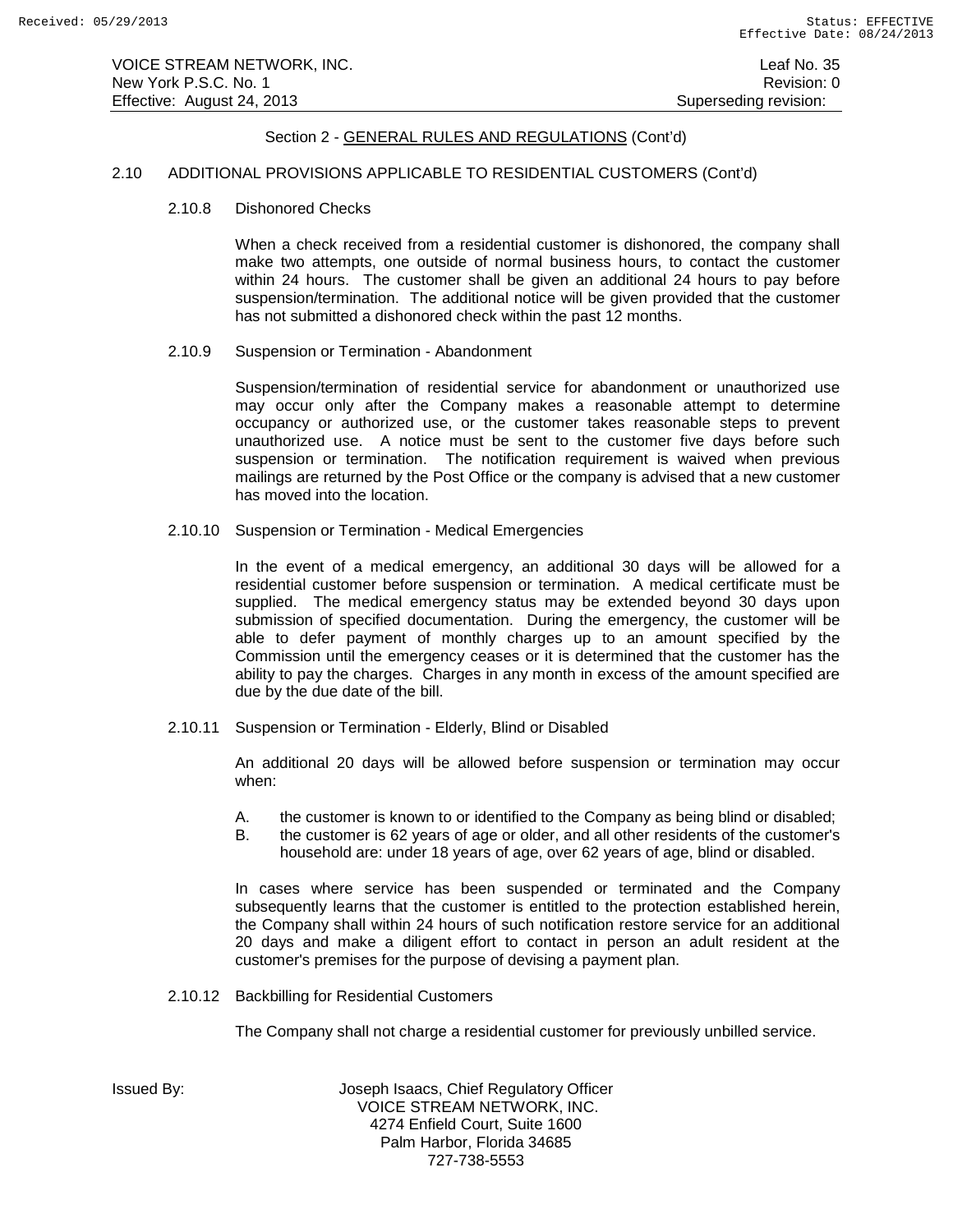## 2.11 ALLOWANCES FOR INTERRUPTIONS IN SERVICE

Interruptions in service, which are not due to the negligence of, or non-compliance with the provisions of this Tariff by the Customer, or the operation or malfunction of the facilities, power, or equipment provided by the Customer, will be credited to the Customer as set forth below for the part of the service that the interruption affects. A credit allowance will be made when an interruption occurs because of a failure of any component furnished by the Company under this Tariff.

## 2.11.1 Credit for Interruptions

- A. An interruption period begins when the Customer reports a service, facility, or circuit to be interrupted and releases it for testing and repair. An interruption period ends when the service, facility, or circuit is operative. If the Customer reports a service, facility, or circuit to be inoperative but declines to release it for testing and repair, it is considered to be impaired, but not interrupted.
- B. For calculating credit allowances, every month is considered to have 30 days. A credit allowance is applied on a pro rata basis against the rates specified hereunder and is dependent upon the length of the interruption. Only those facilities on the interrupted portion of the circuit will receive a credit.
- C. A credit allowance will be given, upon request of the customer to the business office, for interruptions of 30 minutes or more. Credit allowances will be calculated as follows:
	- 1) if interruption continues for less than 24 hours:
		- a. 1/30th of the monthly rate if it is the first interruption in the same billing period.
		- b. 2/30ths of the monthly rate if there was a previous interruption of at least 24 hours in the same billing period.
	- 2) if interruption continues for more than 24 hours:
		- a. if caused by storm, fire, flood or other condition out of Company's control, 1/30th of the monthly rate for each 24 hours of interruption.
		- b. for other interruption, 1/30 of the monthly rate for the first 24 hours and 2/30ths of such rate for each additional 24 hours (or fraction thereof); however, if service is interrupted for over 24 hours, more than once in the same billing period, the 2/30ths allowance applies to the first 24 hours of the second and subsequent interruptions

Two or more interruptions of 15 minutes or more during any one 24-hour period shall be considered as one interruption.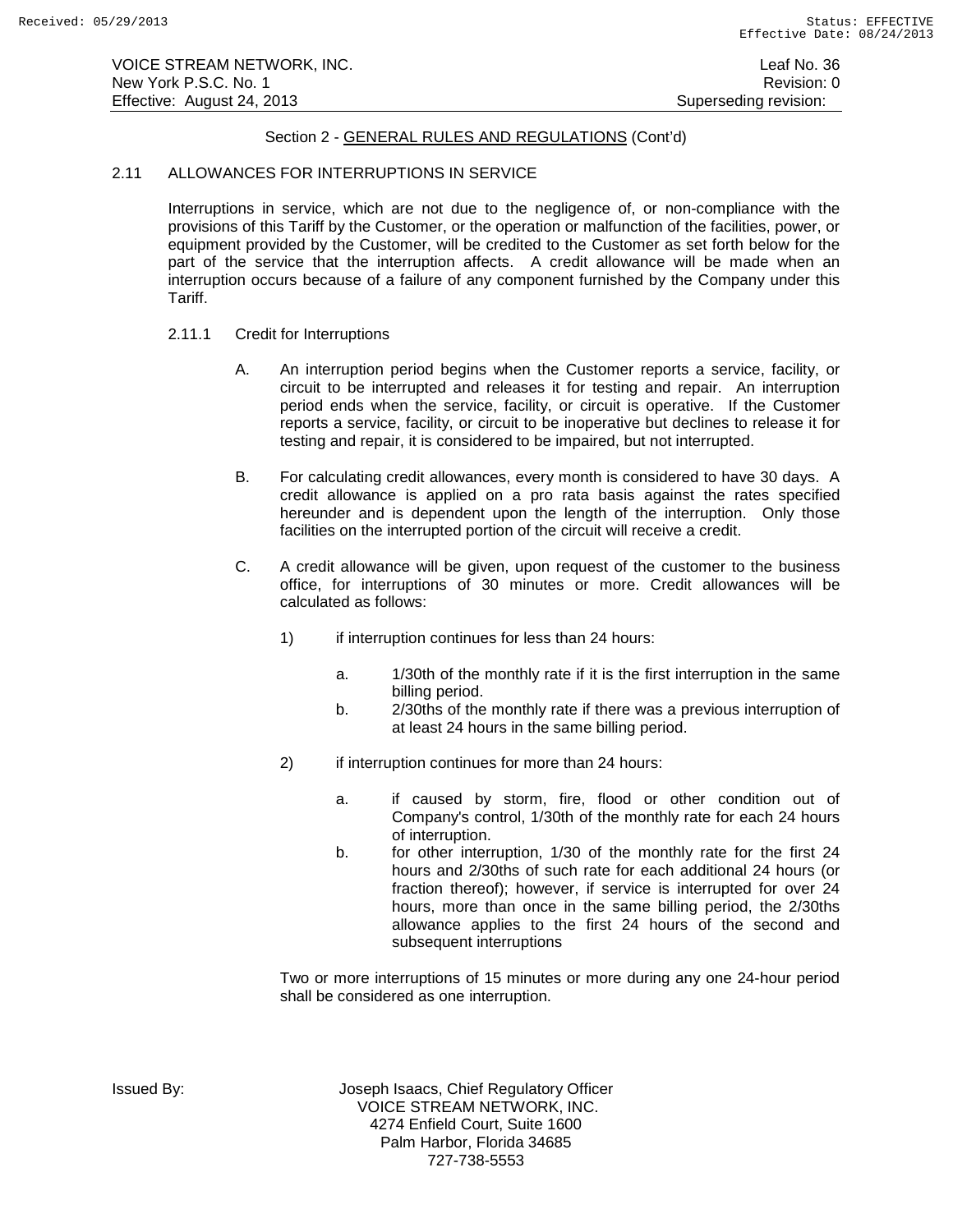VOICE STREAM NETWORK, INC. Leaf No. 37 New York P.S.C. No. 1 **New York P.S.C.** No. 1 Effective: August 24, 2013 **Superseding revision:** Superseding revision:

# Section 2 - GENERAL RULES AND REGULATIONS (Cont'd)

## 2.11.1 Credit for Interruptions (Cont'd)

D. Credit to Customer

Credits attributable to any billing period for interruptions of service shall not exceed the total charges for that period for the service and facilities furnished by the Company rendered useless or substantially impaired.

## E. "Interruption" Defined

For the purpose of applying this provision, the word "interruption" shall mean the inability to complete calls either incoming or outgoing or both due to equipment malfunction or human errors. "Interruption" does not include and no allowance shall be given for service difficulties such as slow dial tone, circuits busy or other network and/or switching capacity shortages. Nor shall the interruption allowance apply where service is interrupted by the negligence or willful act of the subscriber or where the Company, pursuant to the terms of the Tariff, suspends or terminates service because of nonpayment of bills due to the company, unlawful or improper use of the facilities or service, or any other reason covered by the Tariff. No allowance shall be made for interruptions due to electric power failure where, by the provisions of this Tariff, the subscriber is responsible for providing electric power. Allowance for interruptions of measured rate service will not affect the subscriber's local call allowance during a given billing period.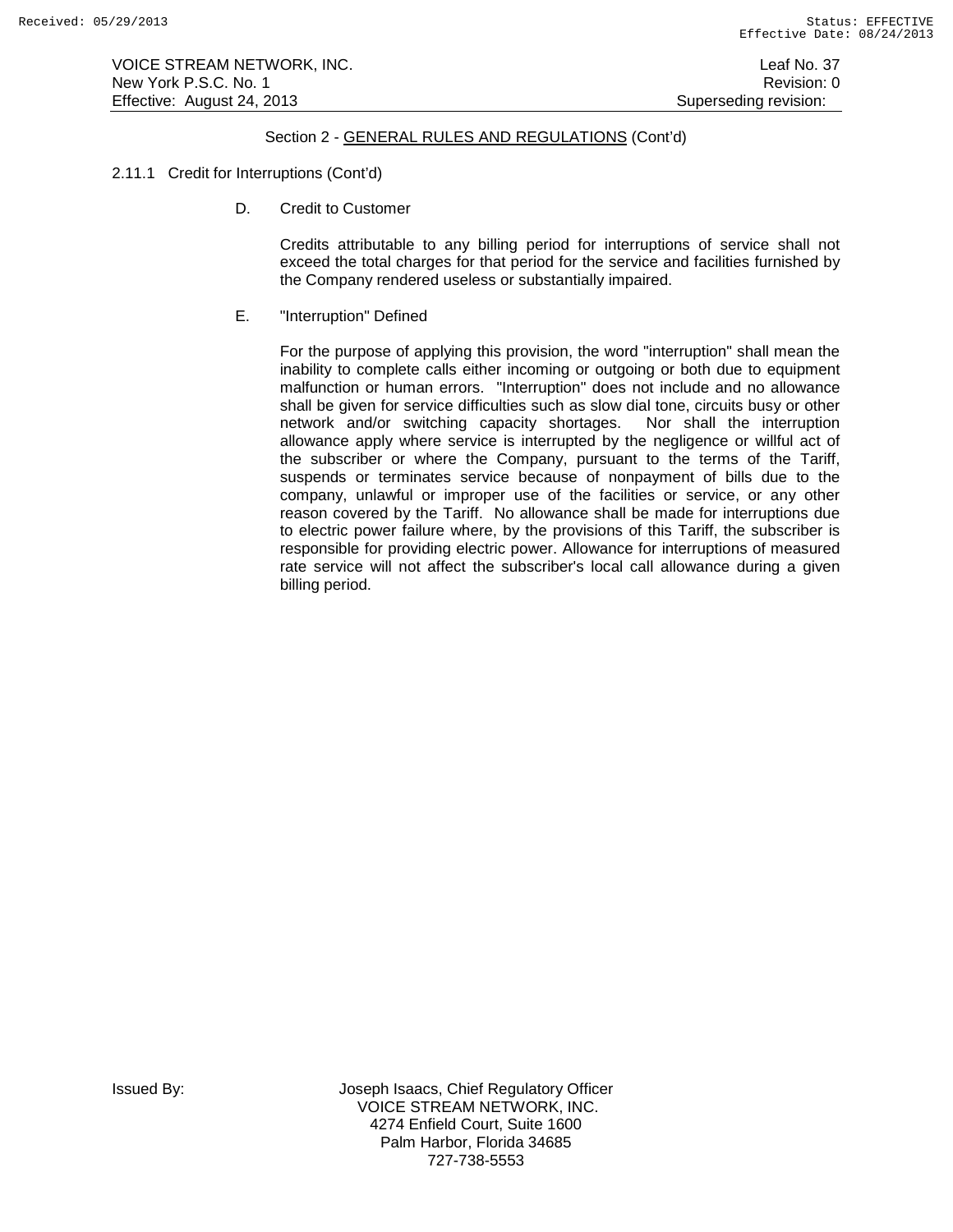# 2.11 ALLOWANCES FOR INTERRUPTIONS IN SERVICE (Cont'd)

2.11.2 Limitations on Credit Allowances

No credit allowance will be made for:

- A. interruptions due to the negligence of, or non-compliance with the provisions of this Tariff, by any party other than the Company, including but not limited to the customer, authorized user, or other common carriers connected to, or providing service connected to, the service of the Company or to the Company's facilities;
- B. interruptions due to the failure or malfunction of non-Company equipment, including service connected to customer provided electric power;
- C. interruptions of service during any period in which the Company is not given full and free access to its facilities and equipment for the purpose of investigating and correcting interruptions;
- D. interruptions of service during any period when the customer has released service to the Company for maintenance purposes or for implementation of a customer order for a change in service arrangements;
- E. interruptions of service due to circumstances or causes beyond the control of the Company.

# 2.12 AUTOMATIC NUMBER IDENTIFICATION

2.12.1 Regulations

The Company will provide Automatic Number Identification (ANI) associated with an intrastate service, by tariff, to any entity (ANI recipient), only under the following terms and conditions:

- A. The ANI recipient or its designated billing agent may use or transmit ANI information to third parties for billing and collection, routing, screening, ensuring network performance, and completion of a telephone subscriber's call or transaction, or for performing a service directly related to the telephone subscriber's original call or transaction, or for performing a service directly related to the telephone subscriber's original call or transaction.
- B. The ANI recipient may offer to any telephone subscriber with whom the ANI recipient has an established customer relationship, a product or service that is directly related to products or service previously purchased by the telephone subscriber from the ANI recipient.
- C. The ANI recipient or its designated billing agent is prohibited from utilizing ANI information to establish marketing lists or to conduct outgoing marketing calls, except as permitted by the preceding paragraph, unless the ANI recipient obtains the prior written consent of the telephone subscriber permitting the use of ANI information for such purposes.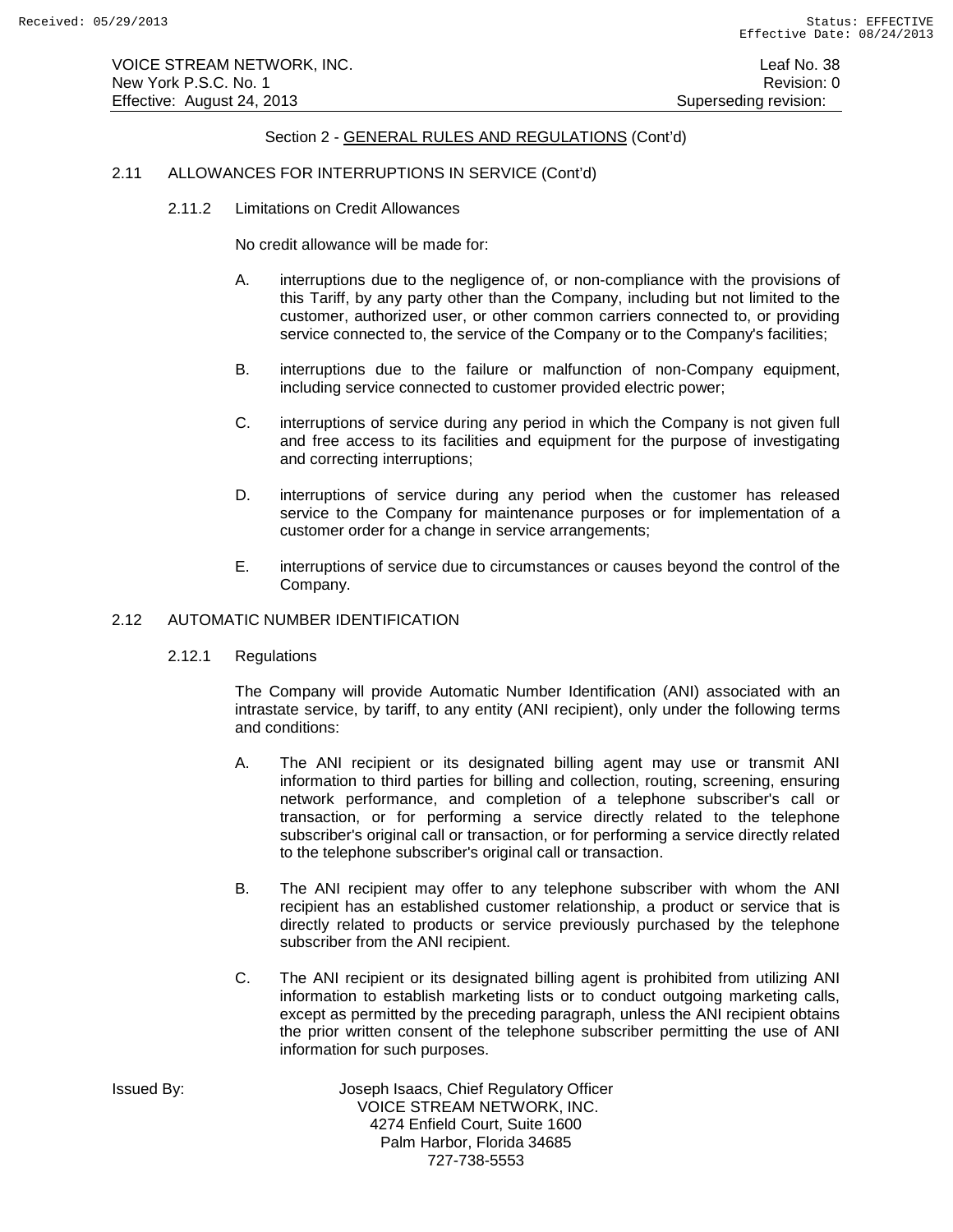VOICE STREAM NETWORK, INC. **Leaf No. 39** New York P.S.C. No. 1 **New York P.S.C.** No. 1 Effective: August 24, 2013 **Superseding revision:** Superseding revision:

# Section 2 - GENERAL RULES AND REGULATIONS (Cont'd)

# 2.12 AUTOMATIC NUMBER IDENTIFICATION (Cont'd)

- 2.12.1 Regulations (Cont'd)
	- D. The ANI recipient or its designated billing agent is prohibited from reselling, or otherwise disclosing ANI information to any other third party for any use other than those listed in Provision 1, unless the ANI recipient obtains the prior written consent of the subscriber permitting such resale or disclosure.
	- E. Telephone Corporations must make reasonable efforts to adopt and apply procedures designed to provide reasonable safeguards against the aforementioned abuses of ANI.
	- F. Violation of any of the foregoing terms and conditions by any ANI recipient other than a Telephone Corporation shall result, after a determination through the Commission's complaint process, in suspension of the transmission of ANI by the Telephone Corporation until such time as the Commission receives written confirmation from the ANI recipient that the violations have ceased or have been corrected. If the Commission determines that there have been three or more separate violations in a 24 month period, delivery of ANI to the offending party shall be terminated under terms and conditions determined by the Commission.
- 2.12.2 Terms and Conditions

Violation of any of the foregoing terms and conditions by a Telephone Corporation may result in Commission prosecution of penalty and enforcement proceedings.

## 2.13 HEALTH CARE PROVIDERS SUPPORT PROGRAM

2.13.1 General

The purpose of the Health Care Providers Support Program is to enable public and non-profit rural health care providers to have access to telecommunications services necessary for the provision of health care services at rates comparable to those paid for similar services in urban areas. The Heath Care Providers Support Program offers eligible public and non-profit health care providers located in rural areas reduced rates for Company intrastate services specified in this Tariff**.** Such services must be purchased in accordance with the Rules adopted by the Federal Communications Commission (FCC) in its Universal Service Order 97-157, issued May 8, 1997 and codified at 47 Code of Federal Regulations (C.F.R.) 54.601 *et. seq.*, and any amendments made thereto.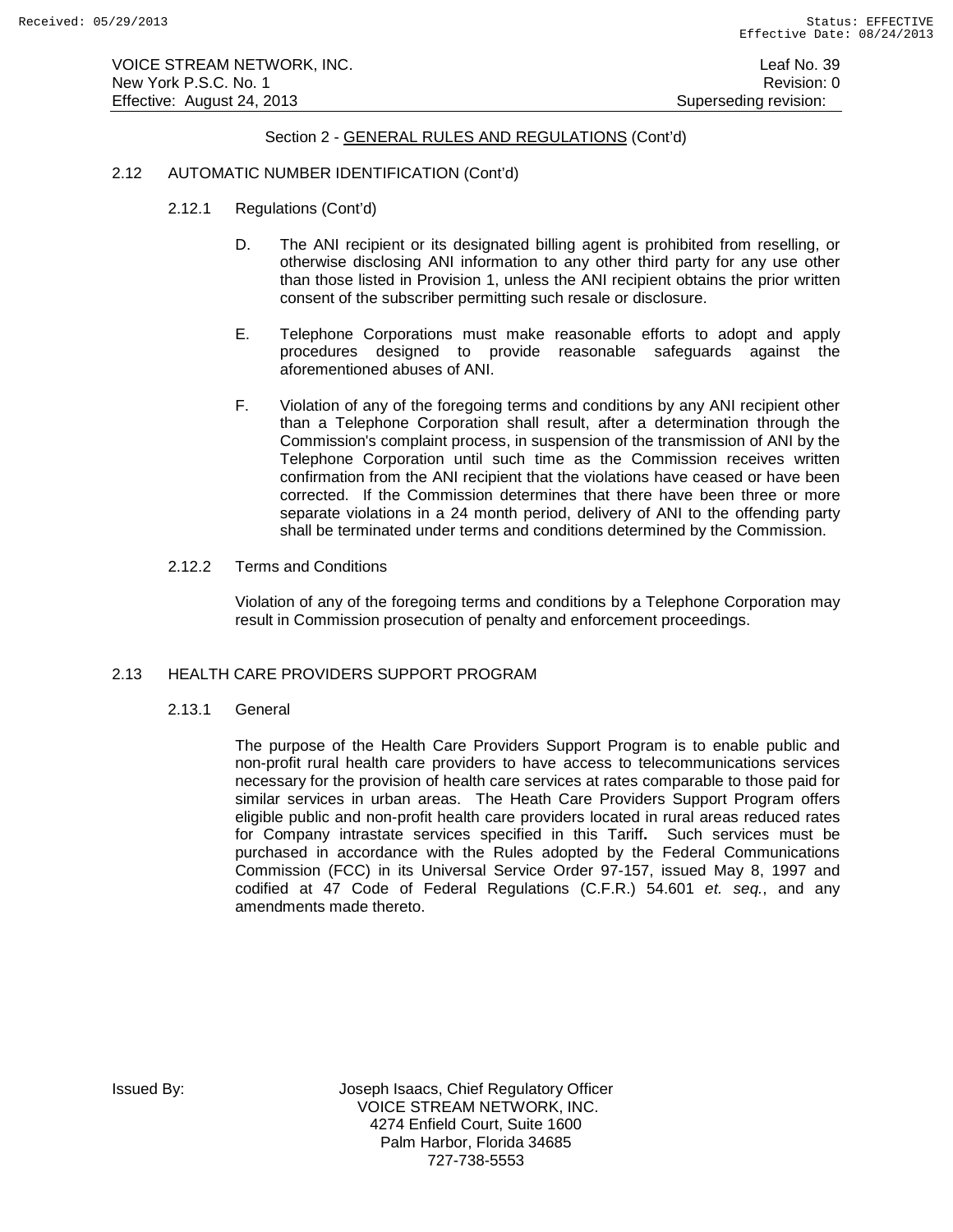# 2.13 HEALTH CARE PROVIDERS SUPPORT PROGRAM (Cont'd)

- 2.13.1 General (Cont'd)
	- A. To be eligible for the reduced rates, rural health care providers are required to comply with the terms and conditions set forth in the FCC Rules.
	- B. Reduced rates are available only to the extent that they are funded by the federal universal service fund.
	- C. Eligible rural health care providers may aggregate demand with other entities to create a consortium. Universal service support shall apply only to the portion of eligible services used by an eligible health care provider.
	- D. Responsibility of eligible health care providers
		- 1) Rural health care providers and consortia shall participate in a competition bidding process for all service eligible for reduced rates in accordance with any state and local procurement rules.
		- 2) Rural health care providers and consortia shall submit requests for services to the program Administrator, as designated by the FCC, and follow established procedures.
		- 3) Services requested must be used for purposes related to the provision of health care services or instruction that the health care provider is legally authorized to provide under the law.
		- 4) A health care provider that cannot obtain toll free access to an Internet service provider and who is eligible for support for limited toll-free access under the Rules must certify that it lacks toll-free Internet access and that it is an eligible health care provider.
		- 5) Services cannot be sold, resold or transferred in consideration for money or any other thing of value.
	- E. Responsibility of the Company
		- 1) The Company shall offer the rates and charges as specified in Section 3, to eligible health care providers to the extent that facilities and services are available and offered. The Company shall offer services to eligible rural health care providers and consortia at prices no higher than the highest urban rate as defined in the FCC Order and Rules.
		- 3) In competitive bidding situations, where specific flexible pricing arrangements are allowed, the Company may offer flexible pricing (to determine the reduced rate) subject to New York Commission of Public Utilities approval.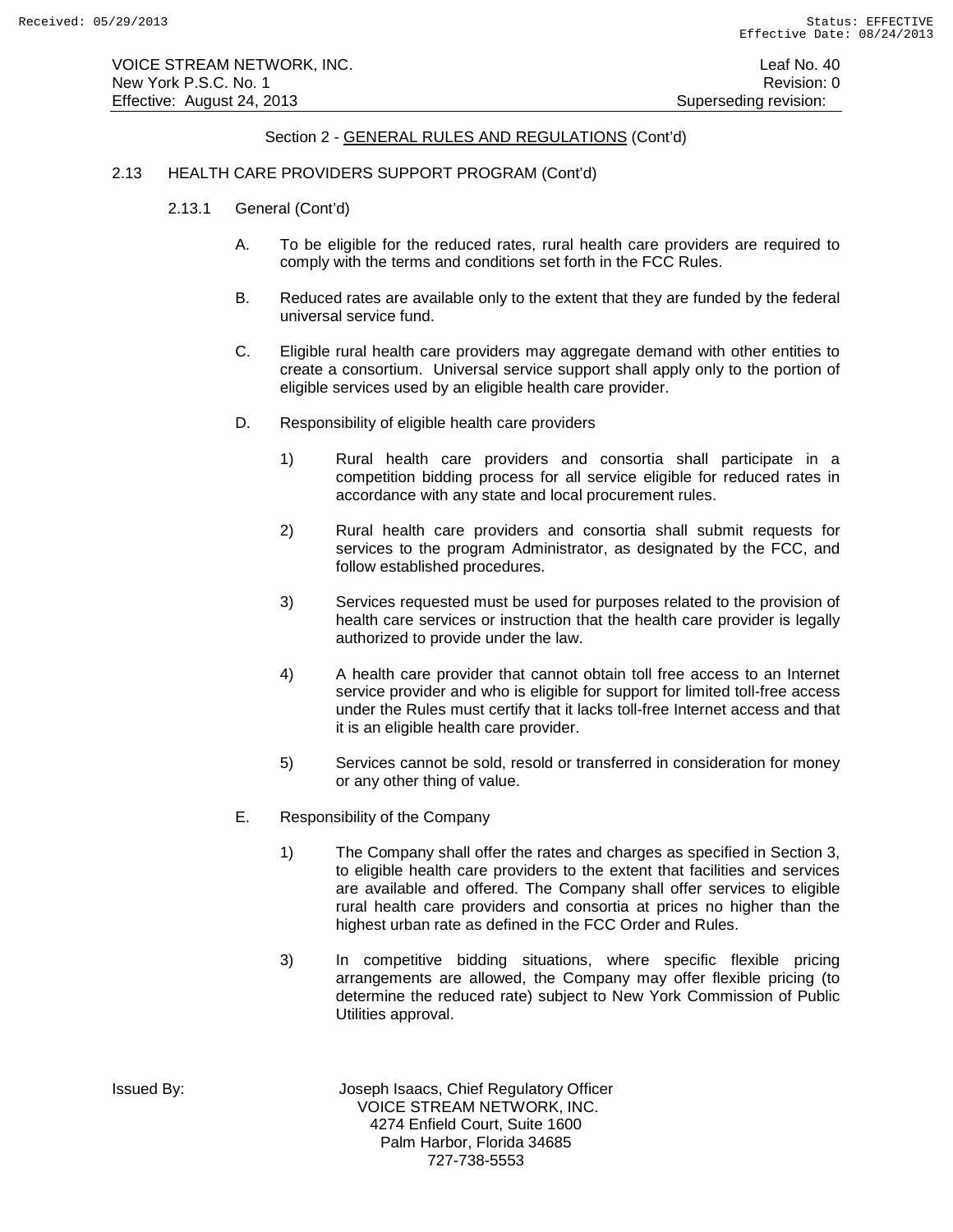# 2.13 HEALTH CARE PROVIDERS SUPPORT PROGRAM (Cont'd)

2.13.2 Rates and Charges

The following price adjustments will be available to eligible rural health care providers, except subparagraph C., which shall be available to all eligible health care providers, regardless of location.

- A. A reduced rate for telecommunications services, using a bandwidth capacity of up to 1.544 Mbps, not to exceed the highest tariffed or publicly available rate charged to a commercial customer for a similar service provided over the same distance in the nearest city in New York State with a population of at least 50,000.
- B. An exemption from some mileage charges for any telecommunications services, using a bandwidth capacity of up to 1.544 Mbps, that is necessary for the provision of health care services. The exempted mileage includes the distance between the rural health care provider and the most distant perimeter of the nearest city in New York State with a population of 50,000 or more, less the standard urban distance, which is the maximum average diameter of all cities with population of 50,000 or more in the state.
- C. Each eligible health care provider that cannot obtain toll-free access to an Internet service provider is entitled to receive toll charge credits for toll charges imposed for connecting to an Internet service provider as per the FCC Rules. Such toll charges are available pursuant to applicable toll tariffs.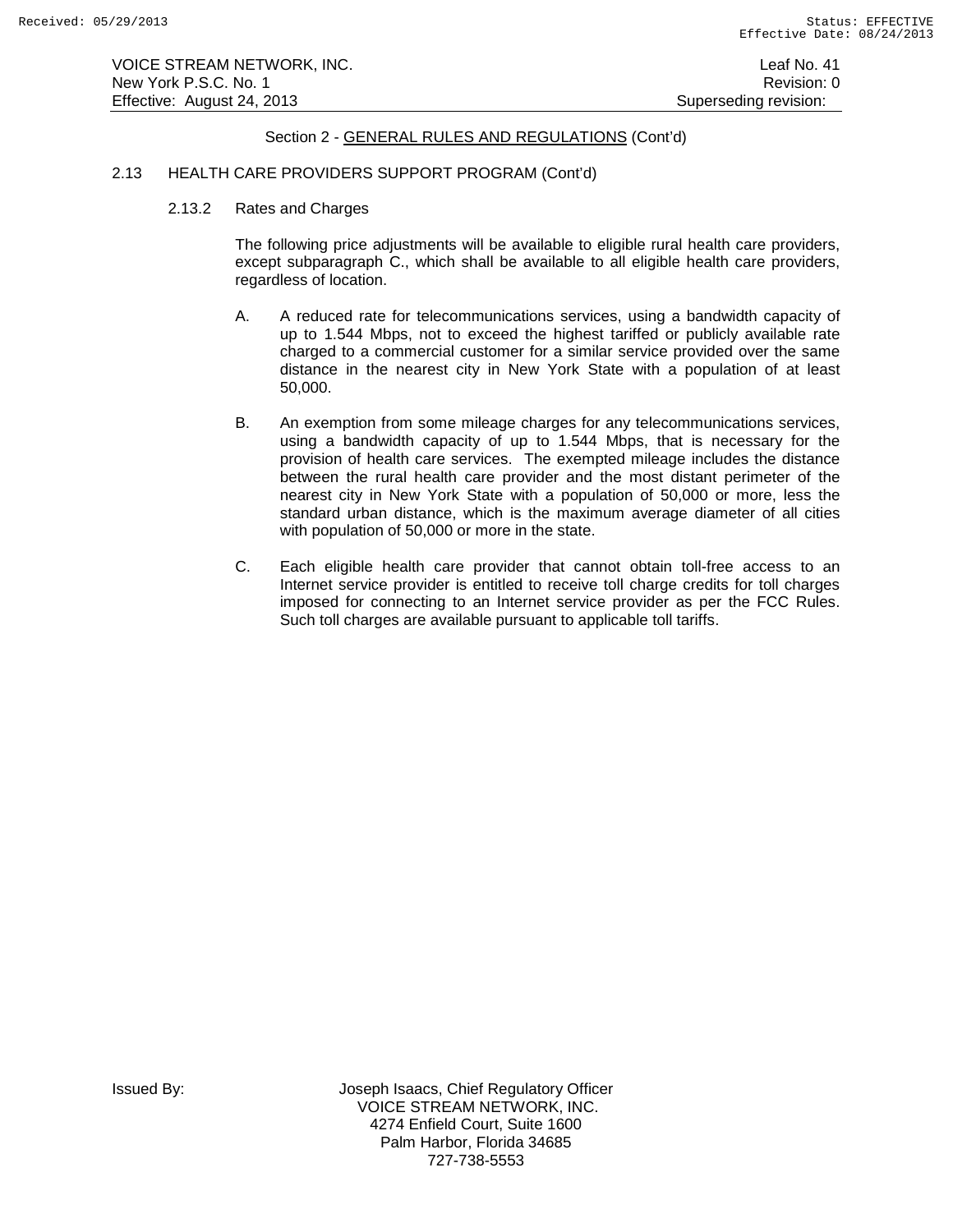## 2.14 SCHOOLS AND LIBRARIES DISCOUNT PROGRAM

2.14.1 General

The Schools and Libraries Discount Program permits eligible schools (public and private, grades Kindergarten through 12) and libraries to purchase the Company services offered in this Tariff at a discounted rate, in accordance with the Rules adopted by the Federal Communications Commission (FCC) in its Universal Service Order 97- 157, issued May 8, 1997 and the New York Public Service Commission in its Opinion and Order 97-11. Adopting Discounts for Services for Schools and Libraries, issued June 25, 1997. The FCC's Rules are codified at 47 Code of Federal Regulation (C.F.R.) 54.500 et. seq.

As indicated in the Rules, the discounts will be between 20 and 90 percent of the prediscount price, which is the price of services to schools and libraries prior to application of a discount. The level of discount will be based on an eligible school or library's level of economic disadvantage and by its location in either an urban or rural area. A school's level of economic disadvantage will be determined by the percentage of its students eligible for participation in the national school lunch program, and a library's level of economic disadvantage will be calculated on the basis of school lunch eligibility in the public school district in which the library is located. A non-public school may use either eligibility for the national school lunch program or other federally approved alternative measures to determine its level of economic disadvantage. To be eligible for the discount, schools and libraries will be required to comply with the terms and conditions set forth in the Rules. Discounts are available only to the extent that they are funded by the federal universal service fund. Schools and libraries may aggregate demand with other eligible entities to create a consortium.

# 2.14.2 Regulations

A. Obligations of Eligible Schools and Libraries

1)Requests for Service

- a. Schools and libraries and consortia shall participate in a competitive bidding process for all services eligible for discounts, in accordance with any state and local procurement rules.
- b. Schools and libraries and consortia shall submit requests for services to the Schools and Libraries Corporation, as designated by the FCC, and follow established procedures.
- c. Services requested will be used for educational purposes.
- d. Services will not be sold, resold or transferred in consideration for money or any other thing of value.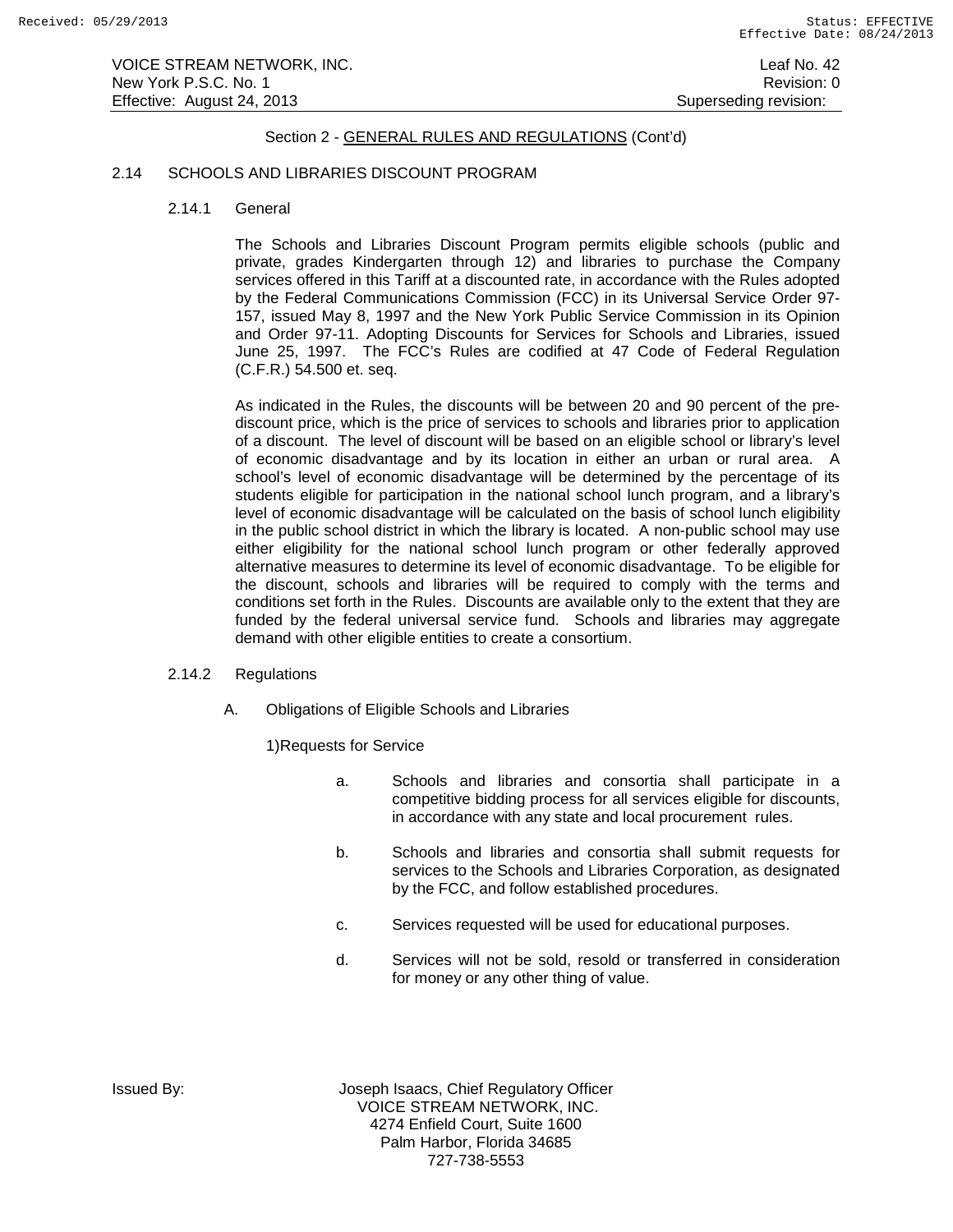# 2.14 SCHOOLS AND LIBRARIES DISCOUNT PROGRAM (Cont'd)

- 2.14.2 Regulations (Cont'd)
	- A. Obligations of the Company
		- 1) Company will offer discounts to eligible schools and libraries on commercially available telecommunications services contained in this tariff. Those services contained in this tariff which are excluded from the discount program, in accordance with the Rules are included as an attachment to this tariff.
		- 2) Company will offer services to eligible schools, libraries and consortia at prices no higher than the lowest price it charges to similarly situated non-residential customers for similar services (lowest corresponding price).
		- 3) In competitive bidding situations, Company may offer flexible pricing or rates other than in this tariff, where specific flexible pricing arrangements are allowed, subject to New York Public Service Commission approval.
- 2.14.3 Discounted Rates for Schools and Libraries
	- A. Discounts for eligible schools and libraries and consortia shall be set as a percentage from the pre-discount price, which is the price of services to schools and libraries prior to application of a discount.
	- B. The discount rate will be applied to eligible intrastate services purchased by eligible schools, libraries or consortia.
	- C. The discount rate is based on each school or library's level of economic disadvantage as determined in accordance with the FCC Order or other federally approved alternative measures (as permitted by the Rules) and by its location in either an urban or rural area.
	- D. The discount matrix for eligible schools, libraries and consortia is included as an attachment to this tariff.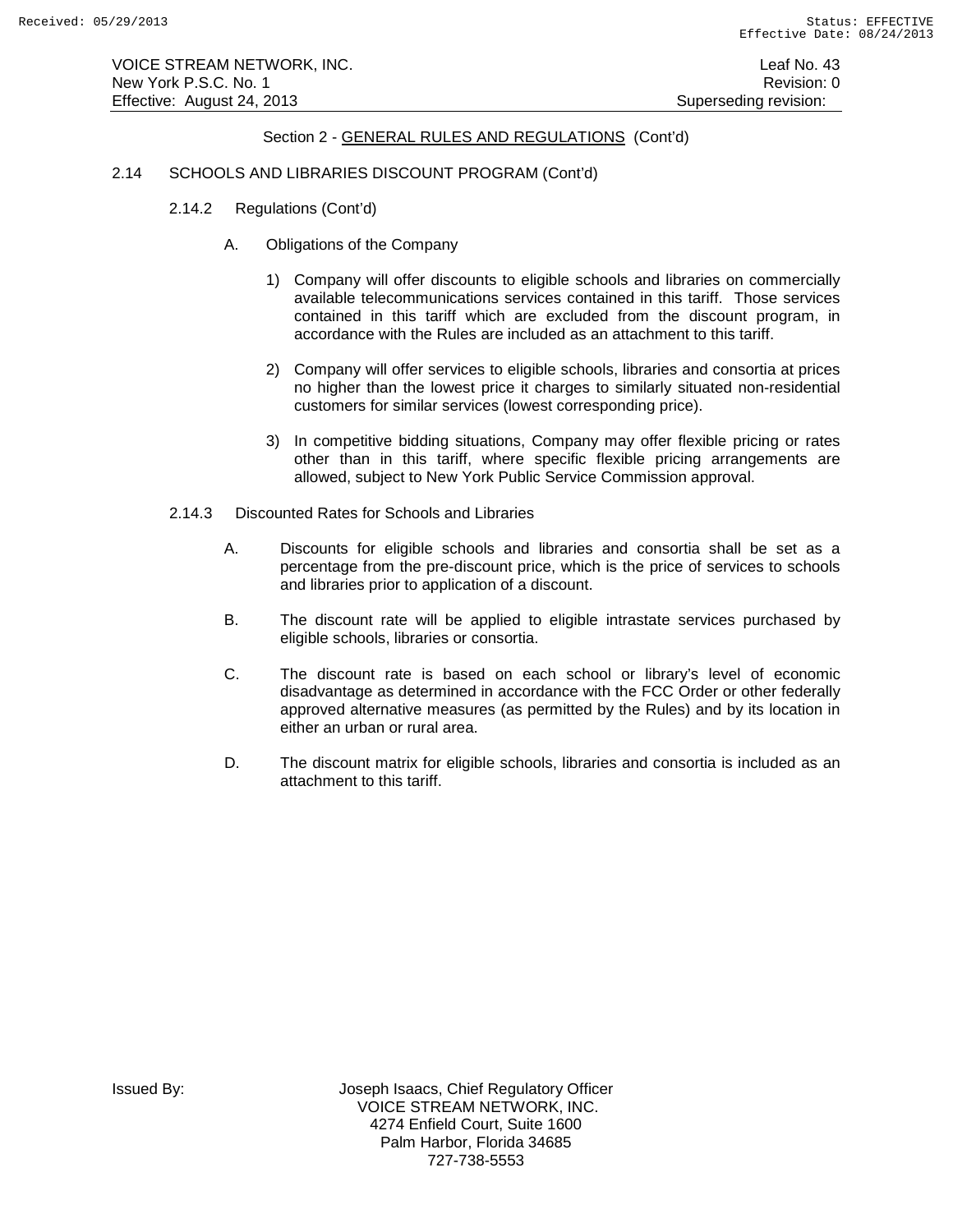# Section 3 - CONNECTION CHARGES

## 3.1 CONNECTION CHARGE

3.1.1 General

The Connection Charge is a nonrecurring charge which applies to the following: (a) the installation of a new service; (b) the transfer of an existing service to a different location; (c) a change from one class of service to another at the same or a different location; or (d) restoral of service after suspension or termination for nonpayment. Connection Charges are listed with each service to which they apply.

The Connection Charge is comprised of two charges:

- A. Service Order;<br>B. Premises Visit
- Premises Visit

Both charges may not be applicable in all cases.

The general application of these charges is as follows:

- A. A Service Order charge applies per customer order for all work or services ordered to be provided at one time, on the same premises, for the same customer. The charge recovers the cost of receiving, recording, and processing a customer's request for service.
- B. A Premises Visit charge applies per customer order when the company must dispatch an employee to complete a customer-requested installation or service change. Only one charge applies per customer order.
- 3.1.2 Exceptions to the Charge
	- A. No charge applies for a change to a service for which a lower monthly rate applies, made within 90 days after any general rate increase, if a lower grade of service is offered in the customer's exchange.
	- B. No charge applies for one change in the class of residence service, provided that the change is ordered within 90 days of the initial connection of the customer's exchange service.
	- C. The Company may from time to time waive or reduce the charge as part of a promotion. See Section 5.4.

## 3.2 RESTORAL CHARGE

A restoral charge applies each time a service is reconnected after suspension or termination for nonpayment but before cancellation of the service, as deemed in Section 1 of this Tariff.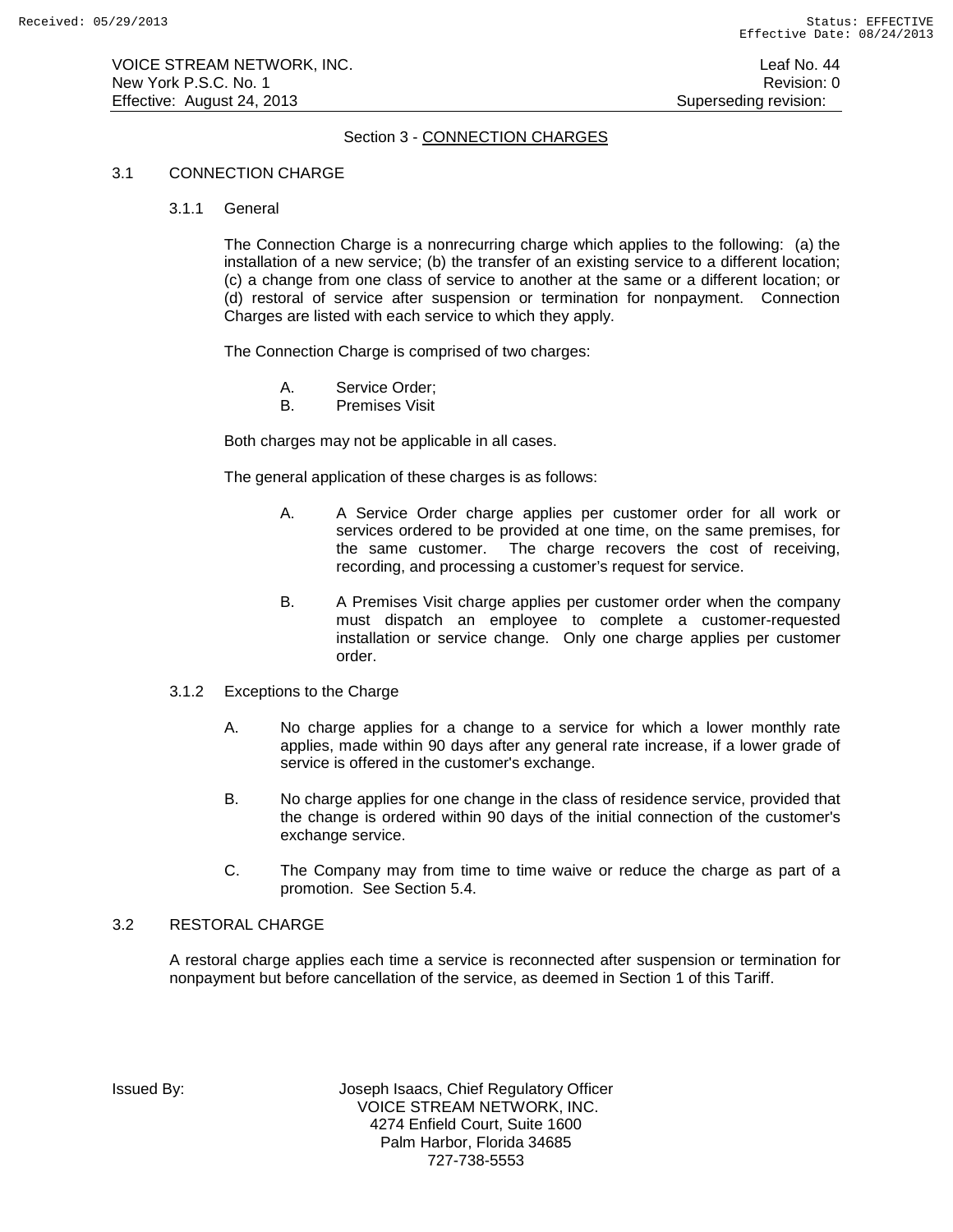# Section 3 - CONNECTION CHARGES (Cont'd)

## 3.3 MOVES, ADDS AND CHANGES

The Company alone may make changes in the location of its lines and equipment. When it is found that a move or change of such lines or equipment has been made by others, the Connection Charge for the underlying service will apply as if the work had been done by the Company.

The customer will be assessed a charge for any move, add or change of a Company service. Move, Add and Change are defined as follows:

- Move: The disconnection of existing equipment at one location and reconnection of the same equipment at a new location in the same building or in a different building on the same premises.
- Add: The addition of a vertical service to existing equipment and/or service at one location.
- Change: Change including rearrangement or reclassification of existing service at the same location.

## 3.4 RECORD ORDER CHARGE

A Record Order Charge applies for work performed by the Company in connection with receiving, recording, and processing customer requests for the following.

- A. addition of directory listings
- B. change in listed name
- C. change of address
- D. change of billing party
- E. change in listed service to non-published service, not involving a change of telephone number.

A Record Order Charge does not apply when a Service Order charge also applies.

# 3.5 CHARGES ASSOCIATED WITH PREMISES VISIT

3.5.1 Terms and Conditions

The customer may request an estimate or a firm bid before ordering wire installation work to be done. When an estimate is provided, the estimate is not binding on the Company and the charge to be billed will be based on the actual time and materials charges incurred. When a firm bid is provided at customer request, the charge to be billed is the amount quoted to the customer for the work requested.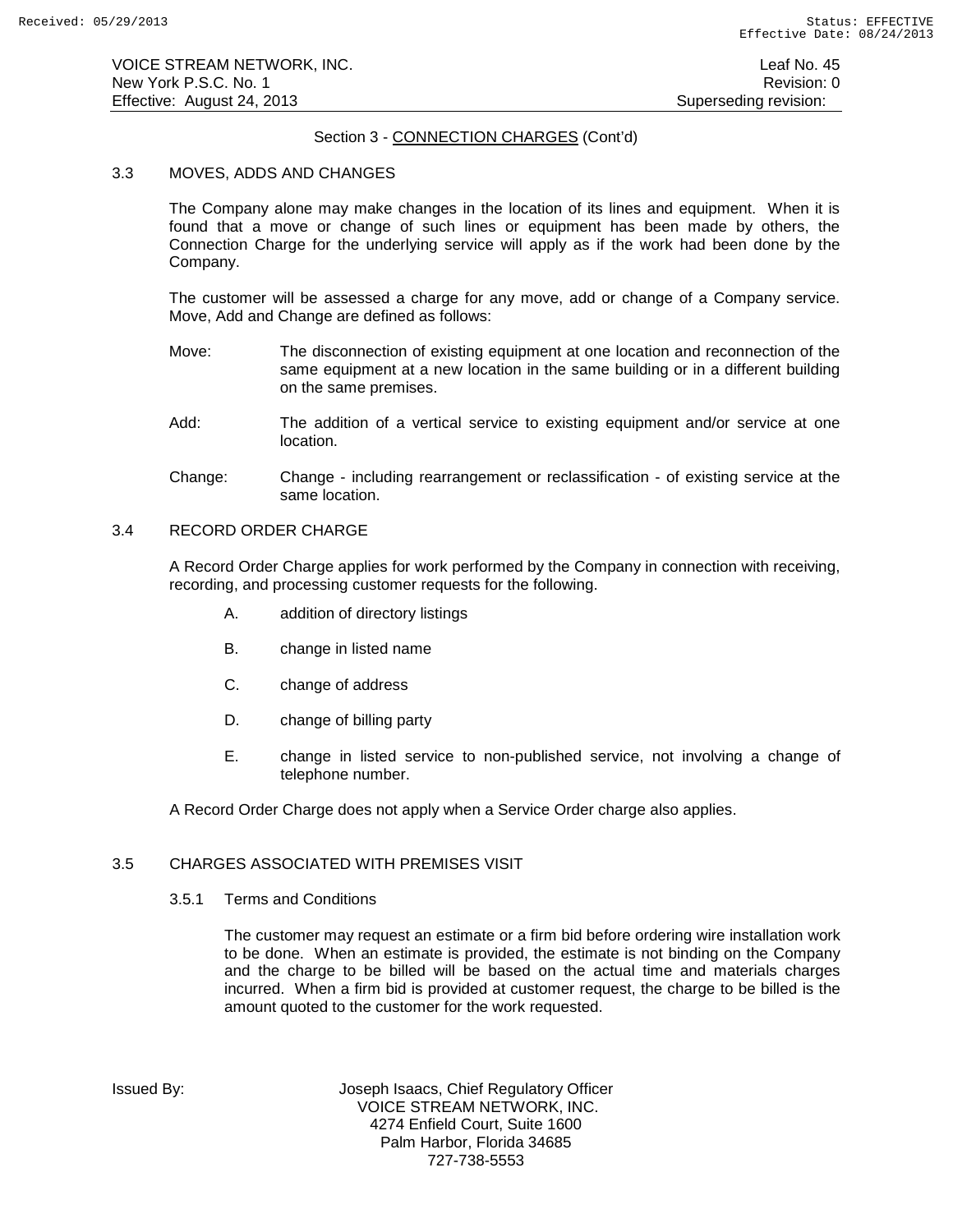# Section 3 - CONNECTION CHARGES (Cont'd)

# 3.5 CHARGES ASSOCIATED WITH PREMISES VISIT (Cont'd)

3.5.1 Terms and Conditions (Cont'd)

Inside Wire charges apply per service call when billable premises work is performed on noncomplex premises wire and jacks. Residence and Business charges may differ. Such charges are due and payable when billed.

Noncomplex wire, jacks and materials include:

| $\Box$ |  |  |  | 2 to 6 pair inside wire |  |
|--------|--|--|--|-------------------------|--|
|--------|--|--|--|-------------------------|--|

- □ Faceplates
- $\Box$  RJ11C, RJ14C, RJ11W and RJ14W type station jacks

 $\Box$  Staples, screws, nail, tape, connectors, etc.

3.5.2 Trouble Isolation Charge

When a visit to the customer's premises is necessary to isolate a problem reported to the Company but identified by the Company's technician as attributable to customer-provided equipment or inside wire, a separate charge applies in addition to all other charges for the visit.

3.5.3 Inside Wire Maintenance and Installation

The customer may provide inside wiring for single-line station equipment or may elect to have the Company's technicians install or maintain inside wire.

A. Inside Wire Installation Charge

Charge to be billed will be based on the actual time and materials charges incurred when a customer requests new wire and jack installation or requests existing wire and jack moves, changes, removals, rearrangements, replacements or pre-wiring.

B. Inside Wire Maintenance Charge

The Inside Wire Maintenance Charge applies when a customer requests wire and jack maintenance. Charge to be billed will be based on the actual time and materials charges incurred when a customer requests maintenance of wiring.

## 3.6 PRIMARY INTEREXCHANGE CARRIER CHANGE CHARGE

The customer will incur a charge each time there is a change in the long distance carrier associated with the customer's line after the initial installation of service.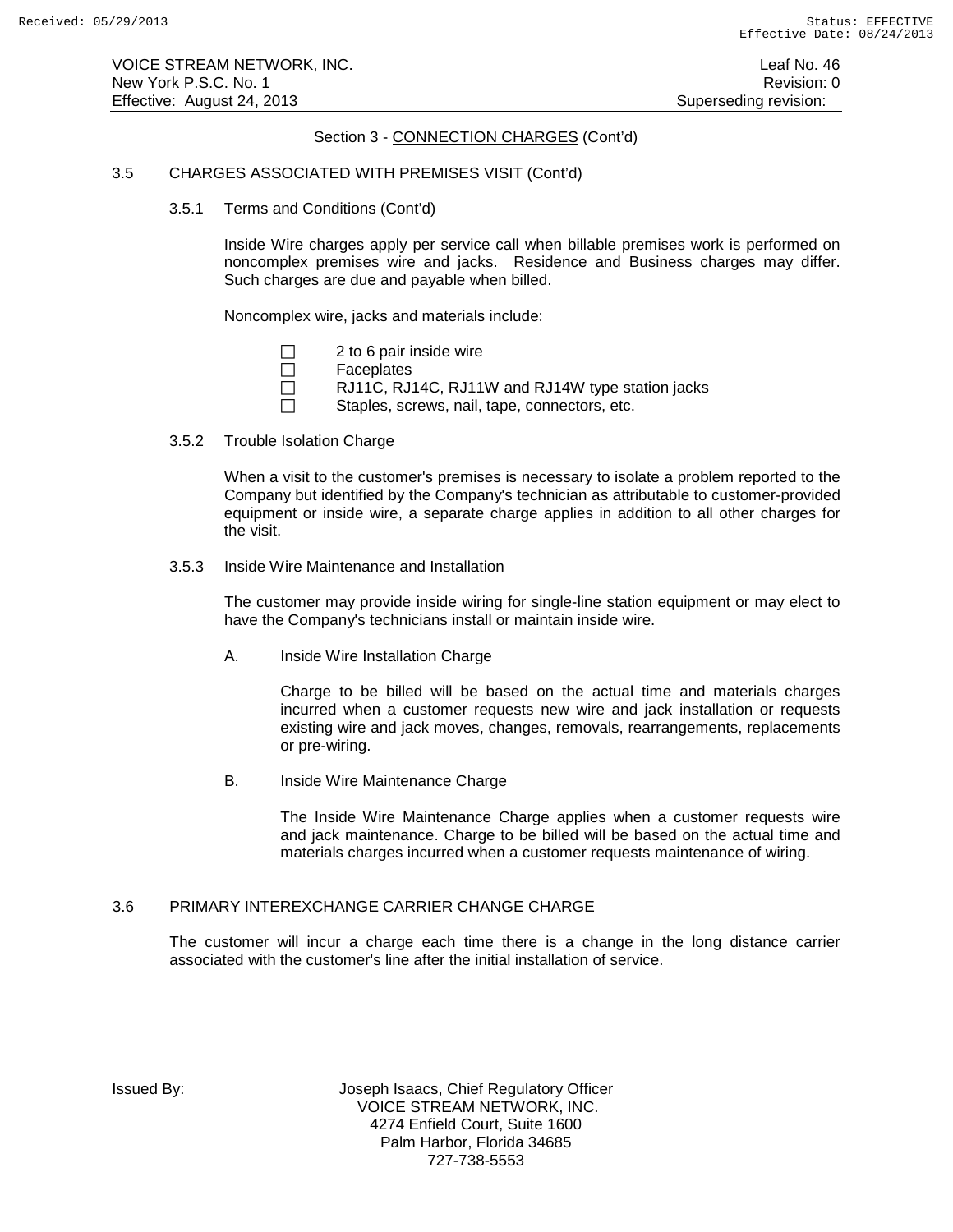VOICE STREAM NETWORK, INC. Leaf No. 47 New York P.S.C. No. 1 **New York P.S.C.** No. 1 Effective: August 24, 2013 **Superseding revision:** Superseding revision:

# Section 4 - INTRALATA TOLL USAGE AND MILEAGE CHARGES

## 4.1 GENERAL

## 4.1.1 Description

IntraLATA toll service is furnished for communication between telephones in different local calling areas within a particular LATA in accordance with the regulations and schedules of charges specified in this tariff. The toll service charges specified in this section are in payment for all service furnished between the calling and called telephone, except as otherwise provided in this Tariff.

IntraLATA toll calling includes the following types of calls: direct dialed, calling card, collect, 3rd number billed, special toll billing, requests to notify of time and charges, person to person calling and other station-to-station calls.

4.1.2 Classes of Calls

Service is offered as two classes: station-to-station calling and person to person calling.

- A. Station-to-Station Service is that service where the person originating the call dials the telephone number desired or gives the Company operator the telephone number of the desired telephone station or system.
- B. Person-to-Person Service is that service where the person originating the call specifies to the Company operator a particular person to be reached, a particular mobile unit to be reached, or a particular station, department or office to be reached. The call remains a person-to-person call when, after the telephone, mobile telephone, or PBX system has been reached and while the connection remains established, the person originating the call requests or agrees to talk to any person other than the person specified, or to any other agreed upon alternate.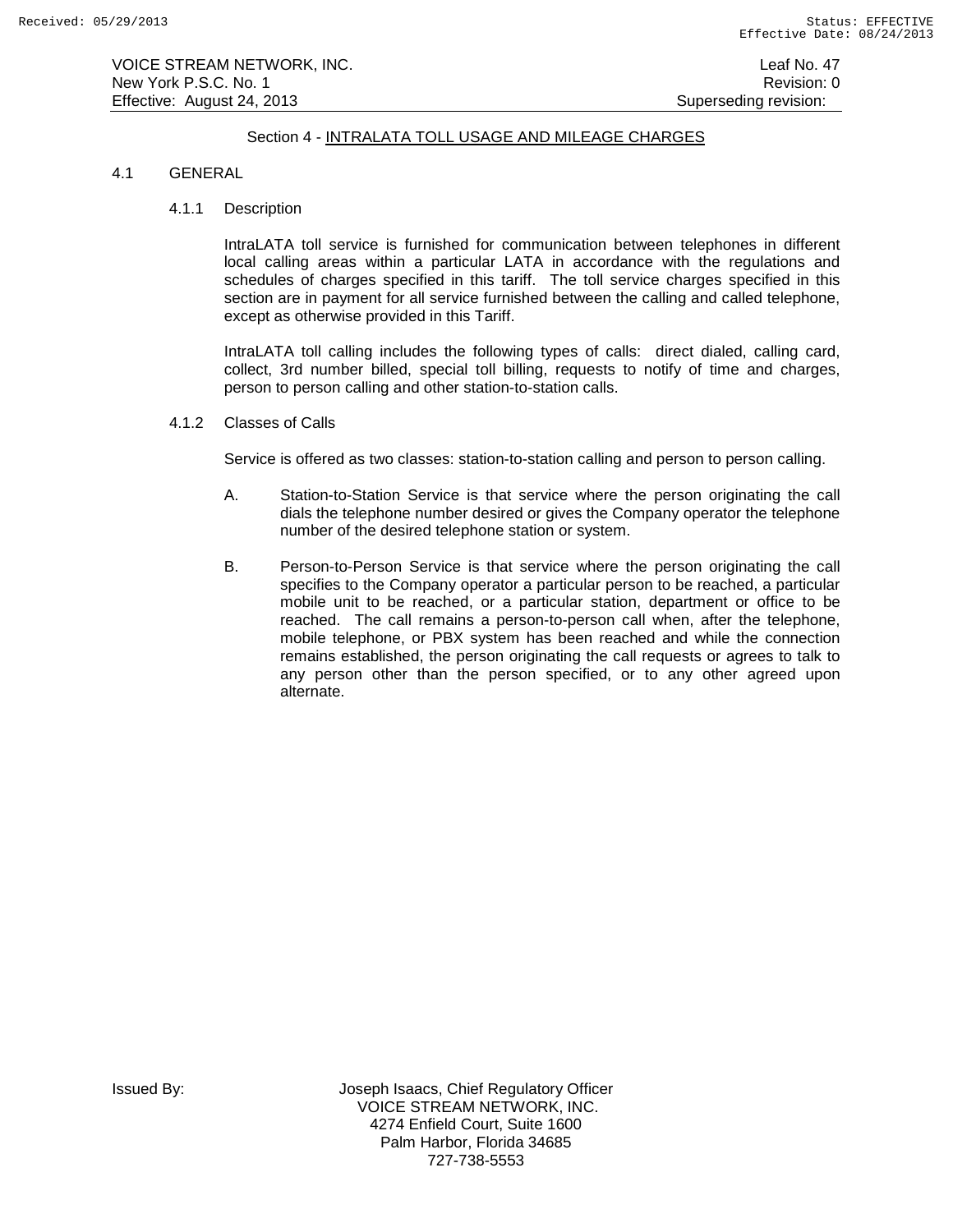# Section 4 - INTRALATA TOLL USAGE AND MILEAGE CHARGES (Cont'd)

## 4.2 TIMING OF CALLS

4.2.1 General

Unless otherwise indicated, all calls are timed in one minute increments and all calls which are fractions of a minute are rounded up to the next whole minute.

#### 4.2.2 Station-to-Station

For station-to-station calls, call timing begins when a connection is established between the calling telephone and the called telephone station.

#### 4.2.3 Person-to-Person

For person-to-person calls, call timing begins when connection is established between the calling person and the particular person, station or mobile unit specified or an agreed alternate.

## 4.2.4 End of Call Timing

Call timing ends when the calling station "hangs up," thereby releasing the network connection. If the called station "hangs up" but the calling station does not, chargeable time ends when the network connection is released either by automatic timing equipment in the telephone network or by the Company operator.

4.2.5 Multiple Time Periods

Calls originating in one time period as defined in Section 4.3 and terminating in another will be billed the rates in effect at the beginning of each minute.

4.2.6 Local Time

All times refer to local time.

## 4.3 TIME PERIODS DEFINED

Time periods are defined within the applicable rate sections.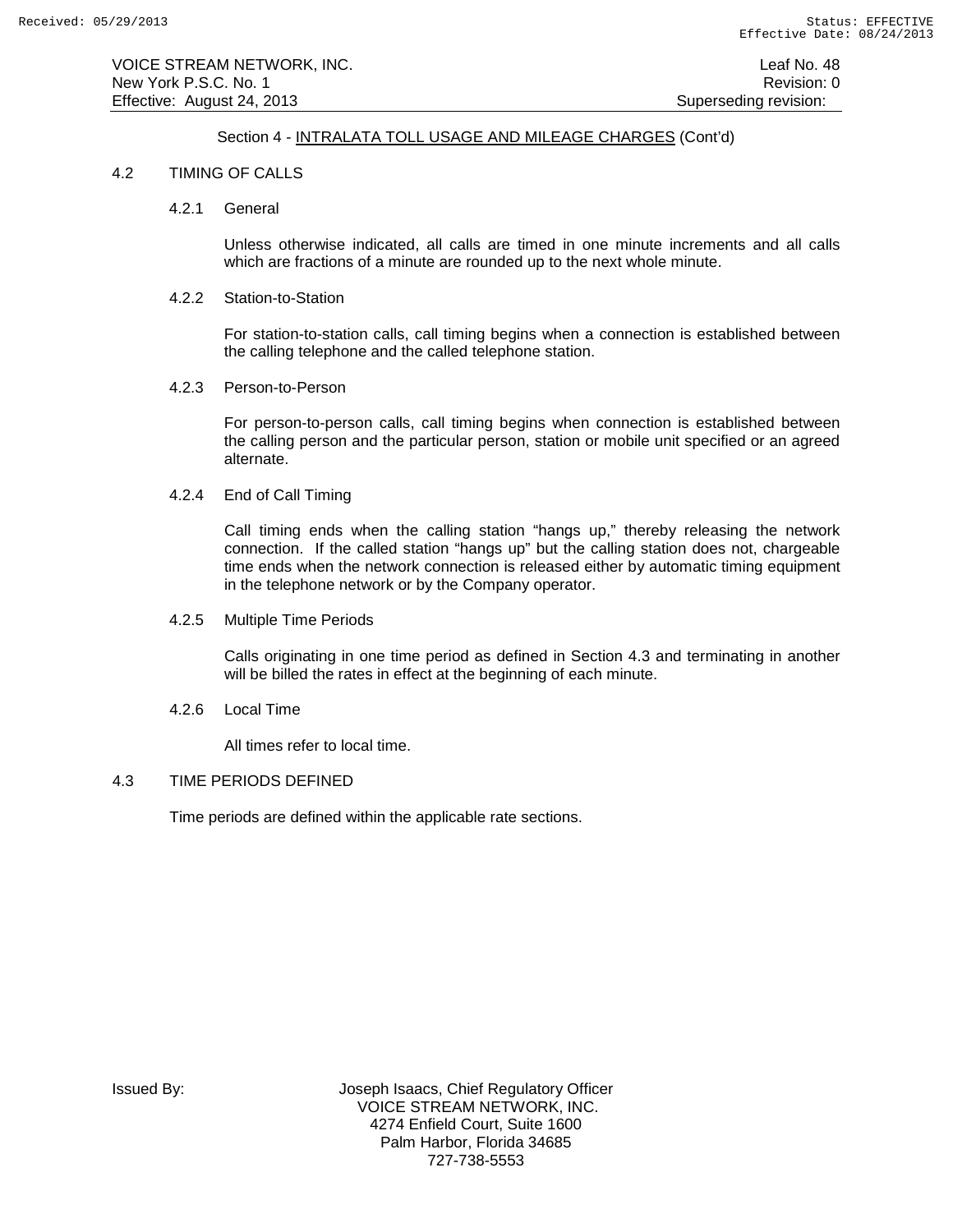# Section 4 - INTRALATA TOLL USAGE AND MILEAGE CHARGES (Cont'd)

### 4.4 REGULATIONS AND COMPUTATION OF MILEAGE

Calls for which rates are mileage sensitive are rated on the airline distance between the originating rate center and the terminating rate center.

## 4.4.1 Originating Rate Center

A customer's primary local exchange number includes an NXX code that is associated with a specific rate center. The originating point of all calls charged to that customer's account shall be the location of the customer's rate center.

## 4.4.2 Terminating Rate Center

The terminating point for all calls shall be the location of the local rate center associated with the called number.

4.4.3 Calculation of Mileage

Usage charges for all mileage sensitive products are based on the airline distance between serving wire centers associated with the originating and terminating points of the call. The serving wire centers of a call are determined by the area codes and exchanges of the origination and destination points.

The distance between any two rate centers is determined as follows:

Airline mileage, where mileage is the basis for rating calls, is obtained by using the "V" and "H" coordinates assigned to each rate center and contained in NECA FCC Tariff No. 4 or successor tariffs. To determine the airline distance between any two locations, proceed as follows:

- a. Obtain the "V" and "H" coordinates for each location. The "V" coordinate is the first four digits in the "VH" column. The "H" coordinate is the next four digits.
- b. Obtain the difference between the "V" coordinates of each of the locations. Obtain the difference between the "H" coordinates.
- c. Square each difference obtained in step b., above.
- d. Add the square of the "V" difference and the "H" difference obtained in step c., above.
- e. Divide the sum of the square by 10. Round to the next higher whole number if any fraction is obtained.
- f. Obtain the square root of the whole number result obtained above. Round to the next higher whole number if any fraction is obtained. This is the airline mileage.

Formula: 
$$
\sqrt{\frac{(V1 - V2)^2 + (H1 - H2)^2}{10}}
$$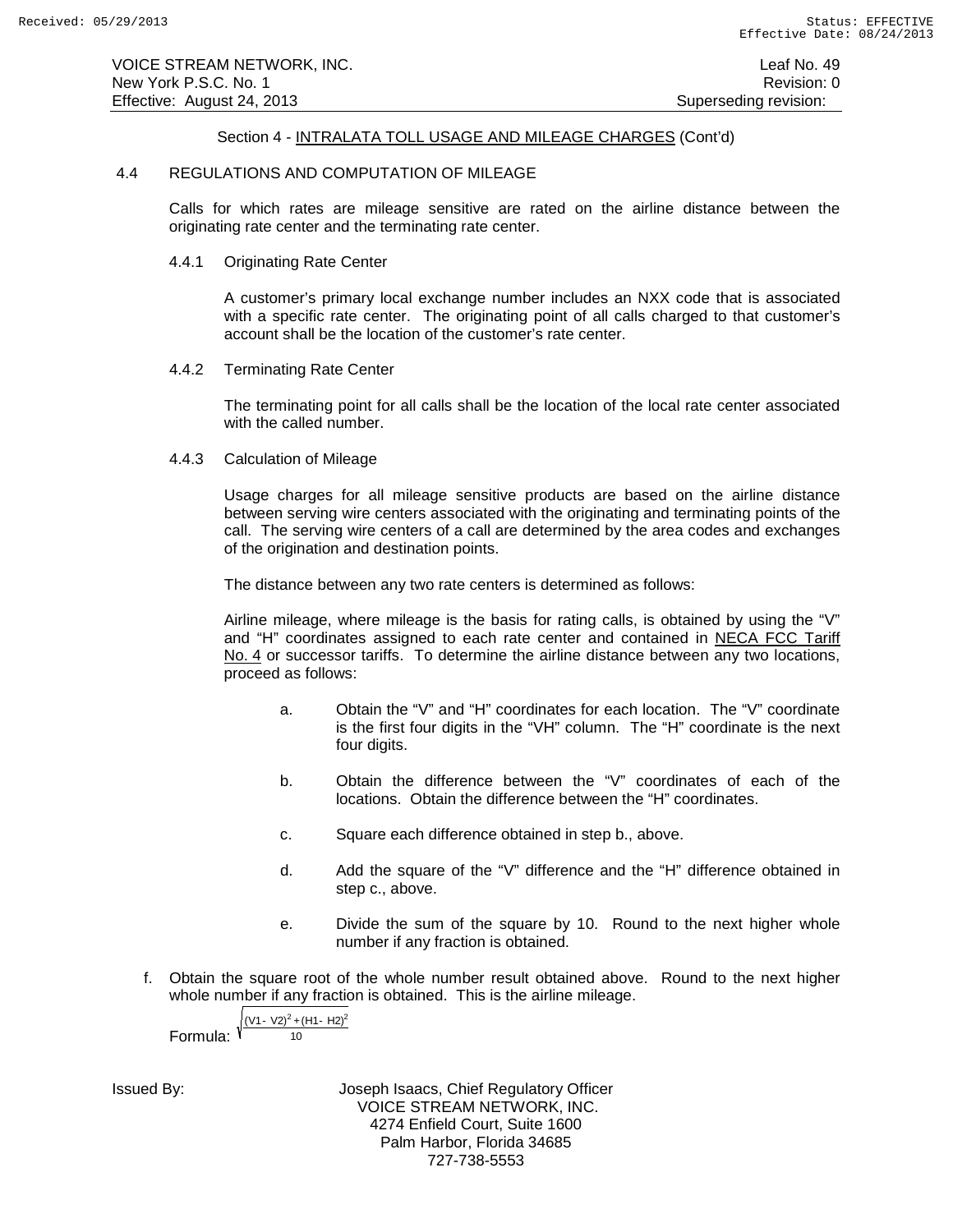VOICE STREAM NETWORK, INC. Leaf No. 50 New York P.S.C. No. 1 **New York P.S.C.** No. 1 Effective: August 24, 2013 **Superseding revision:** Superseding revision:

# Section 4 - INTRALATA TOLL USAGE AND MILEAGE CHARGES (Cont'd)

## 4.5 CALL CHARGES

Rates are based on the duration of the call as measured according to Section 4.2 above, time of day rate period of the call as described in Section 4.3 and the airline mileage between points of the call as described in Section 4.4. In addition, where live or automated operator assistance is required for call completion or billing, a per call service charge applies.

Charges for all classes of calls may be to the calling station, to the called station when the called party agrees to accept the charges, to an authorized telephone number which is not the called station or the calling station (3rd number billing), or to an authorized calling card.

- 4.5.1 Usage Charges:
	- A. Business Two-Point Message Toll Service

See Rate Schedule in Section 12 of this tariff.

B. Residence Two-Point Message Toll Service

See Rate Schedule in Section 12 of this tariff.

4.5.2 Per Call Service Charges

The service charges listed in the Rate Schedule specified in Section 12 of this tariff apply to intraLATA toll calls for which live or automated operator assistance is provided for call completion and/or billing.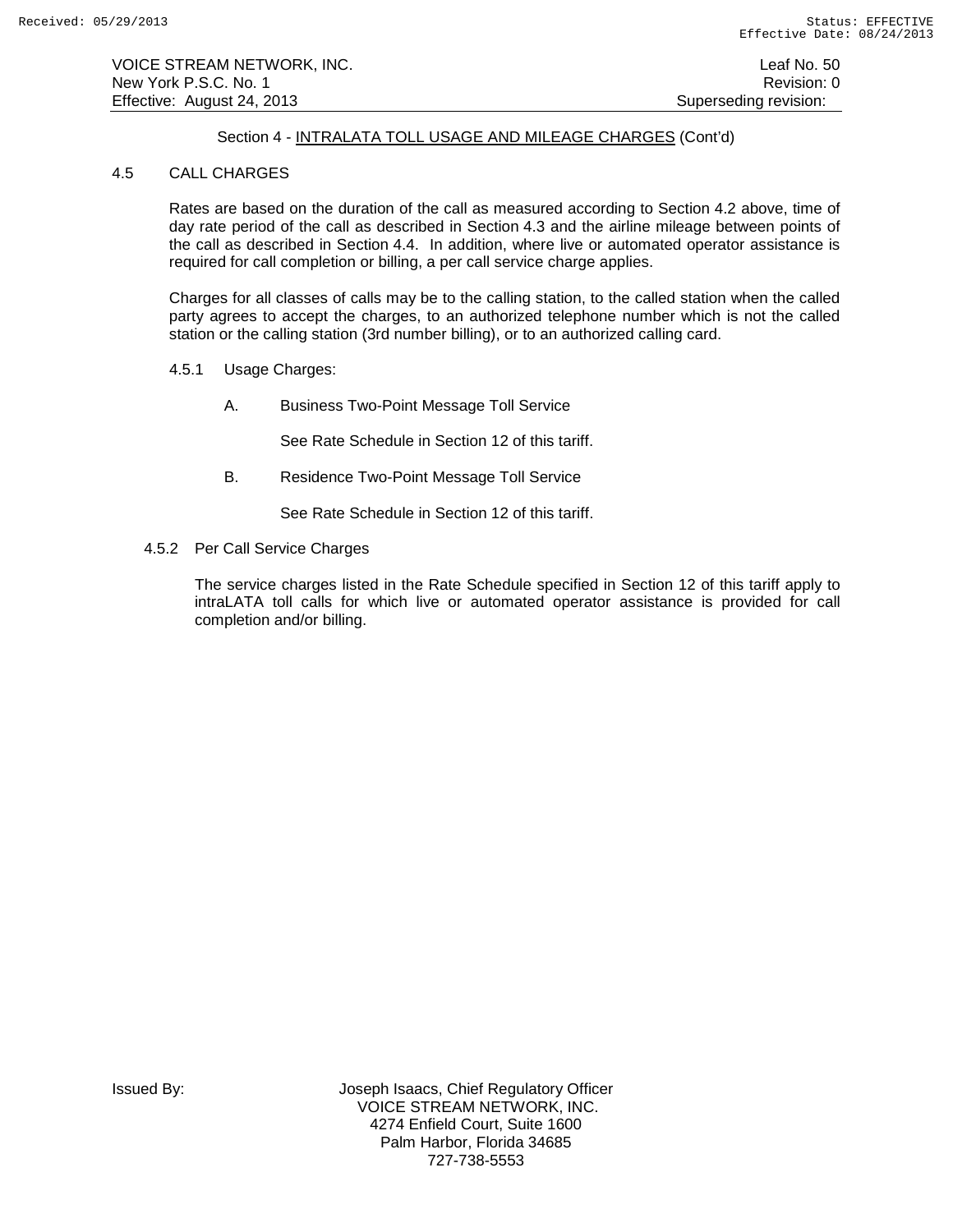# Section 5 - SUPPLEMENTAL SERVICES

## 5.1 Custom Calling Services

- 5.1.1 Description of Features
	- A. Three Way Conference, Consultation, Transfer

The Three Way Calling feature allows a customer to add a third party to an existing two-way call and form a three-way call. The call must have been originated from outside the station group and terminate to a station within the station group. The Call Hold feature allows a customer to put any in-progress call on hold by flashing the switchhook and dialing a code. This frees the line to allow the customer to make an outgoing call to another number. Only one call per line can be on hold at a time. The third party cannot be added to the original call.

B. Call Forwarding

Call Forwarding, when activated, redirects attempted terminating calls to another customer-specific line. The customer may have to activate and deactivate the forwarding function and specify the desired terminating telephone number during each activation procedure. Call originating ability is not affected by Call Forwarding.

The calling party is billed for the call to the called number. If the forwarded leg of the call is chargeable, the customer with the Call Forwarding is billed for the forwarded leg of the call.

Call Forwarding - Busy automatically reroutes an incoming call to a customer predesignated number when the called number is busy.

Call Forwarding - Don't Answer automatically reroutes an incoming call to a customer predesignated number when the called number does not answer within the number of rings programmed by the Company.

Call Forwarding - Variable allows the customer to choose to reroute incoming calls to another specified telephone number. The customer must activate and deactivate this feature.

C. Call Waiting/Cancel Call Waiting

Call Waiting provides a tone signal to indicate to a customer already engaged in a telephone call that a second caller is attempting to dial in. It will also permit the customer to place the first call on hold, answer the second call and then alternate between both callers. Cancel Call Waiting (CCW) allows a Call Waiting (CW) customer to disable CW for the duration of an outgoing telephone call. CCW is activated (i.e., CW is disabled) by dialing a special code prior to placing a call, and is automatically deactivated when the customer disconnects from the call.

## D. Distinctive Ringing

This feature enables a user to determine the source of an incoming call from a distinctive ring. The user is provided with up to two additional telephone numbers.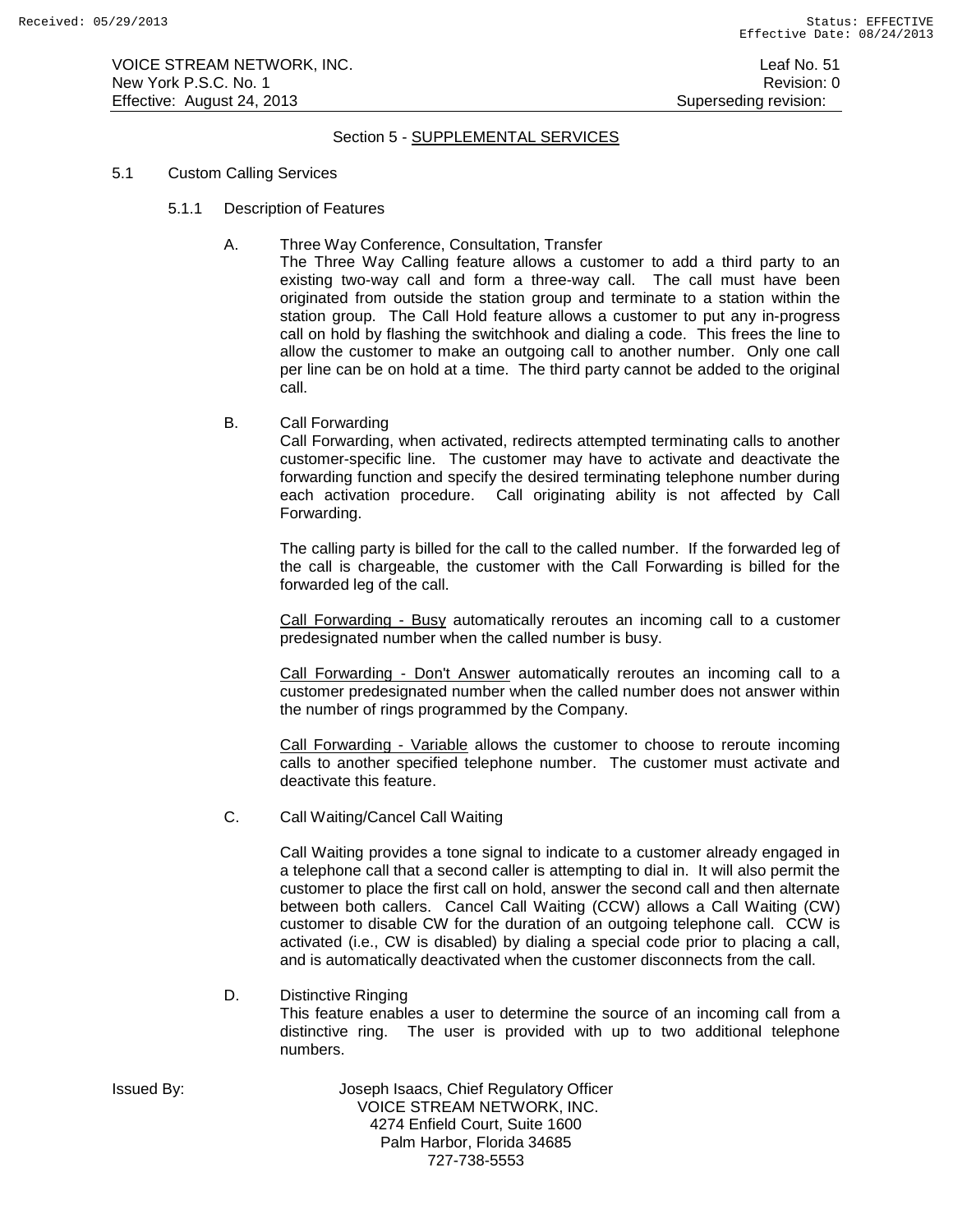# 5.1 CUSTOM CALLING SERVICE (Cont'd)

- 5.1.2 Description of Features (Cont'd)
	- E. Multiline Hunting

This feature is a line hunting arrangement that provides sequential search of available numbers within a multiline group. Circular and uniform hunting can also be selected.

Hunt group charges apply to sequential, circular and uniform hunting and queuing with announcement per queue slot.

F. Speed Calling

This feature allows a user to dial selected numbers using one or two digits. Up to eight numbers (single digit, or thirty numbers with two digits) can be selected.

- G. Blocking Service or a telephonic block can only be removed pursuant to a written request by the customer of record, or the customer of record providing the correct password over the telephone, or by a request made in person by such customer. The customer of record can provide a personal password to use to remove blocking service at the time blocking service is established.
- 5.1.3 Rates and Charges
	- A. Monthly Rates

Rates for this service are located in Section 12.

B. Connection Charges (Nonrecurring Charges)

Connection charges may apply when a customer requests connection to one or more custom calling features. Orders requested for the same customer account made at the same time for the same premises will be considered one request. These charges may not apply if the features are ordered at the same time as other work for the same customer account at the same premises.

See Rate Schedule in Section 12 of this tariff.

C. Trial Period

The Company may elect to offer a free or reduced rate trial of any new custom calling feature(s) to prospective customers within 90 days of the establishment of the new feature. See 5.4, Service and Promotional Trials, below.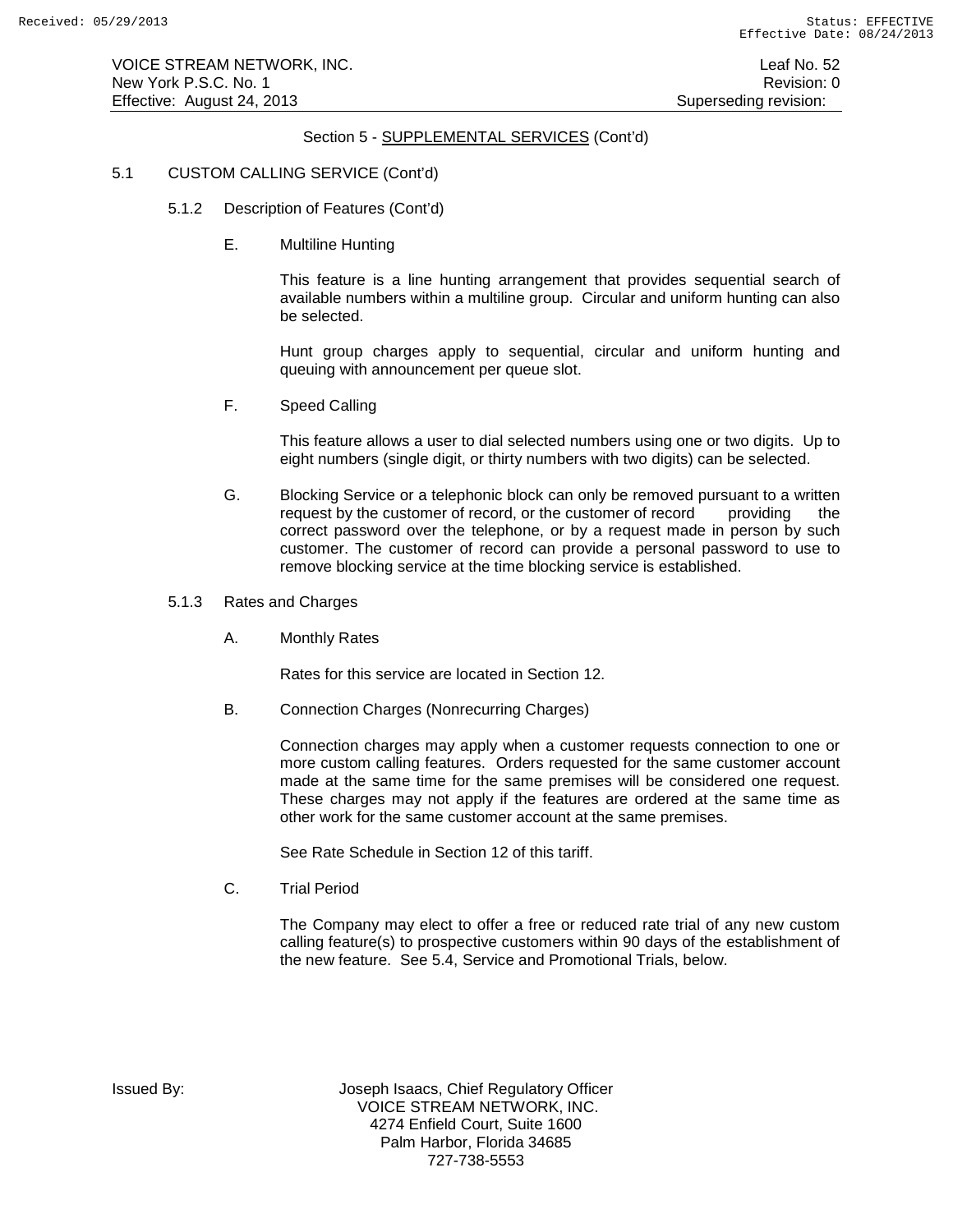## 5.2 CLASS SERVICES

5.2.1 General

The features in this section are made available on an individual basis or as part of multiple feature packages. All features are provided subject to availability; features may not be available with all CLASS services. Transmission levels may not be sufficient in all cases.

- 5.2.2 Description of Features
	- A. Caller ID/Block Caller ID

The Caller ID feature allows a customer to see a caller's name and number previewed on a display screen before the call is answered allowing a customer to prioritize and or screen incoming calls. Caller ID records the name, number, date and time of each incoming call -- including calls that aren't answered by the customer. Caller ID service requires the use of specialized CPE not provided by the company. It is the responsibility of the customer to provide the necessary CPE.

B. Automatic Callback

The Automatic Callback feature allows a customer to automatically Callback the last number dialed. This is accomplished by the customer activating a code. The network periodically tests the busy/free status of the called line for up to 30 minutes until both lines are found free and then Callbacks the call for the customer.

The Automatic Callback feature also allows customers, having reached a busy number, to dial a code before hanging up. Automatic Callback feature then continues to try the busy number for up to 30 minutes until it becomes free. Once the busy line is free the call is automatically called back and the customer is notified of the connected call via a distinctive ring.

The following types of calls cannot be Automatically Called back:

- □ Calls to 800 Service numbers
- □ Calls to 900 Service numbers
- □ Calls preceded by an interexchange carrier access code<br>□ International Direct Distance Dialed calls
	- International Direct Distance Dialed calls
- □ Calls to Directory Assistance
- $\Box$  Calls to 911

# C. Automatic Recall

The Automatic Recall stores the number of the most recent incoming call (including unanswered incoming calls) to a customer's number. This allows a customer to dial back any missed or unanswered telephone calls.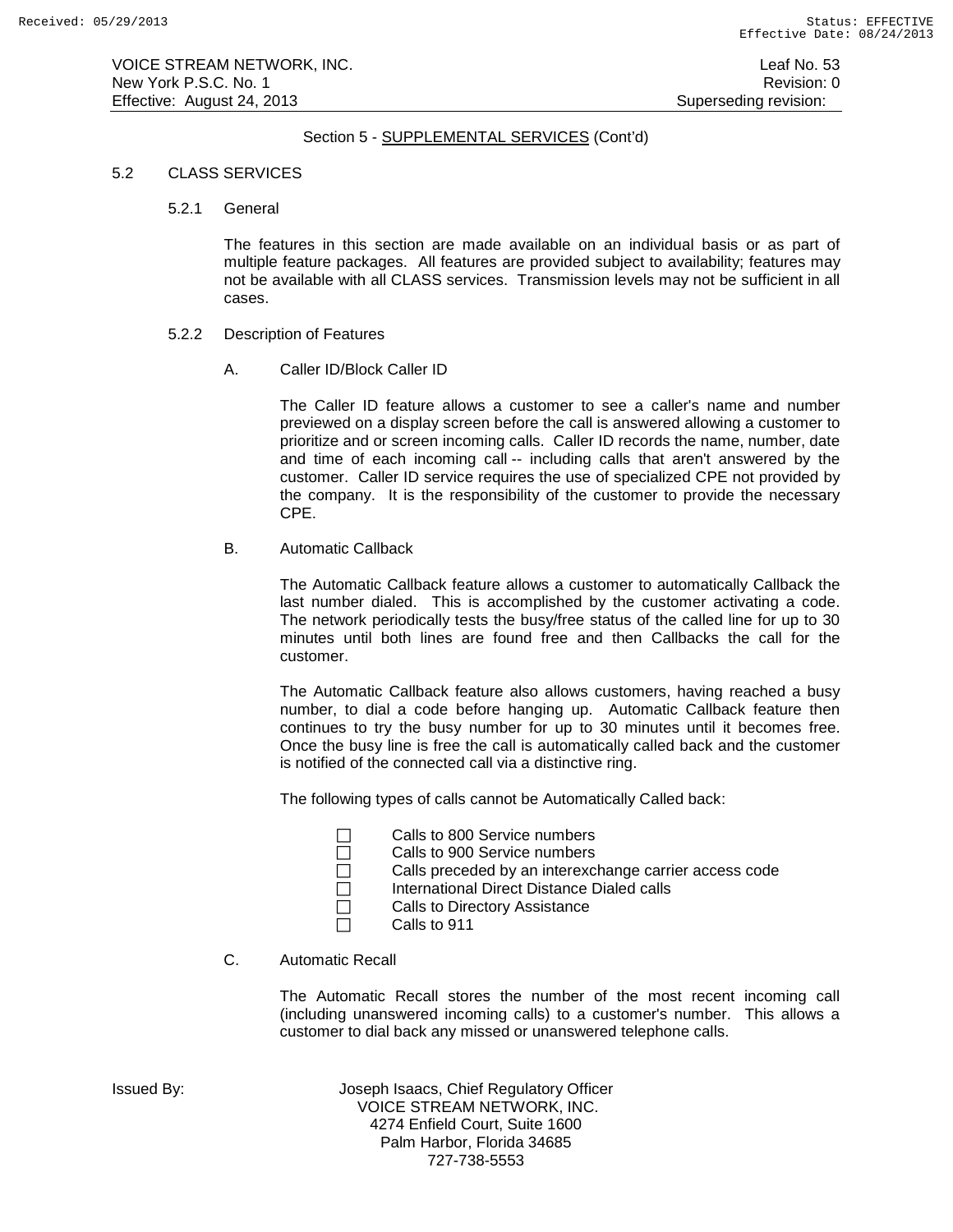VOICE STREAM NETWORK, INC. Leaf No. 54 New York P.S.C. No. 1 **New York P.S.C.** No. 1 Effective: August 24, 2013 **Superseding revision:** Superseding revision:

# Section 5 - SUPPLEMENTAL SERVICES (Cont'd)

## 5.2 CLASS SERVICES (Cont'd)

- 5.2.2 Description of Features (Cont'd)
	- D. Call Trace

Call Trace allows customers to key in a code that alerts the network to trace the last call received. The traced telephone number is automatically sent to the company for storage for a limited amount of time and is retrievable by legally constituted authorities upon proper request by them. By contacting the company the customer can use this application to combat nuisance calls.

E. Selective Call Acceptance, Forwarding, Rejection

Selective Calling affords the customer the ability to specify which of several phones on a line is to receive a message.

## 5.2.3 Rates and Charges

A. Monthly Rates

Rates for this service are located in Section 6, Residential Network Switched Services, and Section 7, Business Network Switched Services.

B. Connection Charges (Nonrecurring Charges)

Connection charges may apply when a customer requests connection to one or more features. Orders requested for the same customer account made at the same time for the same premises will be considered one request. These charges may not apply if the features are ordered at the same time as other work for the same customer account at the same premises.

See Rate Schedule in Section 12 of this Tariff.

C. Trial Period

The Company may elect to offer a free or reduced rate trial of any new CLASS feature(s) to prospective customers within 90 days of the establishment of the new feature. See 5.4, Service and Promotional Trials, below.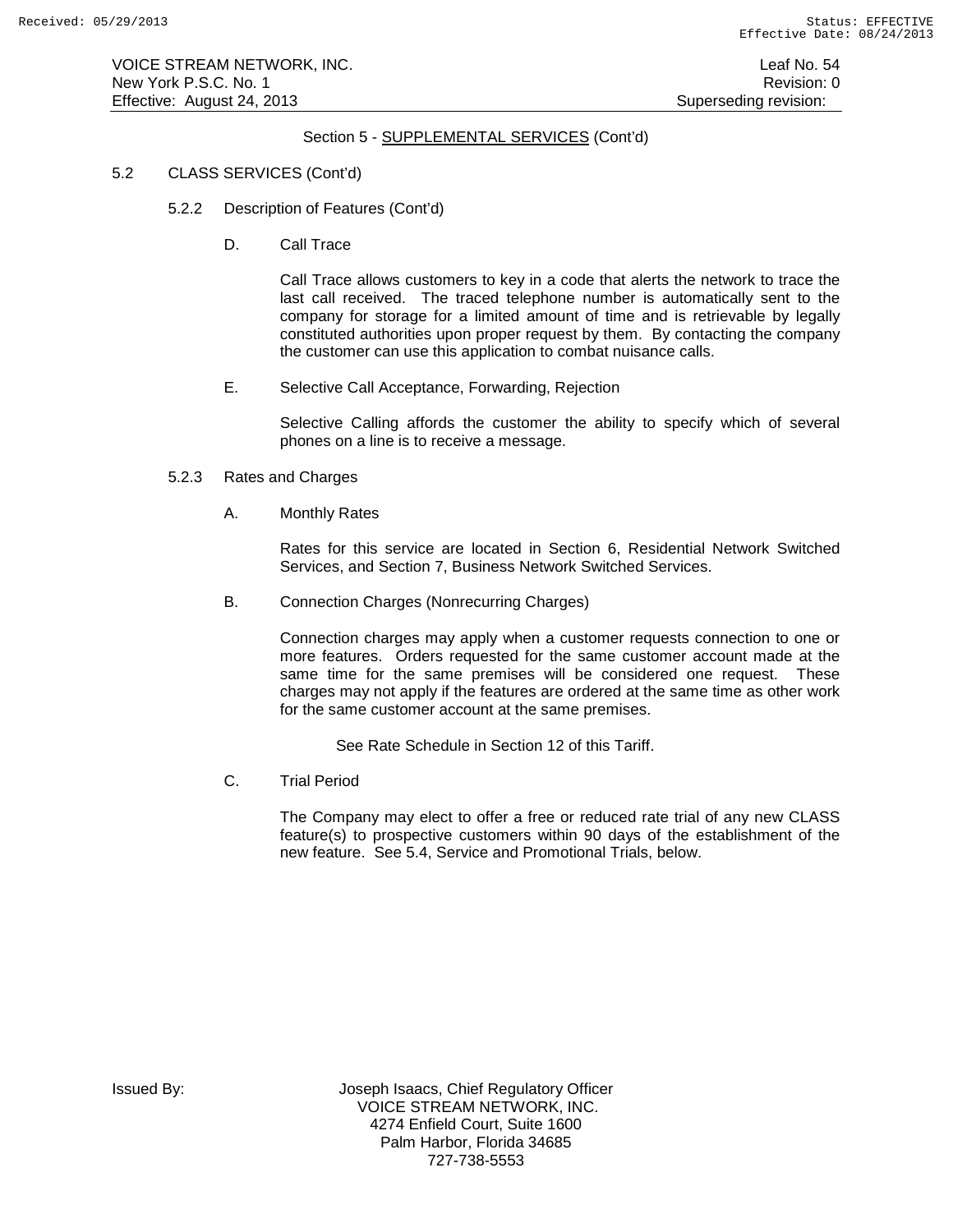## 5.3 CENTREX SERVICE

5.3.1 General

The features in this section are made available on an individual basis or as part of multiple feature packages. All features are provided subject to availability; features may not be available with all classes of service. Transmission levels may not be sufficient in all cases.

- 5.3.2 Description of Features
	- A. Three Way Conference, Consultation, Transfer

The Three Way Calling feature allows a customer to add a third party to an existing two-way call and form a three-way call. The call must have been originated from outside the station group and terminate to a station within the station group. The Call Hold feature allows a customer to put any in-progress call on hold by flashing the switchhook and dialing a code. This frees the line to allow the customer to make an outgoing call to another number. Only one call per line can be on hold at a time. The third party cannot be added to the original call.

B. Call Pickup

This feature allows a user to answer any call within an associated preset pickup group. If more than one line in the pickup group has an unanswered incoming call, the call to be answered is selected by the switching system. Call Pickup answers a call that has been directed to another station within the same preset Call Pickup group.

C. Call Transfer - All Calls

Call Transfer allows a station user to transfer an established call to another station. The station from which the call is transferred will be assessed any long distance charges incurred as a result of the transfer.

D. Directed Call Pickup with Barge-In

This feature answers calls directed to a specific line from any other telephone line in the user group.

E. Directed Call Pickup without Barge-In

This feature is identical to the Directed Call Pickup with Barge-In except, if the line being picked up has already been answered, the party dialing the pickup code is routed to reorder (i.e., fast busy) rather than permitted to barge in on the established connection and create a three-way call.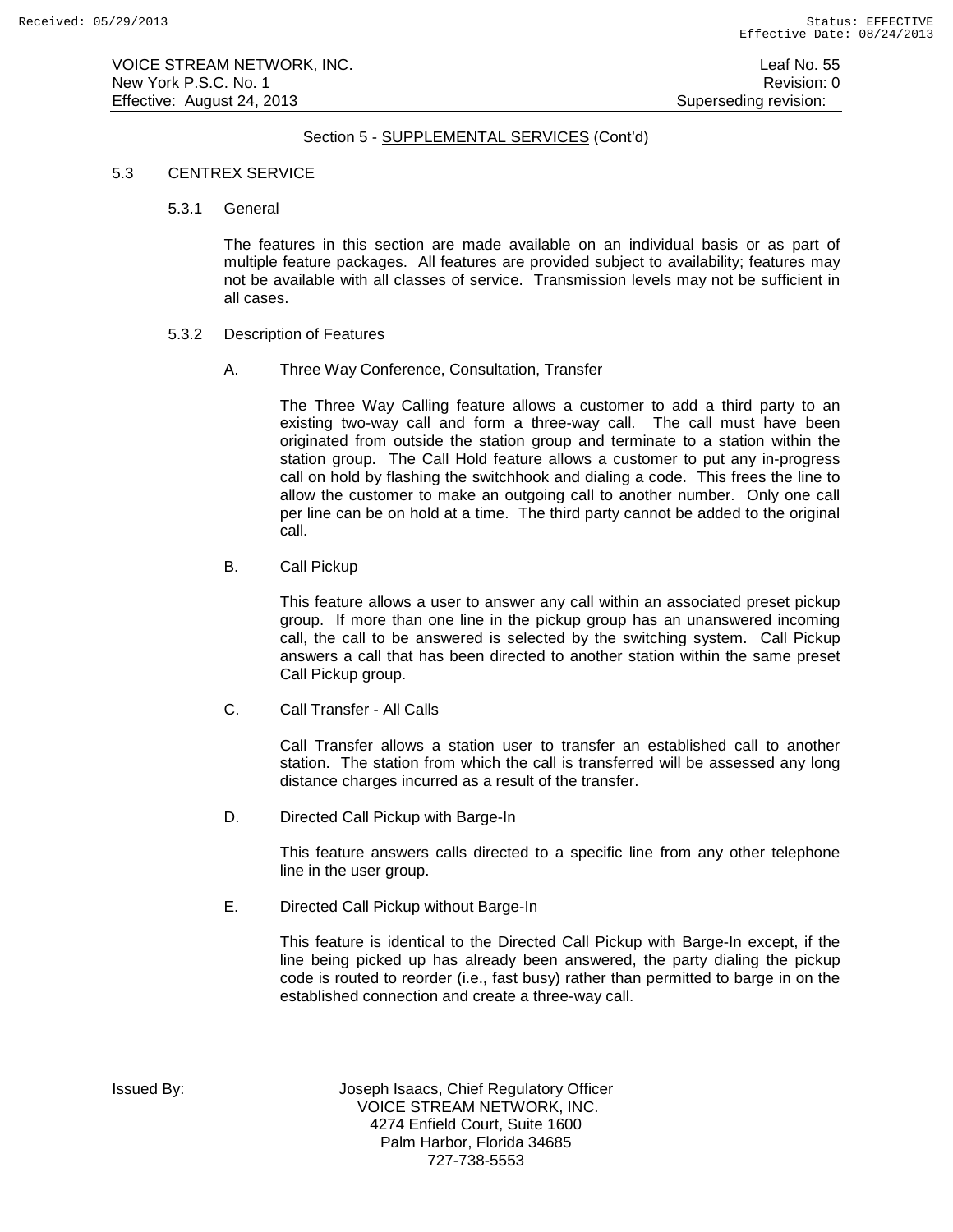# 5.3 CENTREX SERVICE (Cont'd)

- 5.3.2 Description of Features
	- F. Distinctive Ringing

This feature enables a user to determine the source of an incoming call from a distinctive ring. The pattern is based on whether the call is from within the station group, external to the station group, forwarded from the attendant position, or from a station within the Call Waiting feature.

G. Distinctive Ringing / Call Waiting Tone (Centrex only)

This feature applies a distinctive ringing or call waiting tone that enables a user to determine the source of an incoming call. The pattern is based on whether the call is from within the station group, external to the station group, forwarded or extended from the attendant position, or from a station within the Call Waiting feature.

H. Regular Multiline Hunting

This feature is a line hunting arrangement that provides sequential search of available numbers within a multiline group.

I. Circular Hunting

This feature (similar to regular hunting) is a line hunting arrangement that allows all lines in a multi-line hunt group (MLHG) to be tested for busy, regardless of the point of entry into the group. When a call is to a line in a MLHG, a regular hunt is performed starting at the station associated with the dialed number. It continues to the last station in the MLHG, then proceeds to the first station in the group and continues to hunt sequentially through the remaining lines in the group. Busy tone is returned if the original called station is reached without finding a station that is idle.

J. Speed Calling (Centrex only)

This feature allows a user to dial selected numbers using one and two digits. Up to eight telephone numbers may be selected.

K. Terminal Group and Station Restriction (Centrex only)

This feature defines a station's network access capability, either individually within a Centrex group, or for the group as a whole. It defines the Centrex group and what level of access a station will have; i.e. intragroup only, toll restriction, etc.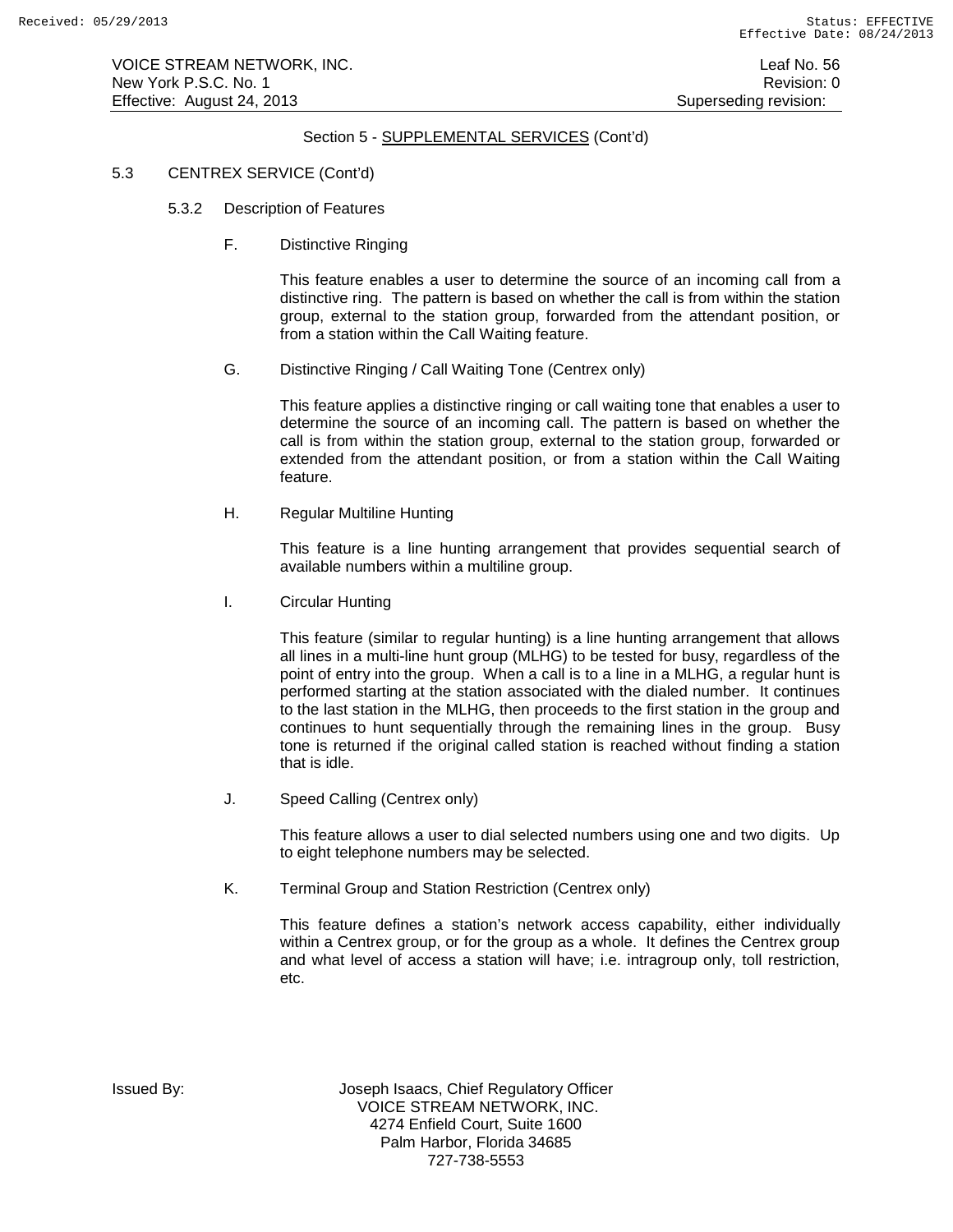### 5.3 CENTREX SERVICE (Cont'd)

- 5.3.2 Description of Features (Cont'd)
	- M. Uniform Call Distribution (Uniform Hunting) (Centrex only)

This feature is a hunting arrangement that assigns incoming calls uniformly among the stations in the group.

#### N. Account Codes

This feature adds an account number (code) to an Automatic Measured Accounting (AMA) and/or Measured Detail Recording (MDR) record for assigning customer charges. The number of digits in a customer's account code group will be defined by the Company.

O. Uniform Call Distribution (Uniform Hunting)

This feature is a hunting arrangement that assigns incoming calls uniformly among the stations in the group.

P. Call Forwarding

Call Forwarding, when activated, redirects attempted terminating calls to another customer-specific line. The customer may have to activate and deactivate the forwarding function and specify the desired terminating telephone number during each activation procedure. Call originating ability is not affected by Call Forwarding.

The calling party is billed for the call to the called number. If the forwarded leg of the call is chargeable, the customer with the Call Forwarding is billed for the forwarded leg of the call.

Call Forwarding - Busy automatically reroutes an incoming call to a customer predesignated number when the called number is busy.

Call Forwarding - Don't Answer automatically reroutes an incoming call to a customer predesignated number when the called number does not answer within the number of rings programmed by the Company.

Call Forwarding - Variable allows the customer to choose to reroute incoming calls to another specified telephone number. The customer must activate and deactivate this feature.

Q. Call Waiting/Cancel Call Waiting

Call Waiting provides a tone signal to indicate to a customer already engaged in a telephone call that a second caller is attempting to dial in. It will also permit the customer to place the first call on hold, answer the second call and then alternate between both callers. Cancel Call Waiting (CCW) allows a Call Waiting (CW) customer to disable CW for the duration of an outgoing telephone call.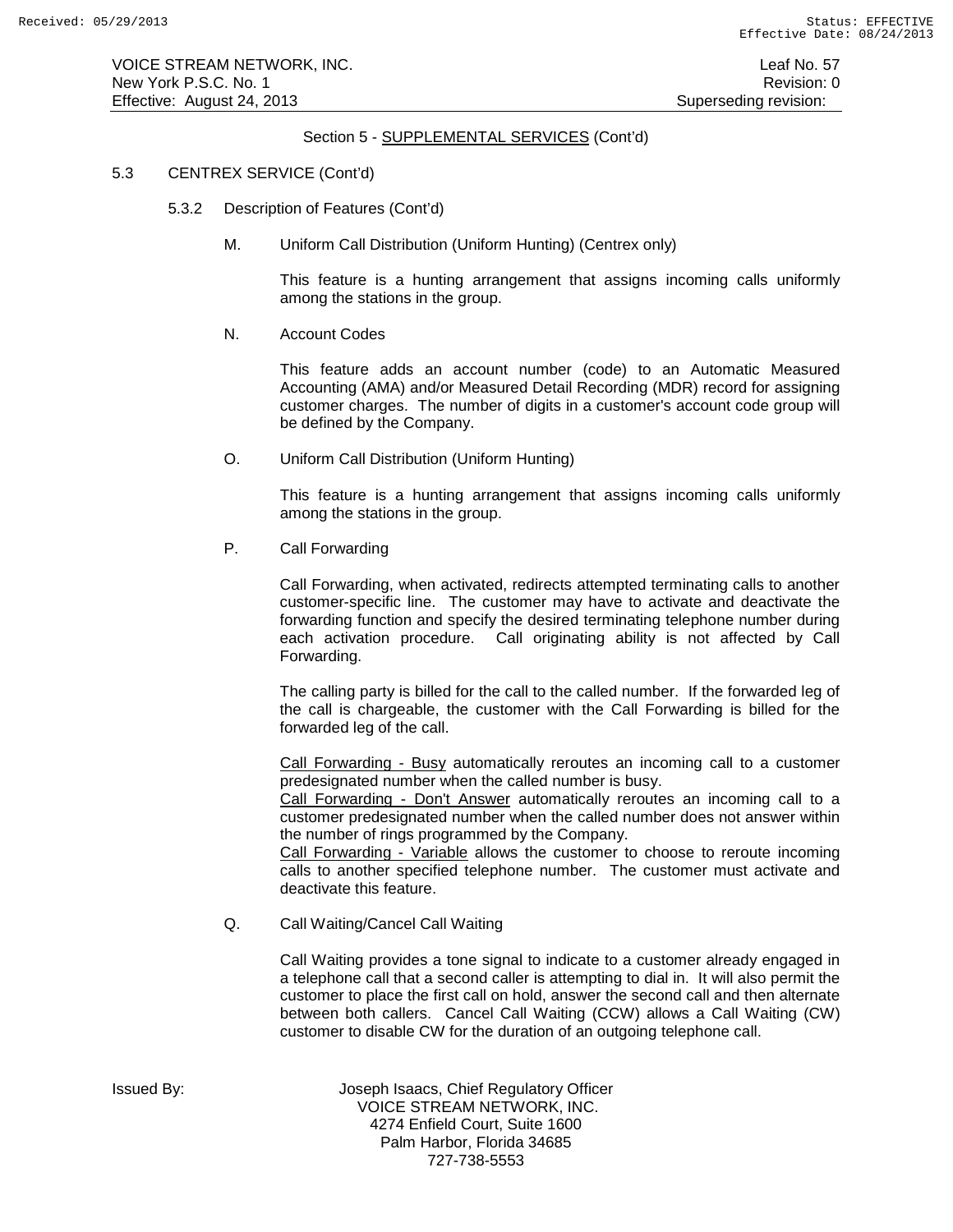VOICE STREAM NETWORK, INC. Leaf No. 58 New York P.S.C. No. 1 **New York P.S.C.** No. 1 Effective: August 24, 2013 **Superseding revision:** Superseding revision:

# Section 5 - SUPPLEMENTAL SERVICES (Cont'd)

### 5.3 CENTREX SERVICE (Cont'd)

- 5.3.3 Rates and Charges
	- A. Monthly Rates

Rates for this service are located in Section 12, Residential Network Switched Services, and Section 12, Business Network Switched Services.

B. Connection Charges

Connection charges may apply when a customer requests connection to one or more features. Orders requested for the same customer account made at the same time for the same premises will be considered one request. These charges may not apply if the features are ordered at the same time as other work for the same customer account at the same premises.

See Rate Schedule in Section 12 of this Tariff and Appendix A.

# 5.4 BUSY LINE VERIFICATION AND INTERRUPT SERVICE

5.4.1 General

Upon request of a calling party, the Company will verify a busy condition on a called line. An operator will determine if the line is clear or in use and report to the calling party. In addition, the operator will intercept an existing call on the called line if the calling party indicates an emergency and requests interruption.

- 5.4.2 Rate Application
	- A. A Verification Charge will apply when:
		- 1) The operator verifies that the line is busy with a call in progress,
			- or
		- 2) The operator verifies that the line is available for incoming calls.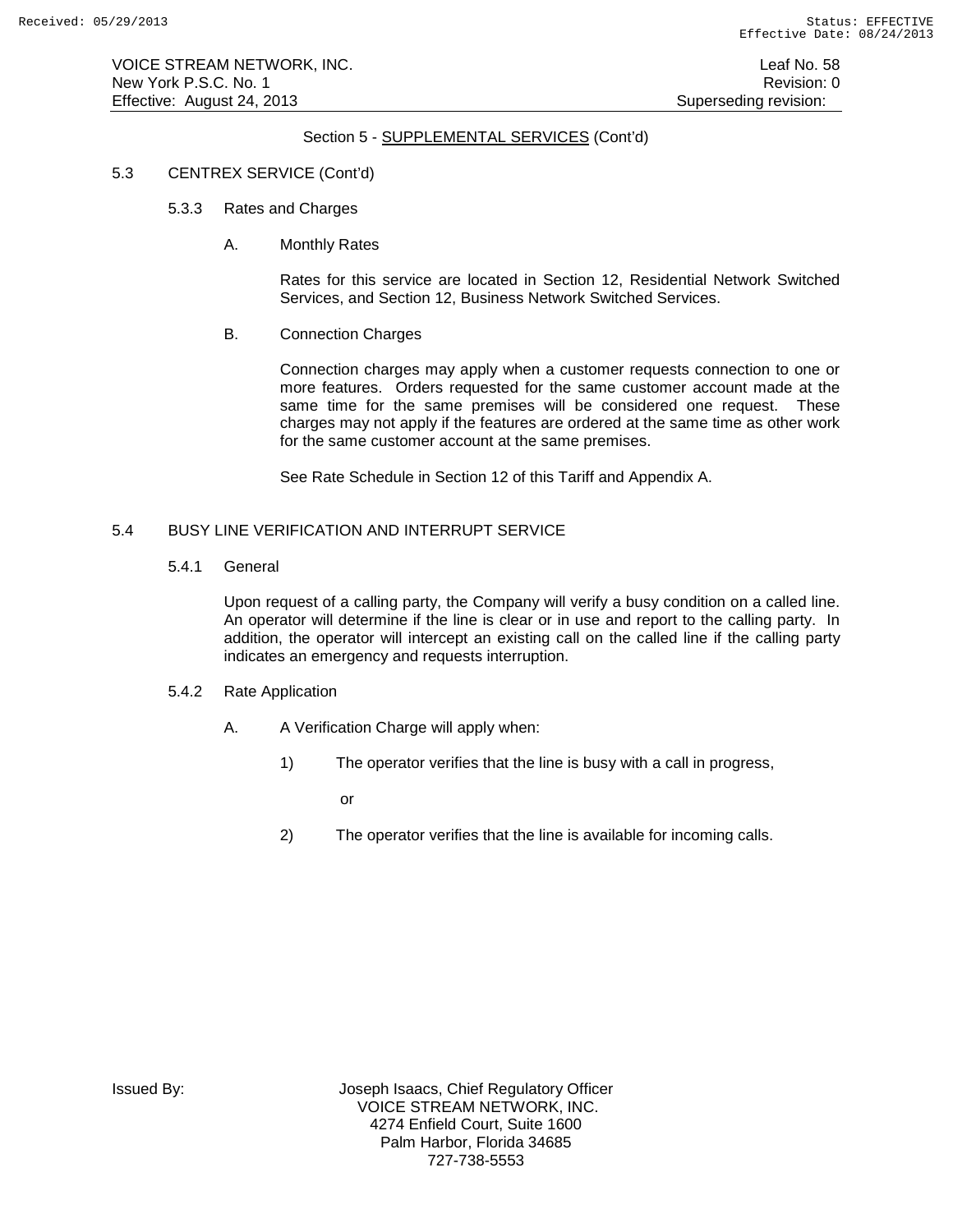## 5.4 BUSY LINE VERIFICATION AND INTERRUPT SERVICE (Cont'd)

- 5.4.2 Rate Application (Cont'd)
	- B. Both a Verification Charge and an Interrupt Charge will apply when the operator verifies that a called number is busy with a call in progress and the customer requests interruption. The operator will interrupt the call advising the called party of the name of the calling party and the called party will determine whether to accept the interrupt call. Charges will apply whether or not the called party accepts the interruption.

See Rate Schedule in Section 12 of this tariff.

C. No charge will apply when the calling party advises that the call is from an official public emergency agency.

# 5.5 TRAP CIRCUIT SERVICE

5.5.1 General

Trap Circuit Service is designed to allow the customer to control the release of an incoming call so that in situations involving emergency or nuisance calls, calls may be held and traced.

- 5.5.2 Regulations
	- A. This service is provided when there is a continuing requirement for the identification of the calling party in cases involving nuisance calls or emergency situations or other situations involving law enforcement or public safety.
	- B. The customer shall be required to sign a written request for this service. By signing the request the customer shall release the Company from any liability, and the customer agrees to indemnify and hold the Company harmless from any liability it may incur in providing this service. The Company may require the recommendation of an appropriate law enforcement agency prior to providing this service. Any information obtained by the Company in the tracing of a call will be provided only to the law enforcement agency designated. The only exception to this will be emergency situations such as fire, serious illness or other similar situations, in which case the appropriate agency will be notified.
	- C. The equipment required to provide this service cannot be operated in all central offices. The service is restricted to locations where facilities permit. The Company makes no guarantee concerning the tracing and identification of any call when the service is provided. The Company will furnish the service only on the express condition that no liability shall attach to it for any reason arising out of the provision of the service.

# 5.5.3 Rates Upon request for this service, the monthly charge to the customer will be increased by any charges incurred by the Company for the provision of this service.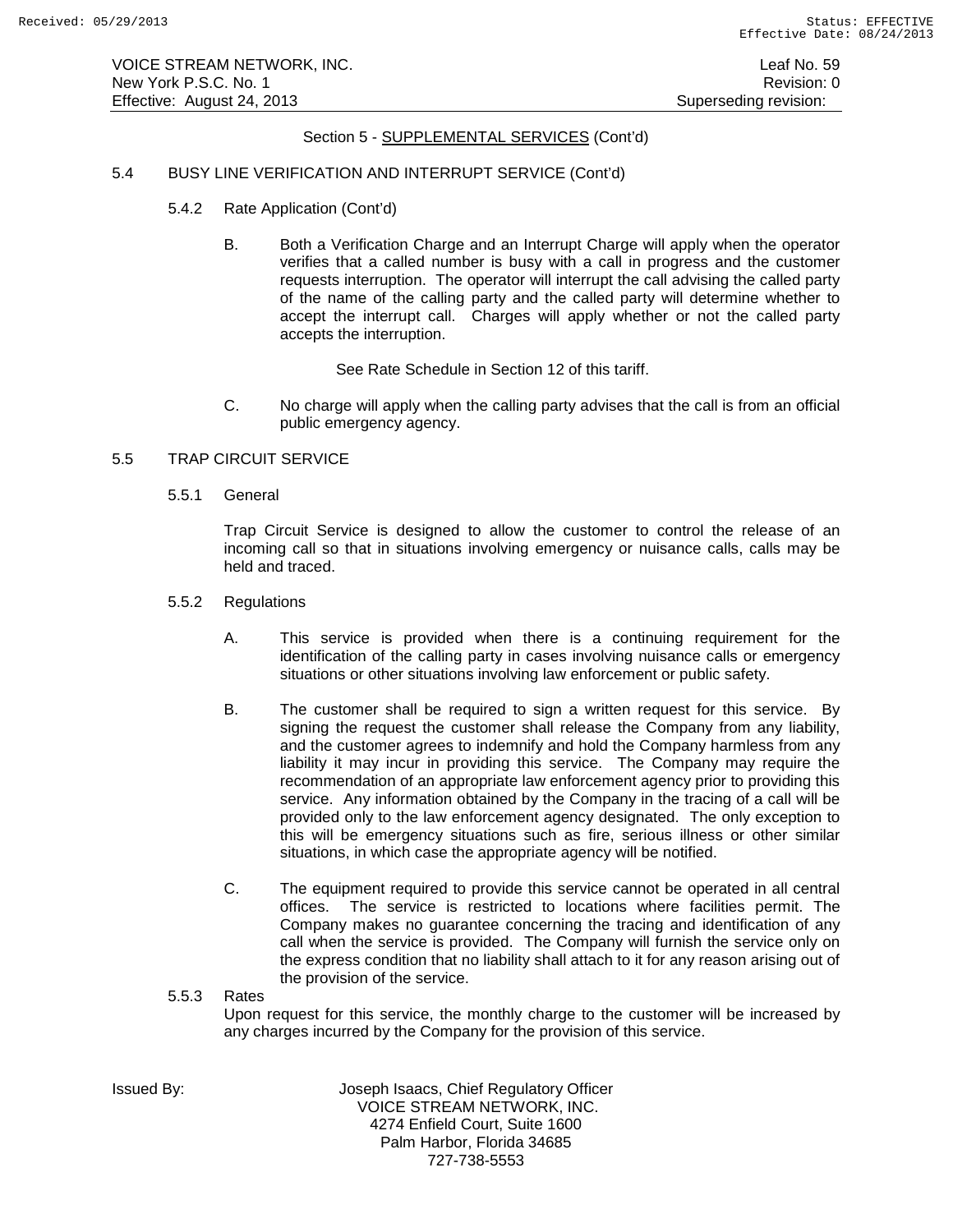## 5.6 DIRECTORY ASSISTANCE SERVICE

5.6.1 General

A customer may obtain assistance, for a charge, in determining a telephone number by dialing Directory Assistance Service. A customer can also receive assistance by writing the Company with a list of names and addresses for which telephone numbers are desired.

## 5.6.2 Regulations

A Directory Assistance Charge applies for each telephone number, area code, and/or general information requested from the Directory Assistance operator except as follows:

- A. Calls from pay telephones.
- B. Requests for telephone numbers of non-published service.
- C. Requests in which the Directory Assistance operator provides an incorrect number. The customer must inform the Company of the error in order to receive credit.
- D. Requests from individuals with certified visual or physical handicaps in which the handicap prevents the use of a local directory. Individuals must be certified in accordance with the terms outlined under "Handicapped Person" in Section 8 of this Tariff, up to a maximum of 50 requests per month.

## 5.6.3 Rates

Unless one of the exceptions listed above applies, the charges as shown below apply for each request made to the Directory Assistance operator:

See Rate Schedule in Section 12 of this tariff.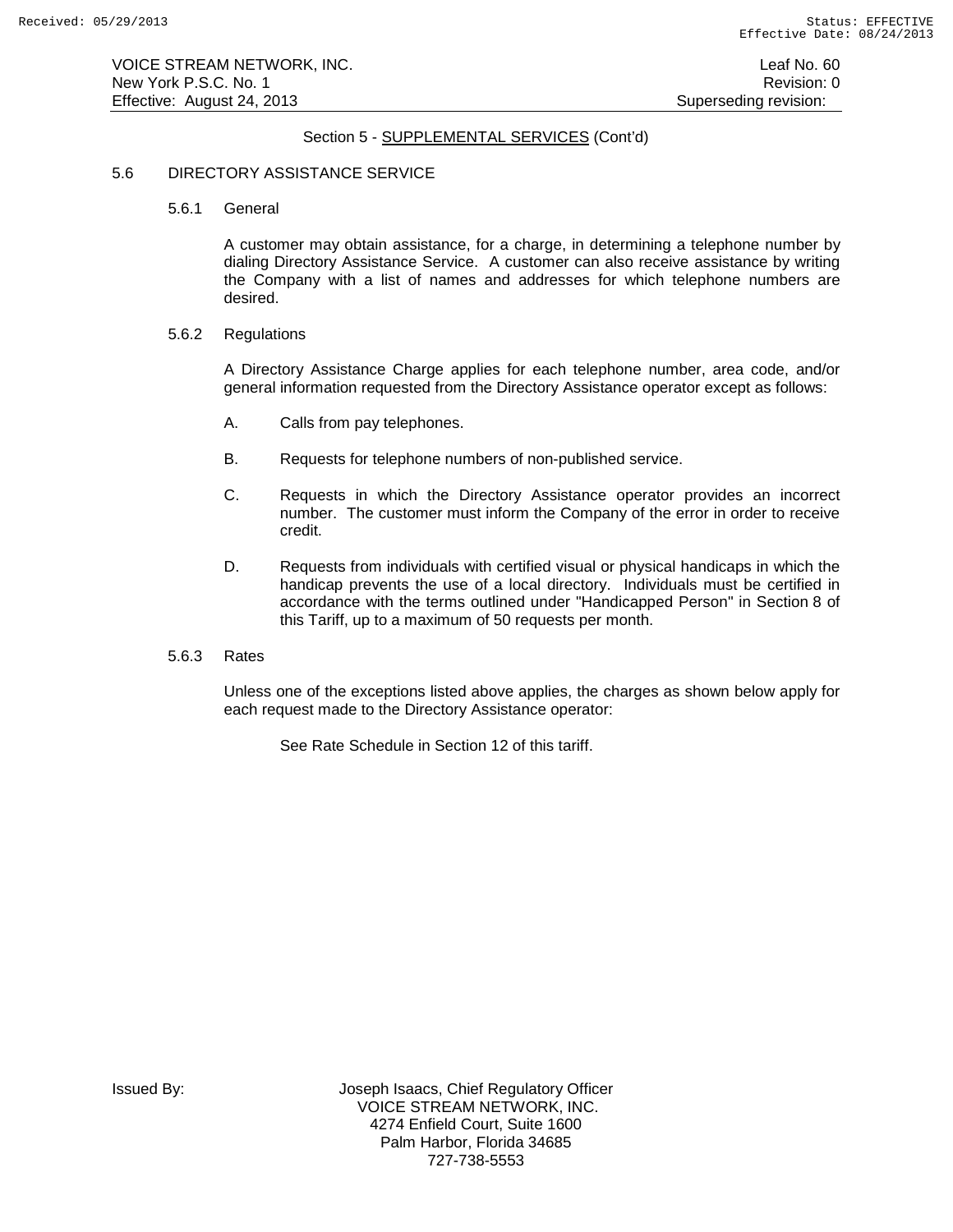## 5.7 LOCAL OPERATOR SERVICE

Local calls may be completed or billed with the live or mechanical assistance by the Company's operator center. Calls may be billed collect to the called party, to an authorized 3rd party number, to the originating line, or to a valid authorized calling card. Local calls may be placed on a station-to-station basis or to a specified party (see Person-to-Person), or designated alternate. Usage charges for local operator assisted calls are those usage charges that would normally apply to the calling party's service. See Rate Schedule in Section 12 and Appendix A.

# 5.8 STAND ALONE VOICE MAIL SERVICE

# 5.8.1 Description

Stand Alone Voice Mail Service is offered to a customer when a physical Service Line is not necessary. The customer must access Voice Mail through the use of other network access service provided by the Company or other telecommunications common carriers. Such access, including applicable local usage and toll charges, is the responsibility of the Voice Mail Service customer. Voice mail that is offered in conjunction with line-based service is offered pursuant to the terms specified in the applicable section of this tariff pertaining to the associated line-based service.

5.8.2 Recurring and Nonrecurring Charges - See Rate Schedule in Section 12 of this tariff.

# 5.9 BLOCKING SERVICE

5.9.1 General

Blocking service is a feature that permits customers to restrict access from their telephone line to various discretionary services. The following blocking options are available to residential and business customers:

- A. 900, 700 Blocking allows the subscriber to block all calls beginning with the 900 and 700 prefixes (i.e. 900-XXX-XXXX) from being placed.
- B. 900, 971, 974 & 700 Blocking allows the subscriber to block all calls beginning with the 900, 971, 974 and 700 prefixes from being placed.
- C. Third Number Billed and Collect Call Restriction provides the subscriber with a method of denying all third number billed and collect calls to a specific telephone number provided the transmitting operator checks their validation data base.
- D. Toll Restriction (1+ and 0+ Blocking) provides the subscriber with local dialing capabilities but blocks any customer-dialed call that has a long distance charge associated with it. Toll Restriction will not block the following types of calls: 911 (Emergency), 1 + 800 (Toll Free), and operator assisted toll calls.
- E. Toll Restriction Plus provides subscribers with Toll Restriction, as described in 1.d. of this Section, and blocking of 411 calls.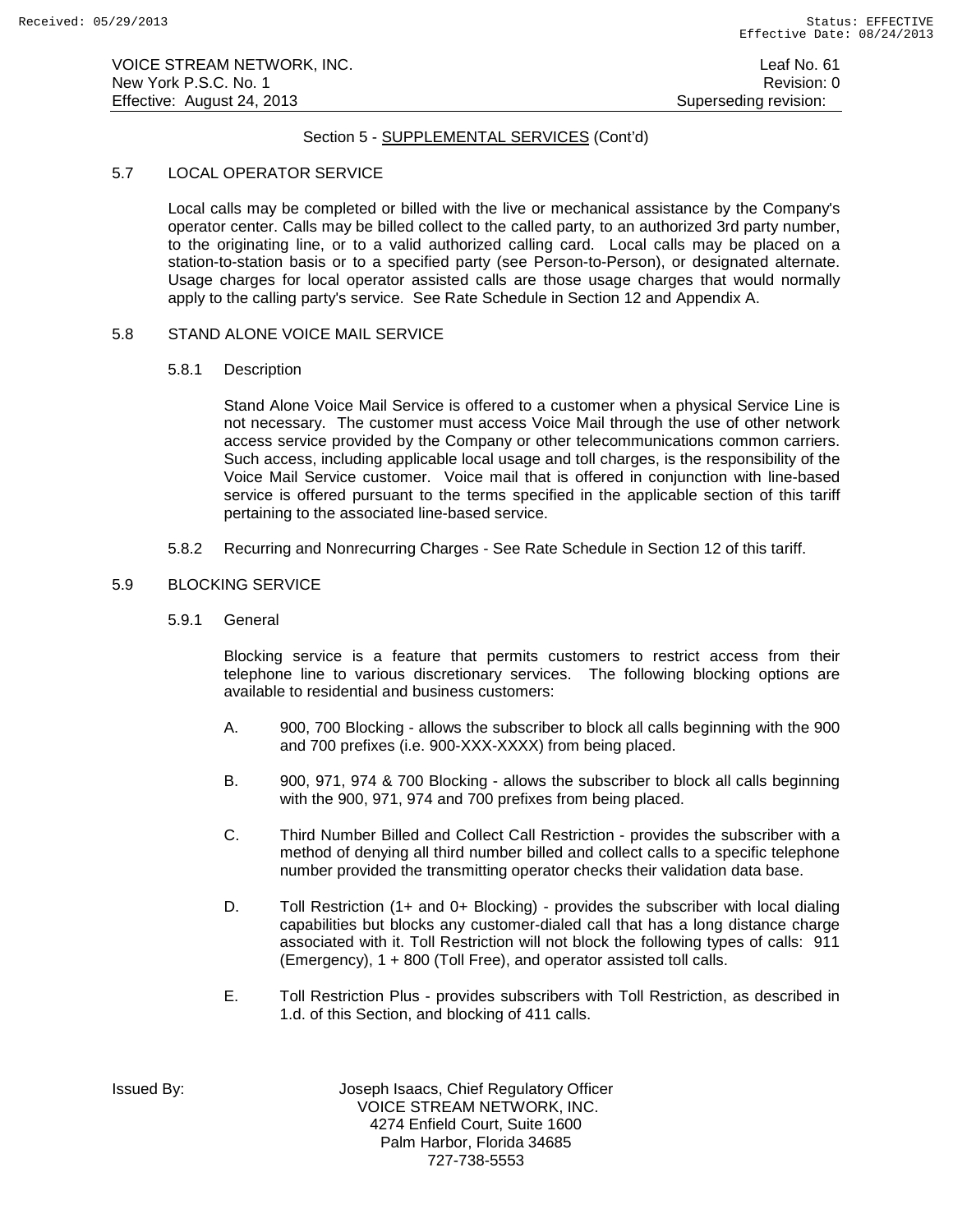# 5.9 BLOCKING SERVICE (Cont'd)

- 5.9.2 Regulations
	- A. The Company will not be liable for any charge incurred when any long distance carrier or alternative operator service provider accepts third number billed or collect calls.
	- B. Blocking Service is available where equipment and facilities permit.
- 5.9.3 Rates and Charges

See Rate Schedule in Section 12 of this tariff.

Connection charges apply as specified in Section 3 of this tariff.

# 5.10 CUSTOMIZED NUMBER SERVICE

- 5.10.1 General
	- A. Customized Number Service allows a customer to order a specified telephone number rather than the next available number.
	- B. Customized Number Service is furnished subject to the availability of facilities and requested telephone numbers.
	- C. The Company will not be responsible for the manner in which Customized Numbers are used for marketing purposes by the customer.
	- D. When a new customer assumes an existing service which includes Customized Number Service, the new customer may keep the Customized Number, at the tariffed rate, with the written consent of the Company and the former customer.
	- E. The Company reserves and retains the right:
		- 1) To reject any request for specialized telephone numbers and to refuse requests for specialized telephone numbers;
		- 2) Of custody and administration of all telephone numbers, and to prohibit the assignment of the use of a telephone number by or from any customer to another, except as otherwise provided in this Tariff;
		- 3) To assign or withdraw and reassign telephone numbers in any exchange area as it deems necessary or appropriate in the conduct of its business.
		- 4) The limitation of liability provisions of this tariff in Section 2.1.2 are applicable to Customized Number Service.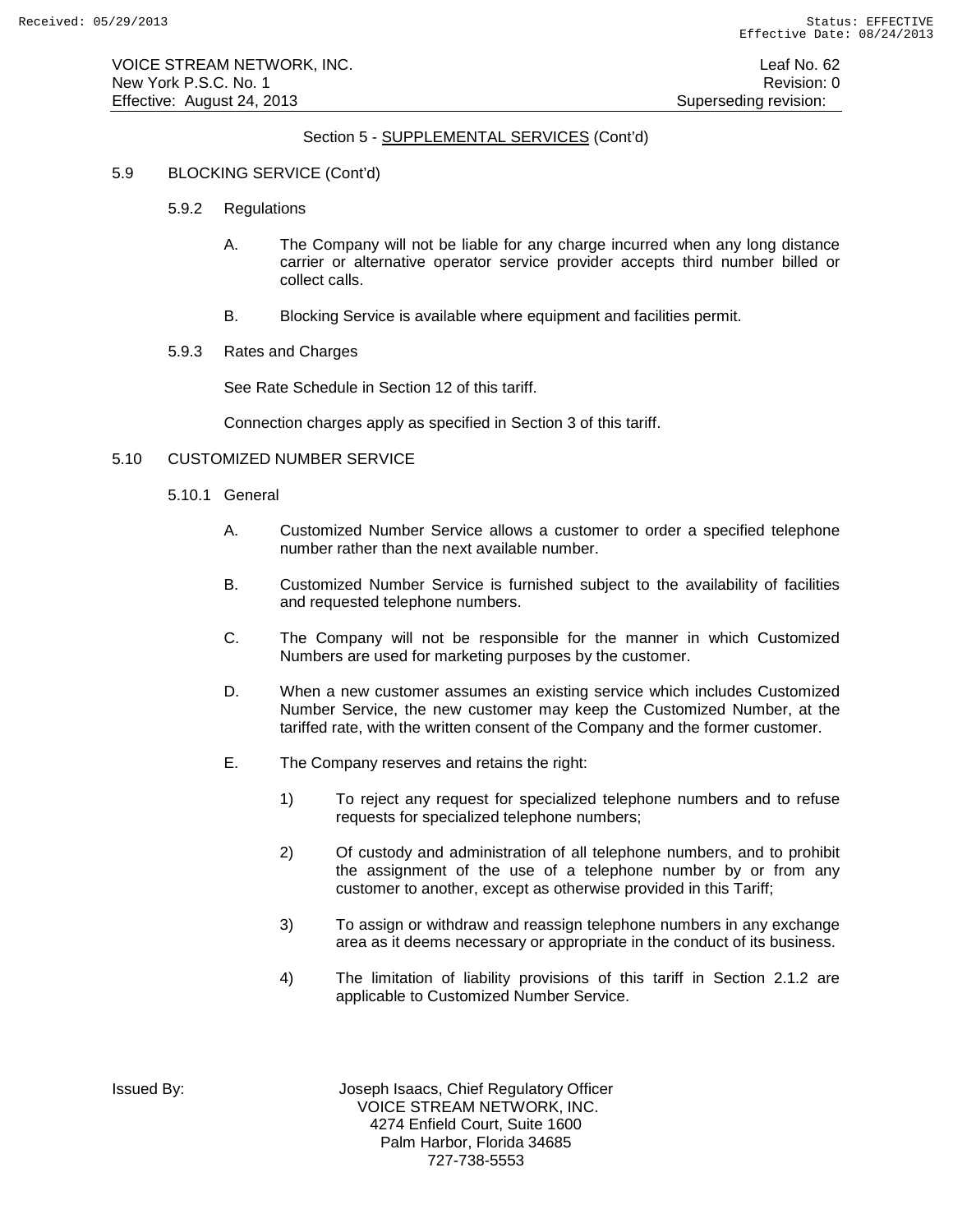# 5.10 CUSTOMIZED NUMBER SERVICE (Cont'd)

- 5.10.2 Conditions
	- A. Charges for Customized Number Service apply when a customer:
		- 1) Requests a telephone number other than the next available number from the assignment control list, and such requested number is placed into service within six months of the date of the request.
		- 2) Requests a number change from the customer's present number to a Customized Number.
	- B. The Company shall not be liable to any customer for direct, indirect or consequential damages caused by a failure of service, change of number, or assignment of a requested number to another customer whether prior to or after the establishment of service. In no case shall the Company be liable to any person, firm or corporation for an amount greater than such person, firm or corporation has actually paid to the Company for Customized Number Service.

See Rate Schedule in Section 12 of this tariff.

# 5.11 CUSTOMER REQUESTED SERVICE SUSPENSIONS

5.11.1 General

At the request of the customer the Company will suspend incoming and outgoing service on the customer's access line for a period of time not to exceed one year. The equipment is left in place and directory listings are continued during the suspension period without change. At the customer's request the Company will provide the customer with an intercept recording referring callers to another number.

5.11.2 Rates and Charges

The company will assess a lower monthly rate for Customer Requested Service Suspension as noted below. However, any mileage charges, monthly cable charges or monthly construction charges are still due, without reduction during the period of suspension.

#### Period of Suspension Charge

- First Month or Partial Month Regular Monthly Rate (no reduction)
- 

- Each Additional Month **1998** 12 Negular Monthly Rate (up to the one-year limit)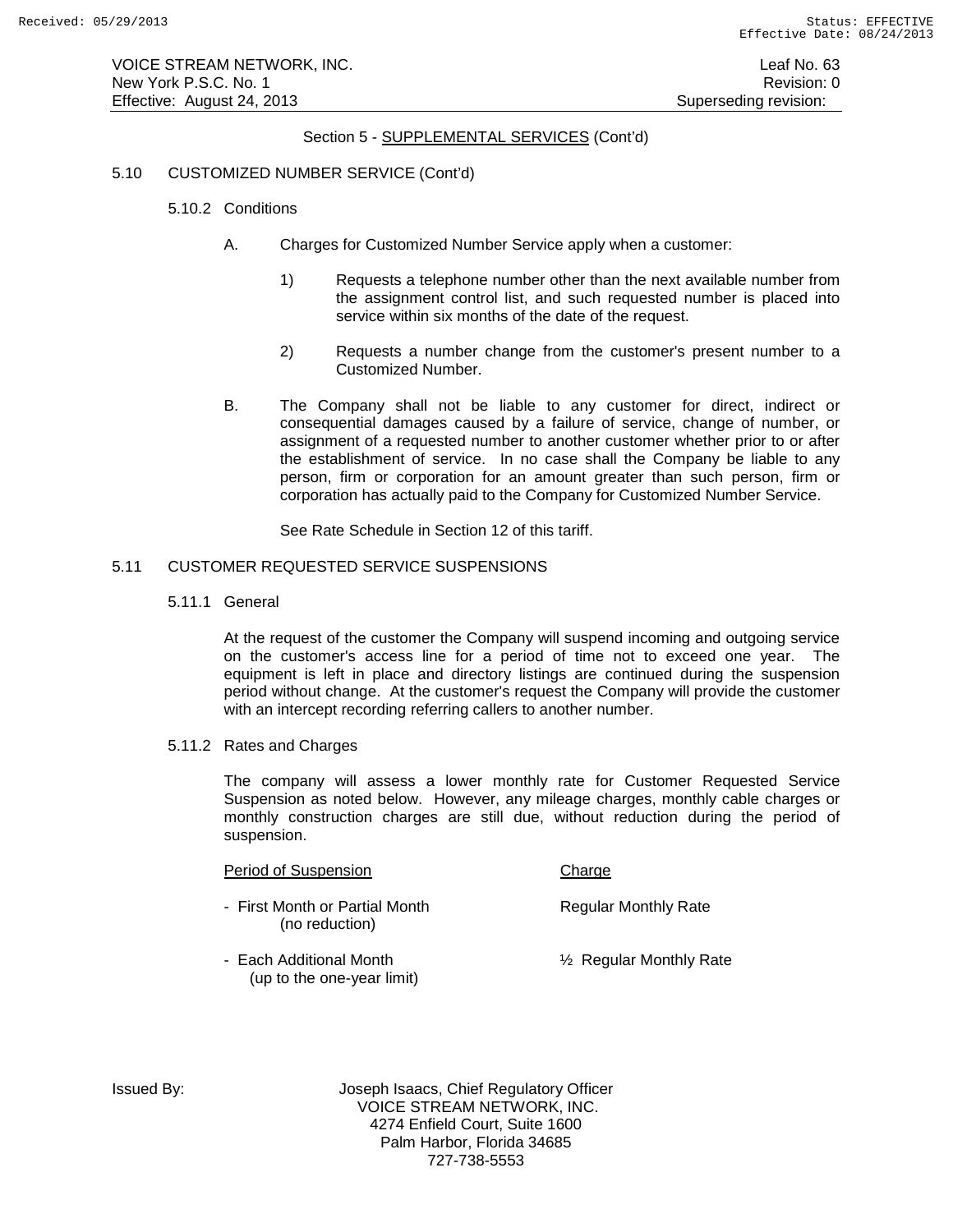### 5.12 REMOTE CALL FORWARDING SERVICE

Service Area: Where facilities are available, the service area is defined by the NPA-NXX Codes and Exchanges listed below.

Local Calling Area: Exchanges and zones included in the local calling area for the NXX designations are specified below. NXXs associated with each particular exchange or zone may be found in the directory listings directory published by the incumbent local exchange carrier in the Customer's exchange area.

# 5.12.1 General

Remote Call Forwarding (RCF) is a local exchange service that utilizes a telephone number and Electronic Central Office facilities by which all incoming calls to the RCF telephone number are forwarded automatically to the subscriber's central office line in the same exchange as the RCF number or in a different exchange or to an inward WATS (800 Service) access line.

# 5.12.2 Regulations

- A. Remote Call Forwarding service is offered in Electronic offices where facilities permit.
- B. RCF paths may be used singly, in groups, or as overflow paths for foreign exchange trunk groups. Only one forwarding number is permitted per group.
- C. Remote Call Forwarding is not offered where the terminating number is a coin telephone.
- D. Identification of the originating telephone number is not provided to the Remote Call Forwarding customer.
- E. Transmission may not be satisfactory on all calls.
- F. Remote Call Forwarding is not represented as suitable for the transmission of data.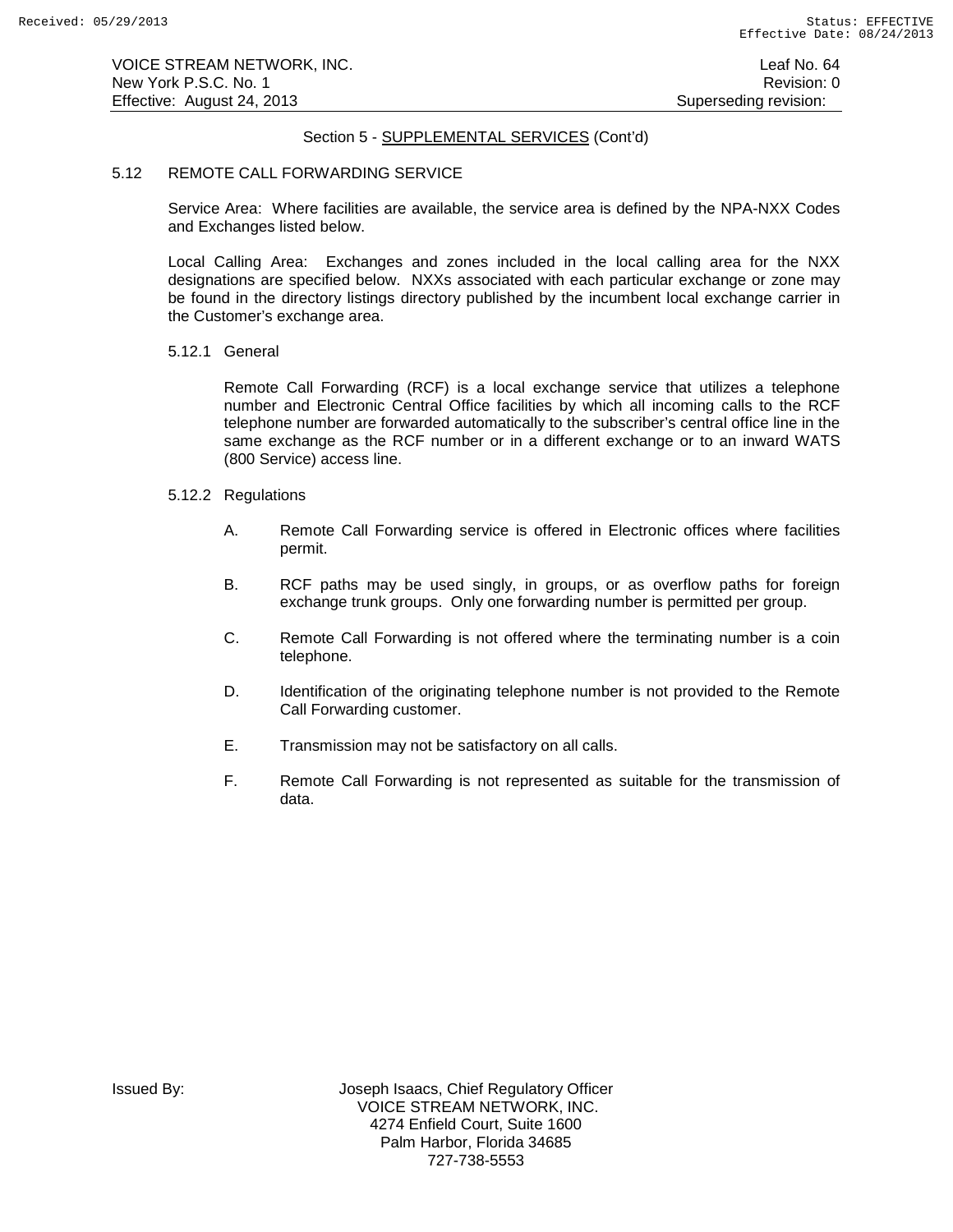# 5.12 REMOTE CALL FORWARDING SERVICE (Cont'd)

- 5.12.2 Regulations (Cont'd)
	- G. [Reserved]
	- H. Remote Call Forwarding is provided on condition that the customer subscribe to sufficient RCF paths and terminating facilities to adequately handle calls to the RCF customer without interfering with or impairing any other services offered by the Company.
	- I. The minimum charge for the RCF Service is the monthly rate for one month plus the Service Connection Charge.
	- J. Charges for the call to the Remote Call Forwarding directory number shall be paid by the calling party.
	- K. Each RCF group is entitled to one alphabetical and one classified listing at no additional charge in the directory which serves the associated RCF central office. Overflow paths associated with foreign exchange trunk groups are not listed. All other listing regulations for business individual lines apply, except that no charge applies for non-published service in connection with RCF.

## 5.12.3 Rates

In addition to the rates specified in Section 12 of this tariff, the subscriber to Remote Call Forwarding is responsible for dial type (DDD) station-to-station local and toll charges applicable to calls transferred from the forwarding location to the terminating location. The charge applies for each call answered, including person-to-person and collect calls which are refused at the terminating location. For calls transferred within the same local calling area, the message rate schedule for business service in the RCF central office applies. In exchanges where only flat rate service is furnished, the charge for each local call transferred is a Rate Band 1 (A) charge. No allowance for local calls is included in the RCF monthly rate.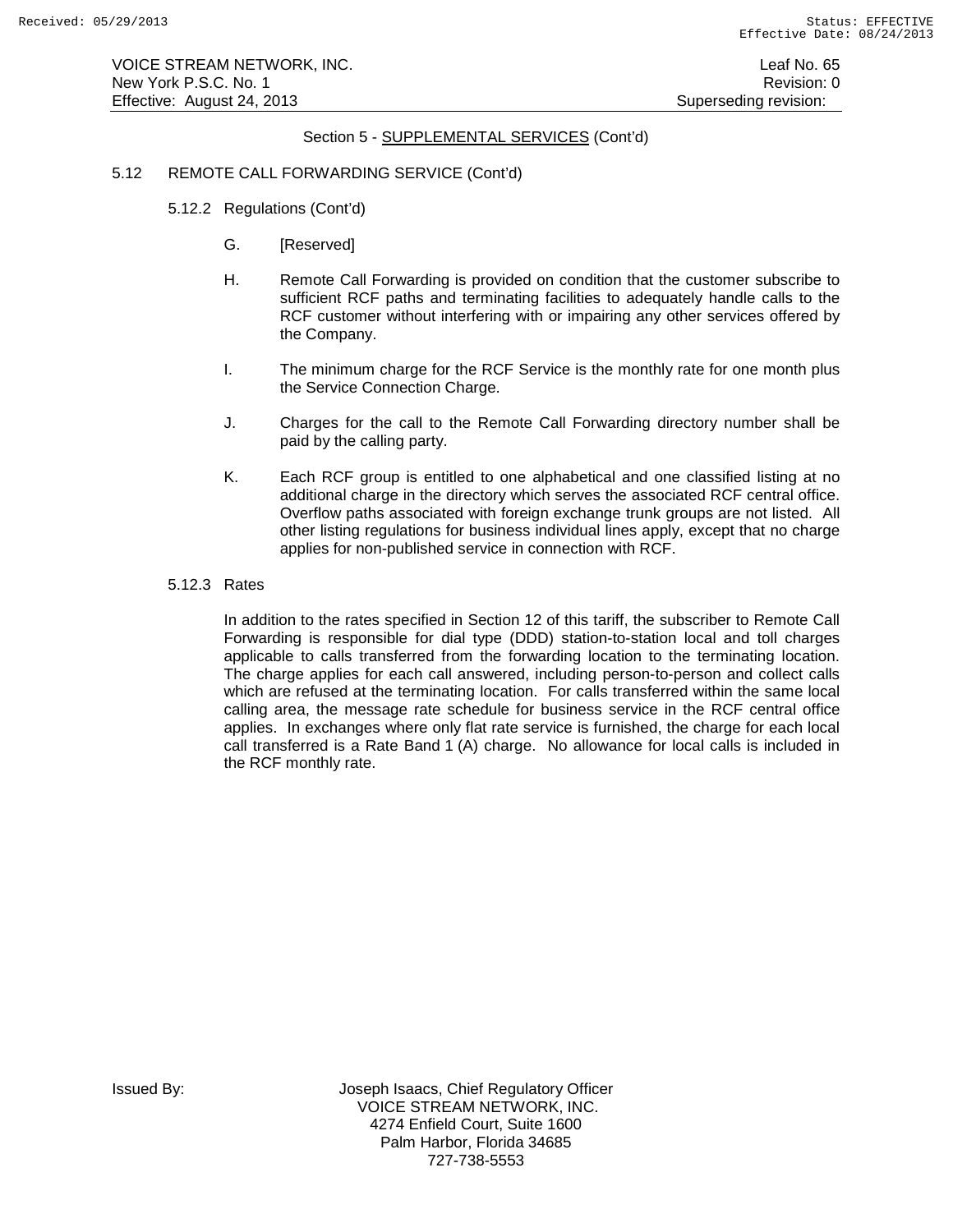VOICE STREAM NETWORK, INC. Leaf No. 66 New York P.S.C. No. 1 **New York P.S.C.** No. 1 Effective: August 24, 2013 **Superseding revision:** Superseding revision:

# Section 5 - SUPPLEMENTAL SERVICES (Cont'd)

# 5.13 OPERATOR CALL COMPLETION

- 5.13.1 General
	- A. This service provides customers who have received a requested intraLATA telephone number from directory assistance service, the option of having an intraLATA call dialed and completed to that requested telephone number, where suitable facilities exist.
	- B. Operator Call Completion is available with all telephone numbers in the Company's directory assistance service data base except the following numbers.
		- 1. InterLATA numbers
		- 2. 700, 800 and 900 numbers
		- 3. 976 and 540 (IDS)
		- 4. 920 and 970 (Circuit 9 service) numbers
		- 5. 550 (GBS) numbers
		- 6. Nonpublished service numbers
	- C. For customers requesting more than one directory assistance number, the Operator Call Completion option is available only to the last telephone number request.
	- D. This service is available to residence and business customers on a direct billed, collect, billed to third number or calling card basis.
- 5.13.2 Application of Rates and Charges
	- A. The charge for Operator Call Completion is in addition to the applicable direct dialed or operator assisted directory assistance service rates, local usage charges, IntraLATA Toll Calling rates, and calling card, collect and bill to third number incremental charges.
	- B. The charge for Operator Call Completion applies for each call dialed and completed for the customer except when the calling party is identified as being handicapped and unable to dial the call because of the handicap.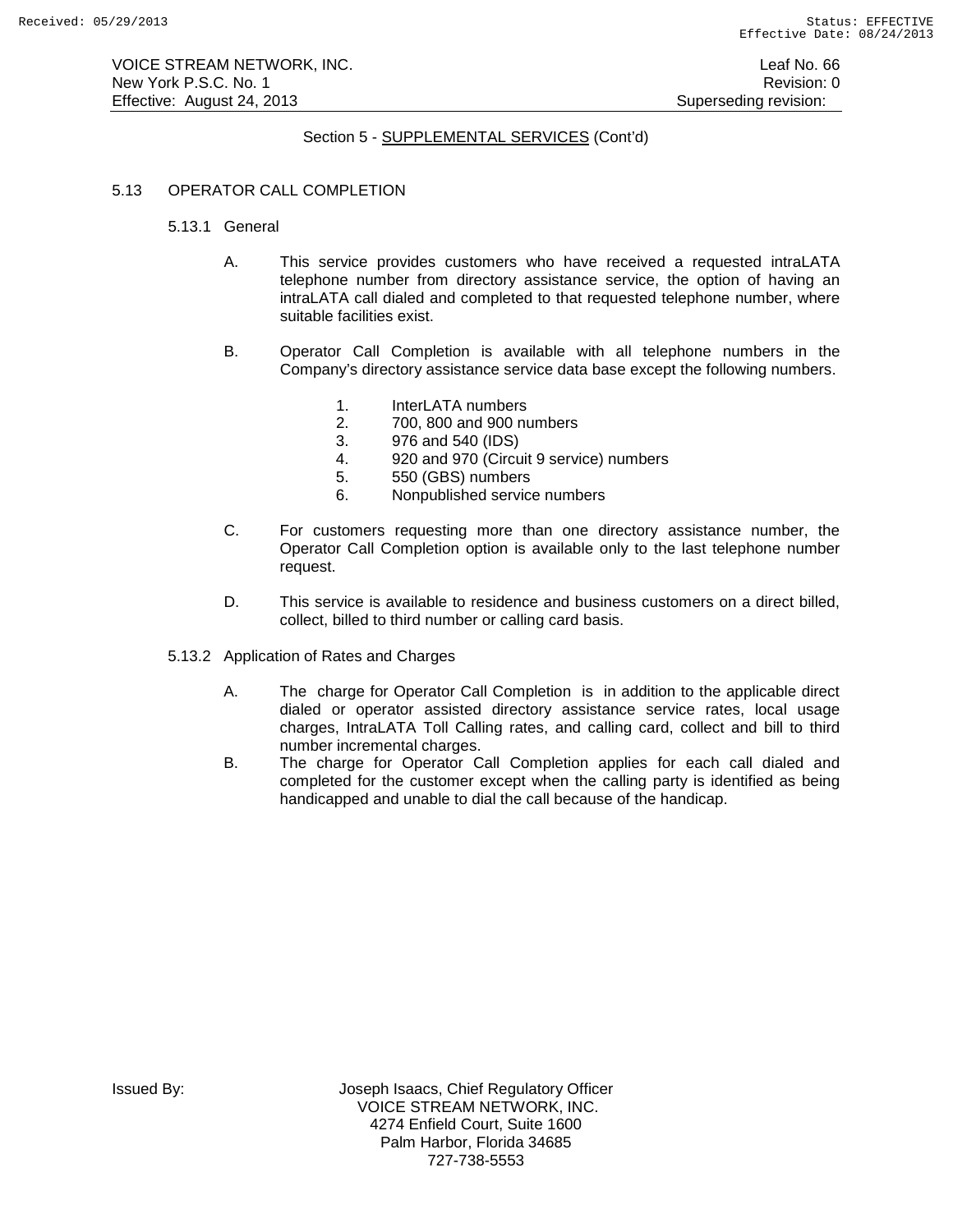# Section 6 - RESIDENTIAL NETWORK SWITCHED SERVICES

### 6.1 GENERAL

Residential Network Switched Services provide a residential customer with a connection to the Company's switching network which enables the customer to:

- A. place and receive calls from other stations on the public switched telephone network;
- B. access the Company's local calling service;
- C. access the Company's operators and business office for service related assistance; access toll-free telecommunications services such as 800 NPA; and access 911 service for emergency calling; and
- D. access the service of providers of interexchange service. A customer may presubscribe to such provider's service to originate calls on a direct dialed basis or to receive 800 service from such provider, or may access a provider on an ad hoc basis by dialing the provider's Carrier Identification Code (10XXX). At the time of initial subscription, the customer shall designate a Primary Interexchange Carrier (PIC) for intra-LATA and inter-LATA toll service. If the customer does not select an intra-LATA PIC, and does not request blocking of intra-LATA toll calls, the Company shall be deemed to have been designated as the customer's intra-LATA PIC.

# 6.2 SERVICE DESCRIPTIONS

The following Residential Network Switched Services Options are offered:

Residential Measured Rate Service

All Residential Network Switched Services may be connected to customer-provided terminal equipment such as station sets or facsimile machines. Service may be arranged for two-way calling, inward calling only or outward calling only. Optional Voice Mail Service is available.

The following Custom Calling Service features are offered to Residential Network Switched Services Subscribers:

Three Way Conference, Consultation, Transfer Call Forward Busy Call Forward Don't Answer Call Forward Variable Call Waiting (Terminating, and Originating) Cancel Call Waiting Distinctive Ringing Speed Calling (One/Two Digit)

The following Supplemental Service features are offered to Residential Network Switched Services Subscribers:

Remote Call Forwarding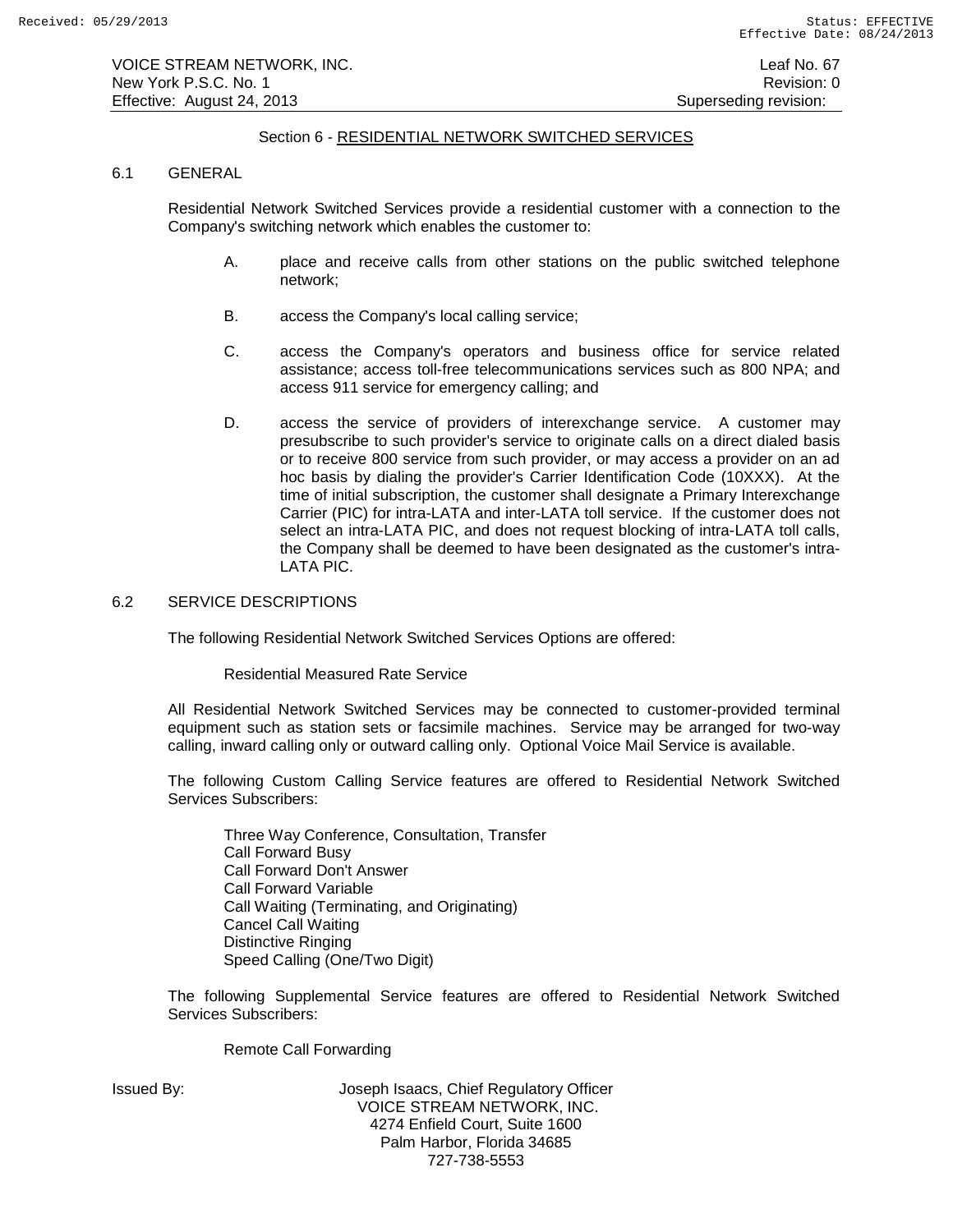# Section 6 - RESIDENTIAL NETWORK SWITCHED SERVICES (Cont'd)

## 6.2 SERVICE DESCRIPTIONS (Cont'd)

The following features are available with Residential Line Service at an additional charge:

## HUNT GROUP CHARGES HUNT LINE CHARGES

Sequential Hunting<br>
Circular Hunting<br>
Circular Hunting<br>
Circular Hunting Uniform Hunting Queuing With Announcement Per Queue Set

Circular Hunting<br>Uniform Hunting

The following CLASS features are offered to Residential Network Switched Services Subscribers:

Caller ID Block Caller ID Automatic Callback Automatic Recall Call Trace Selective Call Acceptance, Forwarding, Rejection

Charges for Residential Network Switched Services include a nonrecurring service connection charge and a monthly recurring charge for each line. Monthly recurring charges apply to optional voice mail and service features. Measured charges apply to Measured Rated Service, in addition to other rate elements described above. The following Advanced Features are available at an additional charge: 1) Voice messaging; and 2) 6-Way Conference per line.

6.2.1 Measured Rate Service

Measured Rate Service provides the customer with a single, analog, voice-grade telephonic communications channel that can be used to place or receive one call at a time. Calls to points within the local exchange area are charged on the basis of call duration in addition to a base monthly charge. Local calling areas are as specified in Section 10.

A. Description

Each Measured Rate Service Line corresponds with a single, analog, voicegrade channel that can be used to place or receive one call at a time. Measured Rate Service lines are provided for connection to a single, customer, customerprovided station set or facsimile machine.

Each Measured Rate Service has the following characteristics:

| Terminal Interface: | 2-wire                                                          |  |
|---------------------|-----------------------------------------------------------------|--|
| Signaling Type:     | Loop Start                                                      |  |
| Pulse Type:         | Dual Tone Multi-Frequency (DTMF) or Dial<br>Pulse (DP)          |  |
| Directionality:     | Two-way, In-Only, or Out-Only, as specified by<br>the customer. |  |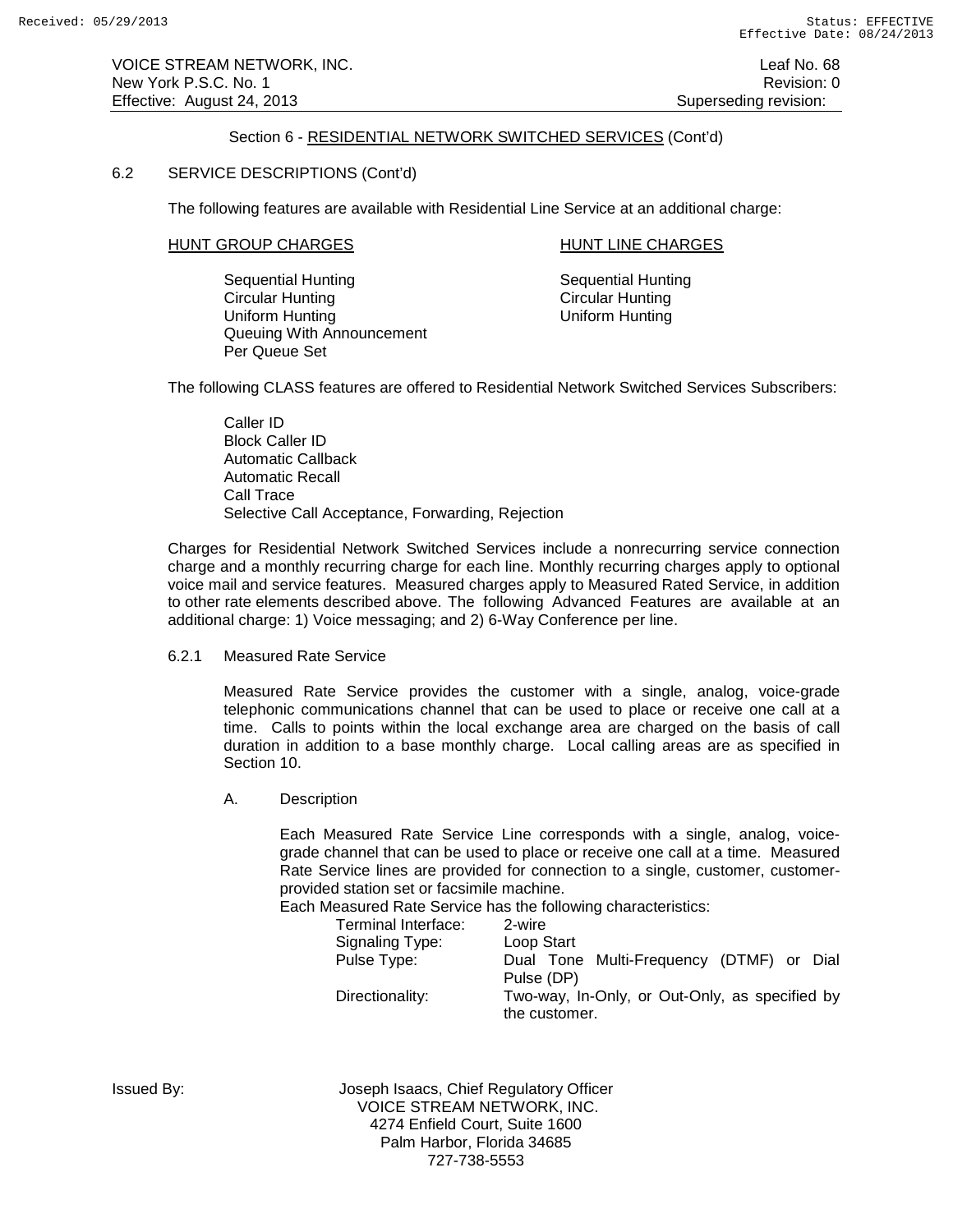VOICE STREAM NETWORK, INC. Leaf No. 69 New York P.S.C. No. 1 **New York P.S.C.** No. 1 Effective: August 24, 2013 **Superseding revision:** Superseding revision:

# Section 6 - RESIDENTIAL NETWORK SWITCHED SERVICES (Cont'd)

## 6.2 SERVICE DESCRIPTIONS (Cont'd)

- 6.2.1 Measured Rate Service (Cont'd)
	- B. Recurring and Nonrecurring Charges

In addition to the nonrecurring charges listed in the Rate Schedule in Section 12 of this Tariff, service order charges apply as described in Section 3 of this Tariff. In certain circumstances, service to customers may require the use of a link (and, or) number portability arrangements provided by the Incumbent Local Exchange Carrier. In such circumstances, the monthly recurring charge to the customer will be the greater of the company's Base Service Line charge set forth below or the charge to the company by the Incumbent Local Exchange Carrier for the link used to serve the customer. If the customer is served through a Number Portability Arrangement, the monthly charge to the customer will be increased by the applicable charge from the Incumbent Local Exchange Carrier to the company of the Number Portability arrangement.

Charges for each Measured Rate Service line include a monthly recurring Base Service Charge and usage charges for completed calls originated from the customer's line based on the total number of calls during the billing period.

See Rate Schedule in Section 12 of this Tariff and Appendix A.

C. Local Measured Service Time Periods (Cont'd):

See Time Periods and Rate Schedule in Section 12 of this Tariff.

6.2.2 [RESERVED FOR FUTURE USE]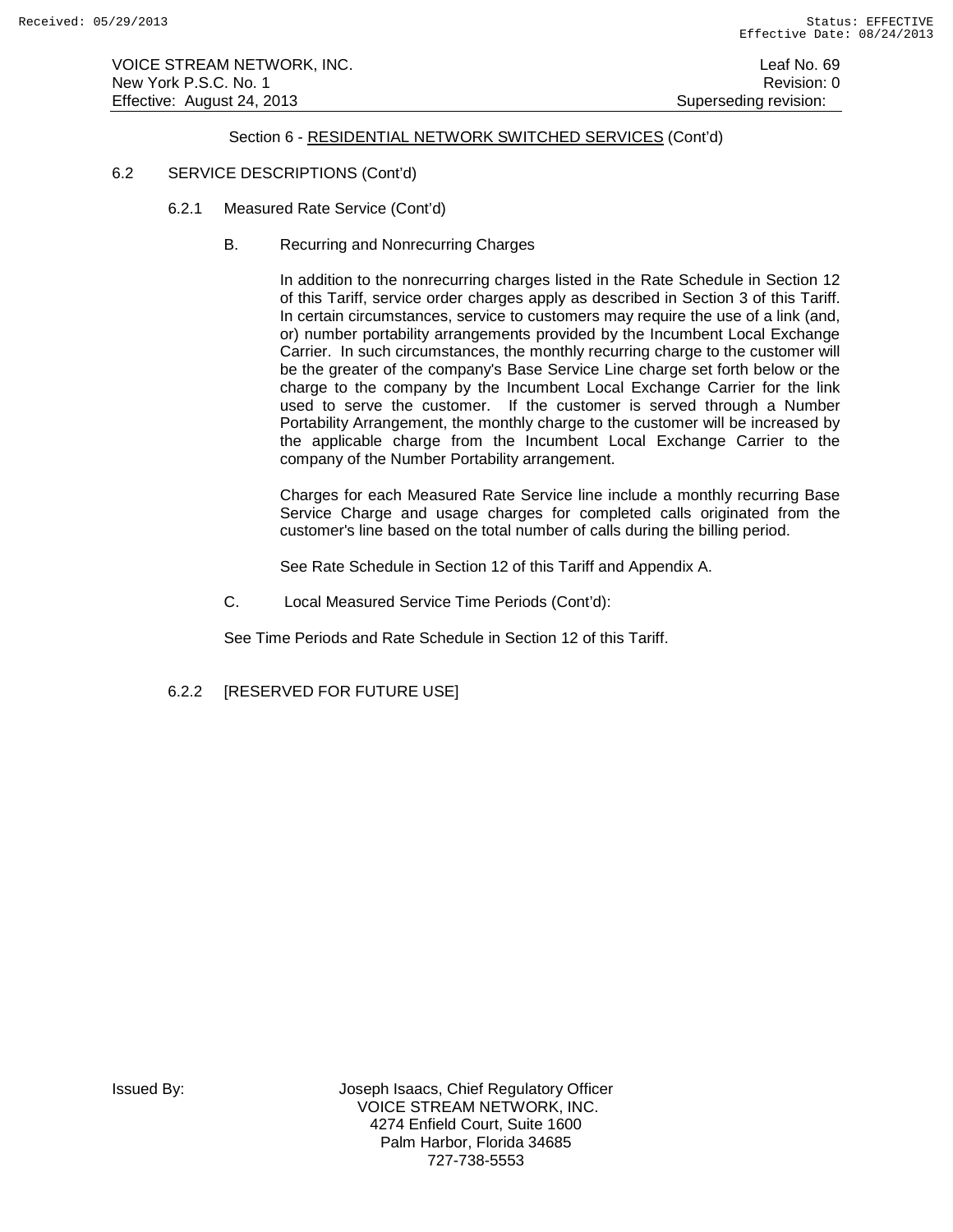VOICE STREAM NETWORK, INC. Leaf No. 70 New York P.S.C. No. 1 **New York P.S.C.** No. 1 Effective: August 24, 2013 **Superseding revision:** Superseding revision:

# Section 7 - BUSINESS NETWORK SWITCHED SERVICES

## 7.1 GENERAL

Business Network Switched Services provide a business customer with a connection to the Company's switching network which enables the customer to:

- A. receive calls from other stations on the public switched telephone network;
- B. access the Company's local calling service;
- C. access the Company's operators and business office for service related assistance; access toll-free telecommunications service such as 800 NPA; and access 911 service for emergency calling; and
- D. access the service of providers of interexchange service or intraLATA toll service. A customer may presubscribe to such provider's service to originate calls on a direct dialed basis or to receive 800 service from such provider, or may access a provider on an ad hoc basis by dialing the provider's Carrier Identification Code (10XXX). At the time of initial subscription, the customer shall designate a Primary Interexchange Carrier (PIC) for intra-LATA and inter-LATA toll service. If the customer does not select an intra-LATA PIC, and does not request blocking of intra-LATA toll calls, the Company shall be deemed to have been designated as the customer's intra-LATA PIC.

Business Network Switched Services is provided via one or more channels terminated at the customer's premises. Each Business Network Switched Services channel corresponds to one or more analog, voice-grade telephonic communications channels that can be used to place or receive one call at a time.

Connection charges as described in Section 2 apply to all service on a one-time basis unless waived pursuant to this Tariff.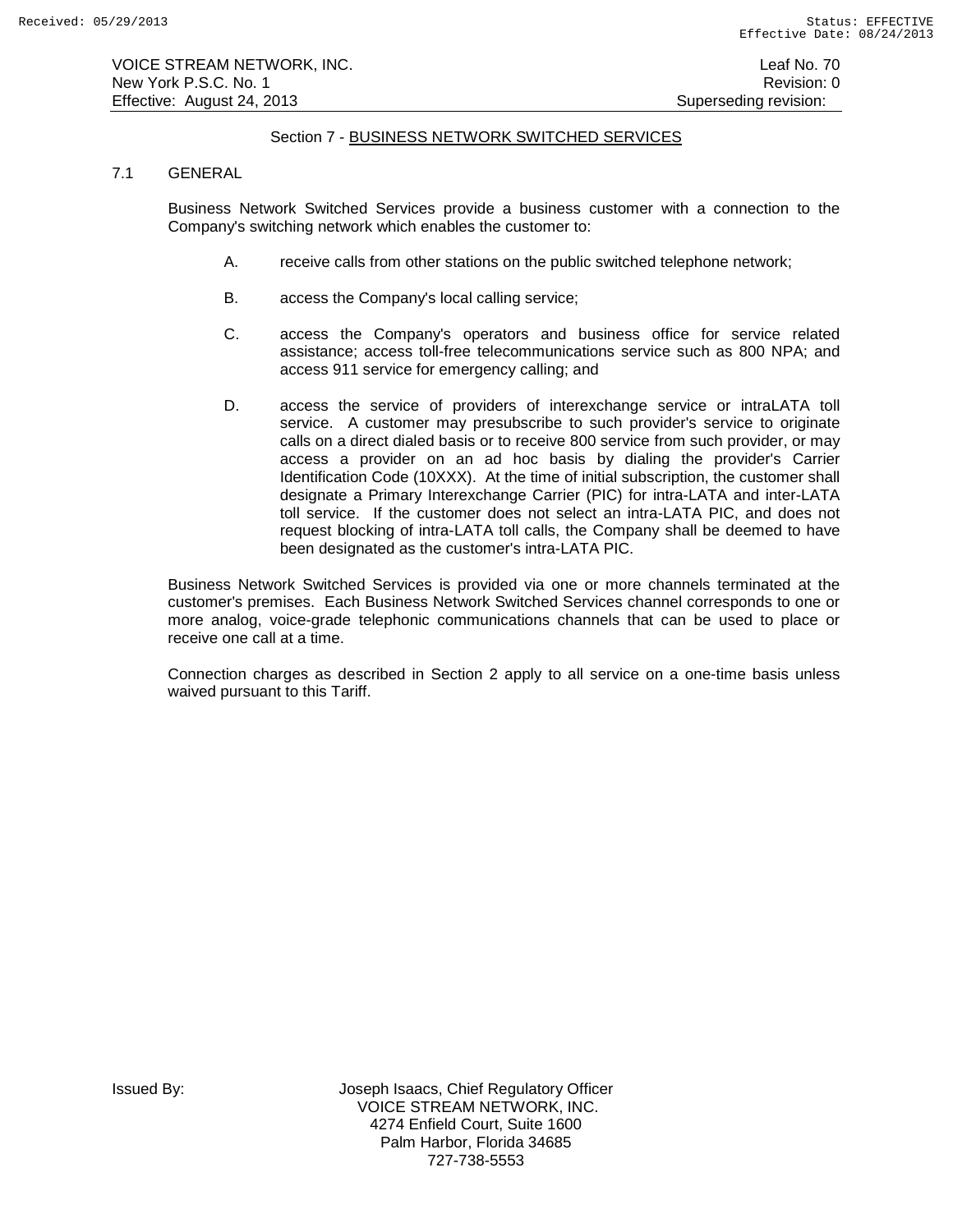VOICE STREAM NETWORK, INC. Leaf No. 71 New York P.S.C. No. 1 **New York P.S.C.** No. 1 Effective: August 24, 2013 **Superseding revision:** Superseding revision:

# Section 7 - BUSINESS NETWORK SWITCHED SERVICES (Cont'd)

#### 7.2 SERVICE DESCRIPTIONS

The following Business Access Service Options are offered: Basic Business Line Service Public Access Lines Service PBX Trunks Centrex Service

Basic Business Line Service, PBX trunks, and Centrex service are offered with measured rate local service.

All Business Network Switched Services may be connected to customer-provided terminal equipment such as station sets, key systems, PBX systems, or facsimile machines. Service may be arranged for two-way calling, inward calling only or outward calling only. Optional Voice Mail Service is available.

The following features as described in Section 5 are available with Business Line Service for an additional charge:

Three Way Conference, Consultation Call Forwarding (Variable, Busy Line, Don't Answer) Call Hold Call Park Call Pick-up Call Transfer Call Waiting (Terminating and Originating) Cancel Call Waiting Speed Calling One Digit Speed Calling Two Digit Distinctive Ringing

The following supplemental service features are offered to business network switched services subscribers for an additional charge: Remote Call Forwarding

The following features are available with Business Line Service:

HUNT GROUP CHANGES<br>
Sequential Hunting<br>
Sequential Hunting<br>
Sequential Hunting Sequential Hunting<br>
Circular Hunting<br>
Circular Hunting<br>
Circular Hunting **Circular Hunting** Uniform Hunting Uniform Hunting Queuing With Announcement Per Queue Set

The following CLASS features are offered to Business Network Switched Services subscribers:

Caller ID Call Trace<br>Block Caller ID Selective A Auto Callback

Selective Acceptance, Forwarding, Rejection<br>Auto Redial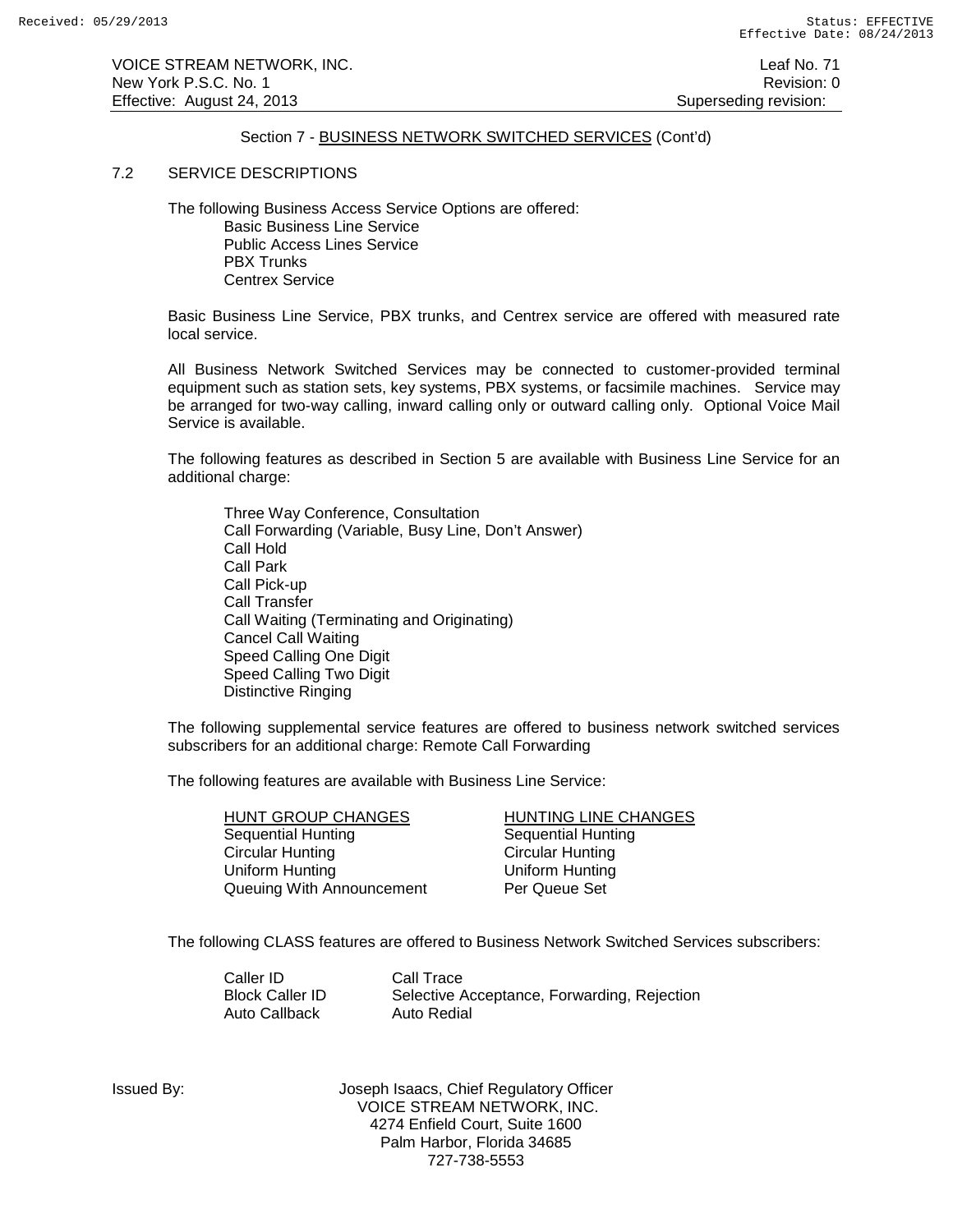VOICE STREAM NETWORK, INC. Leaf No. 72 New York P.S.C. No. 1 **Review Accounts** 2012 12:00 12:00 12:00 12:00 12:00 12:00 12:00 12:00 12:00 12:00 12:00 12:00 12:00 12:00 12:00 12:00 12:00 12:00 12:00 12:00 12:00 12:00 12:00 12:00 12:00 12:00 12:00 12:00 12:00 12: Effective: August 24, 2013 **Superseding revision:** Superseding revision:

## Section 7 - BUSINESS NETWORK SWITCHED SERVICES (Cont'd)

### 7.2 SERVICE DESCRIPTIONS (Cont'd)

- 7.2.1 Basic Business Line Service
	- A. General

Basic Business Line Service provides a customer with a one or more analog, voice-grade telephonic communications channel that can be used to place or receive one call at a time. Local calling service is available at a flat rate included in the line price, or on a measured usage basis. Basic Business Lines are provided for connection of customer-provided single-line terminal equipment such as station sets or facsimile machines. The following Advanced Features are available at an additional charge: Voice Messaging and 6-Way Conference line.

Each Basic Business Line has the following characteristics:

| Terminal Interface: | 2-wire                                                          |
|---------------------|-----------------------------------------------------------------|
| Signaling Type:     | Loop start                                                      |
| Pulse Types:        | Dual Tone Multifrequency (DTMF) or Dial Pulse<br>(DP)           |
| Directionality:     | Two-Way, In-Only, or Out-Only, at the option of<br>the customer |

- B. Measured Rate Basic Business Line Service
	- 1) Description

Calls to points within the local exchange area are charged on the basis of the duration of completed calls originating from the customer's service in addition to a base monthly charge. Local calling areas are as specified in Section 11.

2) Recurring and Nonrecurring Charges

Charges for each Measured Rate Service line include a monthly recurring Base Service Charge and usage charges for completed calls originated from the customer's line based on the duration of calls during the billing period. In addition to the nonrecurring charges listed below, service order charges apply as described in Section 3 of this tariff. In certain circumstances, service to customers may require the use of a link (and, or) number portability arrangements provided by the Incumbent Local Exchange Carrier. In such circumstances, the monthly recurring charge to the customer will be the greater of the company's Base Service Line charge set forth below or the charge to the company by the Incumbent Local Exchange Carrier for the link used to serve the customer. If the customer is served through a Number Portability Arrangement, the monthly charge to the customer will be increased by the applicable charge from the Incumbent Local Exchange Carrier to the Company of the Number Portability Arrangement.

3) Usage Charges See Rate Schedule in Section 12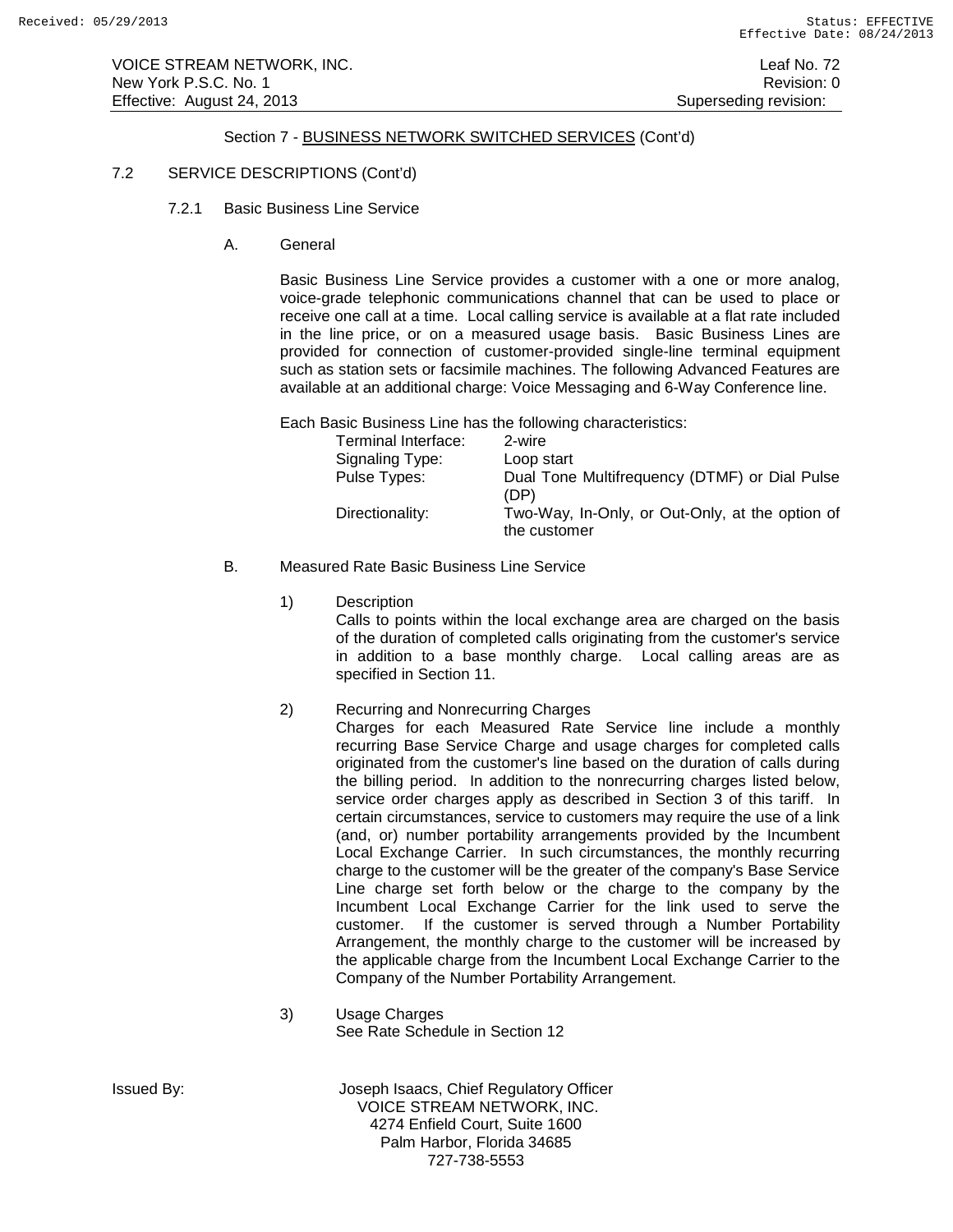VOICE STREAM NETWORK, INC. Leaf No. 73 New York P.S.C. No. 1 **New York P.S.C.** No. 1 Effective: August 24, 2013 **Superseding revision:** Superseding revision:

### Section 7 - BUSINESS NETWORK SWITCHED SERVICES (Cont'd)

- 7.2 SERVICE DESCRIPTIONS (Cont'd)
	- 7.2.1 Basic Business Line Service (Cont'd)
		- C. **[RESERVED FOR FUTURE USE]**
	- 7.2.2 Public Access Line Service

Public Access Line Service provides a single, analog, voice-grade telephonic communications channel that can be used to connect a pay telephone to the Company's switching equipment. Local measured usage charges apply to all local calls originating on this line. Service to customers may require the use of a link (and, or) number portability arrangements provided by the Incumbent Local Exchange Carrier. In such circumstances, the monthly recurring charge to the customer will be the greater of the company's Base Service Line charge set forth below or the charge to the company by the Incumbent Local Exchange Carrier for the link used to serve the customer. If the customer is served through a Number Portability Arrangement, the monthly charge to the customer will be increased by the applicable charge from the Incumbent Local Exchange Carrier to the Company of the Number Portability Arrangement.

- 7.2.3 PBX Trunk Service
	- A. General

PBX trunks are provided for connection of customer-provided PBX terminal equipment. Trunks can be delivered at a DS0 level or at the DS1 level.

DID service allows callers to reach the called party without going through a PBX attendant. DOD service allows end users to dial outside of a PBX system without going through the PBX attendant to get access to an outside line. Digital trunks cannot be two-way trunks, but must be ordered as with either Direct Inward Dialing (DID) or Direct Outward Dialing (DOD).

For DID configured PBX trunks additional charges apply for Direct Inward Dial Station numbers.

Each DS0 level Trunk has the following characteristics:

| Terminal Interface:                          | 2-wire or 4-wire, as required for the provision of<br>service |
|----------------------------------------------|---------------------------------------------------------------|
| Signaling Type: Loop, Ground, E&M I, II, III |                                                               |

| Pulse Type:     | Pulse (DP) | Dual Tone Multi-Frequency                     | (DTMF) or Dial |  |
|-----------------|------------|-----------------------------------------------|----------------|--|
| Diroctionality: |            | $\ln$ -Coming Only (DID) Out-Coing Only (DOD) |                |  |

Directionality: In-Coming Only (DID), Out-Going Only (DOD), or Two-Way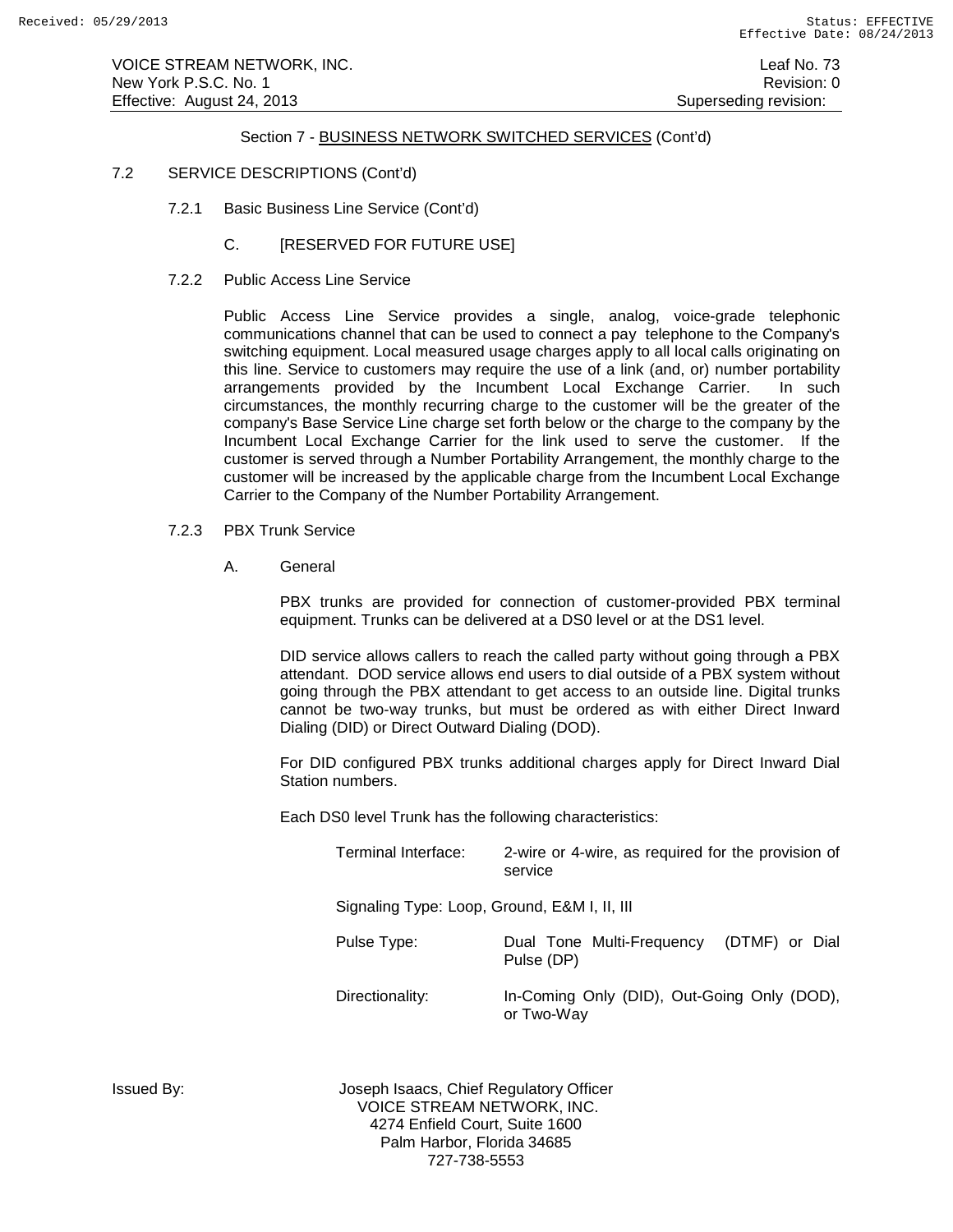VOICE STREAM NETWORK, INC. Leaf No. 74 New York P.S.C. No. 1 **New York P.S.C.** No. 1 Effective: August 24, 2013 **Superseding revision:** Superseding revision:

# Section 7 - BUSINESS NETWORK SWITCHED SERVICES (Cont'd)

- 7.2 SERVICE DESCRIPTIONS (Cont'd)
	- 7.2.3 PBX Trunk Service (Cont'd)
		- B. Measured Rate PBX Trunks
			- 1) Description

Measured Rate DS0 PBX Trunks provide the customer with a single voice grade telephonic communications channel which can be used to place or receive one call at a time. Local calls on two-way trunks and DOD trunks are billed on a measured rate basis. DID trunks are arranged for one-way inward calling only.

2) Recurring and Nonrecurring Charges

In addition to the nonrecurring charges listed below, service order charges apply as described in Section 3 of this tariff. Charges for each Measured Rate PBX Trunk include a monthly recurring Base Service Charge and usage charges for completed calls originated from the customer's lines based on the duration of calls during the billing period. Local calling areas are as specified in Section 10. Service to customers may require the use of a link (and, or) number portability arrangements from the incumbent Local Exchange Carrier. In such circumstances, the monthly recurring charge to the customer will be the greater of the company's Base Service Line charge set forth below or the charge to the Company by the Incumbent Local Exchange Carrier for the link used to serve the customer. If the customer is served through a Number Portability Arrangement, the monthly charge to the customer will be increased by the applicable charge from the Incumbent Local Exchange Carrier to the Company of the Number Portability Arrangement.

Terminal Numbers:

1-20 lines in terminal group 100 lines in terminal group

Measured Usage Charges

Measured Usage Charges for Measured Rate PBX Trunks are the same as those indicated for a basic business line.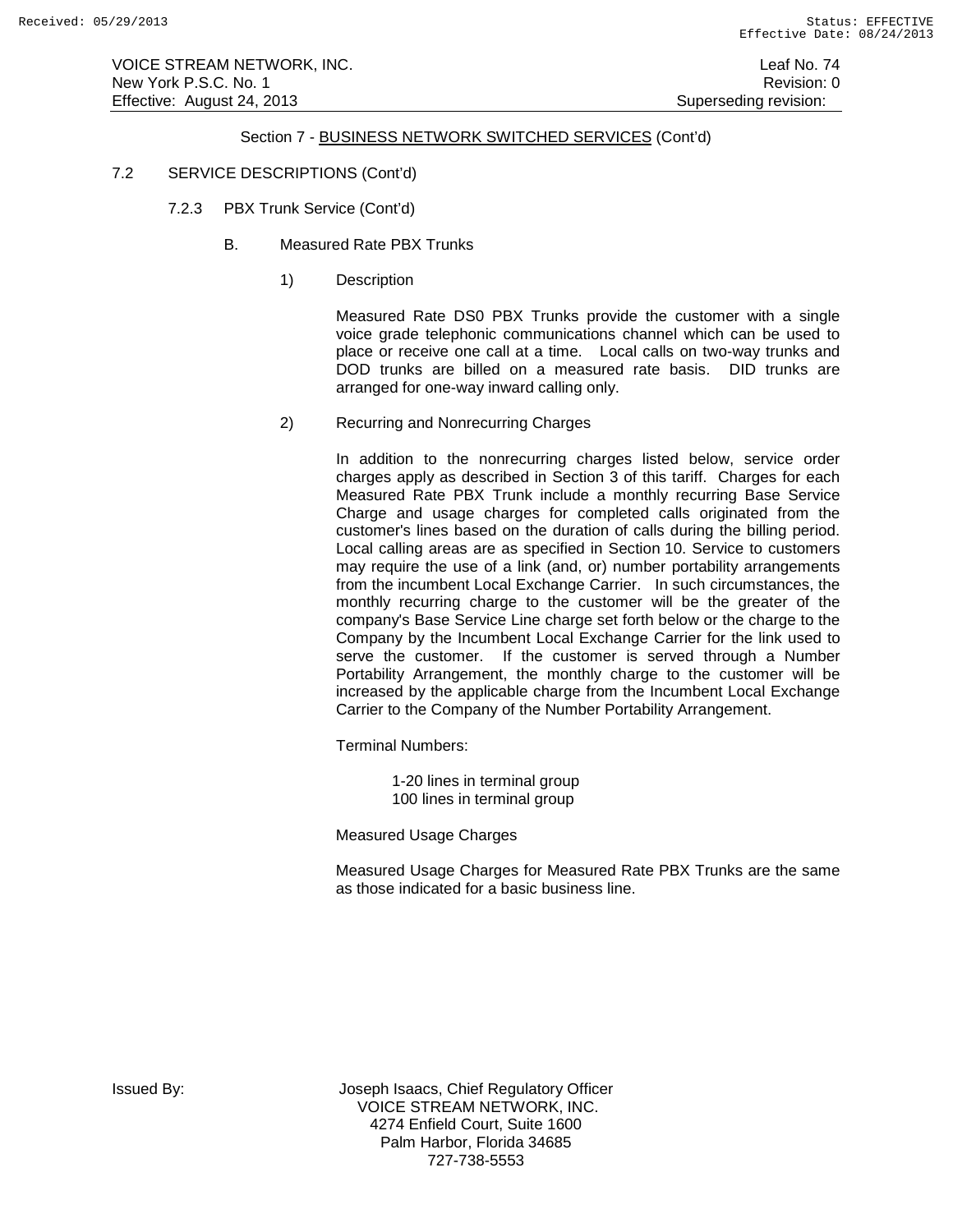VOICE STREAM NETWORK, INC. Leaf No. 75 New York P.S.C. No. 1 **Review Accounts** 2012 12:00 12:00 12:00 12:00 12:00 12:00 12:00 12:00 12:00 12:00 12:00 12:00 12:00 12:00 12:00 12:00 12:00 12:00 12:00 12:00 12:00 12:00 12:00 12:00 12:00 12:00 12:00 12:00 12:00 12: Effective: August 24, 2013 **Superseding revision:** Superseding revision:

# Section 7 - BUSINESS NETWORK SWITCHED SERVICES (Cont'd)

### 7.2 SERVICE DESCRIPTIONS (Cont'd)

- 7.2.3 PBX Trunk Service (Cont'd)
	- C. DS1 PBX Trunk Service
		- 1) Description

DS1 PBX Trunk Service provides a customer with connection to the Company switch via a DS1 digital fiber optic transmission facility operating at 1.544 Mbps and time division multiplexed into 24 voice grade telephonic communications channels. Digital PBX Trunks are provided for connection of customer-provided PBX equipment or trunk capable key systems to the Company switch. Each DS1 PBX Trunk has the following characteristics:

| Terminal Interface:   | Channel Bank or DSX-1 panel                                  |
|-----------------------|--------------------------------------------------------------|
| Signaling Type:       | Loop, Ground, E&M I, II, III                                 |
| Start Dial Indicator: | Immediate Wink, Delay Dial, Dial Tone                        |
| Pulse Type:           | Dual Tone Multi-Frequency (DTMF)                             |
| Directionality:       | In-Coming or Out-Going Only, as specified<br>by the customer |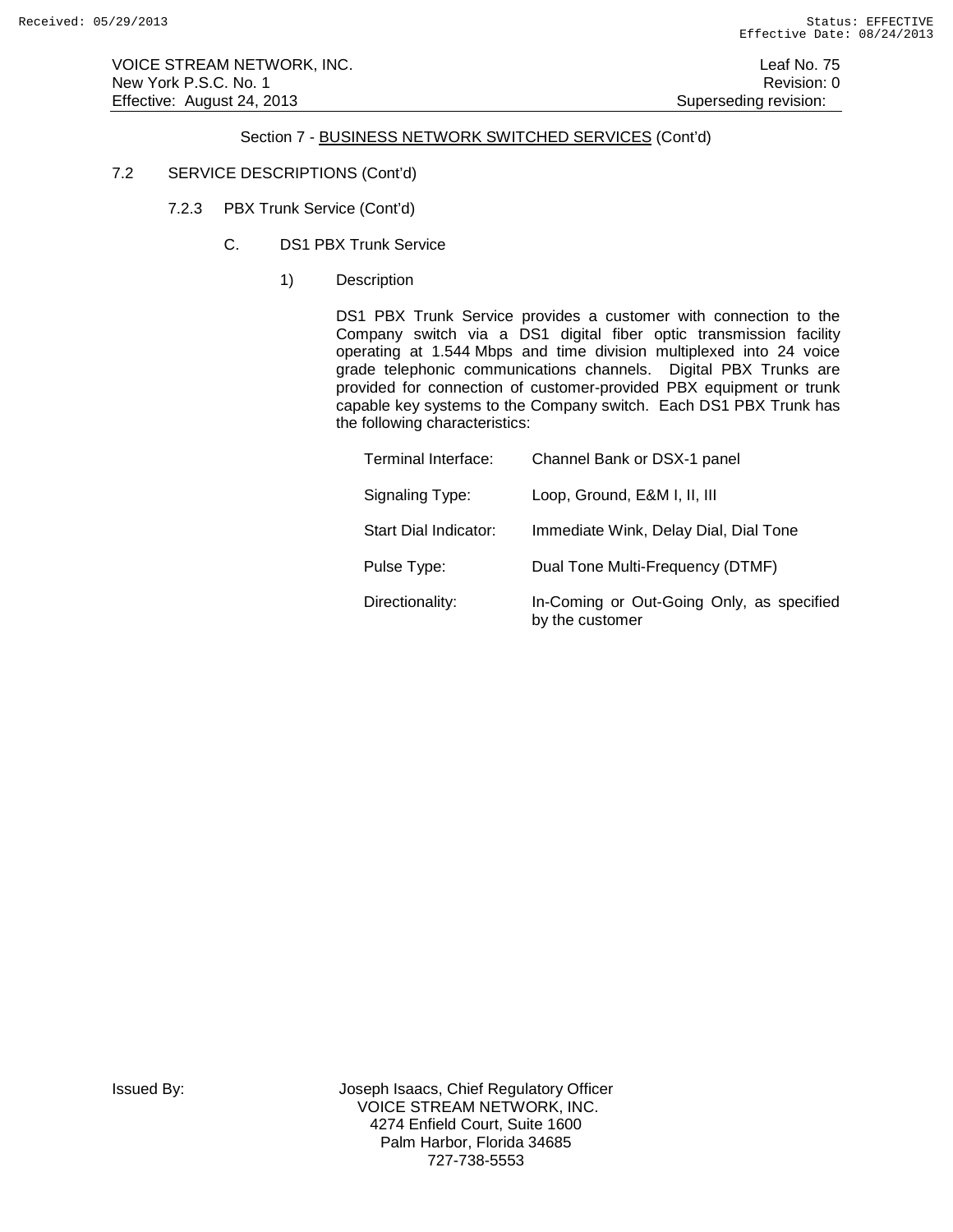VOICE STREAM NETWORK, INC. Leaf No. 76 New York P.S.C. No. 1 **New York P.S.C.** No. 1 Effective: August 24, 2013 **Superseding revision:** Superseding revision:

### Section 7 - BUSINESS NETWORK SWITCHED SERVICES (Cont'd)

- 7.2 SERVICE DESCRIPTIONS (Cont'd)
	- 7.2.3 PBX Trunk Service (Cont'd)
		- C. DS1 PBX Trunk Service (Cont'd)
			- 2) Recurring and Nonrecurring Charges

In addition to the nonrecurring charges listed in Section 12 of this Tariff, service order charges apply as described in Section 3 of this tariff. Charges for each Measured Rate DS1 PBX Trunk include a monthly recurring Base Service Charge and usage charges for completed calls originated from the customer's lines based on the duration of calls during the billing period. In certain circumstances, service to customers may require the use of private line facilities obtained by the company from the Incumbent Local Exchange Carrier or another underlying provider. In such circumstances, the monthly recurring charges to the customer will be the greater of the Company's Monthly Recurring Charges set forth below or the charge to the Company by the Incumbent Local Exchange Carrier or other underlying provider for the private line facility used to serve the customer. If the customer is served through a Number Portability Arrangement, the monthly charge to the customer will be increased by the applicable charge from the Incumbent Local Exchange Carrier to the Company of the Number Portability Arrangement.

Where appropriate facilities do not exit, special construction charges apply.

3) Measured Usage Charges

Measured usage charges for DS1 Trunks are the same as those indicated for a basic business line as described in Section 7.2.1.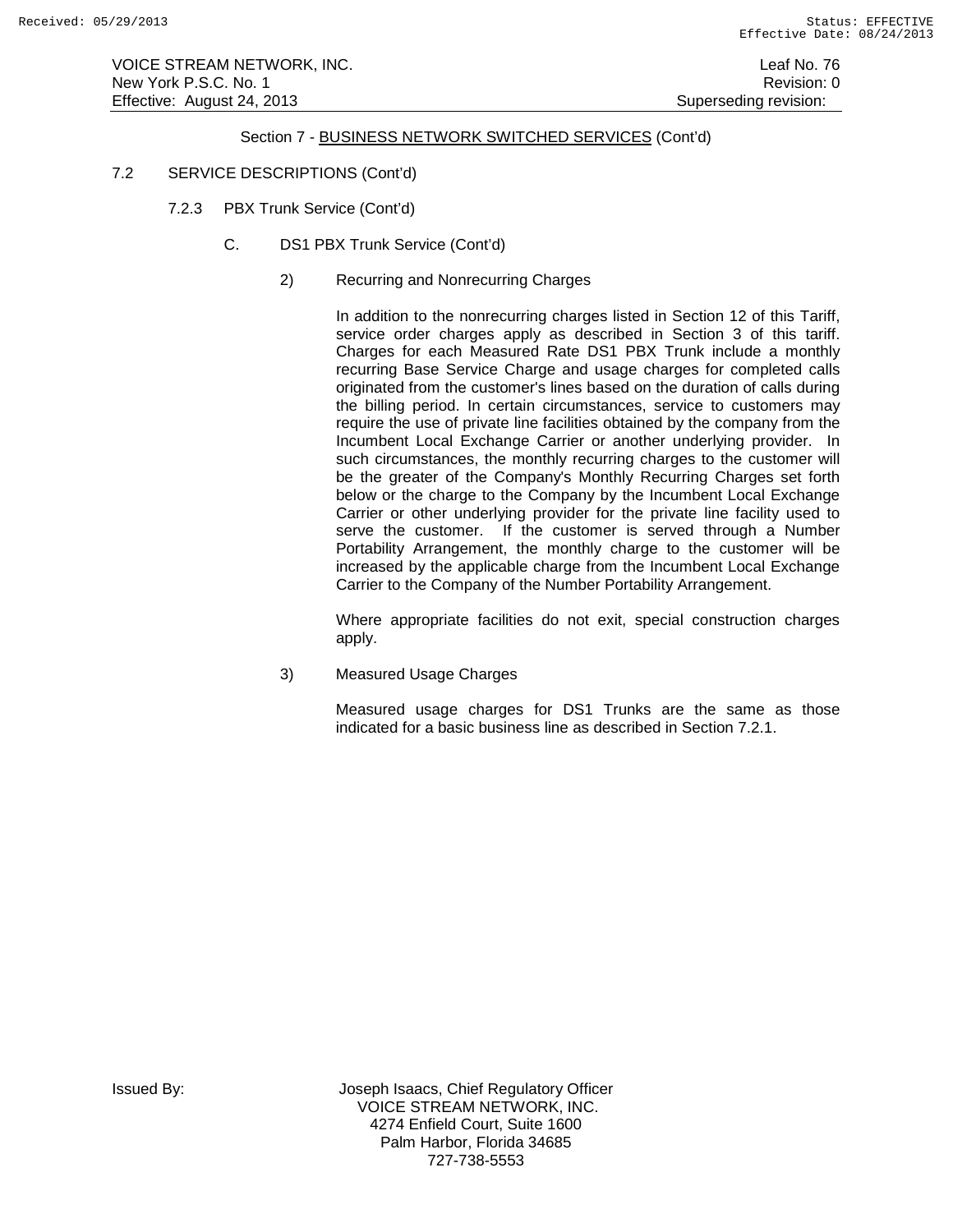VOICE STREAM NETWORK, INC. Leaf No. 77 New York P.S.C. No. 1 **New York P.S.C.** No. 1 Effective: August 24, 2013 **Superseding revision:** Superseding revision:

### Section 7 - BUSINESS NETWORK SWITCHED SERVICES (Cont'd)

### 7.2 SERVICE DESCRIPTIONS (Cont'd)

- 7.2.3 PBX Trunk Service (Cont'd)
	- D. Integrated Services Digital Network-Primary Rate Interface (ISDN-PRI)
		- 1) Description

ISDN is a single integrated digital telecommunications network architecture which provides for the simultaneous access, transmission and switching of voice data and image services via channelized transport facilities over a set of standard multipurpose user-network interfaces. PRI governs the connectivity between switching equipment (network or customer) and customer equipment and allows voice and data services, simultaneously while supporting circuit-switched and packet-switched connections.

The ISDN-PRI feature supports a 64 kb/s D-channel path between customer digital PBX equipment and the protocol handler in a PSU of the 5ESS(R) switch. This path is made up of a dedicated time slot between channel 24 on a digital facility interface (DFI) and the assigned protocol handler. This feature also provides the administration software for up to 23 B-channels associated with a D-channel in the same T1 facility (1.544 Mb/s for domestic). This interface supports both ISDN PBXs and host computers.

### 7.2.4 Centrex Service

A. Description

Centrex Service is a multi-station system offered to the business customer with 4 or more lines or trunks. It consists of digital switching equipment in the Company's switches connected to station lines on the customer's premises. Centrex Service enables the customer to originate and receive local calls within its system at no additional charge. Local measured usage charges apply to all other local calls. Local calling areas are as specified in Section 11. Centrex Service is offered on a contracted basis with four terms: 24, 36, 60 and 84 months. Thirty days prior to the expiration of the contract term, the subscriber may cancel service or renew for a new term commitment. If the subscriber does not cancel or renew the service, service will continue on a month to month basis at the monthly rate associated with the twenty-four month term plan.

Each Centrex Station Line has the following characteristics:<br>Terminal Interface: 2-Wire or 4-Wire as require

2-Wire or 4-Wire as required for the provision of service Signaling Type: Loop Start<br>
Pulse Type: Dual Tone

Dual Tone Multi-Frequency (DTMF) Directionality: Two-Way, In-Only or Out-Only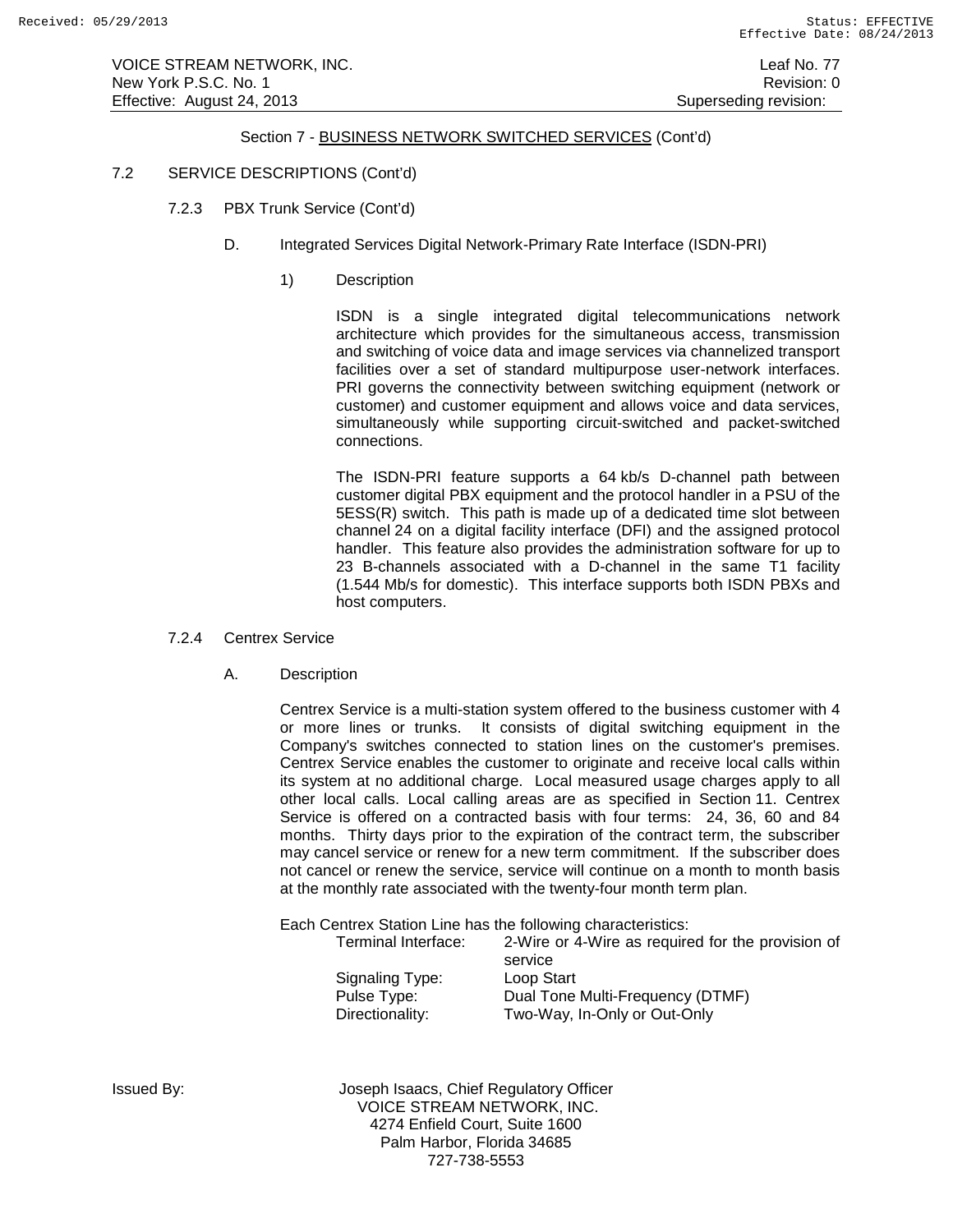VOICE STREAM NETWORK, INC. Leaf No. 78 New York P.S.C. No. 1 **New York P.S.C.** No. 1 Effective: August 24, 2013 **Superseding revision:** Superseding revision:

### Section 7 - BUSINESS NETWORK SWITCHED SERVICES (Cont'd)

### 7.2 SERVICE DESCRIPTIONS (Cont'd)

- 7.2.4 Centrex Service (Cont'd)
	- B. Features

The Centrex customer is provided with standard features as part of the Centrex line and can purchase optional features at an additional charge.

The following Centrex features are available to the customer of Centrex Service and are included in the Centrex line charge:

STANDARD FEATURES Three-Way Conference, Consultation, Transfer Call Forwarding Variable Call Forwarding Busy Line Call Forwarding Don't Answer Permanent Hold Call Hold Call Park Call Pick-up Call Waiting Terminating Call Waiting Originating Speed Calling One Digit Speed Calling Two Digit

The following Centrex features are available to the customer of Centrex Service at an additional charge:

**OPTIONAL FEATURES**<br>Hunt Group Charge Sequential Hunting The Caller ID<br>Circular Hunting Circular Block Caller ID Circular Hunting Uniform Hunting **Auto Callback** Queuing with Announcement per Que

Circular Hunting

Advance Features Line Charge<br>
Voice Messaging<br>
Voice Messaging<br>
Published Auto Callback Voice Messaging and Callback Callback Callback<br>6 Way Conference Per Arrangement Auto Recall 6 Way Conference Per Arrangement

CLASS Features Line Charge<br>Caller ID Call Trace

Selective Call Acceptance Hunting Line Charge<br>
Selective Call Forwarding<br>
Selective Call Rejection Selective Call Rejection

Uniform Hunting **CLASS Features Usage Charge** Caller ID Call Trace Per Activation Selective Call Acceptance Selective Call Forwarding Selective Call Rejection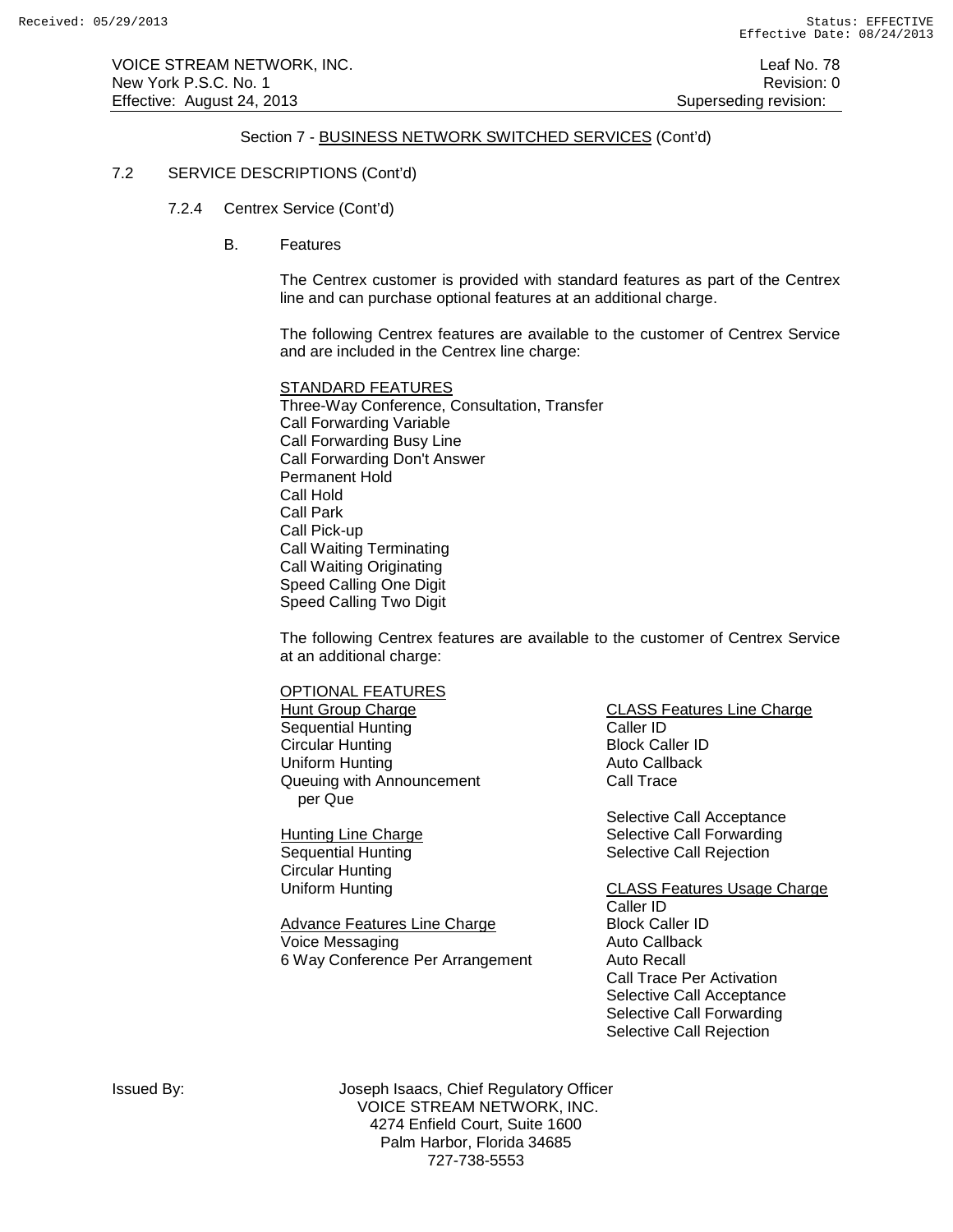VOICE STREAM NETWORK, INC. Leaf No. 79 New York P.S.C. No. 1 **New York P.S.C.** No. 1 Effective: August 24, 2013 **Superseding revision:** Superseding revision:

### Section 7 - BUSINESS NETWORK SWITCHED SERVICES (Cont'd)

### 7.2 SERVICE DESCRIPTIONS (Cont'd)

- 7.2.4 Centrex Service (Cont'd)
	- C. Recurring and Nonrecurring Charges

In addition to the nonrecurring charges listed below, service order charges apply as described in Section 3 of this tariff. In certain circumstances, service to customers may require the use of a link (and, or) number portability arrangements provided by the Incumbent Local Exchange Carrier. In such circumstances, the monthly recurring charge to the customer will be the greater of the company's Base Service Line charge set forth below or the charge to the company by the Incumbent Local Exchange Carrier for the link used to serve the customer. If the customer is served through a Number Portability Arrangement, the monthly charge to the customer will be increased by the applicable charge from the Incumbent Local Exchange Carrier to the Company of the Number Portability Arrangement.

7.2.5 Term Liability/Termination Charges

Several of the services offered above are available at reduced prices if the Customer agrees at the time the order is placed to continued service for a specified period of time ("term"). If the Customer terminates service prior to the end of the term, in part or in whole, then termination charges may apply. If a customer disconnects service prior to the fulfillment of the term plan contracted, then a termination liability will be due to Company from Customer. The termination liability charge will be the difference between the monthly rate for the highest term period which could have been satisfied prior to service discontinuance and the monthly rate for the selected commitment period multiplied by the actual number of months the plan has been in effect. The monthly rates used for this calculation will be those in effect at the time the service is disconnected.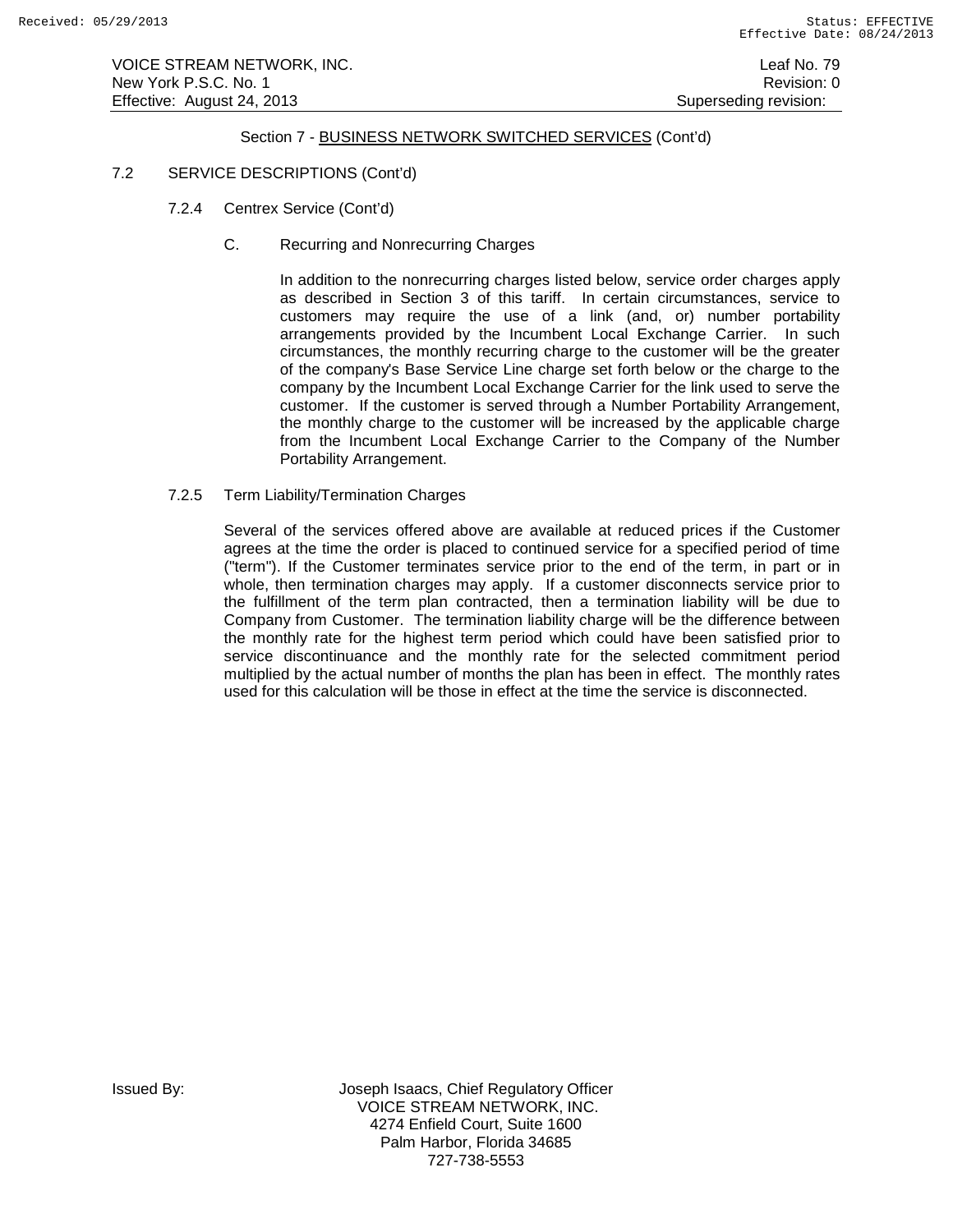VOICE STREAM NETWORK, INC. **Leaf No. 80** New York P.S.C. No. 1 Revision: 0 Effective: August 24, 2013 **Superseding revision:** Superseding revision:

# Section 8 - SPECIAL SERVICES AND PROGRAMS

8.1 RESERVED FOR FUTURE USE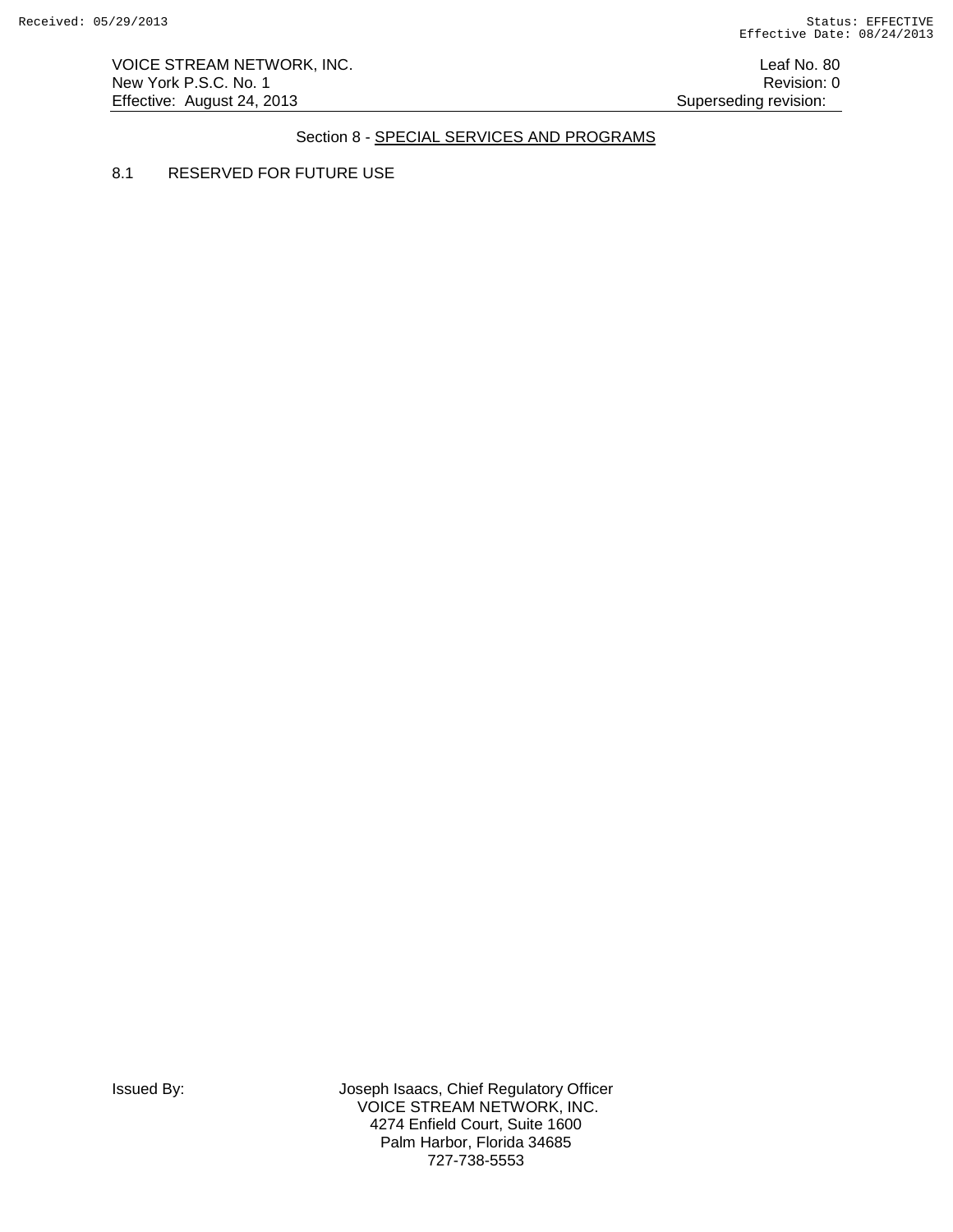# Section 8 - SPECIAL SERVICES AND PROGRAMS (Cont'd)

- 8.1 RESERVED FOR FUTURE USE (Cont'd)
- 8.2 RESERVED FOR FUTURE USE

### 8.3 SPECIAL EQUIPMENT FOR THE HEARING OR SPEECH IMPAIRED CUSTOMER

8.3.1 General

As required by Section 92-a of the New York Public Service Law, the Company will provide, upon request, specialized telecommunications equipment for a customer certified as hearing or speech impaired.

8.3.2 Certification

A customer can be certified as hearing or speech impaired by a licensed physician, otolaryngologist, speech-language pathologist, audiologist or an authorized representative of a social agency that conducts programs for persons with hearing or speech impairments in cooperation with an official agency of the State of New York.

8.3.3 Locating Equipment

The Company will make every reasonable effort to locate and obtain equipment for a certified customer.

8.3.4 Purchase Price

The customer may purchase equipment at a price not to exceed the actual purchase price (including any applicable shipping costs) the Company pays.

8.3.5 Purchase Terms

The Company will also advise the customer who requests this equipment of the applicable terms for purchase.

### 8.4 DISCOUNTED SERVICE FOR THE HEARING OR SPEECH IMPAIRED CUSTOMER

8.4.1 General

A handicapped person who has been certified to the Company as having a hearing or speech impairment which requires that he or she communicate over telephone facilities by means other than voice, and who either use non-voice equipment or make calls through an interpreter, will receive, upon application to the Company, a fifty percent (50%) discount on local measured rate service.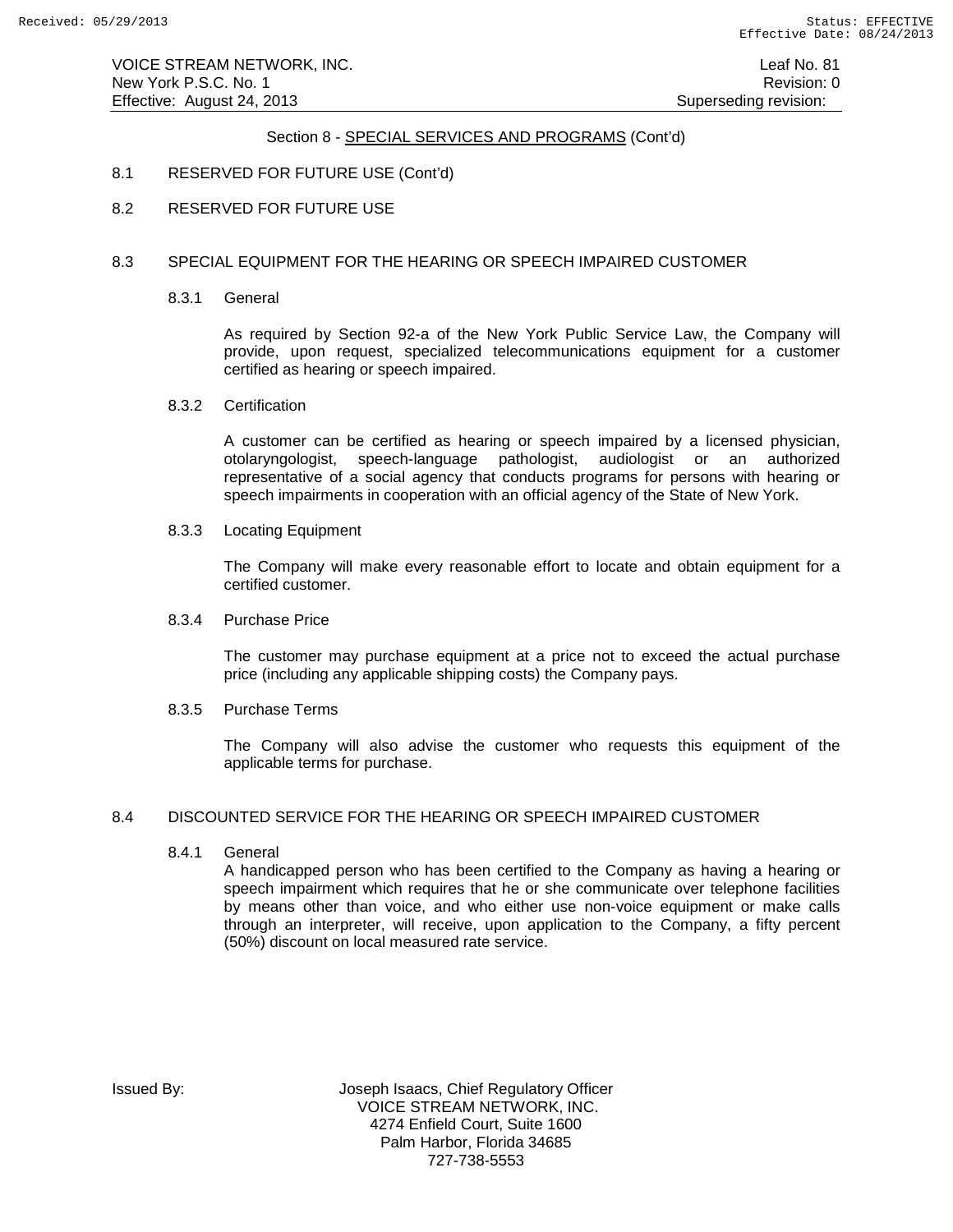VOICE STREAM NETWORK, INC. Leaf No. 82 New York P.S.C. No. 1 **New York P.S.C.** No. 1 Effective: August 24, 2013 **Superseding revision:** Superseding revision:

### Section 8 - SPECIAL SERVICES AND PROGRAMS (Cont'd)

### 8.4 SPECIAL EQUIPMENT FOR THE HEARING OR SPEECH IMPAIRED CUSTOMER, (Cont'd)

### 8.4.2 Certification

Acceptable certifications are:

- A. Those made by a licensed physician, otolaryngologist, speech-language pathologist or audiologist or an authorized representative of a social agency that conducts programs for persons with hearing or speech impairment in cooperation with an official agency of the State of New York, or
- B. A pre-existing certification establishing the impairment of hearing or speech such as those which qualify the handicapped person for social security benefits on the basis of total hearing impairment or for the use of facilities of an agency for a person with hearing or speech impairment.

### 8.4.3 Qualification

A customer qualifying for the discount is one whose impairment is such that competent authority would certify him or her as being unable to use a telephone for voice communication. See Explanation of Terms, "Handicapped Person," for a listing of the necessary qualifications.

8.4.4 Billing

The reduction in charges is applied only at one location, designated by the impaired person.

### 8.5 UNIVERSAL EMERGENCY TELEPHONE NUMBER SERVICE

8.5.1 General

Universal Emergency Telephone Number Service (911 Service) is an arrangement of Company central office and trunking facilities whereby any telephone user who dials the number 911 will reach the emergency report center for the telephone from which the number is dialed or will be routed to an operator if all lines to an emergency report center are busy. If no emergency report center customer exists for a central office entity, a telephone user who dials the number 911 will be routed to an operator. The telephone user who dials the 911 number will not be charged for the call.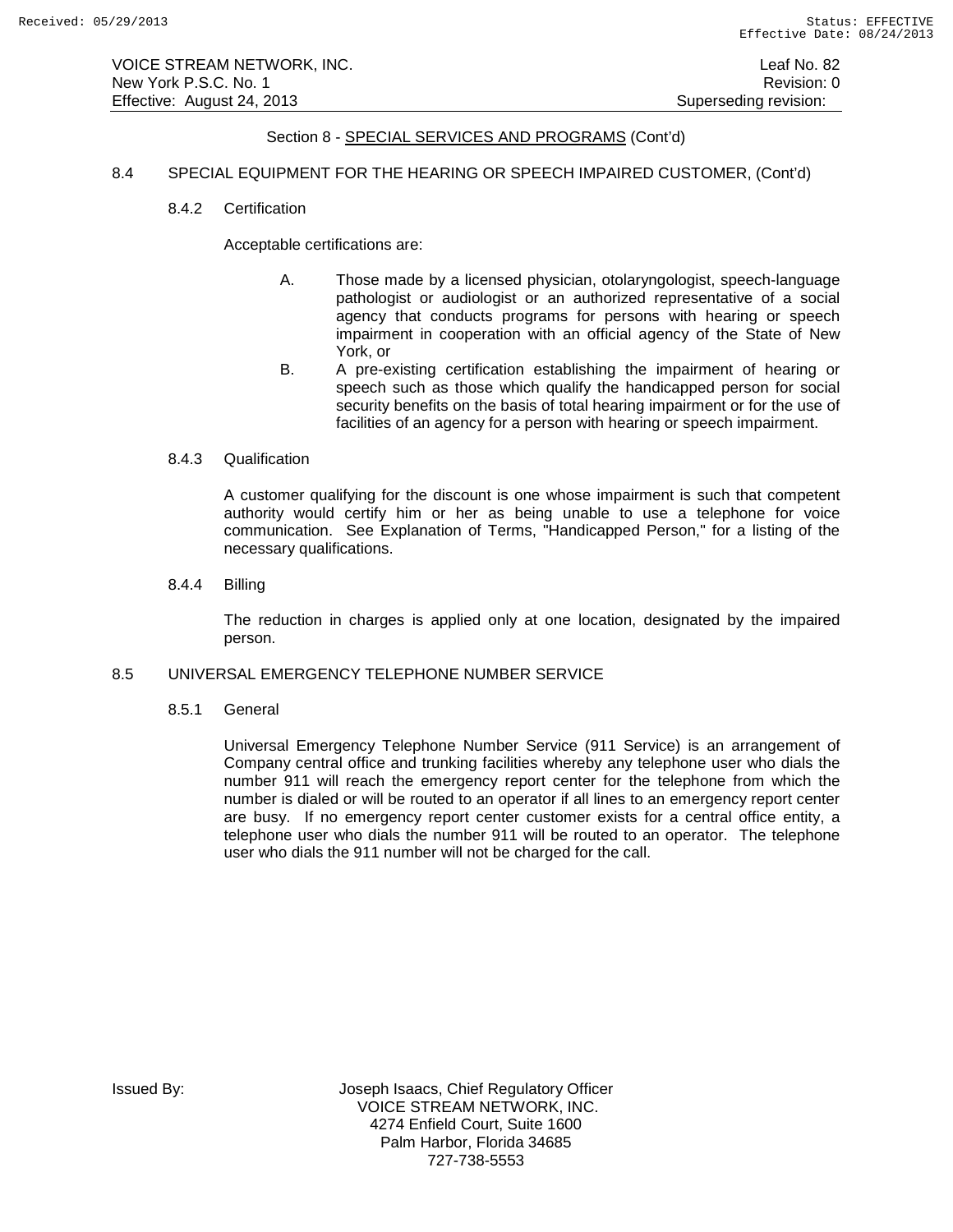VOICE STREAM NETWORK, INC. Leaf No. 83 New York P.S.C. No. 1 **New York P.S.C.** No. 1 Effective: August 24, 2013 **Superseding revision:** Superseding revision:

### Section 8 - SPECIAL SERVICES AND PROGRAMS (Cont'd)

#### 8.6 New York RELAY SERVICE

8.6.1 General

The Company will provide access to a telephone relay center for Relay Service. The service permits telephone communications between hearing and/or speech impaired individuals who must use a Telecommunications Device for the Deaf (TDD) or a Teletypewriter (TTY) and individuals with normal hearing and speech. The Relay Service can be reached by dialing an 800 number. Specific 800 numbers have been designated for both impaired and non-impaired customers to use.

- 8.6.2 Regulations
	- A. Only intrastate calls can be completed using the New York Relay Service under the terms and conditions of this tariff.
	- B. Charges for calls placed through the Relay Service will be billed as if direct distance dialed (DDD) from the point of origination to the point of termination. The actual routing of the call does not affect billing.
	- C. Calls through the Relay Service may be billed to a third number only if that number is within the State of New York. Calls may also be billed to calling cards issued by the Company or other carriers who may choose to participate in this service.
	- D. The following calls may not be placed through the Relay Service:
		- 1) calls to informational recordings and group bridging service:
		- 2) calls to time or weather recorded messages;
		- 3) station sent paid calls from coin telephones; and
		- 4) operator-handled conference service and other teleconference calls.
- 8.6.3 Liability

The Company contracts with an outside provider for the provision of this service. The outside provider has complete control over the provision of the service except for the facilities provided directly by the Company. In addition to other provisions of this Tariff dealing with liability, in the absence of gross negligence or willful misconduct on the part of the Company, the Company shall not be liable for and the customer, by using the service, agrees to release, defend, and hold harmless for all damages, whether direct, incidental or consequential, whether suffered, made, instituted, or asserted by the customer, or by any other person, for any loss or destruction of any property whatsoever, whether covered by the customer or others, or for any personal injury or death of, any person. Notwithstanding any provision to the contrary, in no event shall the Company be liable for any special, incidental, consequential, exemplary, or punitive damages of any nature whatsoever.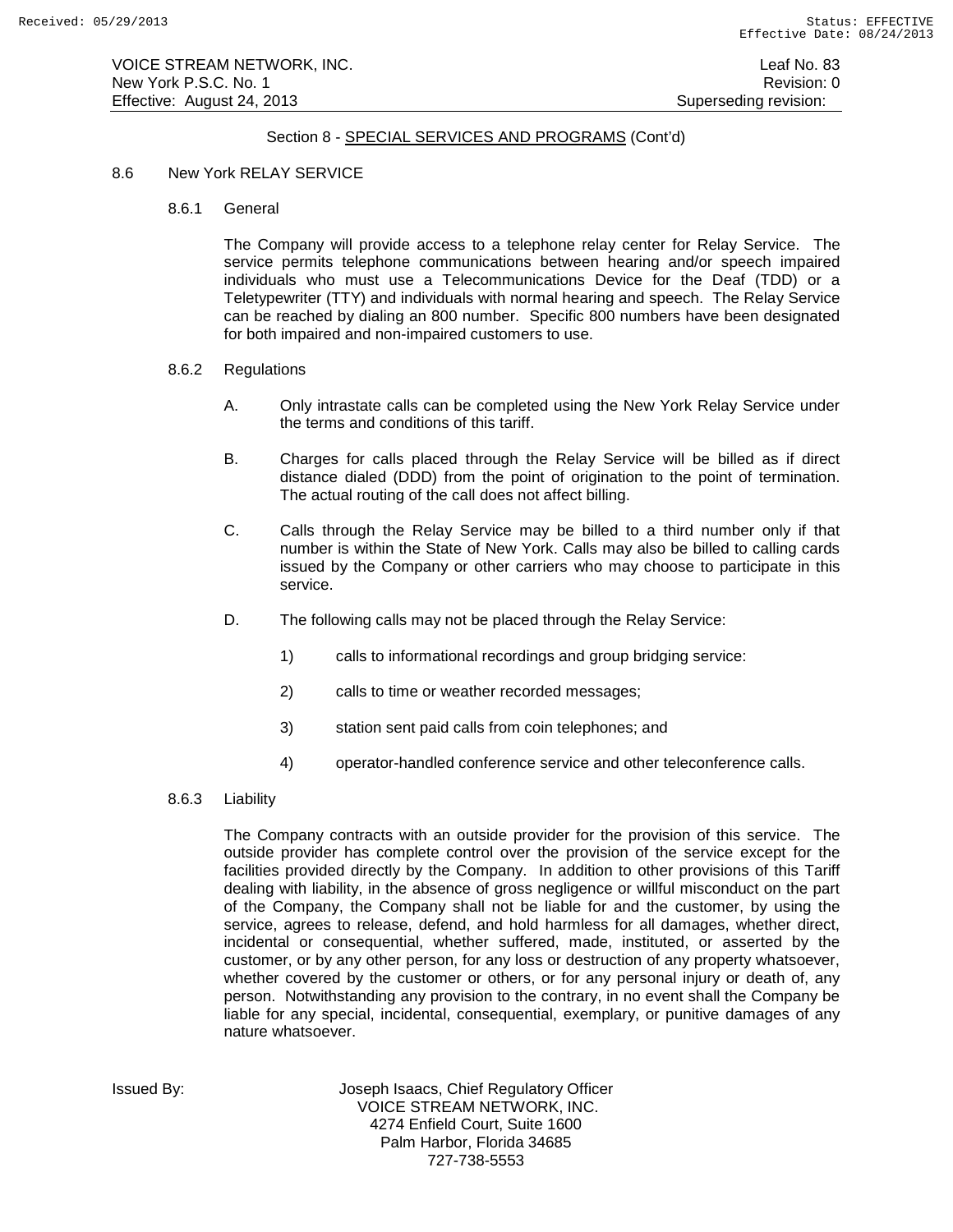### Section 8 - SPECIAL SERVICES AND PROGRAMS (Cont'd)

### 8.7 SPECIAL CREDIT CARD FOR BLIND AND DISABLED PERSONS

8.7.1 General

Persons who are blind or whose disability causes difficulty with hand and finger coordination and use of a telephone qualify for a Special Credit Card. The card may be used from any telephone within the Company's territory to place calls within and outside the State of New York at a special rate or to place calls from a telephone outside of the Company's territory, but within the State of New York at rates applicable to the territory from which the call is made.

### 8.7.2 Rates

Within the Company's Territory:

Station-to-station toll calls placed with operator assistance will be billed at the lower rate normally applicable to calls placed without operator assistance. Local calls cannot be charged to the card. Person-to-person calls charged to the card will be billed at the higher operator handled rate.

Outside the Company's Territory, but within New York State: All rates, charges, billing and restriction in effect in the territory from which the call is made will apply.

#### 8.7.3 Qualification

The following criteria will be used to determine eligibility for the Special Credit Card:

- A. "Legally Blind" those whose visual acuity is 20/200 or less in the better eye with correcting glasses or whose widest diameter or visual field subtends an angular distance no greater than 20 degrees.
- B. "Physically Handicapped" those who are certified by competent authority as unable to read or use ordinary printed materials as a result of physical limitations.
- C. Persons whose disabling condition causes difficulty with hand and finger coordination and utilization of a coin or non-coin telephone. Acceptable certifications are those made by a licensed physician ophthalmologist or optometrist.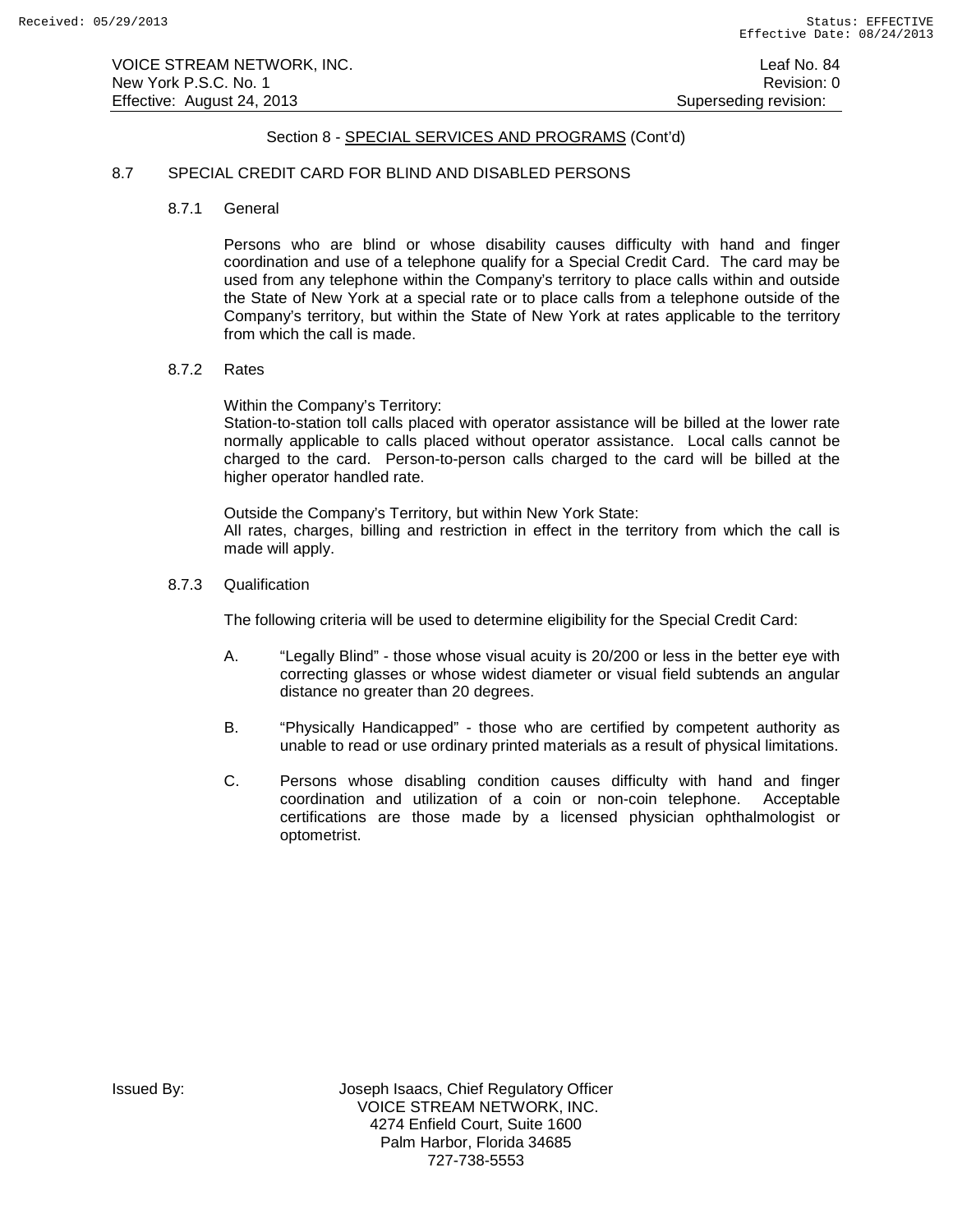# Section 8 - SPECIAL SERVICES AND PROGRAMS (Cont'd)

### 8.7 SPECIAL CREDIT CARD FOR BLIND AND DISABLED PERSONS (Cont'd)

8.7.4 Billing Authorization

Responsibility for payment of charges may be handled in one of two ways:

- A. The handicapped person (the applicant) may accept responsibility for payment of his or her own bill. In this case, the applicant must be 18 years of age or older and must reside within the Company's service territory, but he or she does not need to have other service from the Company.
- B. Another party may agree to accept responsibility for payment of charges incurred through use of at the Special Credit Card by the applicant. When this option is chosen, the person accepting this responsibility must be 18 years of age or older, but does not need to reside within the Company's service territory.

In either case, the applicant is the only authorized user of the Special Credit Card. If the person accepting payment responsibility has service within the Company's service territory, charges will be billed on a regular monthly bill; otherwise a separate bill will be sent.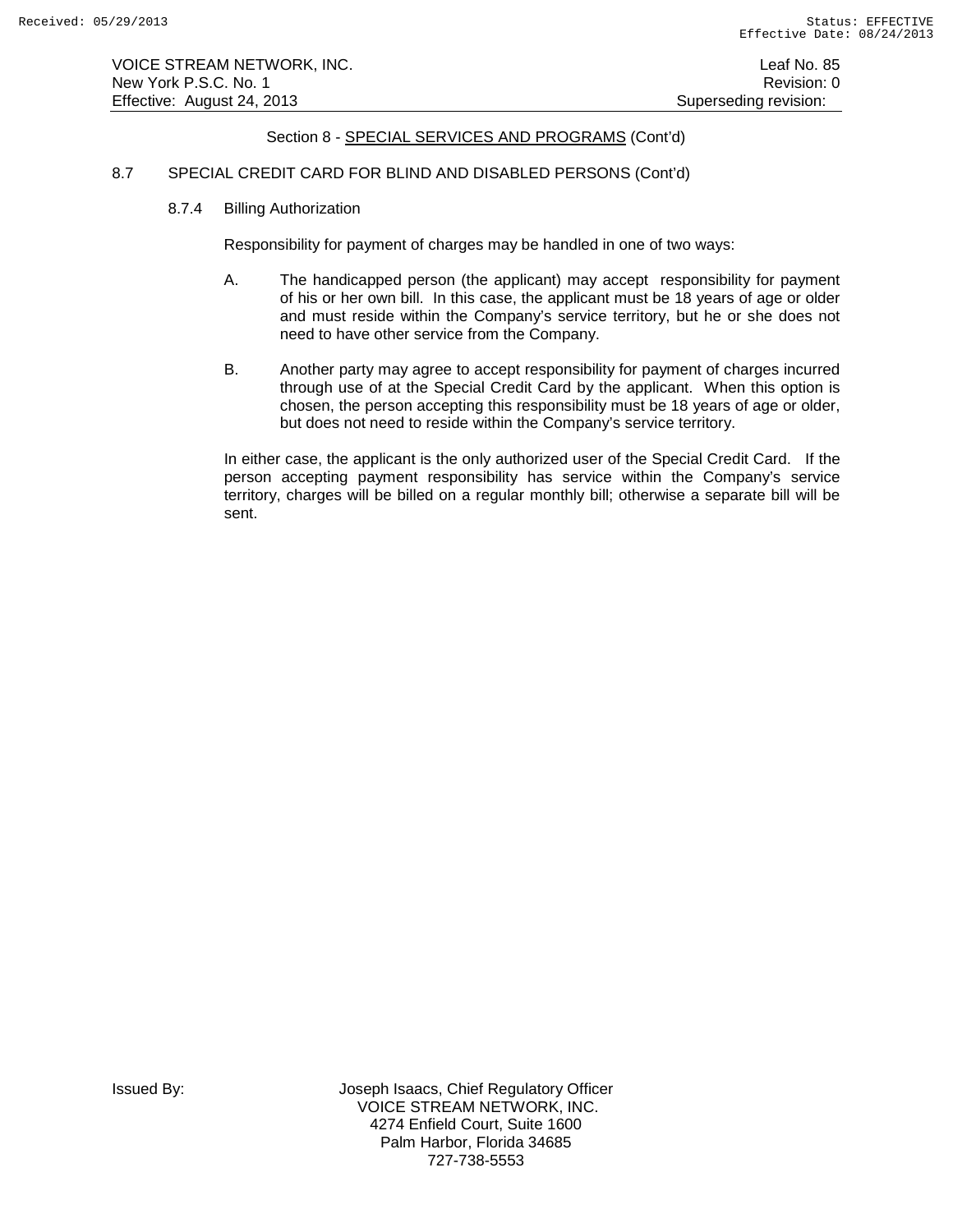# Section 9 - SPECIAL ARRANGEMENTS

### 9.1 SPECIAL CONSTRUCTION

### 9.1.1 Basis for Charges

Basis for Charges where the Company furnishes a facility or service for which a rate or charge is not specified in the Company's tariffs, charges will be based on the costs incurred by the Company (including return) and may include:

- a. nonrecurring charges;
- b. recurring charges;
- c. termination liabilities; or
- d. combinations of a, b, and c.
- 9.1.2 Basis for Cost Computation

The costs referred to in 9.1.1 preceding may include one or more of the following items to the extent they are applicable:

- A. Costs to install the facilities to be provided including estimated costs for the rearrangements of existing facilities. These costs include:
	- 1) equipment and materials provided or used;<br>2) engineering, labor, and supervision;
	- engineering, labor, and supervision;
	- 3) transportation; and
	- 4) rights of way and/or any required easements.
- B. Cost of maintenance.
- C. Depreciation on the estimated cost installed of any facilities provided, based on the anticipated useful service life of the facilities with an appropriate allowance for the estimated net salvage.
- D. Administration, taxes, and uncollectible revenue on the basis of reasonable average cost for these items.
- E. License preparation, processing, and related fees.
- F. Tariff preparation, processing and related fees.
- G. Any other identifiable costs related to the facilities provided; or
- H. An amount for return and contingencies.
- 9.1.3 Termination Liability

To the extent that there is no other requirement for use by the Company, a termination liability may apply for facilities specially constructed at the request of a customer. The period on which the termination liability is based is the estimated service life of the facilities provided.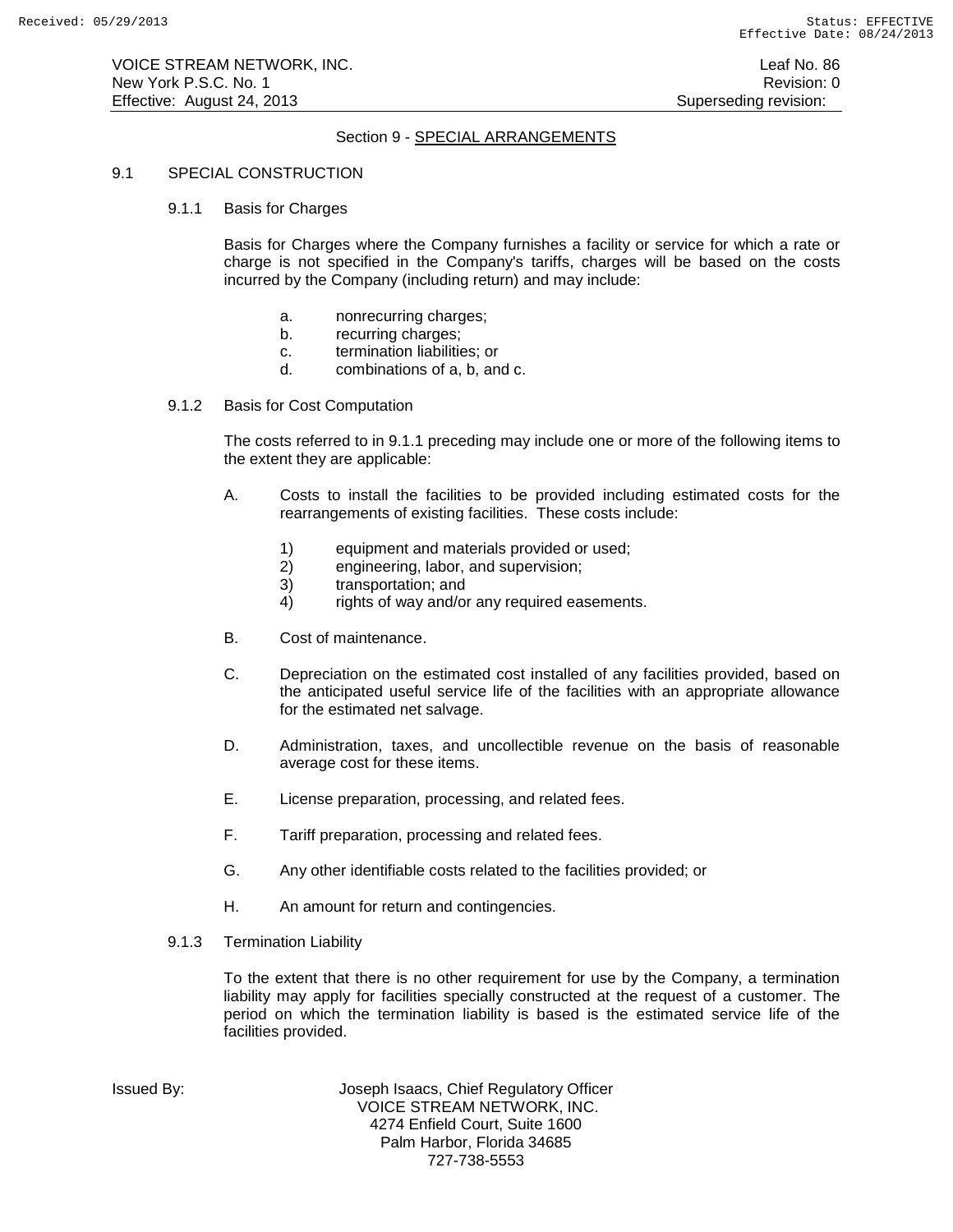# Section 9 - SPECIAL ARRANGEMENTS (Cont'd)

### 9.1 SPECIAL CONSTRUCTION (Cont'd)

- 9.1.3 Termination Liability (Cont'd)
	- B. The amount of the maximum termination liability is equal to the estimated amounts (including return) for:
		- 1) Costs to install the facilities to be provided including estimated costs for the rearrangements of existing facilities. These costs include:
			- a. equipment and materials provided or used;
			- b. engineering, labor, and supervision;
			- c. transportation; and<br>d. rights of way and/or
			- rights of way and/or any required easements;
		- 2) license preparation, processing, and related fees;
		- 3) tariff preparation, processing and related fees;
		- 4) cost of removal and restoration, where appropriate; and
		- 5) any other identifiable costs related to the specially constructed or rearranged facilities.
	- C. The termination liability method for calculating the unpaid balance of a term obligation is obtained by multiplying the sum of the amounts determined as set forth in Section 9.1.3 B. preceding, by a factor related to the unexpired period of liability and the discount rate for return and contingencies. The amount determined in Section 9.1.3 B. preceding shall be adjusted to reflect the predetermined estimated net salvage, including any reuse of the facilities provided. This amount shall be adjusted to reflect applicable taxes.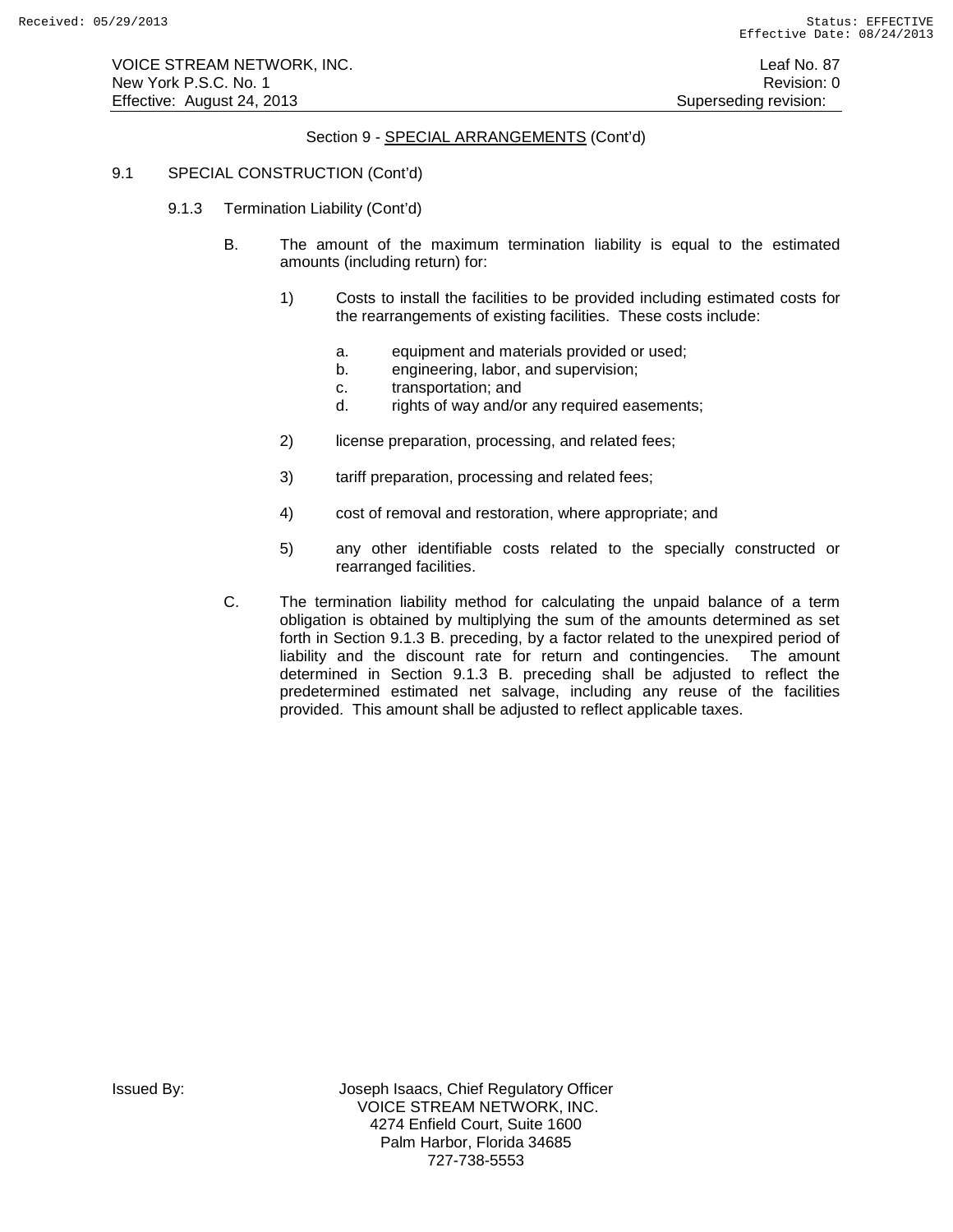# Section 9 - SPECIAL ARRANGEMENTS (Cont'd)

### 9.2 NON-ROUTINE INSTALLATION AND/OR MAINTENANCE

At the customer's request, installation and/or maintenance may be performed outside the Company's regular business hours, or (in the Company's sole discretion and subject to any conditions it may impose) in hazardous locations. In such cases, charges based on the cost of labor, material, and other costs incurred by or charged to the Company will apply. If installation is started during regular business hours but, at the Customer's request, extends beyond regular business hours into time periods including, but not limited to, weekends, holidays, and/or night hours, additional charges may apply.

# 9.3 INDIVIDUAL CASE BASIS (ICB) ARRANGEMENTS

Rates for ICB arrangements will be developed on a case-by-case basis in response to a bona fide request from a customer or prospective customer for service which vary from tariffed arrangements. Rates quoted in response to such requests may be different for tariffed service than those specified for such service in this Tariff. ICB rates will be offered to customers in writing and will be made available to similarly situated customers. A summary of each ICB contract procing arrangement offered pursuant to this paragraph will be filed as an addendum to this Tariff within 30 days after the contract is signed by both the Company and the customer. The following information will be included in the summary:

- A. LATA and type of switch
- B. The V&H distance from each central office to the customer's premises
- C. Service description
- D. Rates and charges
- E. Quantity of circuits
- F. Length of agreement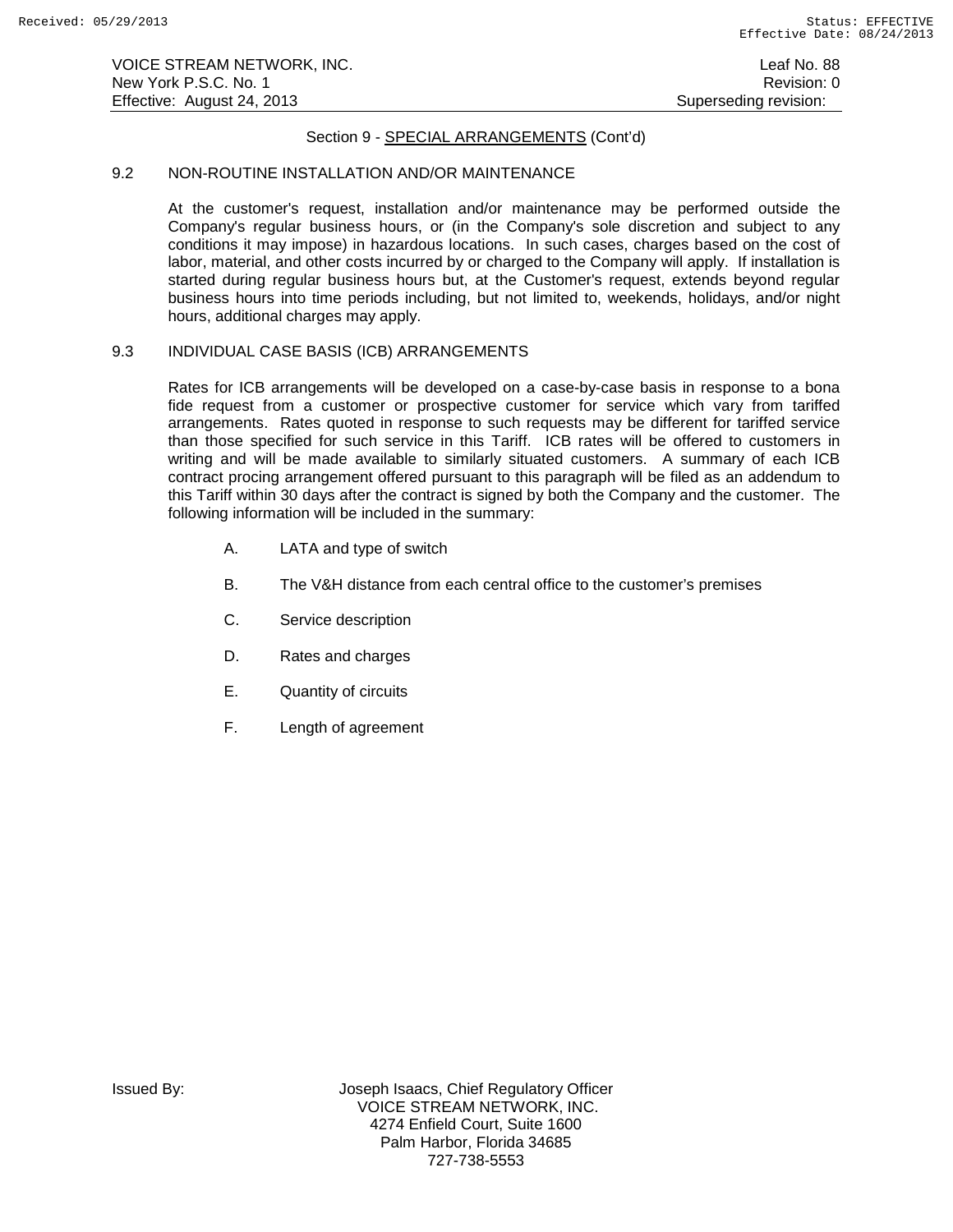# Section 10 - DIRECTORY

### 10.1 ALPHABETICAL DIRECTORY

- 10.1.1 Main Listings
	- A. The Company contracts with an outside provider, which may be the Incumbent Local Exchange Carrier, for directory listings. All references to the directory of the Company will mean the directory published by the outside provider.
	- B. The term "listing" refers to the information in light face type in the alphabetical directory and the Directory Assistance Records of the Company.
	- C. Listings provided without charge are as follows:
		- 1) One listing for each individual line. Where individual lines are grouped for incoming service, only one listing will be provided for each such group.
		- 2) One listing for each PBX or interconnecting system.
	- D. The name listed in the directory has no bearing on who is responsible for payment of the account associated with the number being listed.
- 10.1.2 Composition of Listings
	- A. Listings are limited to information essential to the identification of the listed party.
	- B. Addresses
		- 1) Each listing normally includes the number and street name location where the telephone service is furnished. the name of a building may be shown in case of buildings commonly known by name.
		- 2) Upon Customer request, the address may be omitted, a post office box number may be shown, or a partial address (omitting number) may be shown. In directories where locality names are normally part of the address, a partial address consisting of the name of a locality may be shown.
	- C. The Customer may request a main listing different from the billing name and address of the service. All such requests will be honored to the extent possible under the terms of the contract described in 10.1.1.a above.

### 10.1.3 Types of Listings

In addition to the main listing as described above, the following options are available for an additional charge.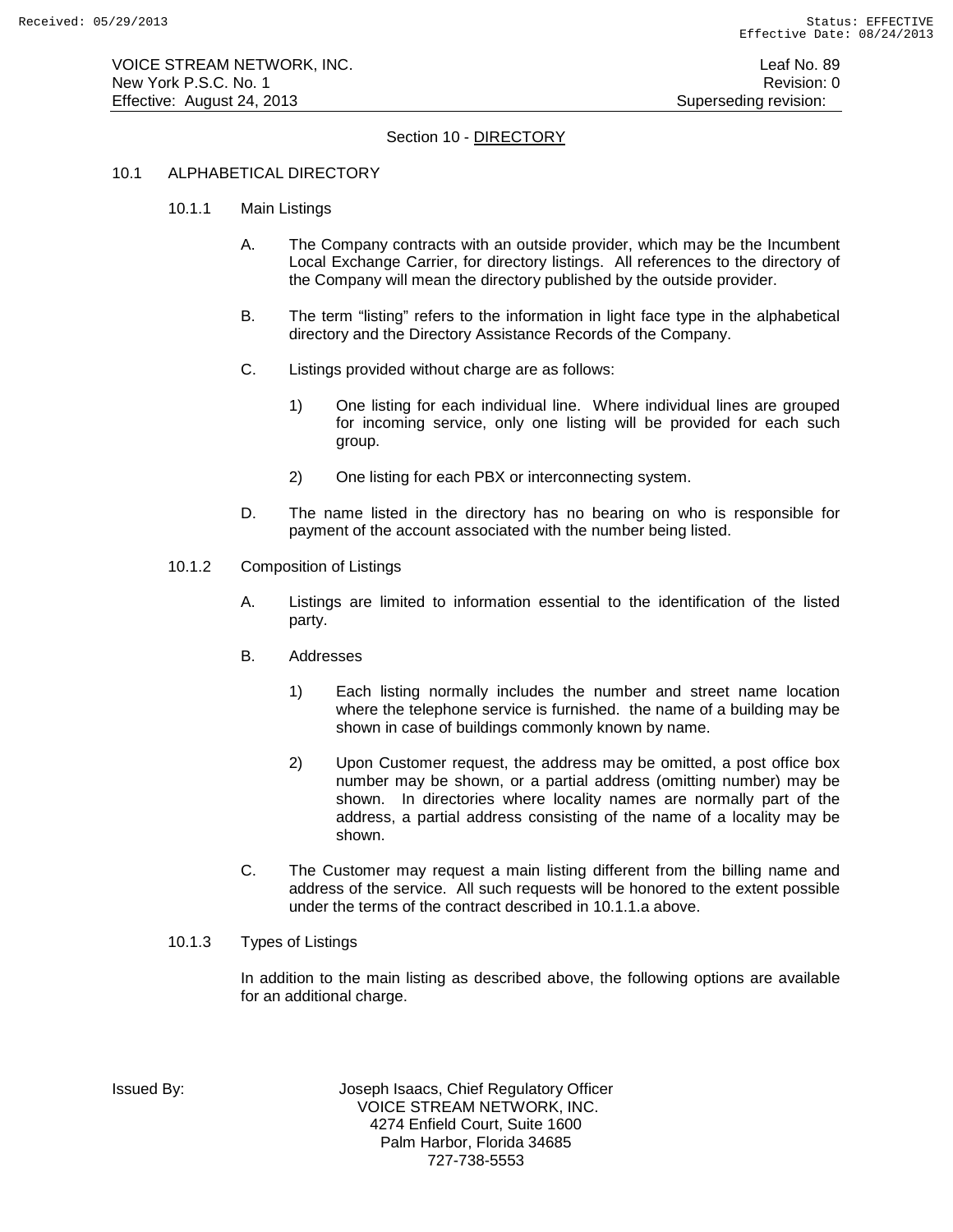# Section 10 - DIRECTORY (Cont'd)

### 10.1 ALPHABETICAL DIRECTORY (Cont'd)

- 10.1.3 Types of Listings (Cont'd)
	- A. Indented Listings

An indented listing is indented under a standard listing or under a caption, and may not include more than a designation, address, and telephone number. A caption consists of a name, and may include a designation, but not a telephone number. An address may be included only if all of the services listed under the caption are located at the same address. When the same designation is appropriate for two or more indented listings, it may be shown as a sub-caption. Indented listings are permissible when a Customer is entitled to two or more listings of the same name with different addresses or different telephone numbers.

B. Duplicate Listings

Any listing may be duplicated in a different directory (where offered) or under a separate geographical heading in the same directory. Such listing may be duplicated in indented form.

C. Reference Listing

A Customer with a listing in a different geographic heading may have an indented listing in reference form ("See . . . .") in lieu of a duplicate listing.

D. Cross Reference Listing

A Customer may have a related listing in the same alphabetic group listing when required for identification of the listed party and not designated for advertising purposes.

E. Alternate Telephone Number Listings

Any listed party who has made arrangements for receiving calls at a different telephone number during an absence or at night may have the alternate numbers listed in the directory. Such listings may be furnished as an indented listing or as a sub-caption.

F. Semi-Private Listing

At the request of the Customer, the telephone number is omitted from the Company's alphabetical directory and designated as a "non listed" telephone number and the telephone number is included in the Directory Assistance records available to the general public. In addition, the telephone number is displayed for 911 and E911 emergency service and provided when a law enforcement agency requests it in writing.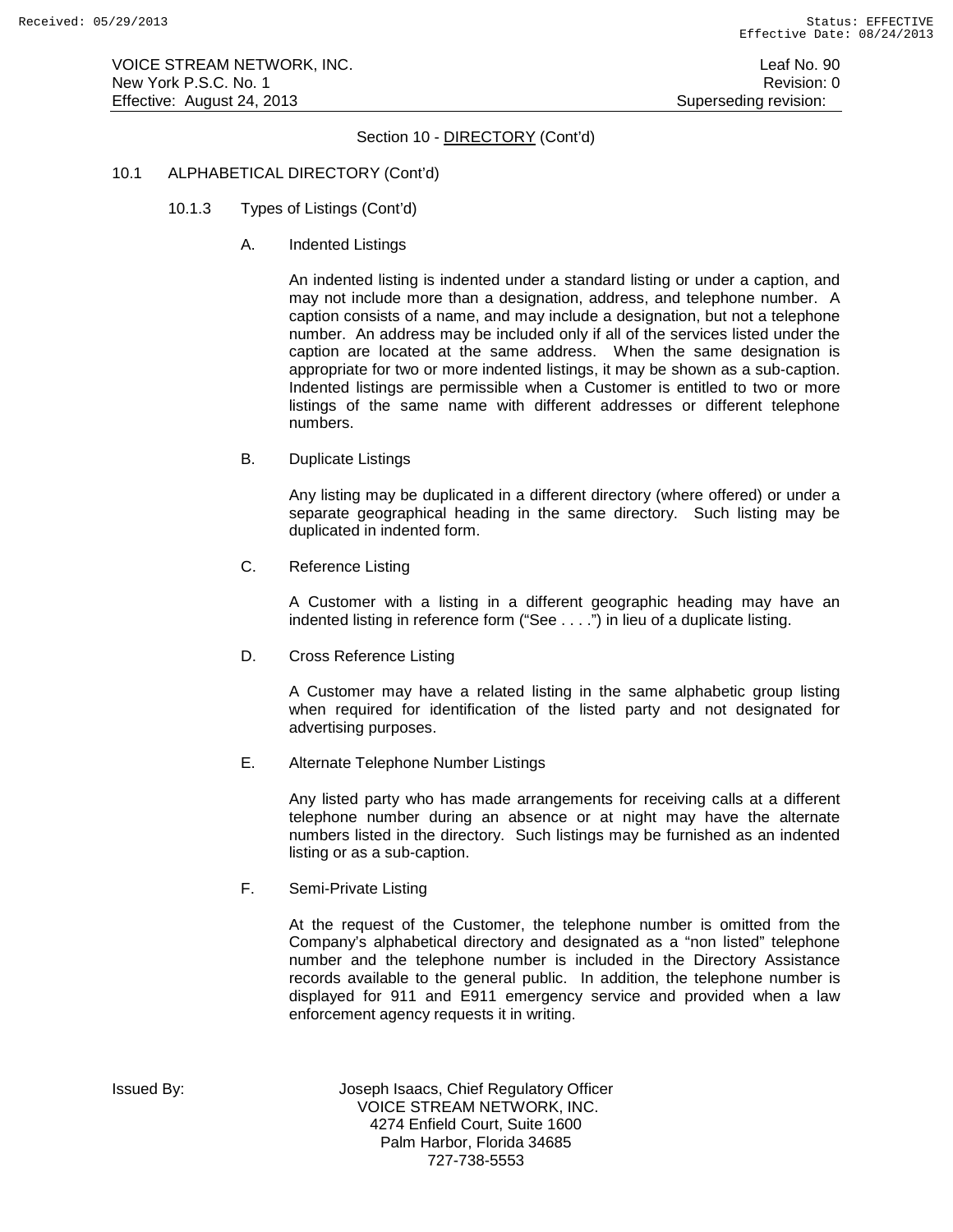# Section 10 - DIRECTORY (Cont'd)

### 10.1 ALPHABETICAL DIRECTORY (Cont'd)

- 10.1.4 Non-Published Service
	- A. General

The telephone numbers of non-published service are not listed in either the Company's alphabetical directory or Directory Assistance records available to the general public. However, where a government agency subscribes to Universal Emergency Telephone Number Service (911) or Enhanced Universal Emergency Telephone Service (E911), the telephone number, name, and address of a Customer with non-published service will be displayed when the Customer dials 911 and is connected to a Public Safety Answering Point (PSAP) for dispatch of emergency service. In addition, the Company will provide a Customer's non-published number when a law enforcement agency requests it in writing.

- B. Regulations
	- 1) Except as otherwise provided in this paragraph, incoming calls to nonpublished service will be completed only when the calling party places the call by number. In claims of emergencies involving life and death, the operator will call the non-published number and request permission to make an immediate connection to the calling party. If the connection is refused, the calling party will be advised.
	- 2) The acceptance by the Company of the Customer's request to refrain from publishing his or her telephone number in the Directory does not create any relationship or obligation, direct or indirect, to any person other than the Customer.
	- 3) In the absence of gross negligence or willful misconduct, no liability for damages arising from publishing the telephone number of non-published service in the directory or disclosing said number to any person shall attach to the Company, and where such a number is published in the directory, the Company's liability shall be limited to and satisfied by a refund of any monthly charges which the Company may have made for such non-published service.
	- 4) The Customer indemnifies and saves the Company harmless against any and all claims for damages caused or claimed to have been caused, directly, by the publication of the number of a non-published service or the disclosing of said number to any person.

# 10.2 **[RESERVED FOR FUTURE USE]**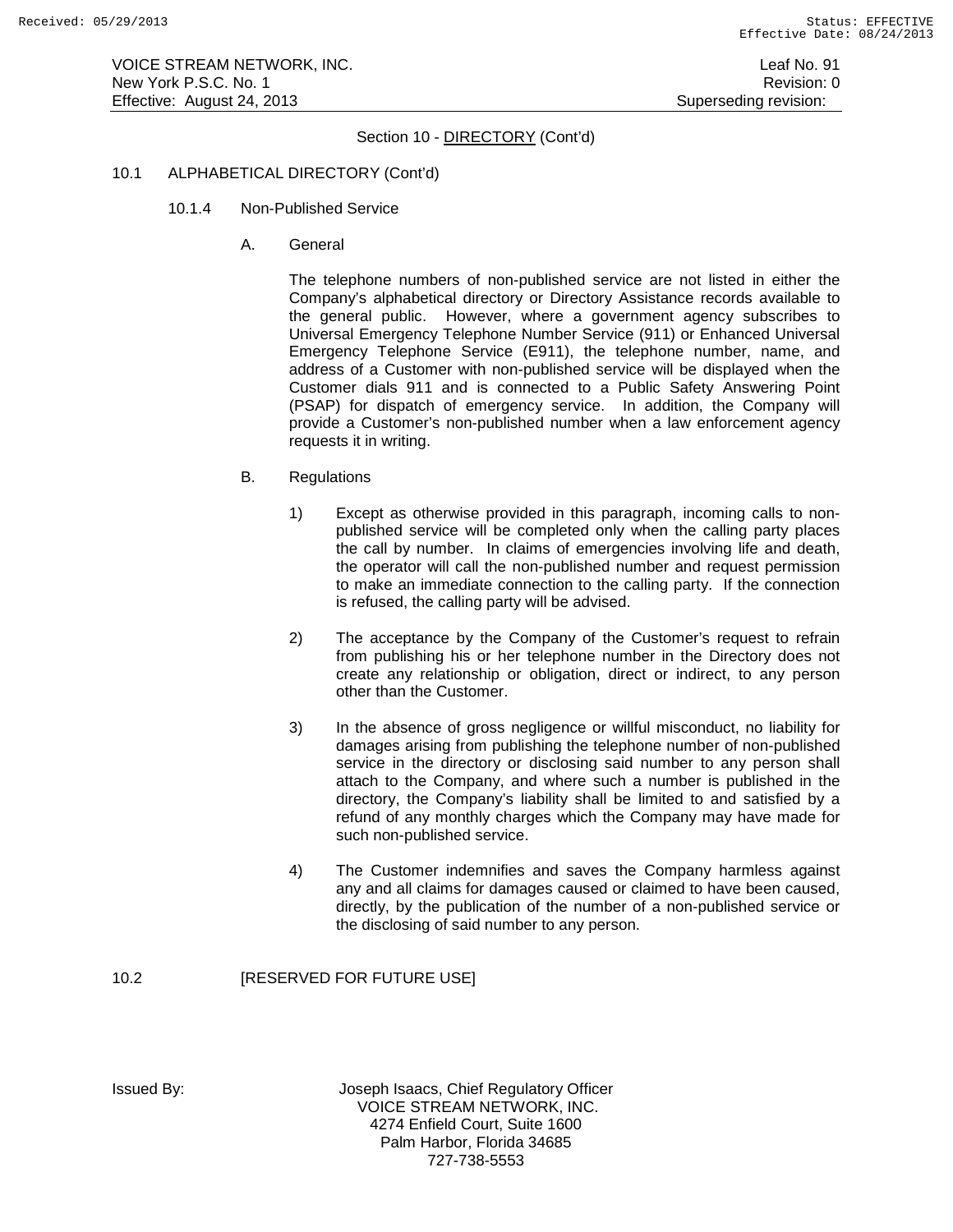# Section 10 - DIRECTORY (Cont'd)

### 10.3 DIRECTORY INFORMATION REQUESTS

Requests for directory information are provided by dialing Directory Assistance. Information will not be issued by the Company outside of normal directory assistance procedures unless the request the request is made by an emergency agency. Directory information will only be provided to emergency agencies after a formal request is presented to the Company in writing. The requesting agency must agree to pay for the costs incurred by the Company in providing the information, and must certify that the information will be used only for the purpose of providing its services to the community.

### 10.4 LIABILITY OF THE COMPANY FOR ERRORS

10.4.1 General

In the absence of gross negligence or willful misconduct, and except for the allowances stated elsewhere in this Tariff, no liability for any damage of any nature whatsoever arising from errors in directory listings or errors in listings obtainable from the Directory Assistance operator, including errors in reporting thereof, shall attach to the Company. A listing is considered in error only when it shows the Customer on the wrong street, or in the wrong community. The Customer must notify the Company of an error.

### 10.4.2 Allowance for Errors

An allowance for errors in published directory listings or for errors in listings obtainable from the Directory Assistance operator shall be given as follows:

A. Free Listings

For Free or non-charge published directory listings, credit shall be given at the rate of two times the monthly rate for an additional or charge listing affected, for each month of the life of the directory or the charge period during which the error occurs. The Company may issue the credit in a lump sum if it chooses to do so.

B. Charge Listings

For each additional or charge published directory listing, credit shall be given at the monthly tariff rate for each individual line affected, for each month of the life of the directory or the charge period during which the error occurs.

C. Operator Records

For free or charge listings obtainable from records used by the Directory Assistance operator, upon notification to the Company of the error in such records by the Customer, the Company shall be allowed a period of three business days to make the correction. If the correction is not made in that time for reasons within the control of the Company, credit shall be given at the rate of two-thirtieths (2/30) of the basic monthly rate for the line or lines in question for each day thereafter that the records remain uncorrected. The total amount of any credit shall not exceed, on a monthly basis, the total of all the charges.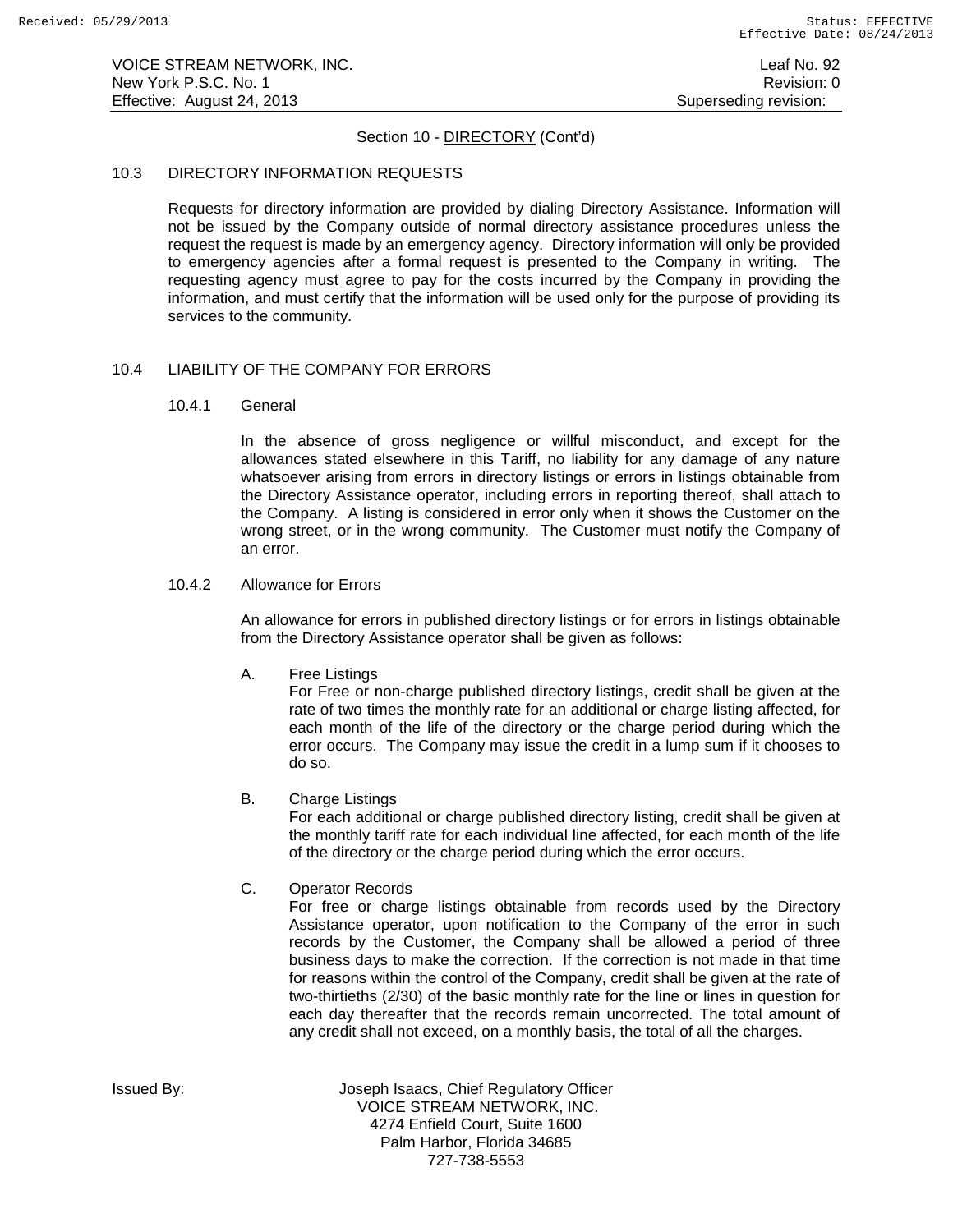VOICE STREAM NETWORK, INC. The state of the state of the state of the state of the state of the state of the state of the state of the state of the state of the state of the state of the state of the state of the state of New York P.S.C. No. 1 Revision: 0 Effective: August 24, 2013 **Superseding revision:** Superseding revision:

# Section 11 - **SERVICE AREAS**

The Company provides service throughout the state in the zones and exchanges of New York Telephone Company.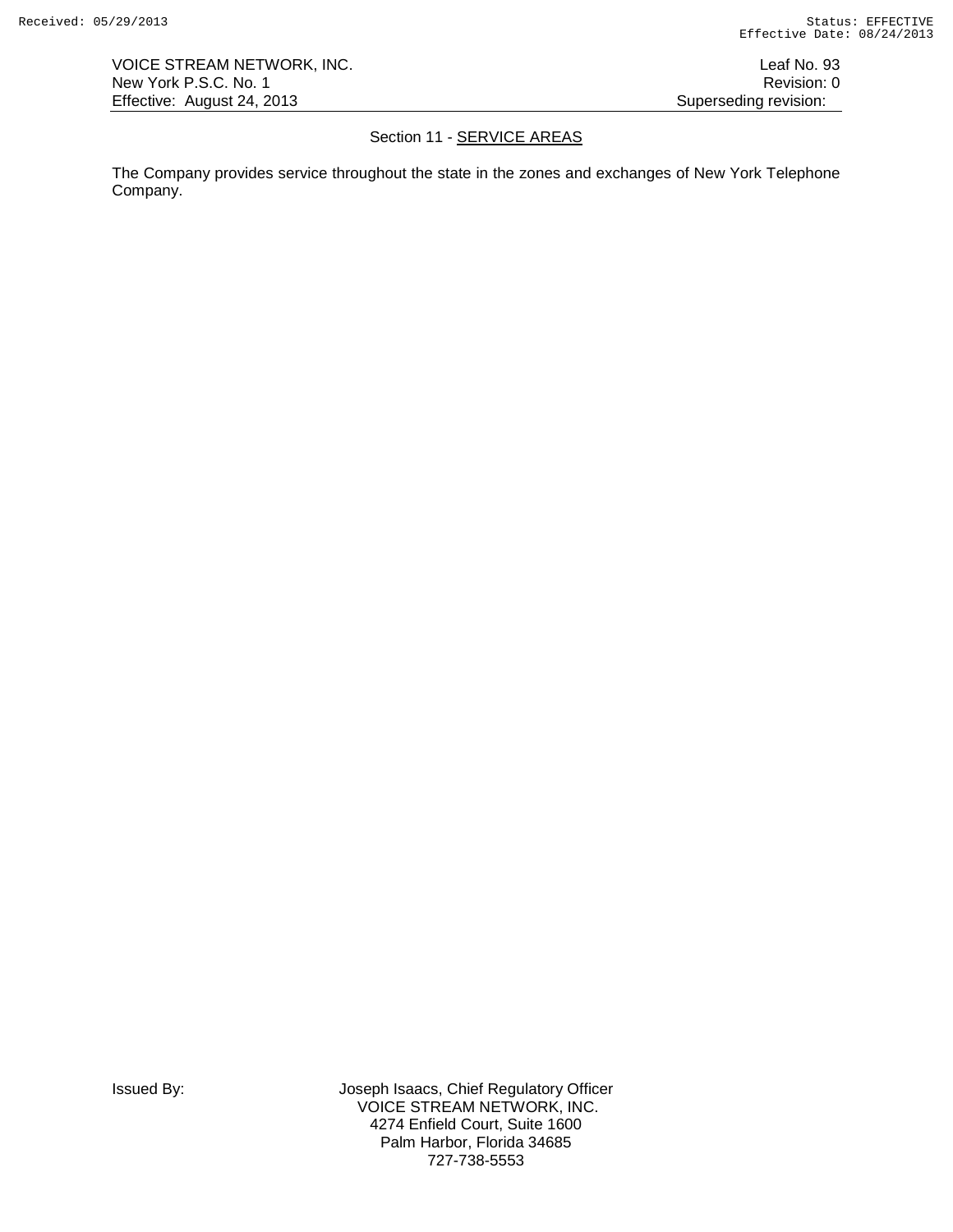# Section 12 - RATES & CHARGES

# 12.1 CURRENT RATES

|            | Service Order Charge:                                           |                                       |                                 |                    |
|------------|-----------------------------------------------------------------|---------------------------------------|---------------------------------|--------------------|
|            | First<br>Additional                                             | <b>Business</b><br>\$50.00<br>\$50.00 | Residence<br>\$50.00<br>\$50.00 |                    |
|            | Premises Visit Charge:                                          |                                       |                                 |                    |
|            | First (per 15 min. increment)<br>Add'l. (per 15 min. increment) | <b>Business</b><br>\$50.00<br>\$50.00 | Residence<br>\$50.00<br>\$50.00 |                    |
|            | RESTORAL CHARGE                                                 |                                       |                                 |                    |
|            | First<br>Additional                                             | <b>Business</b><br>\$20.00<br>\$20.00 | Residence<br>\$20.00<br>\$20.00 |                    |
|            | MOVES, ADDS AND CHANGES                                         |                                       |                                 |                    |
|            | Residence Charge per order:                                     | Move                                  | Add                             | Change             |
|            | First<br>Additional                                             | \$20.00<br>\$20.00                    | \$20.00<br>\$20.00              | \$20.00<br>\$20.00 |
|            | Business Charge per order:                                      | Move                                  | Add                             | Change             |
|            | First<br>Additional                                             | \$20.00<br>\$20.00                    | \$20.00<br>\$20.00              | \$20.00<br>\$20.00 |
|            | RECORD ORDER CHARGE                                             |                                       |                                 |                    |
| Additional | First                                                           | <b>Business</b><br>\$50.00<br>\$50.00 | Residence<br>\$50.00<br>\$50.00 |                    |
|            |                                                                 |                                       |                                 |                    |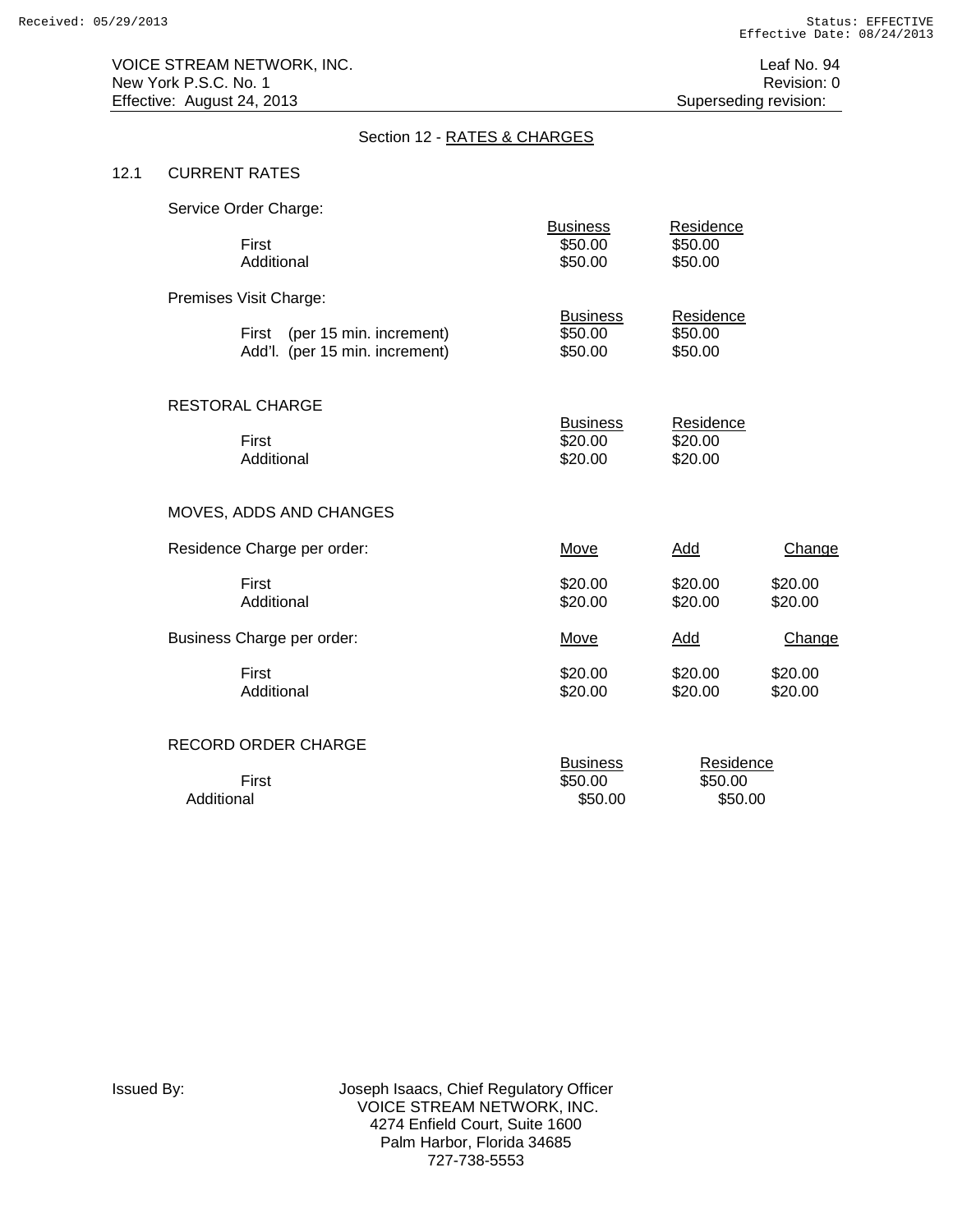### 12.1 CURRENT RATES (Cont'd)

### CHARGES ASSOCIATED WITH PREMISES VISIT

### Trouble Isolation Charge

| Per Premises Visit, Residence:<br>(per 15 min. increment) | First<br>\$20.00 | Additional<br>\$20.00 |
|-----------------------------------------------------------|------------------|-----------------------|
| Per Premises Visit, Business:<br>(per 15 min. increment)  | \$20.00          | \$20.00               |
| Inside Wire Maintenance and Installation                  | First            | Additional            |
| Per Premises Visit, Residence:<br>(per 15 min. increment) | \$20.00          | \$20.00               |
| Per Premises Visit, Business:<br>(per 15 min. increment)  | \$20.00          | \$20.00               |

# INTRALATA TOLL USAGE AND MILEAGE CHARGES

### Per Call Service Charges

The following service charges apply to intraLATA toll calls for which live or automated operator assistance is provided for call completion and/or billing.

| <b>Customer Dialed Call</b>   | \$0.30 |
|-------------------------------|--------|
| Person-to-Person              | \$1.95 |
| 3rd Number Billed             | \$0.80 |
| All other Operator Assistance | \$0.65 |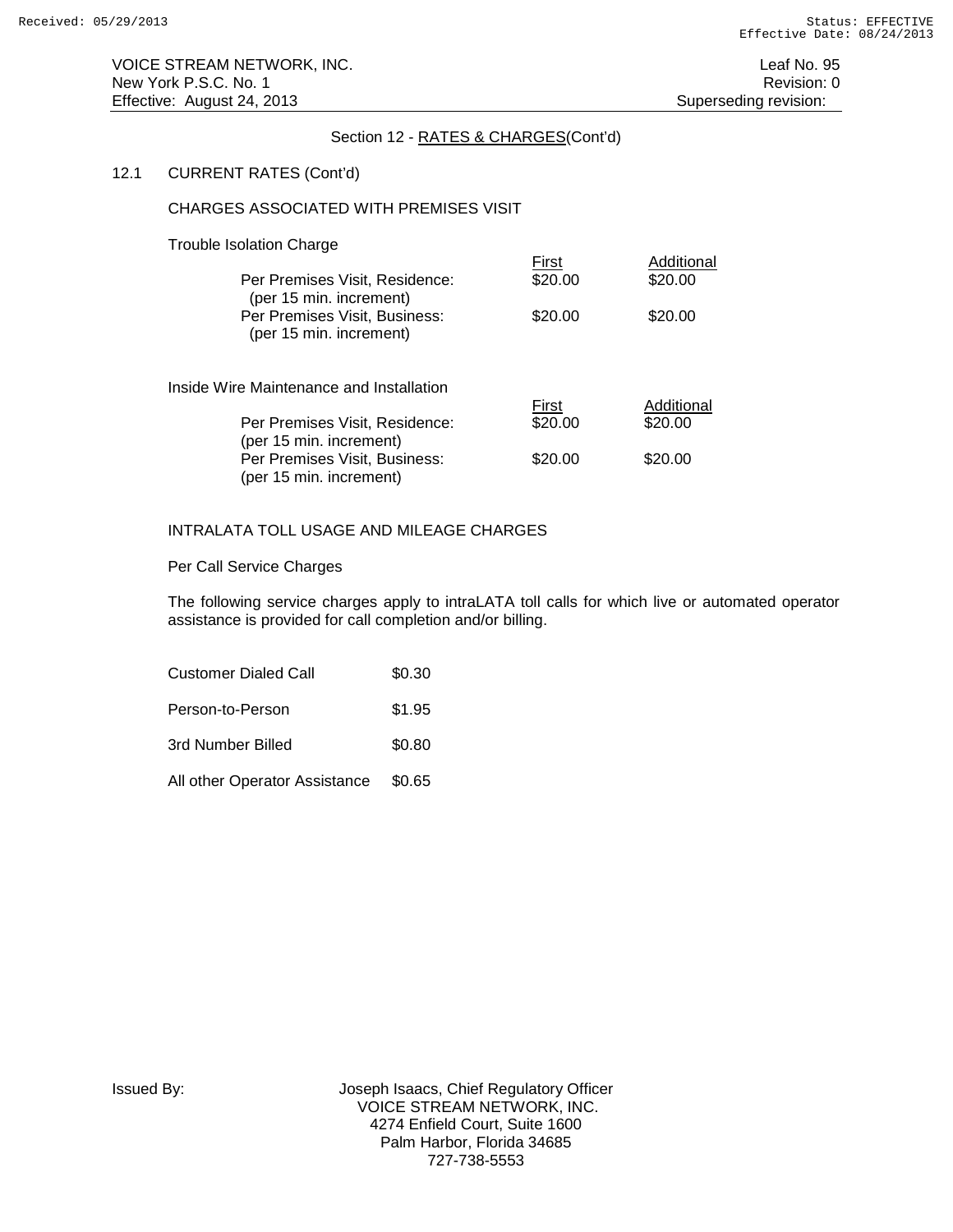VOICE STREAM NETWORK, INC. Leaf No. 96 New York P.S.C. No. 1 **Review According to the U.S. Contract Contract Contract Contract Contract Contract Contract Contract Contract Contract Contract Contract Contract Contract Contract Contract Contract Contract Contract** Effective: August 24, 2013 **Superseding revision:** Superseding revision:

# Section 12 - RATES & CHARGES (Cont'd)

# 12.1 CURRENT RATES (Cont'd)

# **BUSINESS LOCAL RATES** (ALL CALL AREAS)

| DAY     |            | <b>EVENING</b> |        | NIGHT/WEEKEND |        |
|---------|------------|----------------|--------|---------------|--------|
| Initial | Additional | Initial        | l'bbA  | Initial       | Add'l  |
| Period  | Period     | Period         | Period | Period        | Period |
| \$0.28  | \$0.09     | \$0.17         | \$0.06 | \$0.10        | \$0.03 |

### **BUSINESS TOLL RATES** (ALL CALL AREAS)

|          |                 |         | <b>DAY</b>                                                              |         | <b>EVENING</b> | NIGHT/WEEKEND |        |  |
|----------|-----------------|---------|-------------------------------------------------------------------------|---------|----------------|---------------|--------|--|
|          |                 | Initial | Additional                                                              | Initial | Add'l          | Initial       | Add'l  |  |
|          |                 | Period  | Period                                                                  | Period  | Period         | Period        | Period |  |
| $0 - 8$  | Miles           | \$0.24  | \$0.08                                                                  | \$0.15  | \$0.08         | \$0.09        | \$.06  |  |
| $9 - 13$ | Miles           | \$0.30  | \$0.09                                                                  | \$0.19  | \$0.09         | \$0.11        | \$.06  |  |
| 14-44    | Miles           | \$0.32  | \$0.20                                                                  | \$0.20  | \$0.14         | \$0.12        | \$.08  |  |
| $45+$    | Miles           | \$0.32  | \$0.25                                                                  | \$0.20  | \$0.16         | \$0.12        | \$.10  |  |
| DAY      |                 |         | 8AM-5PM MONDAY -FRIDAY*                                                 |         |                |               |        |  |
| EVENING  |                 |         | 5PM-11PM MONDAY-FRIDAY*                                                 |         |                |               |        |  |
|          |                 |         | 5PM-11PM SUNDAY*                                                        |         |                |               |        |  |
|          |                 |         | All day Christmas, New Years, Thanksgiving, Independence and Labor Days |         |                |               |        |  |
|          | NIGHT & WEEKEND |         | 8AM SATURDAY - 5PM SUNDAY*                                              |         |                |               |        |  |
|          |                 |         |                                                                         |         |                |               |        |  |

11PM-8AM EVERY DAY\*

\*The time shown indicates the termination of one rate application period and the beginning of the next. Calls connected at exactly the time shown are considered in the next time period.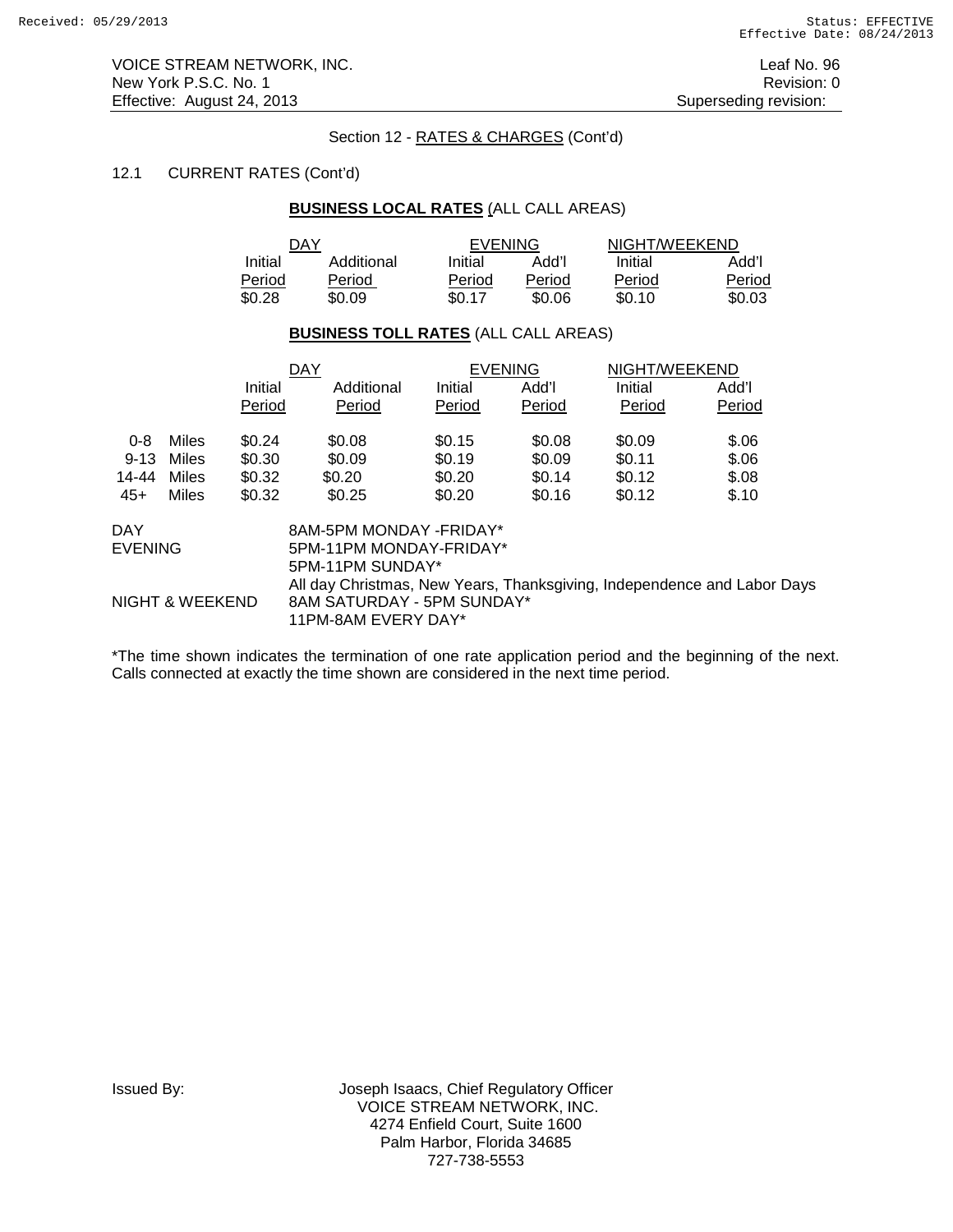VOICE STREAM NETWORK, INC. The state of the state of the state of the state of the state of the state of the state of the state of the state of the state of the state of the state of the state of the state of the state of New York P.S.C. No. 1 **Review According to the U.S. Contract Contract Contract Contract Contract Contract Contract Contract Contract Contract Contract Contract Contract Contract Contract Contract Contract Contract Contract** Effective: August 24, 2013 **Superseding revision:** Superseding revision:

# Section 12 - RATES & CHARGES (Cont'd)

# 12.1 CURRENT RATES (Cont'd)

SUPPLEMENTAL SERVICES

# CUSTOM CALLING SERVICE

Connection Charges (Nonrecurring Charges) \$10.00

# CLASS SERVICES

| <b>Connection Charges (Nonrecurring Charges)</b><br><b>Centrex Service Connection Charge</b> | \$10.00<br>\$10.00 |
|----------------------------------------------------------------------------------------------|--------------------|
| BUSY LINE VERIFICATION AND INTERRUPT SERVICE                                                 |                    |
| Verification Charge, each request<br>Interrupt Charge, each request                          | \$1.00<br>\$1.25   |
| TRAP CIRCUIT SERVICE                                                                         |                    |
| Per Request:<br>DIRECTORY ASSISTANCE SERVICE                                                 | \$30.00            |

The directory assistance charge applies after the call allowance of two calls per line.

| Local, per request                  | \$0.75 |
|-------------------------------------|--------|
| <b>LOCAL OPERATOR SERVICE</b>       |        |
| <b>Customer Dialed Calling Card</b> | \$0.35 |
| <b>Operator Station-to-Station</b>  | \$2.00 |
| Person-to-Person                    | \$3.00 |
| 3rd Number Billed                   | \$1.50 |
| <b>Collect Calls</b>                | \$1.50 |
| All other Operator Service          | \$1.50 |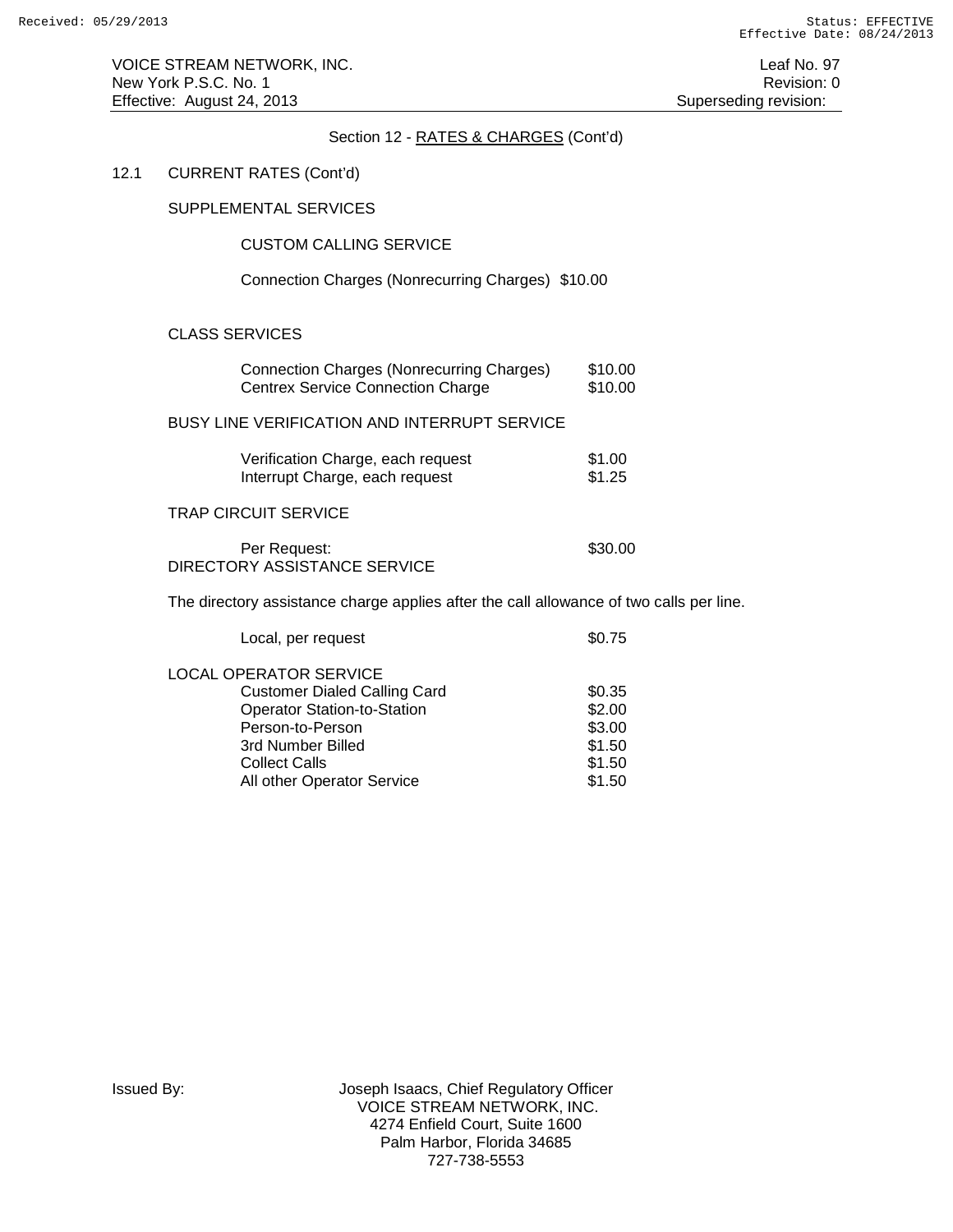# 12.1 CURRENT RATES (Cont'd)

### STAND ALONE VOICE MAIL SERVICE

### Recurring and Nonrecurring Charges

Per Individual Mail Address:

| Nonrecurring Charge<br><b>Recurring Charges:</b>               | Residence<br>\$30.00        | <b>Business</b><br>\$30.00 |
|----------------------------------------------------------------|-----------------------------|----------------------------|
| - Month to Month                                               | \$5.00                      | \$12.00                    |
| <b>BLOCKING SERVICE</b>                                        |                             |                            |
| 900 and 700 Blocking                                           | <b>Nonrecurring Charges</b> |                            |
| - Residential                                                  | \$25.00                     |                            |
| - Business (up to 200 lines)                                   | \$50.00                     |                            |
| 900, 971, 974, and 700 Blocking                                |                             |                            |
| - Residential                                                  | \$25.00                     |                            |
| - Business (up to 200 lines)                                   | \$50.00                     |                            |
|                                                                | <b>Monthly Charges</b>      |                            |
| Third Number Billed and<br><b>Collect Call Restriction</b>     |                             |                            |
| - Residential                                                  | \$20.00                     |                            |
| - Business (up to 200 lines)                                   | \$20.00                     |                            |
| <b>Toll Restriction</b>                                        |                             |                            |
| - Residential                                                  | \$20.00                     |                            |
| - Business (up to 200 lines)                                   | \$20.00                     |                            |
| <b>Toll Restriction Plus</b>                                   |                             |                            |
| - Residential                                                  | \$20.00                     |                            |
| - Business (up to 200 lines)<br>Direct Inward Dialing Blocking | \$20.00                     |                            |
| (Third Party and Collect Call)                                 |                             |                            |
| - Initial Activation                                           | \$25.00                     |                            |
| - Subsequent Activation                                        | \$20.00                     |                            |
| (per line)                                                     |                             |                            |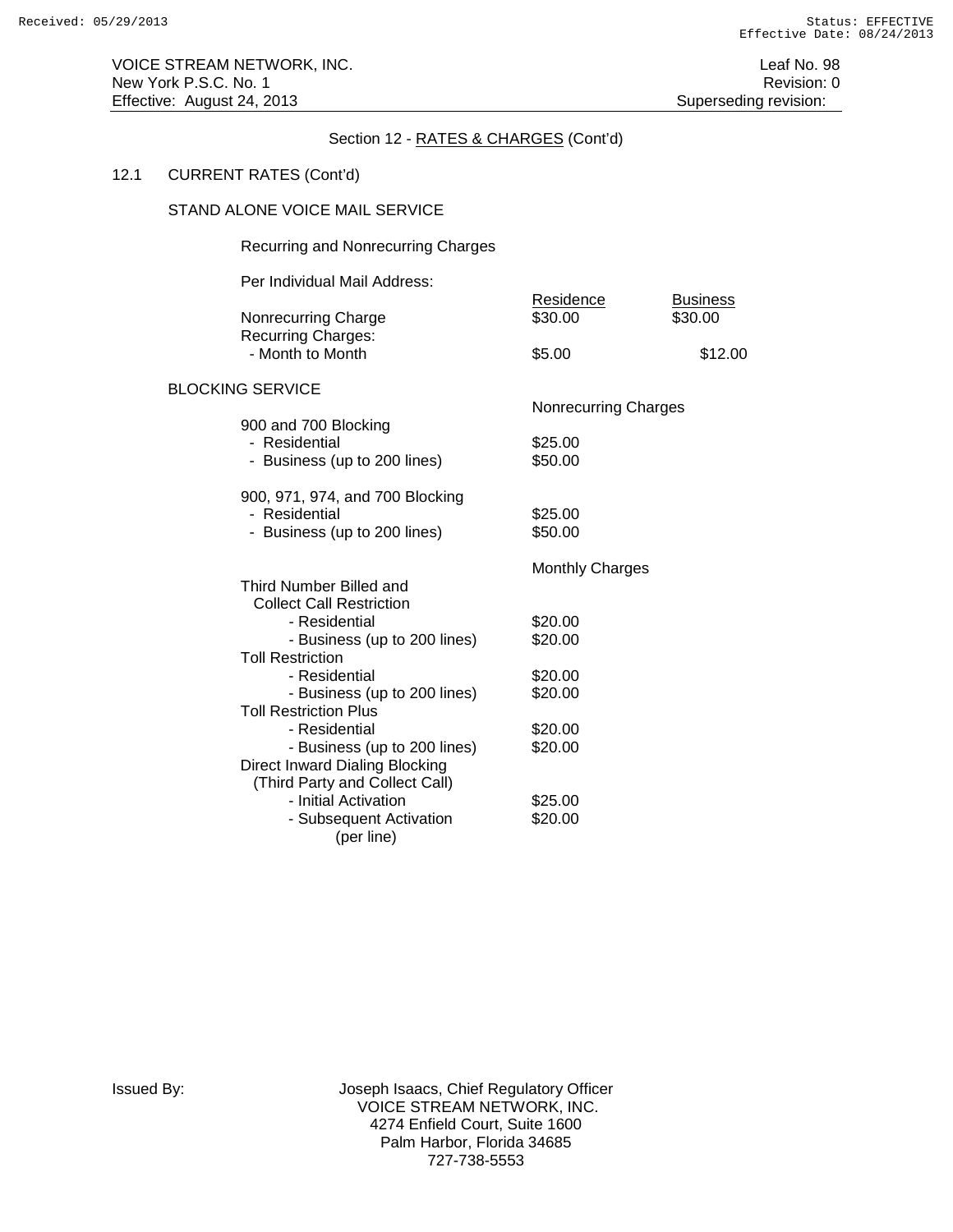VOICE STREAM NETWORK, INC. The state of the state of the state of the state of the state of the state of the state of the state of the state of the state of the state of the state of the state of the state of the state of New York P.S.C. No. 1 Revision: 0 Effective: August 24, 2013 **Superseding revision:** Superseding revision:

### Section 12 - RATES & CHARGES (Cont'd)

# 12.1 CURRENT RATES (Cont'd)

#### CUSTOMIZED NUMBER SERVICE

| Set-up Charges       |         |
|----------------------|---------|
| Residential Customer | \$25.00 |
| Business Customer    | \$50.00 |

# REMOTE CALL FORWARDING SERVICE

| Nonrecurring charges<br>- Service Connection                                  | \$50.00 |
|-------------------------------------------------------------------------------|---------|
| - Change of telephone number<br>to which calls are forwarded,<br>per occasion | \$25.00 |
| - Change of Directory Listing,<br>per occasion                                | \$25.00 |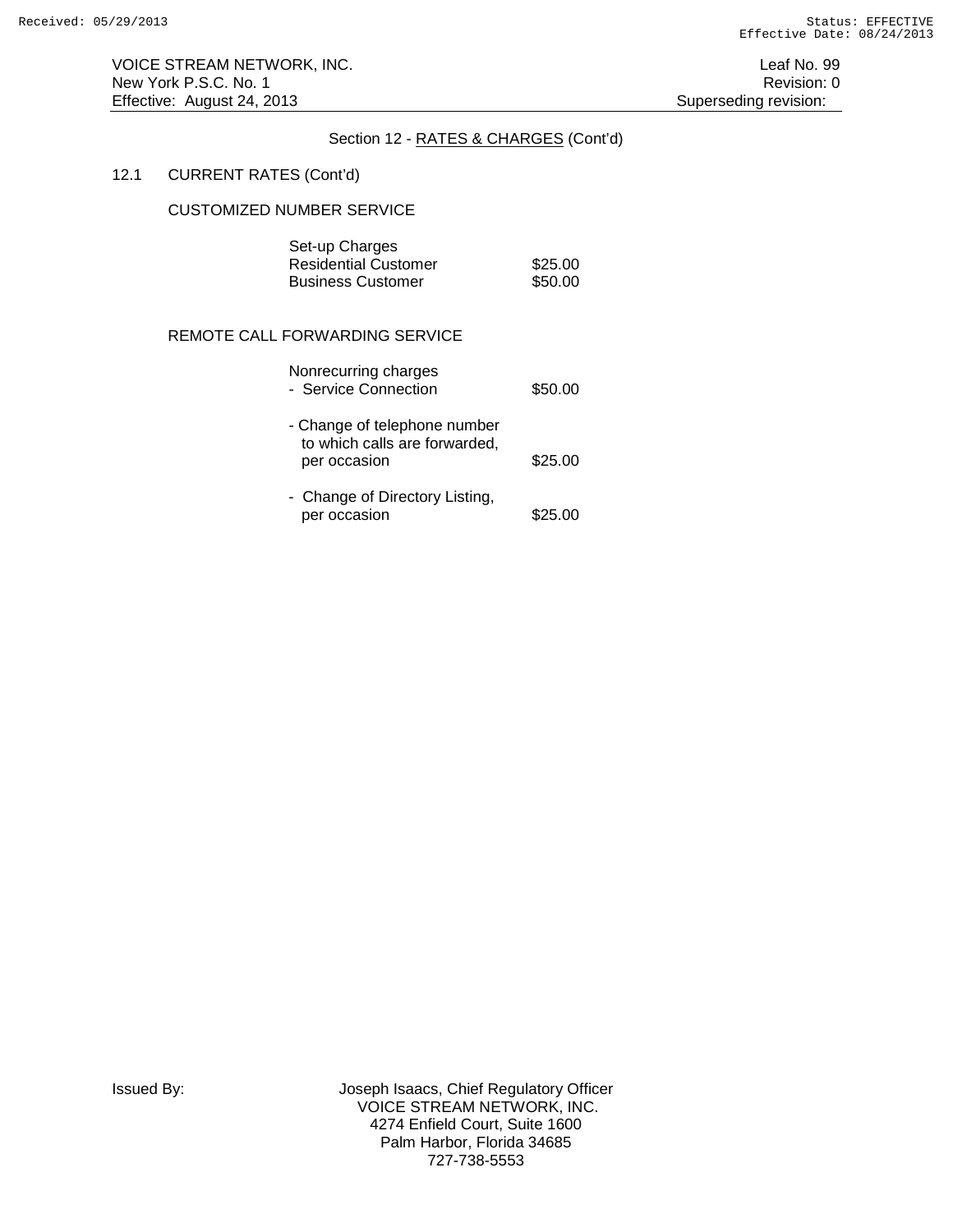VOICE STREAM NETWORK, INC. The contract of the contract of the contract of the contract of the contract of the contract of the contract of the contract of the contract of the contract of the contract of the contract of the New York P.S.C. No. 1 Revision: 0 Effective: August 24, 2013 **Superseding revision:** Superseding revision:

# Section 12 - RATES & CHARGES (Cont'd)

# 12.1 CURRENT RATES (Cont'd)

# RESIDENTIAL NETWORK SWITCHED SERVICES

### Flat Rate Service (Residence Only)

# BASIC LOCAL SERVICE CHARGE PER MONTH (Cont'd)

# All Other Regions

|                                | Group 1 | Group 3 | Group 5 |
|--------------------------------|---------|---------|---------|
| Individual                     |         |         |         |
| <b>Basic Svc Access Line**</b> | \$7.50  | \$7.50  | \$7.50  |
| Local Usage                    | \$5.00  | \$5.00  | \$5.00  |
| Total                          | \$12.50 | \$12.50 | \$12.50 |
| 2-Party                        |         |         |         |
| Basic Svc Access Line          | \$7.50  | \$7.50  | \$7.50  |
| Local Usage                    | \$5.00  | \$5.00  | \$5.00  |
| Total                          | \$12.50 | \$12.50 | \$12.50 |
| 4-Party                        |         |         |         |
| <b>Basic Svc Access Line</b>   | \$7.50  | \$7.50  | \$7.50  |
| Local Usage                    | \$5.00  | \$5.00  | \$5.00  |
| Total                          | \$12.50 | \$12.50 | \$12.50 |
| Trunk                          |         |         |         |
| <b>Basic Svc Access Line</b>   | \$7.50  | \$7.50  | \$7.50  |
| Local Usage                    | \$5.00  | \$5.00  | \$5.00  |
| Total                          | \$12.50 | \$12.50 | \$12.50 |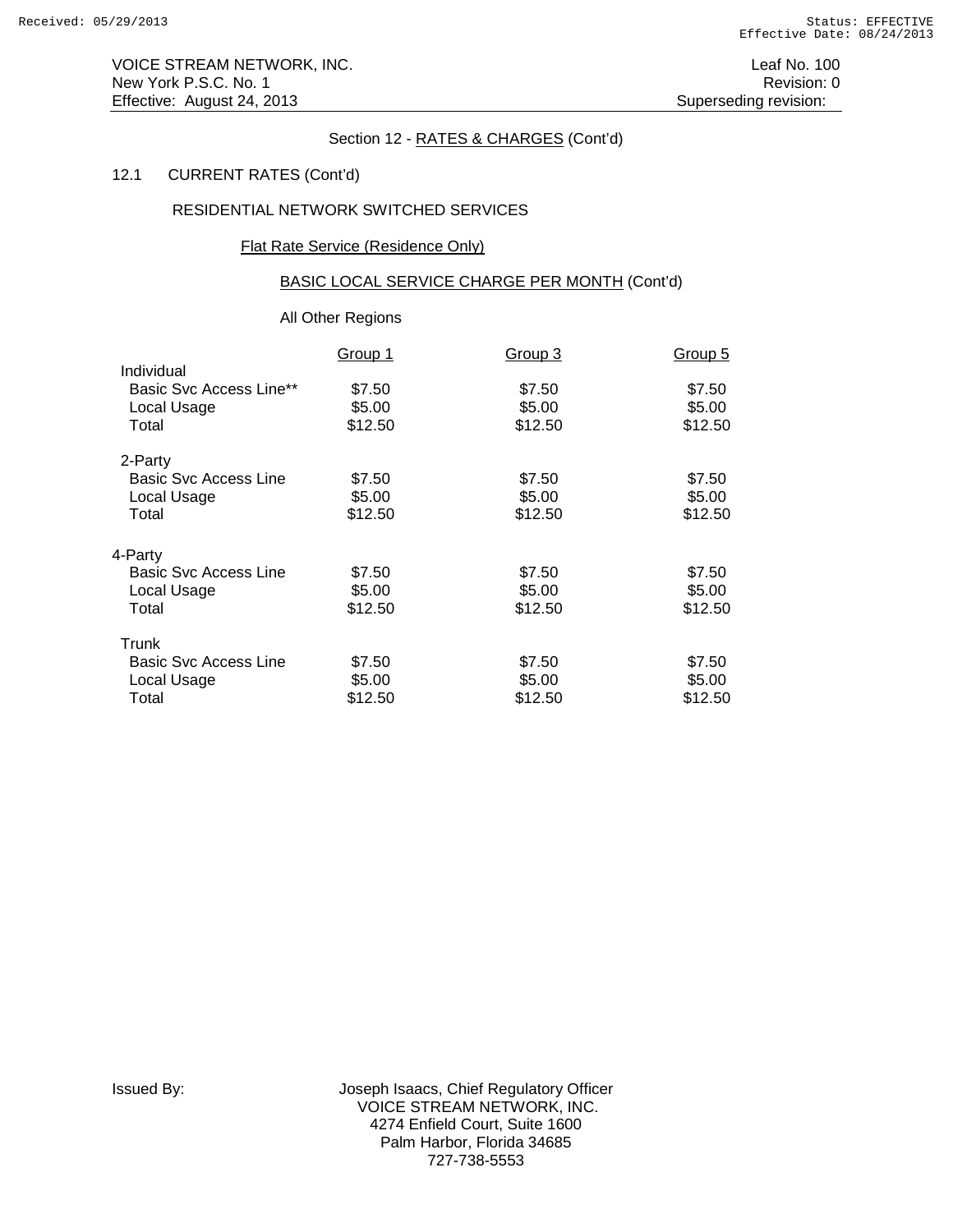# 12.1 CURRENT RATES (Cont'd)

# RESIDENTIAL NETWORK SWITCHED SERVICES (cont'd)

# Flat Rate Service (Residence Only) (cont'd)

# BASIC LOCAL SERVICE CHARGE PER MONTH (Cont'd)

|                                                                    | Group 7                     | Group 9                     |
|--------------------------------------------------------------------|-----------------------------|-----------------------------|
| Individual<br><b>Basic Svc Access Line</b><br>Local Usage<br>Total | \$7.50<br>\$5.00<br>\$12.50 | \$7.50<br>\$5.00<br>\$12.50 |
| 2-Party<br><b>Basic Svc Access Line</b><br>Local Usage<br>Total    | \$7.50<br>\$5.00<br>\$12.50 | \$7.50<br>\$5.00<br>\$12.50 |
| 4-Party<br><b>Basic Svc Access Line</b><br>Local Usage<br>Total    | \$7.50<br>\$5.00<br>\$12.50 | \$7.50<br>\$5.00<br>\$12.50 |
| Trunk<br><b>Basic Svc Access Line</b><br>Local Usage<br>Total      | \$7.50<br>\$5.00<br>\$12.50 | \$7.50<br>\$5.00<br>\$12.50 |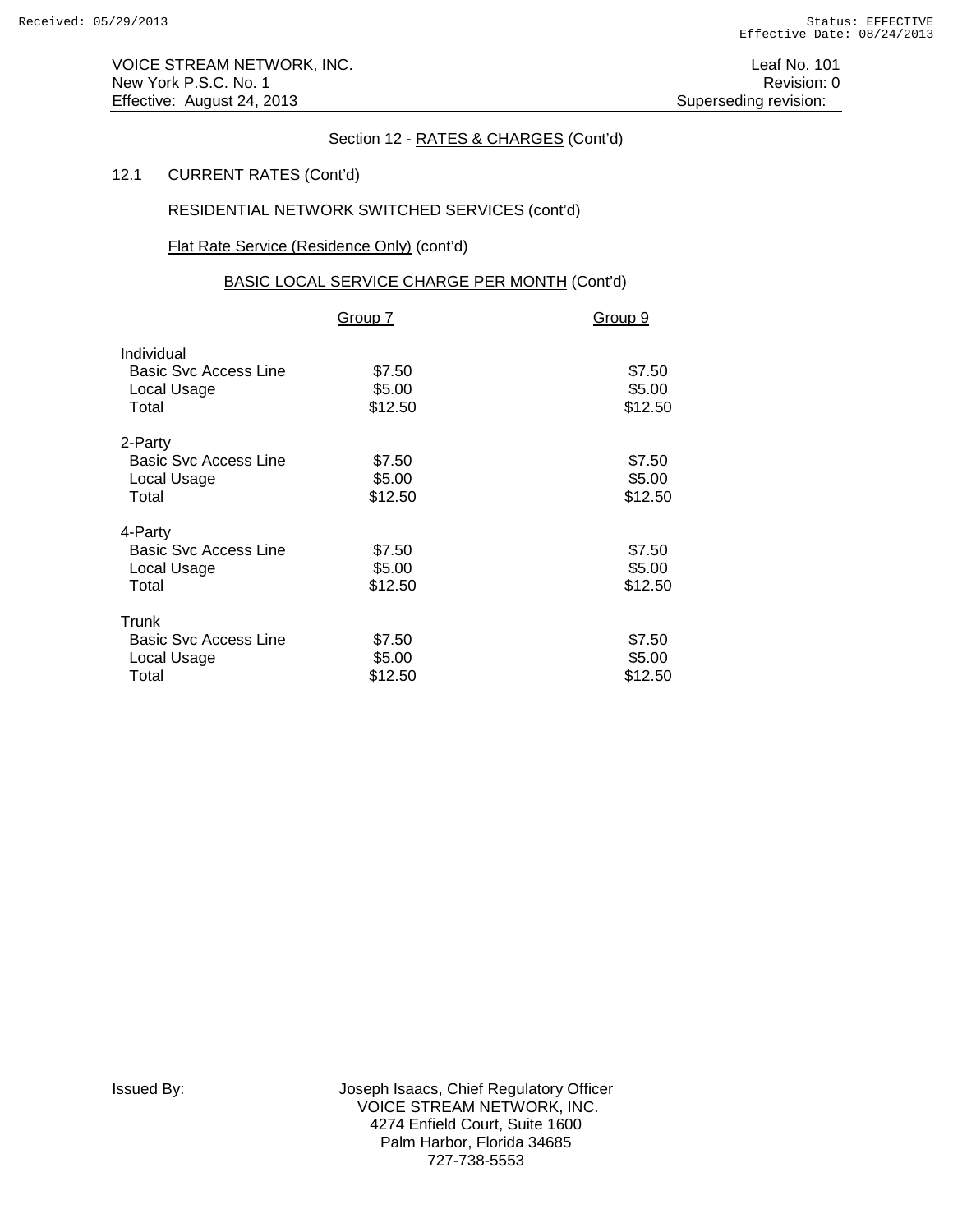# 12.1 CURRENT RATES (Cont'd)

### RESIDENTIAL NETWORK SWITCHED SERVICES

| Flat Rate Service (Residence Only) (Cont'd) |                  |                                                          |                  |
|---------------------------------------------|------------------|----------------------------------------------------------|------------------|
|                                             | Group 1          | BASIC LOCAL SERVICE CHARGE PER MONTH (Cont'd)<br>Group 3 | Group 5          |
| Individual                                  |                  |                                                          |                  |
| Basic Svc Access Line**<br>Local Usage      | \$3.50<br>\$5.00 | \$3.50<br>\$5.00                                         | \$3.50<br>\$5.00 |
| Total                                       | \$12.50          | \$12.50                                                  | \$12.50          |
| 2-Party                                     |                  |                                                          |                  |
| <b>Basic Svc Access Line</b><br>Local Usage | \$3.50<br>\$5.00 | \$3.50<br>\$5.00                                         | \$3.50<br>\$5.00 |
| Total                                       | \$12.50          | \$12.50                                                  | \$12.50          |
| 4-Party                                     |                  |                                                          |                  |
| <b>Basic Svc Access Line</b>                | \$3.50           | \$3.50                                                   | \$3.50           |
| Local Usage                                 | \$5.00           | \$5.00                                                   | \$5.00           |
| Total                                       | \$12.50          | \$12.50                                                  | \$12.50          |
|                                             | Group 7          |                                                          | Group 9          |
| Individual                                  |                  |                                                          |                  |
| <b>Basic Svc Access Line</b>                | \$2.00           |                                                          | \$2.00           |
| Local Usage                                 | \$7.00           |                                                          | \$7.00           |
| Total                                       | \$9.00           |                                                          | \$9.00           |
| 2-Party                                     |                  |                                                          |                  |
| <b>Basic Svc Access Line</b>                | \$2.00           |                                                          | \$2.00           |
| Local Usage                                 | \$7.00           |                                                          | \$7.00           |
| Total                                       | \$9.00           |                                                          | \$9.00           |
| 4-Party                                     |                  |                                                          |                  |
| <b>Basic Svc Access Line</b>                | \$2.00           |                                                          | \$2.00           |
| Local Usage                                 | \$7.00           |                                                          | \$7.00           |
| Total                                       | \$9.00           |                                                          | \$9.00           |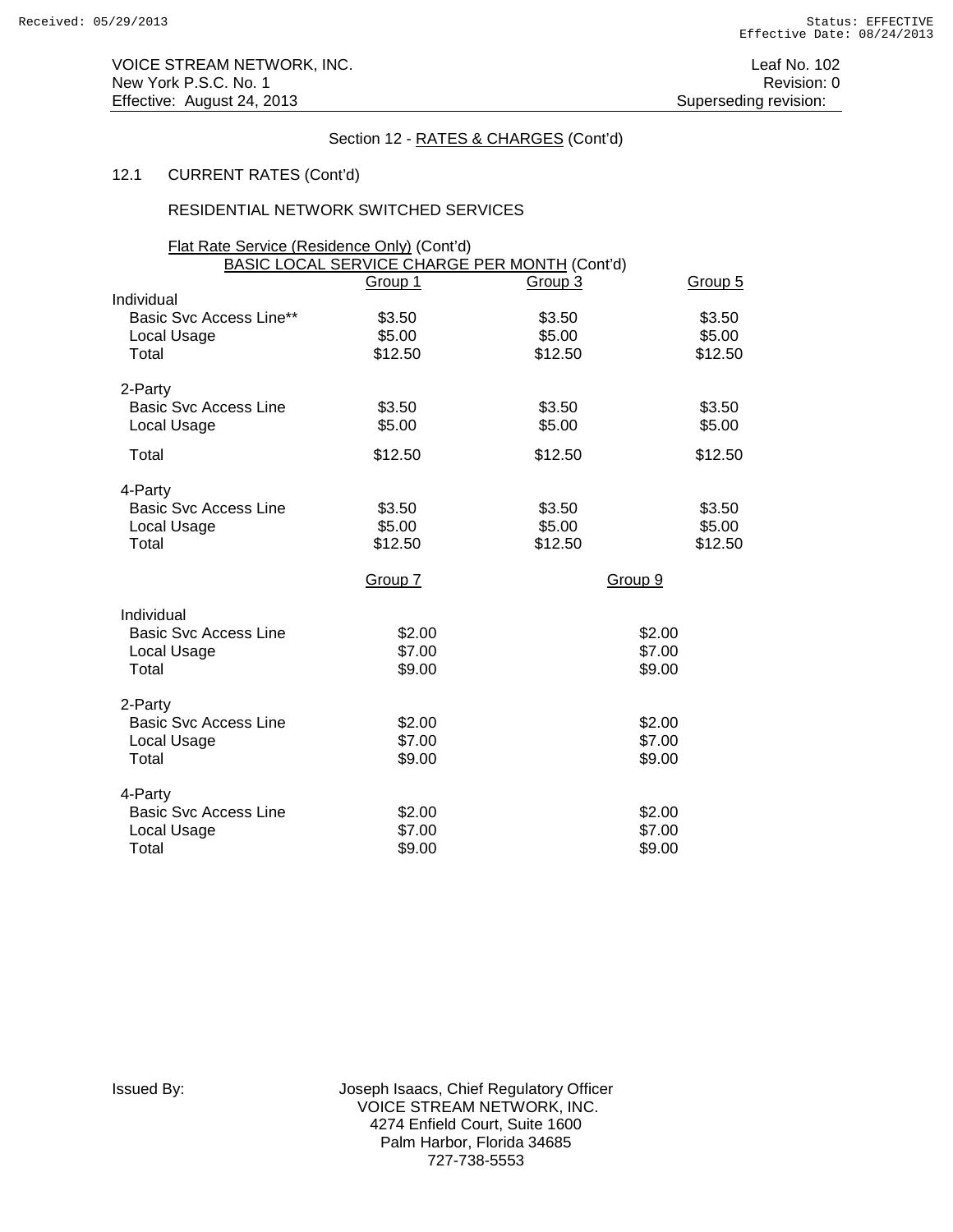VOICE STREAM NETWORK, INC. **Leaf No. 103** New York P.S.C. No. 1 Revision: 0 Effective: August 24, 2013 **Superseding revision:** Superseding revision:

### Section 12 - RATES & CHARGES (Cont'd)

# 12.1 CURRENT RATES (Cont'd)

# RESIDENTIAL NETWORK SWITCHED SERVICES (continued)

#### Message Rate Service

### BASIC LOCAL SERVICE CHARGE PER MONTH

# All Regions

| <b>Basic Lifeline</b> | \$2.50 |
|-----------------------|--------|
| Basic Message         |        |
| Auxiliary             | \$5.00 |
| Trunk                 |        |

| Per call charge (after first) |  | \$0.25 |
|-------------------------------|--|--------|
|-------------------------------|--|--------|

# Custom Calling Features:

|                                 | Recurring | Nonrecurring           |
|---------------------------------|-----------|------------------------|
|                                 | Monthly   | <u>Add'l.</u><br>First |
|                                 |           |                        |
| Standard Features - Per Line:   |           |                        |
| Three-Way Conference,           |           |                        |
| Consultation, Transfer          | \$6.00    | \$50.00 \$50.00        |
| Call Forwarding Variable        | \$6.00    | \$50.00 \$50.00        |
| Call Forwarding Busy Line       | \$6.00    | \$50.00 \$50.00        |
| Call Forwarding Don't Answer    | \$6.00    | \$50.00<br>\$50.00     |
| Call Hold                       | \$6.00    | \$50.00 \$50.00        |
| <b>Call Waiting Terminating</b> | \$6.00    | \$50.00 \$50.00        |
| Call Waiting Originating        | \$6.00    | \$50.00 \$50.00        |
| Speed Calling One Digit         | \$6.00    | \$50.00 \$50.00        |
| Speed Calling Two Digit         | \$6.00    | \$50.00 \$50.00        |
| Distinctive Ringing             | \$6.00    | \$50.00 \$50.00        |
|                                 |           |                        |
| Tiered Features:                |           |                        |
| Any 3 Standard Features         | \$6.00    | \$50.00 \$50.00        |
| Any 4 Standard Features         | \$6.00    | \$50.00 \$50.00        |
| Any 5 Standard Features         | \$6.00    | \$50.00 \$50.00        |
| Any 6 Standard Features         | \$6.00    | \$50.00 \$50.00        |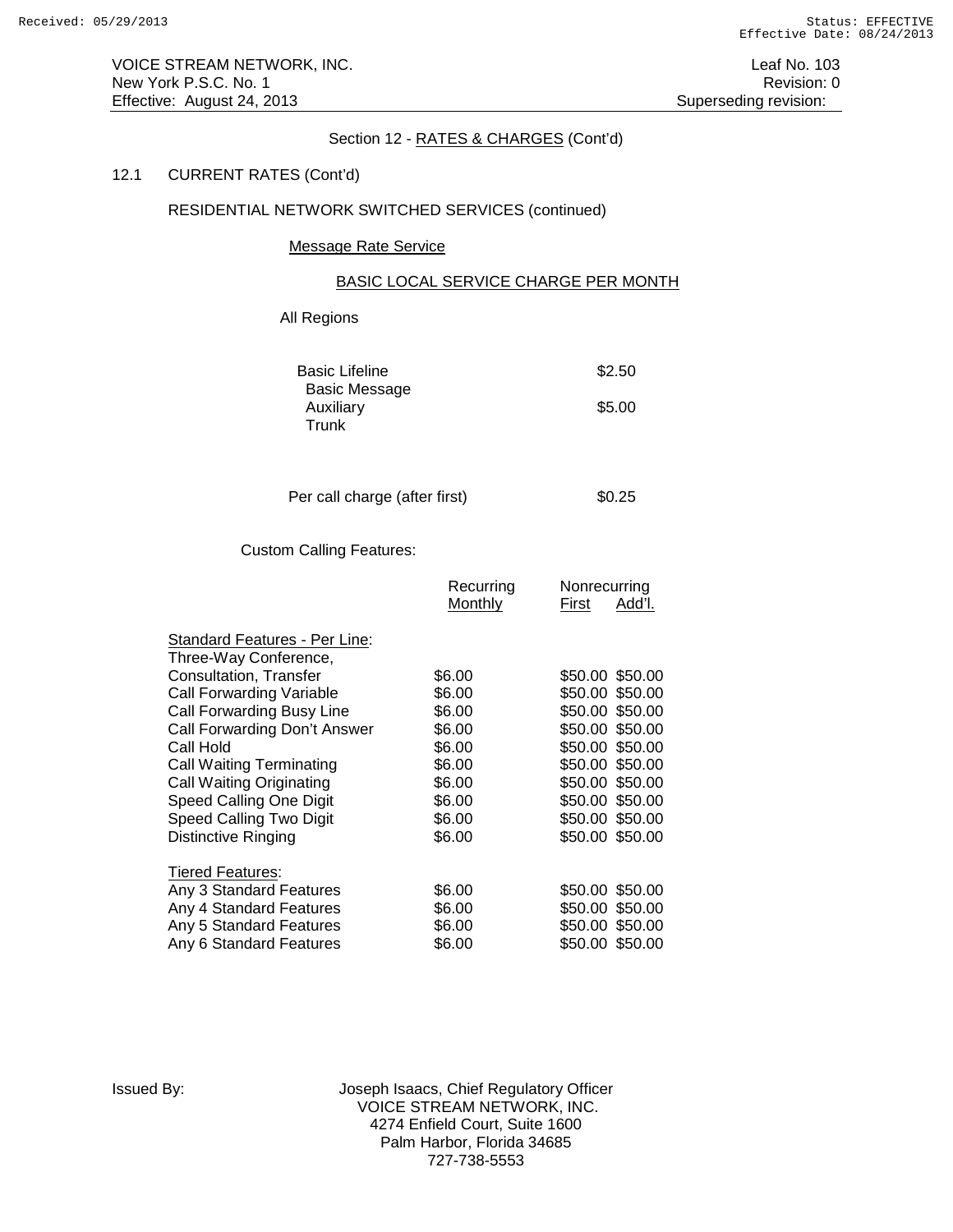VOICE STREAM NETWORK, INC. **Leaf No. 104** Leaf No. 104 New York P.S.C. No. 1 **New York P.S.C.** No. 1 Effective: August 24, 2013 **Superseding revision:** Superseding revision:

# Section 12 - RATES & CHARGES (Cont'd)

# 12.1 CURRENT RATES (Cont'd)

# RESIDENTIAL NETWORK SWITCHED SERVICES (Cont'd)

Custom Calling Features: (Cont'd)

Hunt Group Charge:

|                                   | Recurring |         | Nonrecurring |
|-----------------------------------|-----------|---------|--------------|
|                                   | Monthly   | First   | Additional   |
| Sequential Hunting                | \$10.00   | \$10.00 | \$10.00      |
| <b>Circular Hunting</b>           | \$10.00   | \$10.00 | \$10.00.     |
| Uniform Hunting                   | \$10.00   | \$10.00 | \$10.00      |
| Queuing with<br>Announcement (per |           |         |              |
| Queue Slot)                       | \$10.00   | \$10.00 | \$10.00      |
| Hunting Line Charge:              |           |         |              |
|                                   | Recurring |         | Nonrecurring |

|                    | Recurring |         | Nonrecurring |  |
|--------------------|-----------|---------|--------------|--|
|                    | Monthly   | First   | Additional   |  |
| Sequential Hunting | \$10.00   | \$10.00 | \$10.00      |  |
| Circular Hunting   | \$10.00   | \$10.00 | \$10.00      |  |
| Uniform Hunting    | \$10.00   | \$10.00 | \$10.00      |  |

Advanced Features Line Charge:

|                                  | Recurring | Nonrecurring |            |
|----------------------------------|-----------|--------------|------------|
|                                  | Monthly   | First        | Additional |
| Voice Messaging                  | \$10.00   | \$10.00      | \$10.00    |
| 6-Way Conferencing<br>(Per Line) | \$10.00   | \$10.00      | \$10.00.   |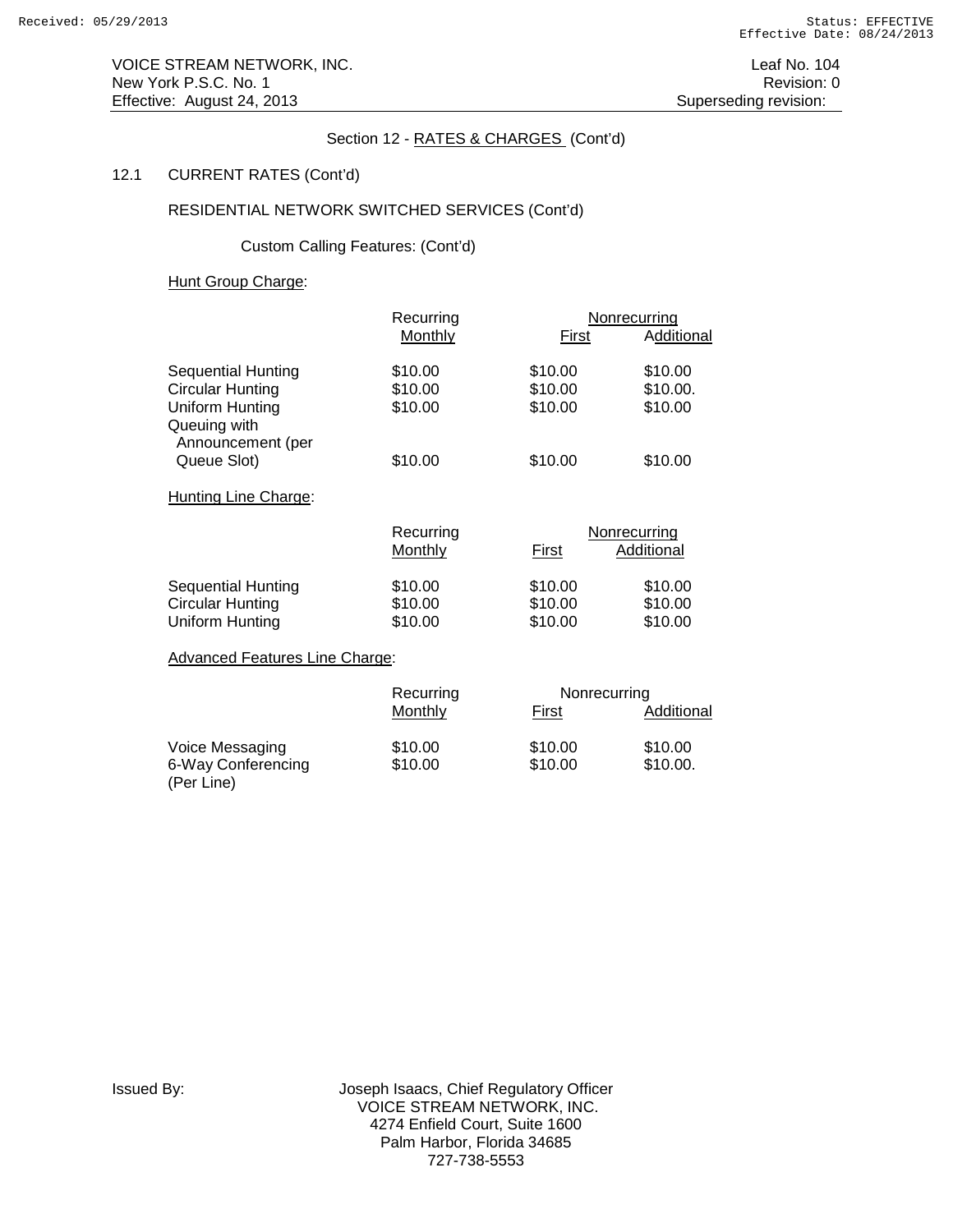VOICE STREAM NETWORK, INC. The contract of the contract of the contract of the contract of the contract of the contract of the contract of the contract of the contract of the contract of the contract of the contract of the New York P.S.C. No. 1 Revision: 0 Effective: August 24, 2013 **Superseding revision:** Superseding revision:

# Section 12 - RATES & CHARGES (Cont'd)

# 12.1 CURRENT RATES (Cont'd)

# RESIDENTIAL NETWORK SWITCHED SERVICES (Cont'd)

Custom Calling Features: (Cont'd)

|                                     | Recurring | Nonrecurring |             |
|-------------------------------------|-----------|--------------|-------------|
|                                     | Monthly   | First        | Additional. |
| <b>CLASS Features Line Charge:</b>  |           |              |             |
| Caller ID                           | \$6.00    | \$25.00      | \$25.00     |
| <b>Block Caller ID</b>              | \$6.00    | \$25.00      | \$25.00     |
| Auto Callback                       | \$6.00    | \$25.00      | \$25.00     |
| <b>Auto Recall</b>                  | \$6.00    | \$25.00      | \$25.00     |
| Call Trace                          | \$6.00    | \$25.00      | \$25.00     |
| Selective Call Acceptance           | \$6.00    | \$25.00      | \$25.00     |
| Selective Call Forwarding           | \$6.00    | \$25.00      | \$25.00     |
| Selective Call Rejection            | \$6.00    | \$25.00      | \$25.00     |
| <b>CLASS Features Usage Charge:</b> |           | Per Use      |             |
| Caller ID                           |           | \$1.50       |             |
| <b>Block Caller ID</b>              |           | \$1.50       |             |
| Auto Callback                       |           | \$1.50       |             |
| <b>Auto Recall</b>                  |           | \$1.50       |             |
| Call Trace                          |           | \$1.50       |             |
| Selective Call Acceptance           |           | \$1.50       |             |
| Selective Call Forwarding           |           | \$1.50       |             |
| Selective Call Rejection            |           | \$1.50       |             |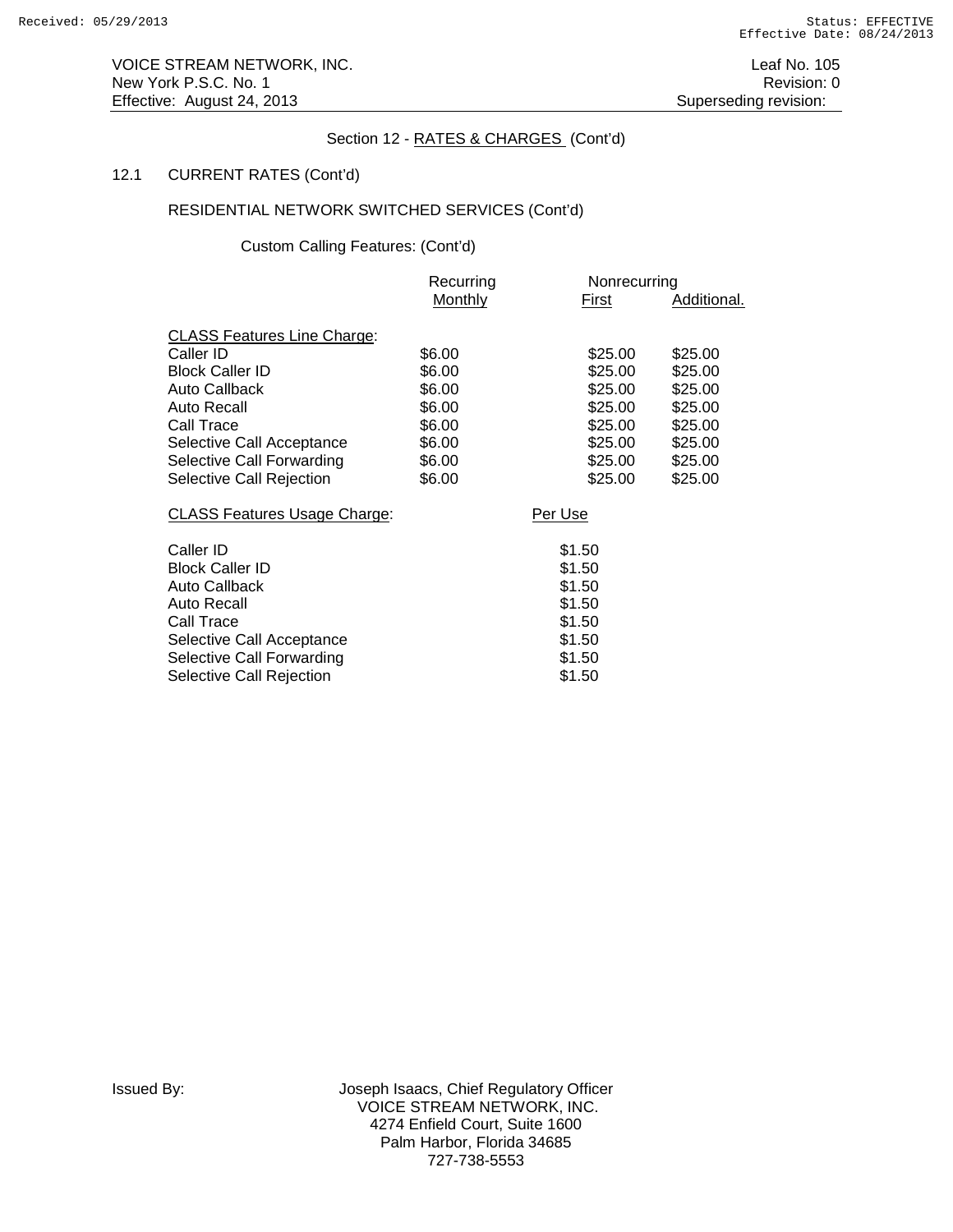# 12.1 CURRENT RATES (Cont'd)

### BUSINESS NETWORK SWITCHED SERVICES Measured Rate Basic Business Line Service

Remote Call Forwarding

| - Terminating       | \$25.00 |
|---------------------|---------|
| - Terminating Paths | \$25.00 |
| - Originating       | \$25.00 |
| - Originating Paths | \$25.00 |

#### BUSINESS NETWORK SWITCHED SERVICES Custom Calling Features:

| Recurring | Nonrecurring |            |
|-----------|--------------|------------|
| Monthly   | First        | Additional |
|           |              |            |
|           |              |            |
| \$7.50    | \$50.00      | \$50.00    |
| \$7.50    | \$50.00      | \$50.00    |
| \$7.50    | \$50.00      | \$50.00    |
| \$7.50    | \$50.00      | \$50.00    |
| \$7.50    | \$50.00      | \$50.00    |
| \$7.50    | \$50.00      | \$50.00    |
| \$7.50    | \$50.00      | \$50.00    |
| \$7.50    | \$50.00      | \$50.00    |
| \$7.50    | \$50.00      | \$50.00    |
| \$7.50    | \$50.00      | \$50.00    |
| \$7.50    | \$50.00      | \$50.00    |
| \$7.50    | \$50.00      | \$50.00    |
| \$7.50    | \$50.00      | \$50.00    |
|           |              |            |
| \$15.00   | \$50.00      | \$50.00    |
| \$15.00   | \$50.00      | \$50.00    |
| \$15.00   | \$50.00      | \$50.00    |
| \$15.00   | \$50.00      | \$50.00    |
| \$15.00   | \$50.00      | \$50.00    |
| \$15.00   | \$50.00      | \$50.00    |
| \$15.00   | \$50.00      | \$50.00    |
| \$15.00   | \$50.00      | \$50.00    |
|           |              |            |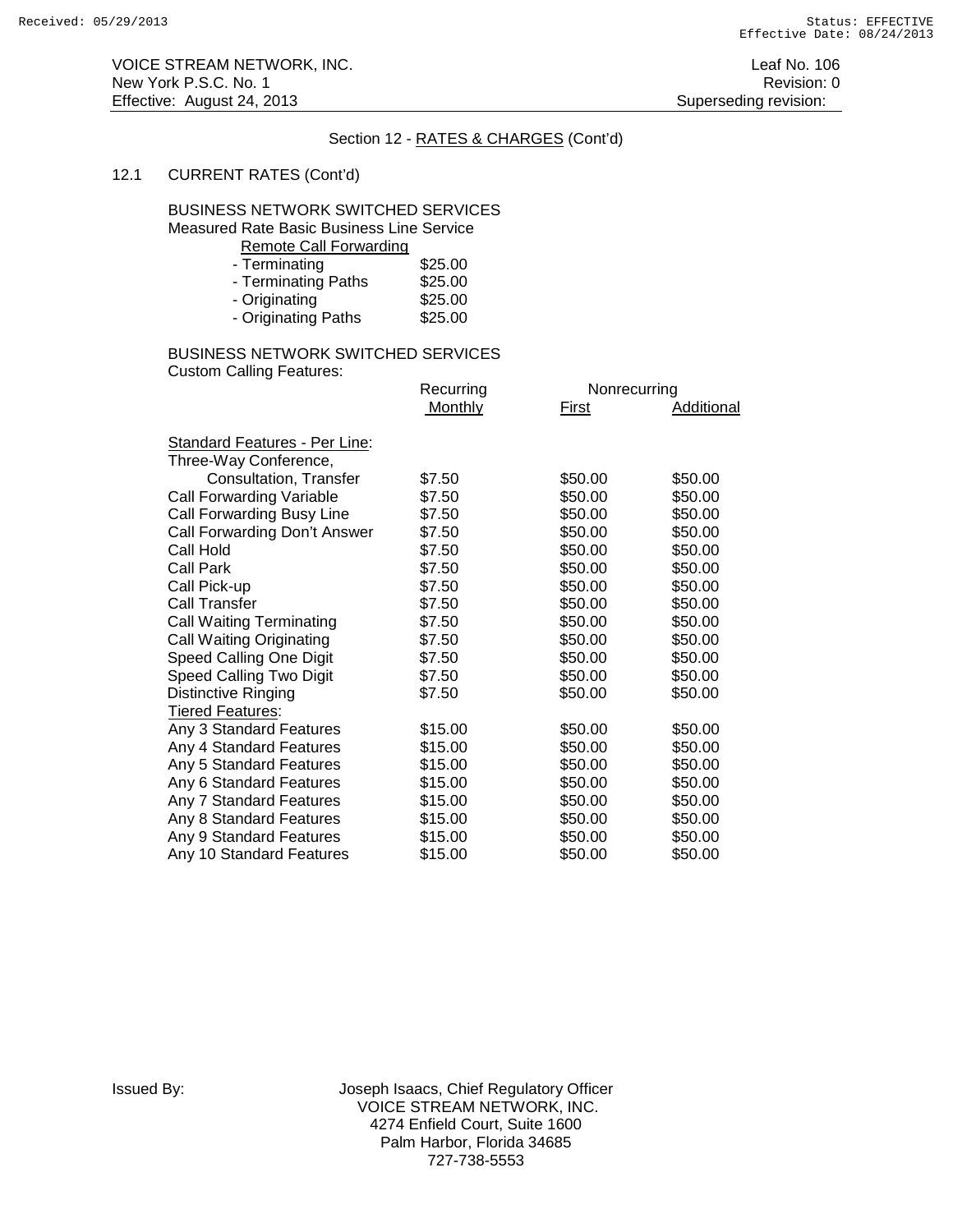# 12.1 CURRENT RATES (Cont'd)

# BUSINESS NETWORK SWITCHED SERVICES (Cont'd) Custom Calling Features: (Cont'd) Hunt Group Charge:

|                                                                                         | Recurring<br>Monthly          | First                         | Nonrecurring<br><b>Additional</b> |
|-----------------------------------------------------------------------------------------|-------------------------------|-------------------------------|-----------------------------------|
| <b>Sequential Hunting</b><br><b>Circular Hunting</b><br>Uniform Hunting<br>Queuing with | \$10.00<br>\$10.00<br>\$10.00 | \$10.00<br>\$10.00<br>\$10.00 | \$10.00<br>\$10.00<br>\$10.00     |
| Announcement (per<br>Queue Slot)                                                        | \$10.00                       | \$10.00                       | \$10.00                           |
| <b>Hunting Line Charge:</b>                                                             |                               |                               |                                   |
| <b>Sequential Hunting</b><br><b>Circular Hunting</b><br>Uniform Hunting                 | \$10.00<br>\$10.00<br>\$10.00 | \$10.00<br>\$10.00<br>\$10.00 | \$10.00<br>\$10.00<br>\$10.00     |
| <b>Advanced Features Line Charge</b>                                                    |                               |                               |                                   |
| Voice Messaging<br>6-Way Conferencing<br>(Per Line)                                     | \$10.00<br>\$10.00            | \$10.00<br>\$10.00            | \$10.00<br>\$10.00                |
| <b>CLASS Features Line Charge:</b>                                                      |                               |                               |                                   |
| Caller ID                                                                               | \$7.50                        | \$50.00                       | \$50.00                           |
| <b>Block Caller ID</b><br><b>Auto Callback</b>                                          | \$7.50<br>\$7.50              | \$50.00<br>\$50.00            | \$50.00<br>\$50.00                |
| <b>Auto Recall</b>                                                                      | \$7.50                        | \$50.00                       | \$50.00                           |
| Call Trace                                                                              | \$7.50                        | \$50.00                       | \$50.00                           |
| Selective Call Acceptance<br>Selective Call Forwarding                                  | \$7.50<br>\$7.50              | \$50.00<br>\$50.00            | \$50.00<br>\$50.00                |
| Selective Call Rejection                                                                | \$7.50                        | \$50.00                       | \$50.00                           |
|                                                                                         |                               |                               |                                   |

CLASS Features Usage Charge:

|                           | Per Use |
|---------------------------|---------|
| Caller ID                 | \$0.75  |
| <b>Block Caller ID</b>    | \$0.75  |
| Auto Callback             | \$0.75  |
| Auto Recall               | \$0.75  |
| Call Trace                | \$0.75  |
| Selective Call Acceptance | \$0.75  |
| Selective Call Forwarding | \$0.75  |
| Selective Call Rejection  | \$0.75  |
|                           |         |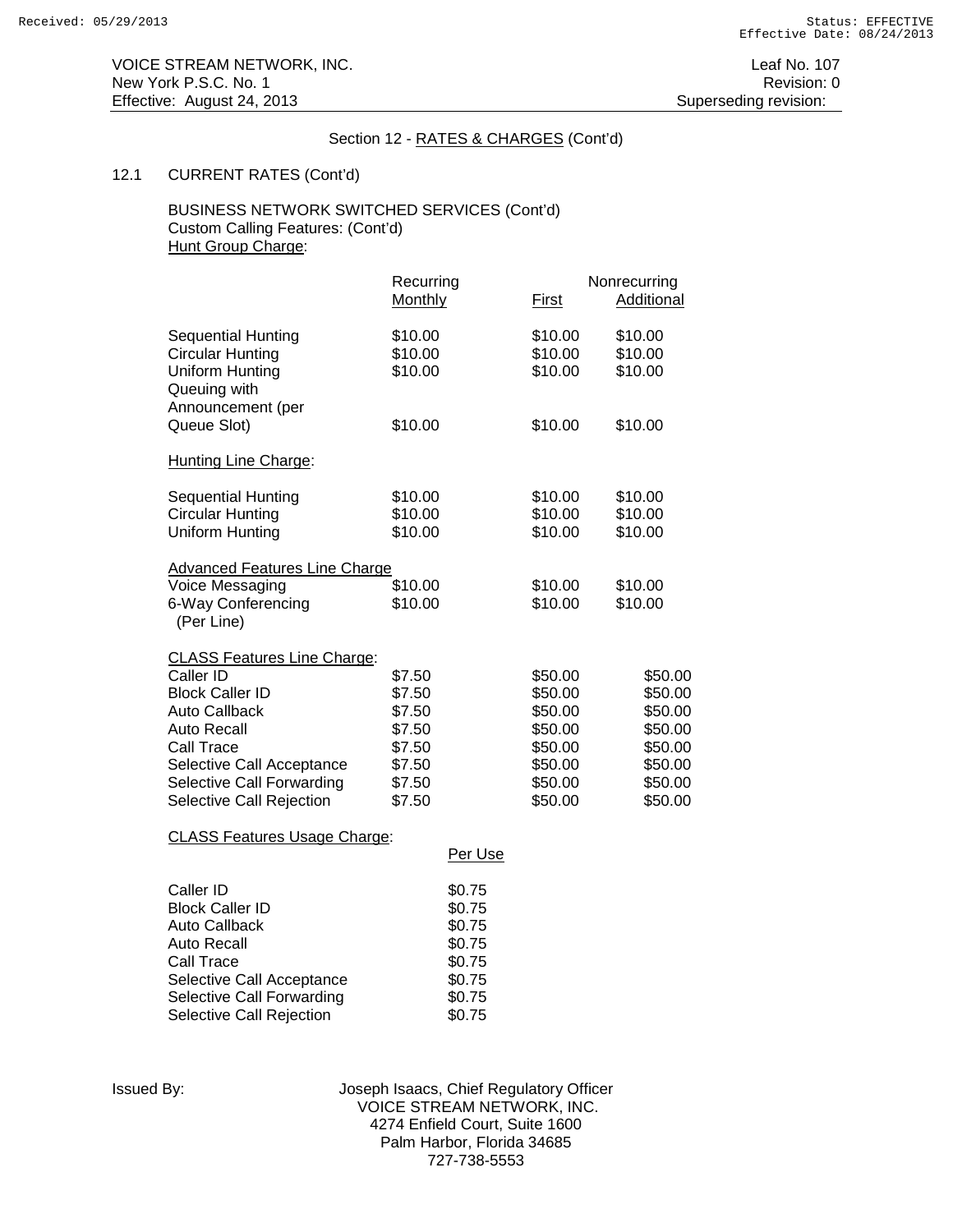#### 12.1 CURRENT RATES (Cont'd)

BUSINESS NETWORK SERVICES (Cont'd)

Public Access Line Service

The COCOT Enforcement Funder Fee of \$0.25 per month will be assessed on all access line purchased under this service.

| <b>Connection Charge:</b>  | \$50.00 |
|----------------------------|---------|
| Monthly recurring Charges: |         |
| Line                       | \$50.00 |

PBX Trunk Service

# A. Measured Rate PBX Trunks

B.

Recurring Nonrecurring Monthly **First** Additional Each Trunk  $$25.00$   $$30.00$   $$50.00$ Terminal Numbers: 1-20 lines in terminal group  $$25.00$   $$30.00$   $$50.00$ 100 lines in terminal group  $$25.00$   $$30.00$   $$50.00$ Trunks (Measured Rate) DID Service  $$25.00$   $$30.00$   $$50.00$ DOD Service \$15.00 \$30.00 \$50.00 DID/DOD Combination Service Each DID Trunk Group  $$25.00$  \$30.00 \$50.00 Charges on All Trunks EUCL - Multiline Business  $$25.00$   $$30.00$   $$50.00$ EUCL - Residential/One Line Business \$5.00 \$30.00 \$50.00 Remote Call Forwarding terminating \$25.00 \$30.00 \$50.00 terminating paths  $$25.00$   $$30.00$   $$50.00$ originating \$25.00 \$30.00 \$50.00 originating paths  $$25.00$   $$30.00$   $$50.00$   $$50.00$  \$50.00 Sequential Hunting  $$25.00$  \$30.00 Circular Hunting  $$20.00$   $$20.00$   $$20.00$   $$20.00$ Uniform Hunting  $$2.00$  \$2.00 \$20.00 \$20.00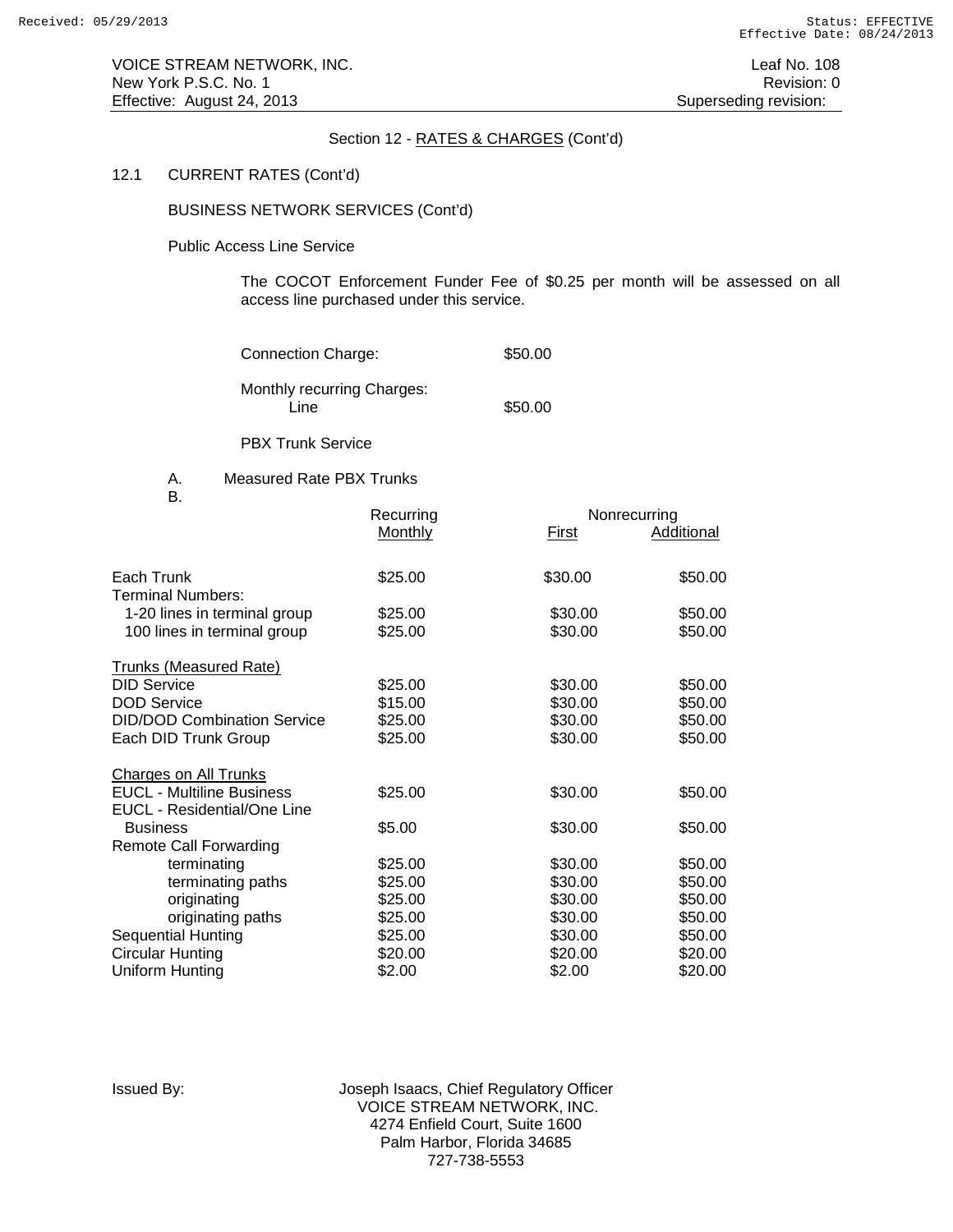VOICE STREAM NETWORK, INC. The contract of the contract of the contract of the contract of the contract of the contract of the contract of the contract of the contract of the contract of the contract of the contract of the New York P.S.C. No. 1 **New York P.S.C.** No. 1 Effective: August 24, 2013 **Superseding revision:** Superseding revision:

#### Section 12 - RATES & CHARGES (Cont'd)

#### 12.1 CURRENT RATES (Cont'd)

# BUSINESS NETWORK SWITCHED SERVICES (Cont'd)

PBX Trunk Service (Cont'd)

DS1 PBX Trunk Service

Where appropriate facilities do not exist, Special Construction charges will also apply.

Nonrecurring Connection Charge \$500.00

Monthly Recurring Charges:

5250.00 Facility \$250.00<br>- Per Active Channel (DID) \$15.00 - Per Active Channel (DID) - Per Active Channel (DOD) \$35.00

Measured Usage Charges:

Measured Usage Charges for DS1 Trunks are the same as those indicated for a basic business line.

Centrex Service

Nonrecurring Connection Charge: \$100.00 (per station line)

| <b>Monthly Recurring Charges:</b> |         |
|-----------------------------------|---------|
| Term: (per station line)          |         |
| Monthly                           | \$25.00 |
| 24 months (Discount)              | 2.5%    |
| 36 months (Discount)              | 5%      |
| 60 months (Discount)              | 10%     |
| 84 months (Discount)              | 15%     |
|                                   |         |

Over 100 lines INDIVIDUAL CASE BASIS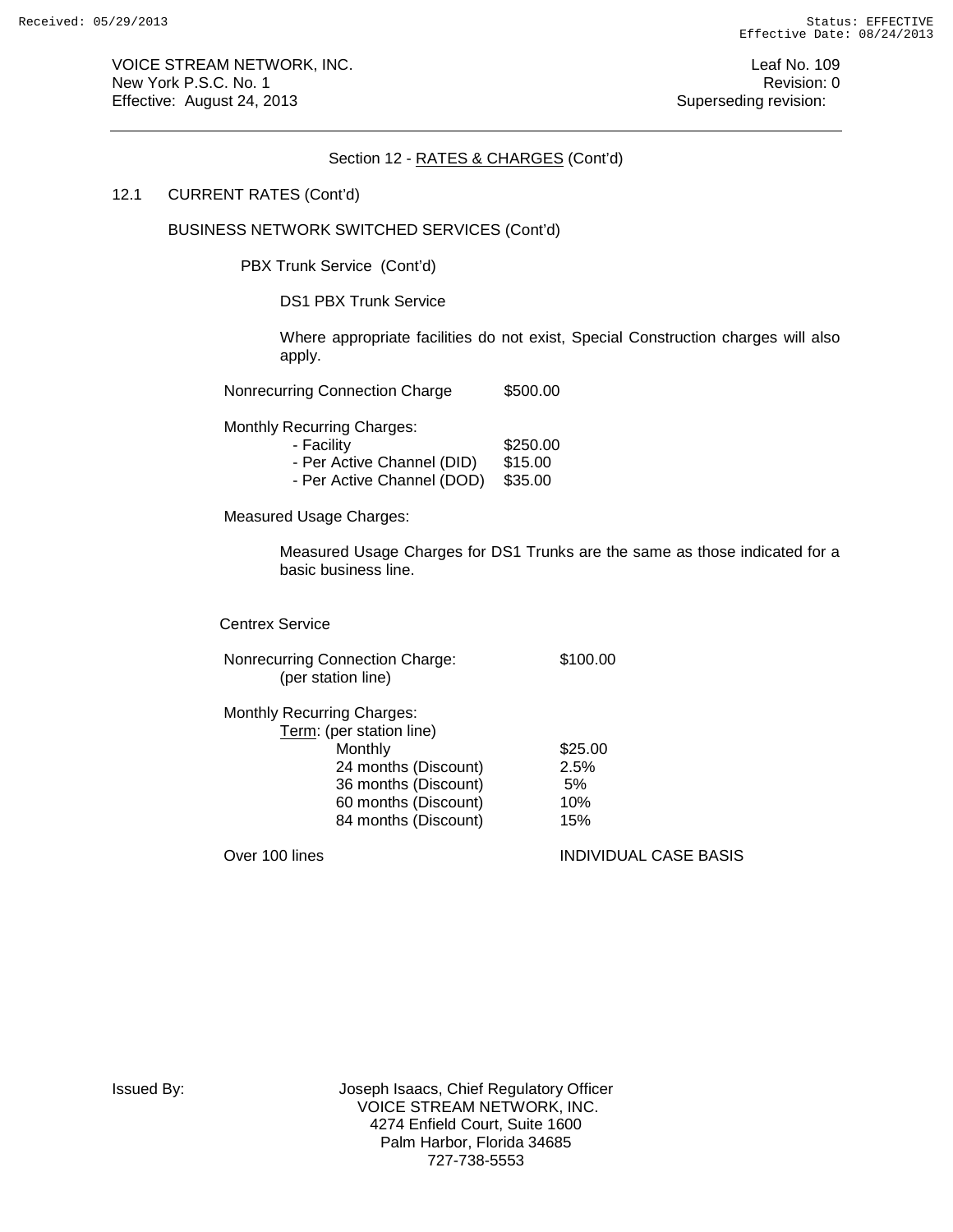|      |                                                                          | Section 12 - RATES & CHARGES (Cont'd)                                                        |                                        |
|------|--------------------------------------------------------------------------|----------------------------------------------------------------------------------------------|----------------------------------------|
| 12.1 | <b>CURRENT RATES (Cont'd)</b>                                            |                                                                                              |                                        |
|      | BUSINESS NETWORK SWITCHED SERVICES (Cont'd)                              |                                                                                              |                                        |
|      | Centrex Service (Cont'd)                                                 |                                                                                              |                                        |
|      | <b>Optional Centrex Features</b>                                         |                                                                                              |                                        |
|      | Nonrecurring Connection Charge:<br>(per station line)                    |                                                                                              | \$500.00                               |
|      | <b>Monthly Recurring Charges:</b><br>Term: (per station line)<br>Monthly | 24 months (Discount)<br>36 months (Discount)<br>60 months (Discount)<br>84 months (Discount) | \$300.00<br>2.5%<br>7.5%<br>10%<br>28% |
|      | Voice Mail, per line per month:                                          |                                                                                              | \$10.00                                |
|      | Over 100 lines                                                           |                                                                                              | <b>INDIVIDUAL CASE BASIS</b>           |
|      | Alternate Telephone Number Listings                                      |                                                                                              |                                        |
|      |                                                                          | Monthly                                                                                      |                                        |
|      | Non-Published Listing<br><b>Business</b><br>Residence                    | \$4.00<br>\$3.00                                                                             |                                        |
|      | Cami Drivate Lieting                                                     |                                                                                              |                                        |

| Semi-Private Listing      |        |
|---------------------------|--------|
| <b>Business</b>           | \$4.00 |
| Residence                 | \$3.00 |
|                           |        |
| <b>Additional Listing</b> |        |
| <b>Business</b>           | \$3.00 |
| Residence                 | \$2.00 |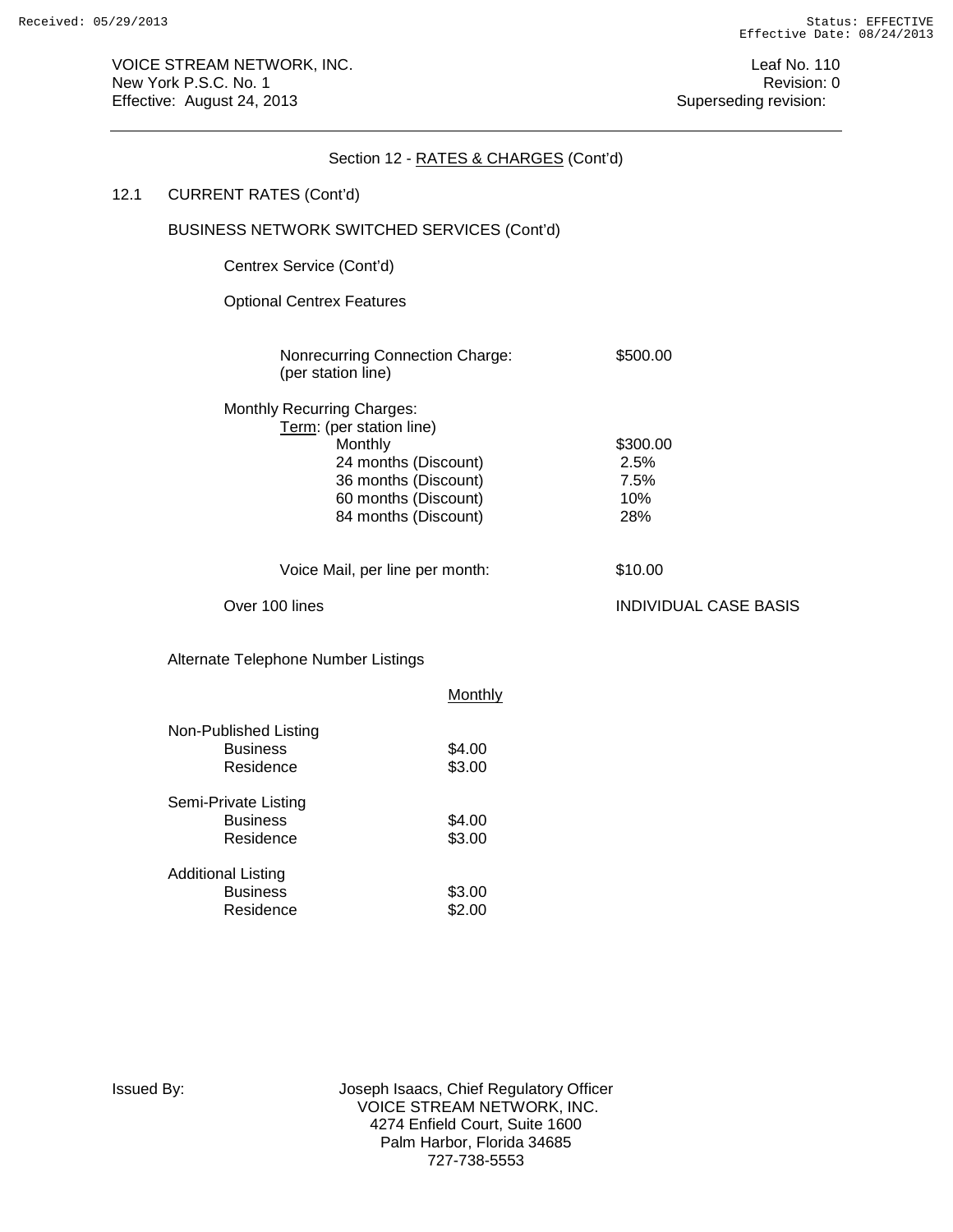VOICE STREAM NETWORK, INC. The contract of the contract of the contract of the contract of the contract of the contract of the contract of the contract of the contract of the contract of the contract of the contract of the New York P.S.C. No. 1 **New York P.S.C.** No. 1 Effective: August 24, 2013 **Superseding revision:** Superseding revision:

## Section 12 - RATES & CHARGES (Cont'd)

### 12.1 CURRENT RATES (Cont'd)

DATA SERVICES

Frame Relay Service (FRS)

The following rates and charges apply to intraLATA FRS in those LATA's where technical capability is available.

A. FRS Access Links (Local Loops)

The rates and charges for access services AND (DS0) 56 Kbps, xDSL Service (DS1) 1.549 Mbps, (DS2) 6.312 Mbps and (DS3) 44.736 Mbps, are found the published tariffs of the relevant ILEC to furnish such access service, as the same are on file with the New York Public Service Commission.

| <b>Installation</b> | <b>Monthly</b> |
|---------------------|----------------|
| Charge              | Rate           |

B. FRS Access Port Termination - Per Port (Port charge includes the first DLCI)

| 56 Kbsp    | \$500.00 | \$75.00  |  |
|------------|----------|----------|--|
| 128 Kbsp   | \$400.00 | \$150.00 |  |
| 384 Kbsp   | \$400.00 | \$400.00 |  |
| 1,536 Kpsp | \$400.00 | \$600.00 |  |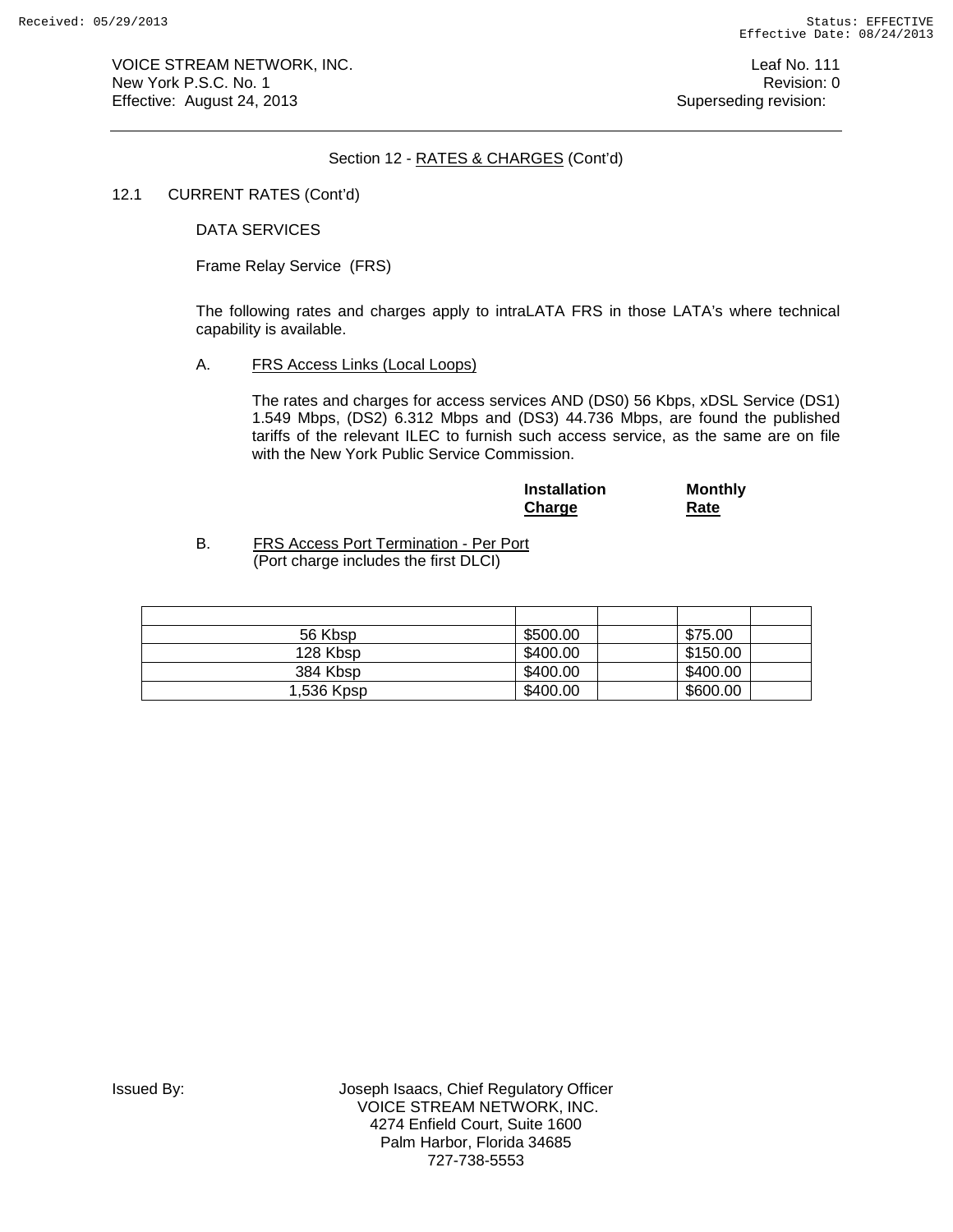VOICE STREAM NETWORK, INC. **Leaf No. 112** New York P.S.C. No. 1 **Review According to the U.S. Contract Contract Contract Contract Contract Contract Contract Contract Contract Contract Contract Contract Contract Contract Contract Contract Contract Contract Contract** Effective: August 24, 2013 **Superseding revision:** Superseding revision:

## Section 12 - RATES & CHARGES (Cont'd)

## 12.1 CURRENT RATES (Cont'd)

DATA SERVICES, (Cont'd)

Frame Relay Service (FRS), (Cont'd)

DLCI - Per Port (rate for each DLCI)

|         | <b>Installation</b><br>Charge | <b>Monthly</b><br>Rate |
|---------|-------------------------------|------------------------|
|         |                               |                        |
|         | \$25.00                       | \$25.00                |
| $2 - 6$ | \$25.00                       | \$15.00                |
| 7-11    | \$25.00                       | \$7.50                 |

| <b>Optional Feature</b> | <b>Installation</b><br><b>Charge Rate</b> | <b>Monthly</b> |
|-------------------------|-------------------------------------------|----------------|
| <b>Traffic Detail</b>   | \$50.00                                   | \$10.00        |
| <b>Change Charge</b>    |                                           |                |

This charge applies when the customer makes a change to the port termination speed and there is no change to the access link. Changing the speed of the access link will incur an installation charge for the new access link and an installation charge for the new port termination.

|                          | Installation Charge |  |
|--------------------------|---------------------|--|
| Change Charge - per port |                     |  |
|                          | \$25.00             |  |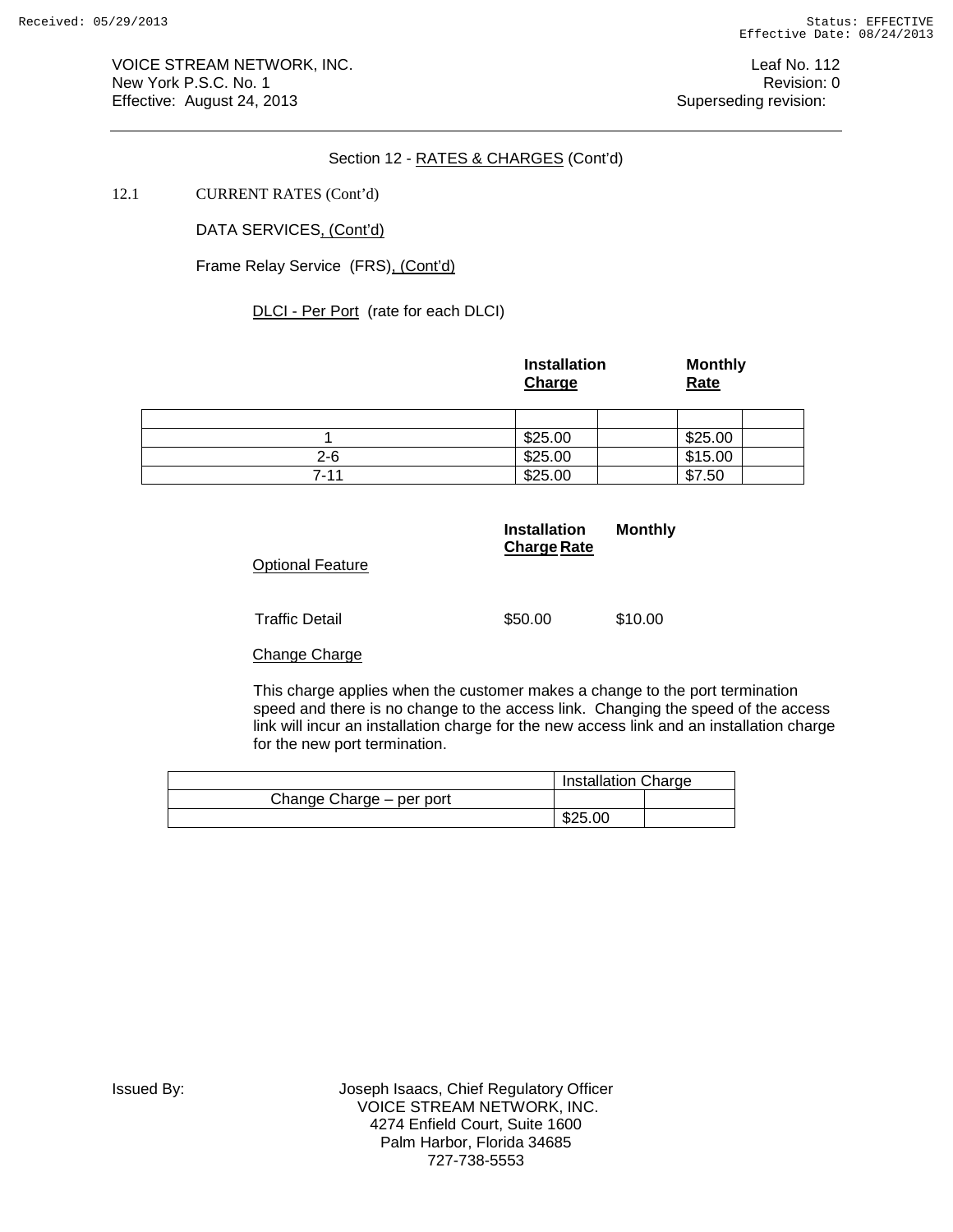# Section 12 - RATES & CHARGES (Cont'd)

#### 12.2 Gross Revenue, and MTA Tax Surcharges

In addition to all recurring, non-recurring, minimum usage, or special charges, the subscriber shall pay each of the following surcharges designed to recover New York utility taxes imposed on Carrier:

(i) State Gross Revenue Tax Surcharge, imposed on all charges for recurring, nonrecurring, minimum, usage, or special charges for intrastate service as follows:

|              | Services Provided | Intra LATA Toll and | All Other |
|--------------|-------------------|---------------------|-----------|
| Period       | For Resale        | <b>RCP Service</b>  | Services  |
| 10/1/1998    | .7557%            | 3.8870%             | 4.1149%   |
| 1/1/2000     | .7557%            | 3.0919%             | 3.3198%   |
| $7/1/2000 +$ | .3764%            | 2.8273%             | 2.9405%   |

- (ii) New York City Tax Surcharge, equal to 2.23%, imposed on all charges for services consumed within the City of New York.
- (iii) MTA Tax Surcharge, imposed on all charges for all services consumed within the Metropolitan Commuter Transportation District, as follows:

|               | Services Provided | Intra LATA Toll and All Other |          |
|---------------|-------------------|-------------------------------|----------|
| Period        | For Resale        | <b>RCP Service</b>            | Services |
| $10/1/1998 +$ | .1277%            | .6890%                        | 0.73%    |

The surcharges noted above shall be added to all charges for services (except for late payment charges and returned check charges), and together with all such charges, shall be subject to all sales, use, and excise taxes payable by subscriber pursuant to Section 2.6.1 of this tariff.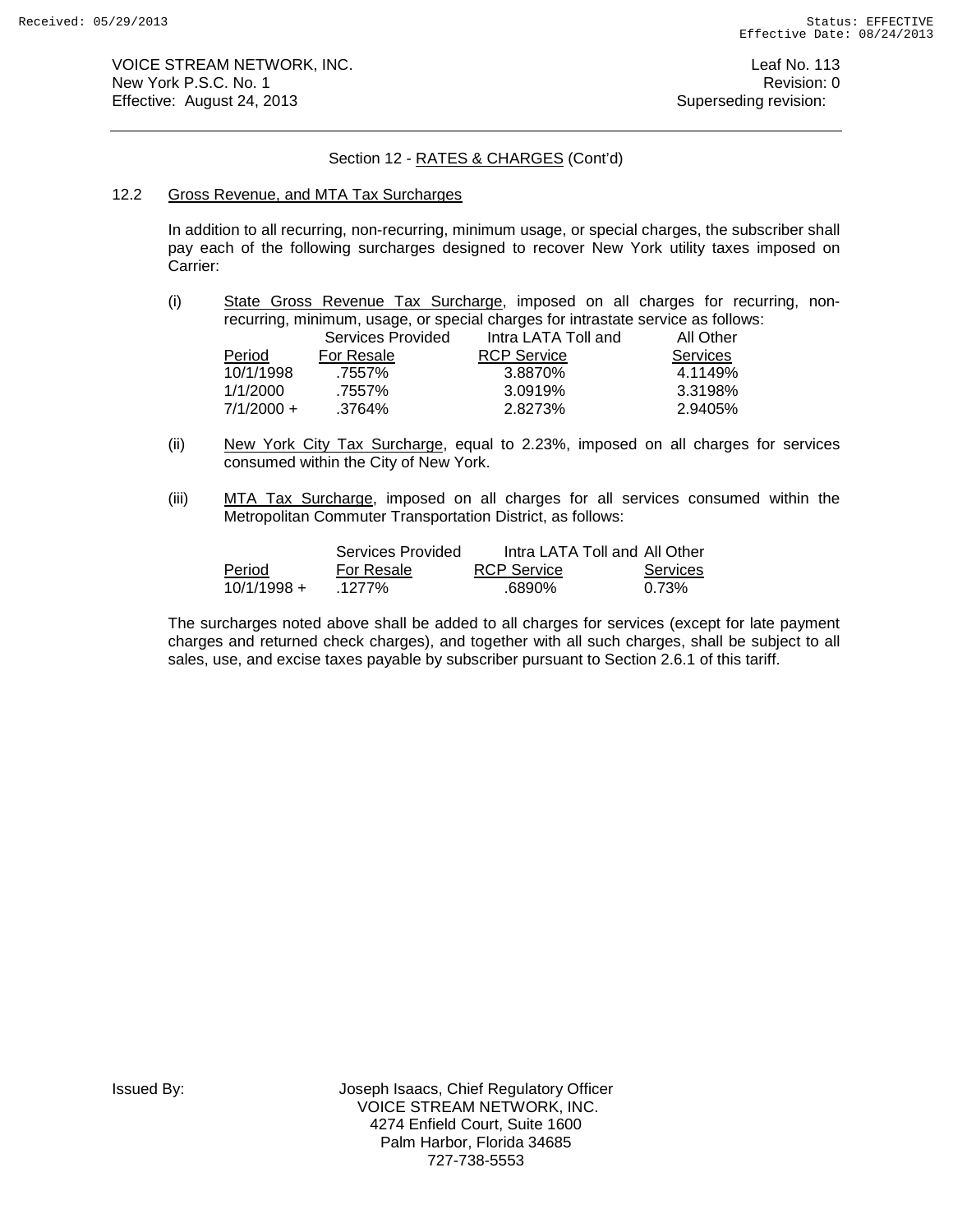VOICE STREAM NETWORK, INC. **Leaf No. 114** New York P.S.C. No. 1 **New York P.S.C.** No. 1 Effective: August 24, 2013 **Superseding revision:** Superseding revision:

# SECTION 13 – TELECOM SERVICE PRIORITY

EMERGENCY/ CRISIS/ DISASTER RESTORATION AND PROVISIONING - TELECOMMUNICATIONS SERVICE PRIORITY

1. General

a. The Telecommunications Service Priority (TSP) Program is a federal program used to identify and prioritize telecommunications services that support national security or emergency preparedness (NS/EP) missions.

NS/EP services are defined as those telecommunications services which are used to maintain a state of readiness or respond to and manage any event or crisis which causes or could cause injury or harm to the population, damage or loss to property, or degrades or threatens the NS/EP posture of the United States.

TSP restoration and/or provisioning shall be provided in accordance with Part 64, Appendix A of the Federal Communications Commission's Rules and Regulations (47 C.F.R.), and the "Service Vendor Handbook For The Telecommunications Service Priority (TSP) Program" and the "Service User Manual for the Telecommunications Service Priority (TSP) System" (NCS Manual 3-1-1) (Service User Manual) issued and updated as necessary by the Office of Priority Telecommunications (OPT) of the National Communications System. Any changes to or reissuance of these regulations or manuals supersede tariff language contained herein.

b. The TSP program has two components, restoration and provisioning.

i. A restoration priority is applied to new or existing telecommunications services to ensure restoration before any other services during a service outage. TSP restoration priorities must be requested and assigned before a service outage occurs.

ii. A provisioning priority is obtained to facilitate priority installation of new telecommunications services during a service outage. Provisioning on a priority basis becomes necessary when an end-user has an urgent requirement for a new NS/EP service that must be installed immediately or by a specific due date that can be met only by a shorter than standard or expedited Company provisioning time frame. As a matter of general practice, existing TSP services will be restored before provisioning new TSP services.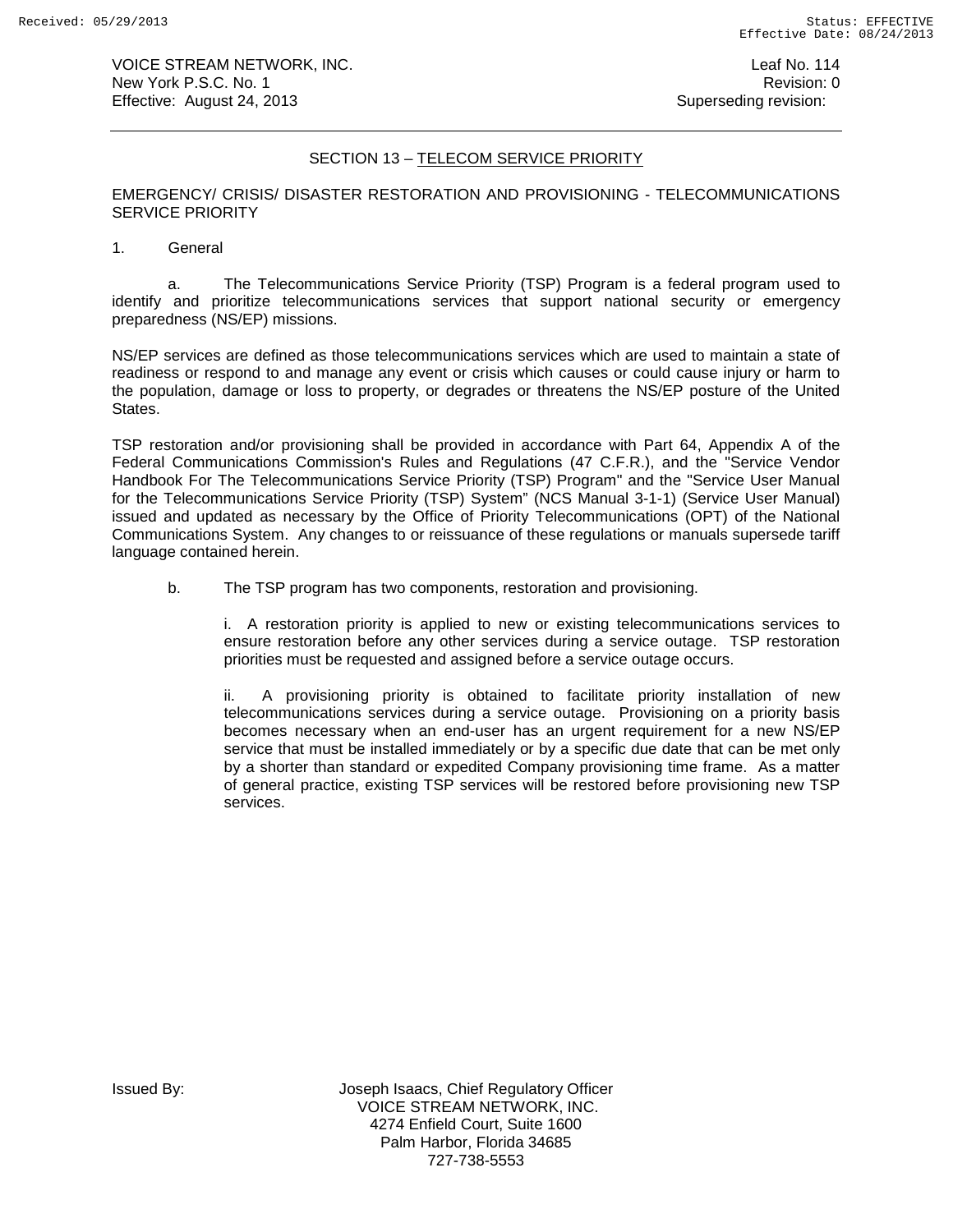VOICE STREAM NETWORK, INC. No. 115 New York P.S.C. No. 1 **New York P.S.C.** No. 1 Effective: August 24, 2013 **Superseding revision:** Superseding revision:

## SECTION 13 – TELECOM SERVICE PRIORITY (Cont'd)

2. TSP Request Process – Restoration

To request a TSP restoration priority assignment, a prospective TSP user must:

a. determine that the user's telecommunications service supports an NS/EP function under one of the following four TSP categories.

- 1. National Security Leadership
- 2. National Security Posture and U.S. Population Attack Warning
- 3. Public Health, Safety, and Maintenance of Law and Order
- 4. Public Welfare and Maintenance of National Economic Posture

b. Identify the priority level to be requested for the telecommunications service. The priority level is determined by the end-user's TSP category and service profile. The service profile defines the user's level of support to the portion of the telecommunications service that the user owns and operates, such as customer premises equipment or wiring. The five levels of priority and seven element groups that define the service profile are contained in the Service User Manual.

c. Complete the TSP Request for Service Users form (SF 315) available on the National Communications System (NCS) website (http://tsp.ncs.gov/).

d. For non-federal users, have their TSP requests approved by a federal agency sponsor. Nonfederal users should contact the OPT, at the NCS website (http://tsp.ncs.gov/), for information on identifying a sponsor for TSP requests.

e. Submit the SF 315 to the OPT.

f. Upon receipt of the TSP Authorization Code from the OPT, notify the Company, and include the TSP Authorization Code in any service order to the Company requesting restoration of NS/EP services.

2b. TSP Request Process – Provisioning

To request a TSP provisioning priority assignment, a prospective TSP user must follow the same steps listed in 2a. above for restoration priority assignment except for the following differences. The user should:

- a. Certify that its telecommunications service is an Emergency service. Emergency services are those that support one of the NS/EP functions listed in 2a(a) above and are so critical that they must be provisioned at the earliest possible time, without regard to cost to the user. Verify that the Company cannot meet the service due date without a TSP assignment.
- b. Obtain approval from the end-user's invocation official to request a provisioning priority. Invocation officials are designated individuals with the authority to request TSP provisioning for a telecommunications service, and include the head or director
- c. of a federal agency, commander of a unified/specified military command, chief of a military service, commander of a major military command, or state governor.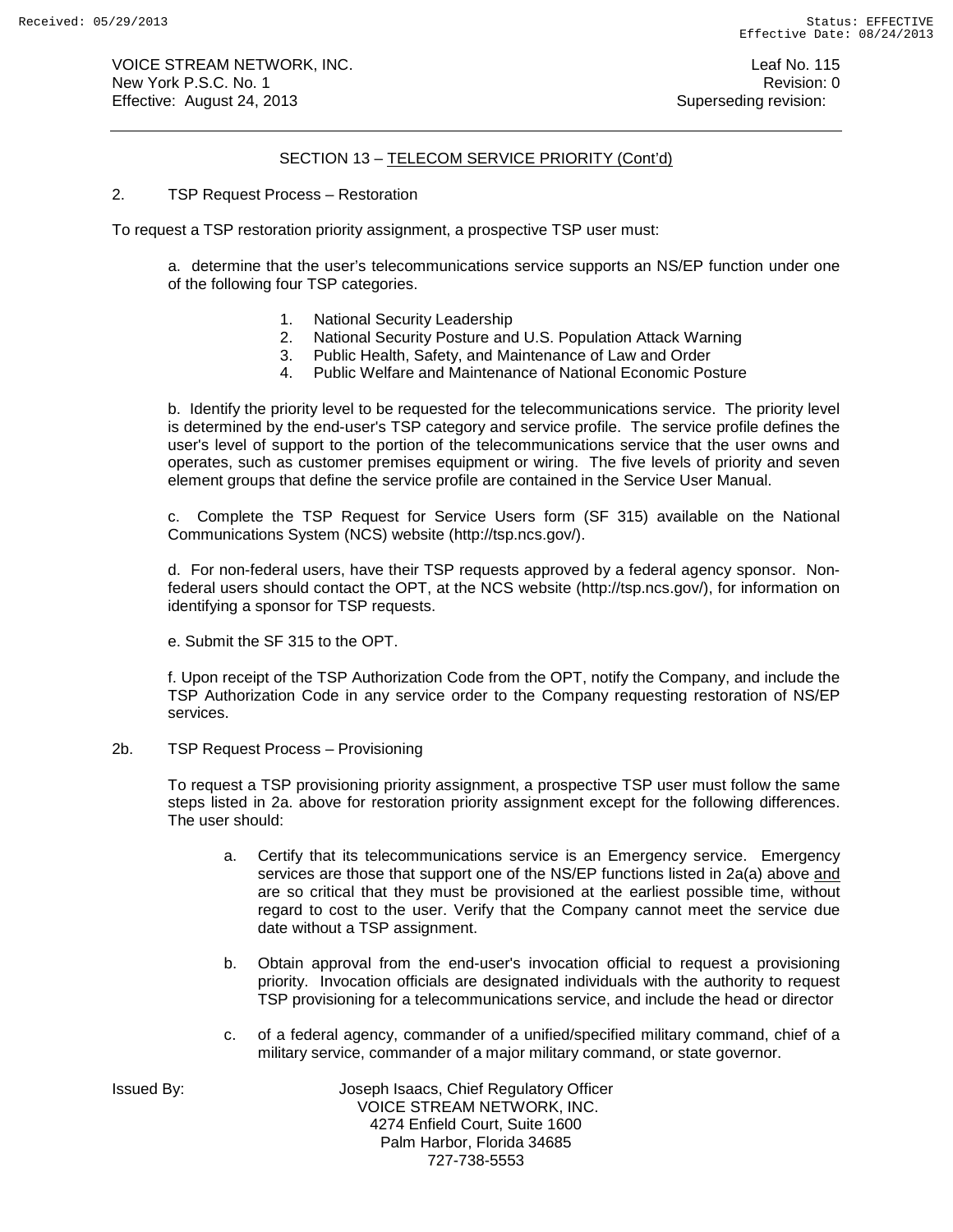VOICE STREAM NETWORK, INC. Leaf No. 116 New York P.S.C. No. 1 **New York P.S.C.** No. 1 Effective: August 24, 2013 **Superseding revision:** Superseding revision:

# SECTION 13 – TELECOM SERVICE PRIORITY (Cont'd)

3. Responsibilities of the End-User

End-users or entities acting on their behalf must perform the following:

a. Identify telecommunications services requiring priority.

b. Request, justify, and revalidate all priority level assignments. Revalidation must be completed every 2 years, and must be done before expiration of the end-user's TSP Authorization Code(s).

c. Accept TSP services by the service due dates.

d. Have Customer Premises Equipment (CPE) and Customer Premises Wiring (CPW) available by the requested service due date and ensure (through contractual means or otherwise) priority treatment for CPE and CPW necessary for end-to-end service continuity.

e. Pay the Company any authorized costs associated with priority services.

f. Report to the Company any failed or unusable services with priority levels.

g. Designate a 24-hour point of contact for each TSP request and apprise the OPT.

h. Cooperate with the OPT during reconciliation (comparison of NS/EP service information and resolution of any identified discrepancies) and revalidation.

4. Responsibilities of the Company

The Company will perform the following:

a. Provide TSP service only after receipt of a TSP authorization code.

b. Revoke TSP services at the direction of the end-user or OPT.

c. Ensure that TSP Program priorities supersede any other telecommunications priority that may be provided (other than control services and order wires).

d. Designate a 24-hour point of contact to receive reports of TSP service outages from TSP service users.

e. Designate a 24-hour point of contact to coordinate TSP processes with the OPT.

f. Confirm completion of TSP service order activity to the OPT.

g. Participate in reconciliation of TSP information at the request of the OPT.

h. Ensure that all subcontractors complete reconciliation of TSP information with the service vendor.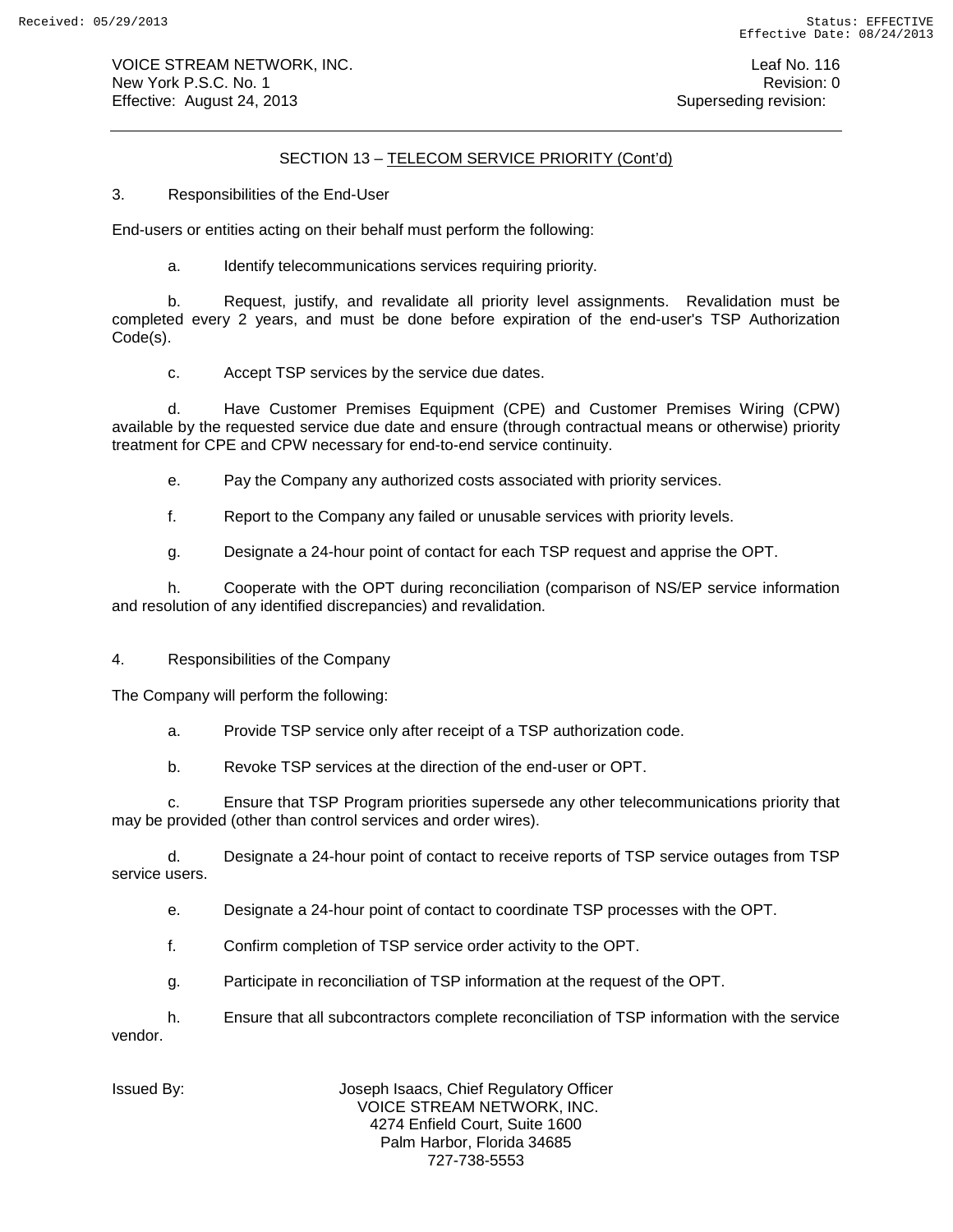VOICE STREAM NETWORK, INC. The contract of the contract of the contract of the contract of the contract of the contract of the contract of the contract of the contract of the contract of the contract of the contract of the New York P.S.C. No. 1 **New York P.S.C.** No. 1 Effective: August 24, 2013 **Superseding revision:** Superseding revision:

# SECTION 13 – TELECOM SERVICE PRIORITY (Cont'd)

i. Ensure that other carriers supplying underlying facilities are provided information necessary to implement priority treatment of facilities that support NS/EP services.

j. Assist in ensuring that priority level assignments of NS/EP services are accurately identified "end-to-end" by providing to subcontractors and interconnecting carriers the restoration priority level assigned to a service.

k. Disclose content of the NS/EP TSP database only as may be required by law.

l. Comply with regulations and procedures supplemental to and consistent with guidelines issued by the OPT.

# 5. Preemption

When spare facilities are not available, it may be necessary for the Company to preempt the facilities required to provision or restore a TSP service. When preemption is necessary, non-TSP services may be preempted based on the Company's best judgment. If no suitable spare or non-TSP services are available, the Company may preempt an existing TSP service to restore a TSP service with a higher restoration priority assignment. When preemption is necessary, prior consent of the service user whose service will be preempted is not required; however, the Company will make every reasonable effort to notify the preempted customer of the action to be taken.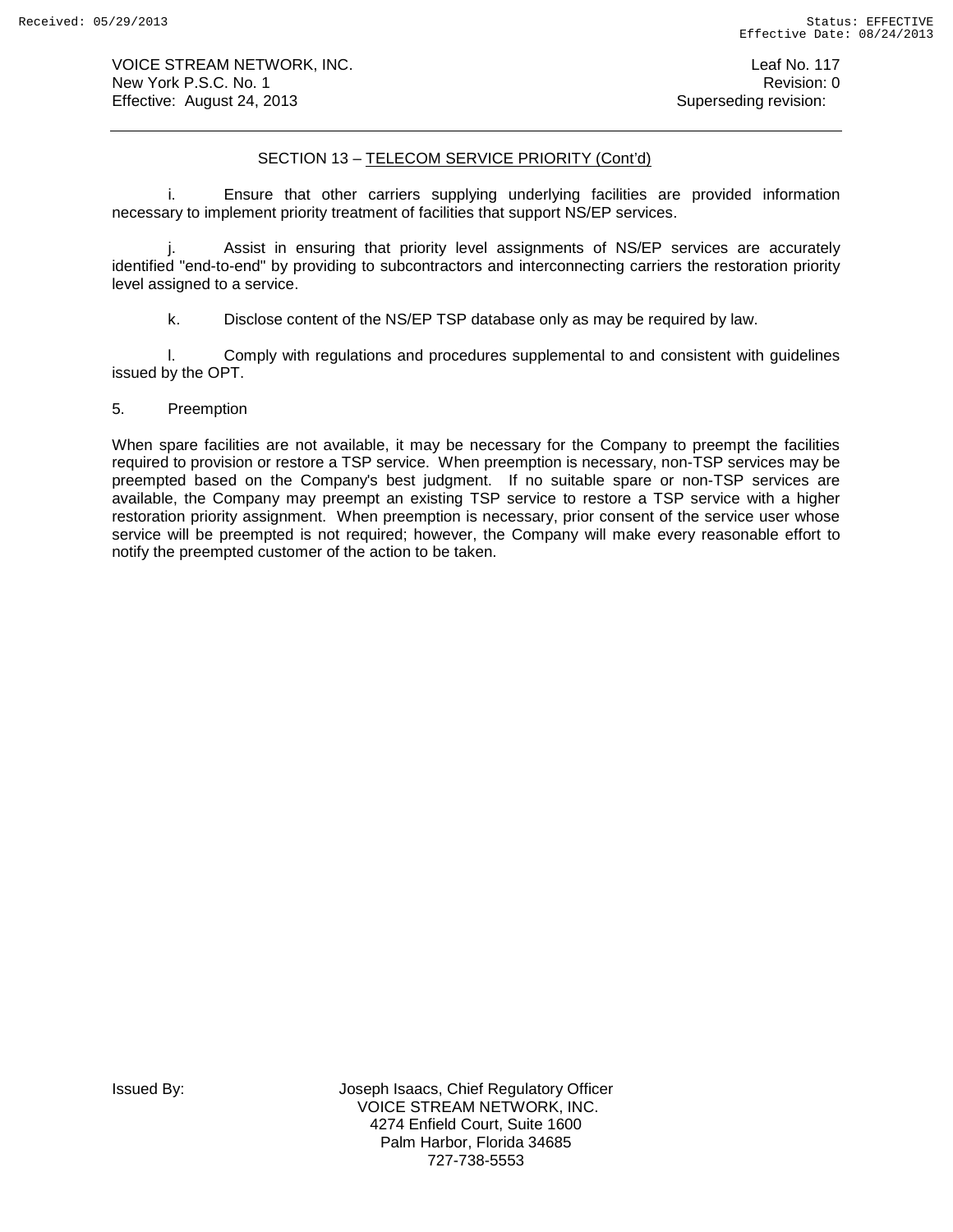VOICE STREAM NETWORK, INC. No. 118 New York P.S.C. No. 1 **Review Accounts** 2012 12:00 12:00 12:00 12:00 12:00 12:00 12:00 12:00 12:00 12:00 12:00 12:00 12:00 12:00 12:00 12:00 12:00 12:00 12:00 12:00 12:00 12:00 12:00 12:00 12:00 12:00 12:00 12:00 12:00 12: Effective: August 24, 2013 **Superseding revision:** Superseding revision:

## SECTION 14 - CRITICAL FACILITIES ADMINISTRATION SERVICE

#### 1. Program Overview

a. Facilities-based carriers are responsible to provide data on the physical path of qualified circuits to customers who request such information. Such carriers are required

to maintain facilities associated with qualified circuits in such a manner as to ensure that notification of a change in the physical routing of a qualifying circuit is communicated quickly to the affected customer, and the physical path data promptly updated. Such carriers will maintain the data and establish appropriate methods of identification and authentication to secure the data and restrict access by each customer to information relative to that customer's qualifying circuits.

b. Customers are required to demonstrate for each qualifying circuit that the circuit has been registered under the federal Telecommunications Service Priority program in order to participate.

# 2. Customer Obligations

Customers participating under the Critical Facilities Administration program will be required to:

a. Identify critical facilities by enrolling circuits in the federal Telecommunications Service Priority program, and demonstrating the sponsorship of a federal agency supporting the designation of those circuits as qualifying under the federal Telecommunications Service Priority program. Such circuits will be referred to as "qualifying circuits."

b. Subscribe to the Critical Facilities Administration service offered by their carrier, and identify which qualifying circuits it wishes to enroll in the service. Such circuits will be referred to as "subscribed circuits."

#### 3. Carrier Obligations

Facilities-based carriers will be obligated to identify the physical path of each subscribed circuit as follows:

a. Physical path information will be provided by reference to the latitude and longitude coordinates of suitable points along the circuit's path (e.g., cable entrances to buildings, manholes, riser poles, crossboxes, carrier equipment cabinets, and other circuit access points in the outside plant of the carrier) so as to allow the customer to ascertain with a reasonable degree of accuracy the actual physical path of each subscribed circuit.

b. Physical path information for newly provisioned subscribed circuits is to be available to the customer within 5 business days after the circuit has been installed, and within 15 business days for existing, in-place subscribed circuits.

c. Any planned moves, changes, or rearrangements that affect the physical path of a subscribed circuit are to be communicated at least 24 hours in advance to the customer, and information related to a move, change, or rearrangement that was as a result of unplanned activity is to be provided within 24 hours of the change.

d. Updated information regarding the revised physical path of subscribed circuits would be available to the customer within 5 business days for planned actions, and within 15 business days for unplanned activities.